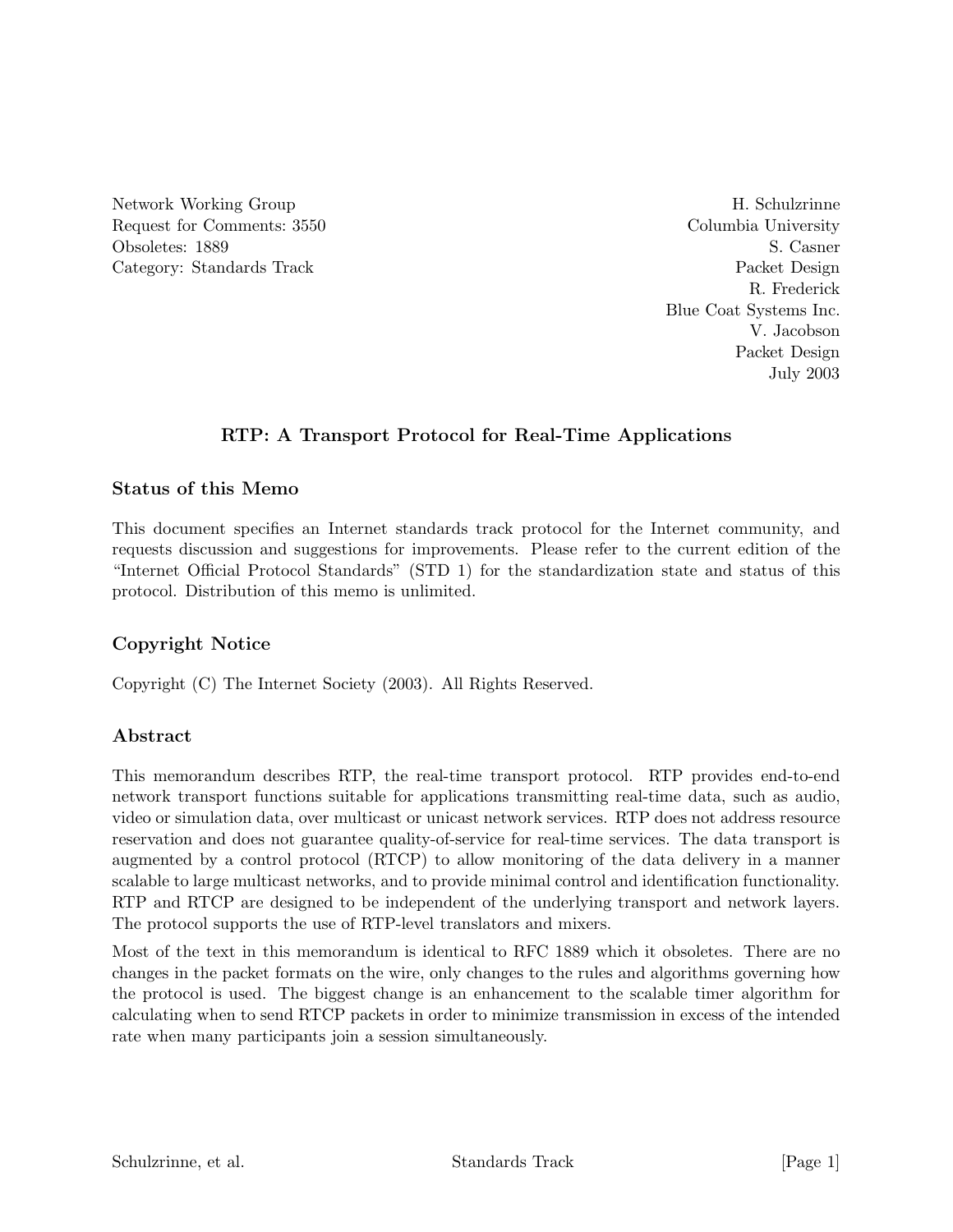# **Table of Contents**

| 1. |                                   | Introduction<br>$\bf{5}$                                 |  |  |  |  |  |
|----|-----------------------------------|----------------------------------------------------------|--|--|--|--|--|
|    | 1.1                               | 6                                                        |  |  |  |  |  |
| 2. | <b>RTP</b> Use Scenarios          |                                                          |  |  |  |  |  |
|    | 2.1                               | $6\phantom{.}6$                                          |  |  |  |  |  |
|    | 2.2                               | 7                                                        |  |  |  |  |  |
|    | 2.3                               | 7                                                        |  |  |  |  |  |
|    | 2.4                               | 8                                                        |  |  |  |  |  |
| 3. | Definitions<br>8                  |                                                          |  |  |  |  |  |
| 4. |                                   | Byte Order, Alignment, and Time Format<br>11             |  |  |  |  |  |
| 5. |                                   | <b>RTP</b> Data Transfer Protocol<br>12                  |  |  |  |  |  |
|    | 5.1                               | 12                                                       |  |  |  |  |  |
|    | 5.2                               | 15                                                       |  |  |  |  |  |
|    | 5.3                               | 15                                                       |  |  |  |  |  |
|    |                                   | 5.3.1<br>16                                              |  |  |  |  |  |
| 6. | RTP Control Protocol — RTCP<br>17 |                                                          |  |  |  |  |  |
|    | 6.1                               | 18                                                       |  |  |  |  |  |
|    | 6.2                               | 20                                                       |  |  |  |  |  |
|    |                                   | 6.2.1<br>Maintaining the Number of Session Members<br>23 |  |  |  |  |  |
|    | 6.3                               | 24                                                       |  |  |  |  |  |
|    |                                   | 6.3.1<br>25                                              |  |  |  |  |  |
|    |                                   | 6.3.2<br>25                                              |  |  |  |  |  |
|    |                                   | 6.3.3 Receiving an RTP or Non-BYE RTCP Packet<br>26      |  |  |  |  |  |
|    |                                   | 6.3.4<br>26                                              |  |  |  |  |  |
|    |                                   | Timing Out an SSRC<br>6.3.5<br>27                        |  |  |  |  |  |
|    |                                   | 6.3.6<br>27                                              |  |  |  |  |  |
|    |                                   | 6.3.7<br>27                                              |  |  |  |  |  |
|    |                                   | 6.3.8<br>28                                              |  |  |  |  |  |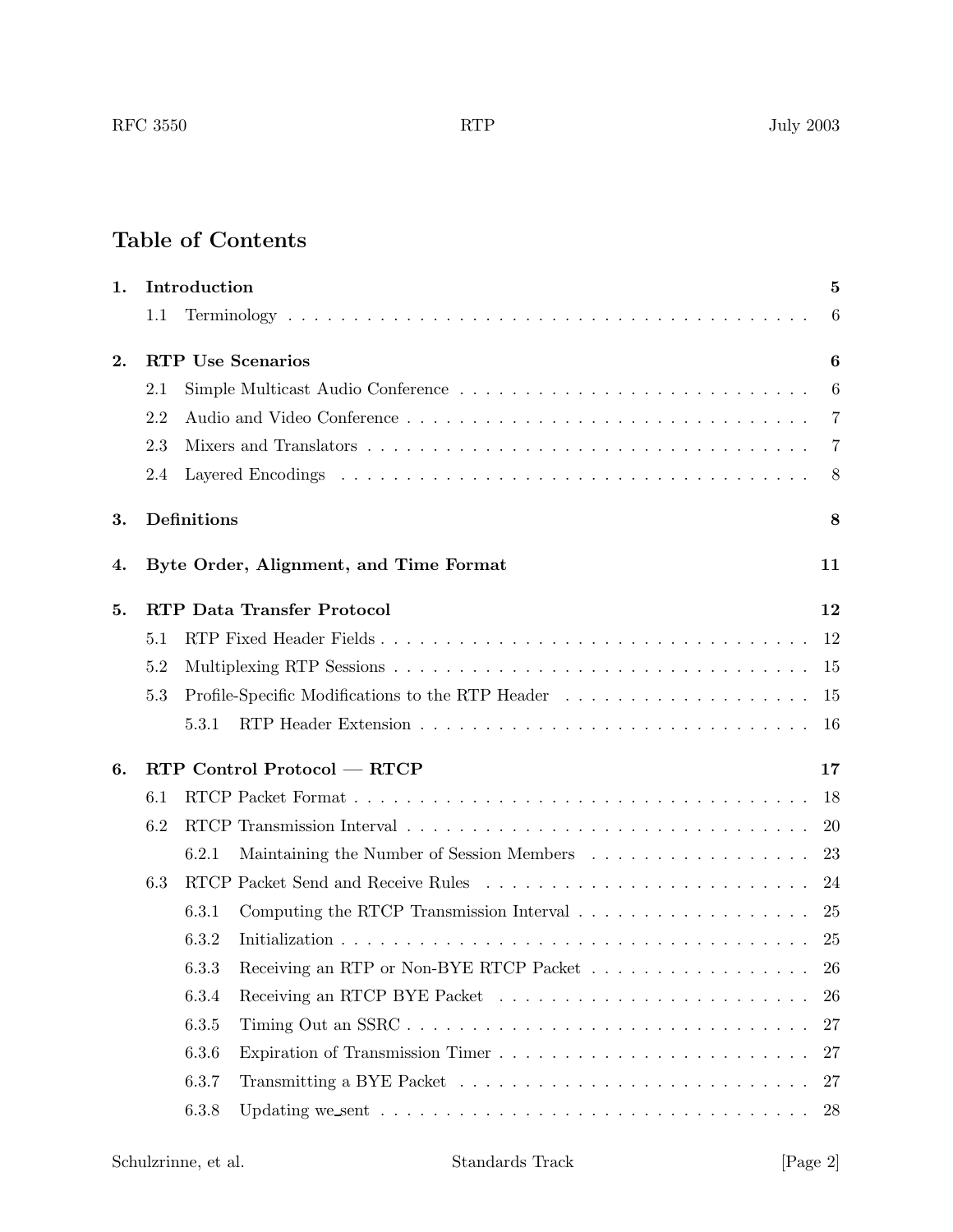|    |          |                                                 | 10. Congestion Control                          | 56 |  |  |  |  |  |
|----|----------|-------------------------------------------------|-------------------------------------------------|----|--|--|--|--|--|
|    | 9.2      |                                                 |                                                 | 56 |  |  |  |  |  |
|    | 9.1      |                                                 |                                                 | 54 |  |  |  |  |  |
| 9. | Security |                                                 |                                                 |    |  |  |  |  |  |
|    | 8.3      |                                                 |                                                 | 54 |  |  |  |  |  |
|    | 8.2      |                                                 |                                                 | 50 |  |  |  |  |  |
|    | 8.1      |                                                 |                                                 | 49 |  |  |  |  |  |
| 8. |          | <b>SSRC</b> Identifier Allocation and Use<br>49 |                                                 |    |  |  |  |  |  |
|    |          |                                                 |                                                 |    |  |  |  |  |  |
|    | 7.4      |                                                 |                                                 | 49 |  |  |  |  |  |
|    | 7.3      |                                                 |                                                 | 48 |  |  |  |  |  |
|    | 7.2      |                                                 |                                                 | 46 |  |  |  |  |  |
|    | 7.1      |                                                 |                                                 |    |  |  |  |  |  |
| 7. |          | <b>RTP</b> Translators and Mixers<br>45         |                                                 |    |  |  |  |  |  |
|    | 6.7      |                                                 |                                                 | 44 |  |  |  |  |  |
|    | 6.6      |                                                 | 43                                              |    |  |  |  |  |  |
|    |          | 6.5.8                                           |                                                 | 42 |  |  |  |  |  |
|    |          | 6.5.7                                           |                                                 | 41 |  |  |  |  |  |
|    |          | 6.5.6                                           |                                                 | 41 |  |  |  |  |  |
|    |          | 6.5.5                                           |                                                 | 41 |  |  |  |  |  |
|    |          | 6.5.4                                           |                                                 | 40 |  |  |  |  |  |
|    |          | 6.5.3                                           | EMAIL: Electronic Mail Address SDES Item        | 40 |  |  |  |  |  |
|    |          | 6.5.2                                           |                                                 | 40 |  |  |  |  |  |
|    |          | 6.5.1                                           | CNAME: Canonical End-Point Identifier SDES Item | 38 |  |  |  |  |  |
|    | 6.5      |                                                 |                                                 | 37 |  |  |  |  |  |
|    |          | 6.4.4                                           |                                                 | 36 |  |  |  |  |  |
|    |          | 6.4.3                                           |                                                 | 35 |  |  |  |  |  |
|    |          | 6.4.2                                           |                                                 | 35 |  |  |  |  |  |
|    |          | 6.4.1                                           |                                                 | 30 |  |  |  |  |  |
|    | 6.4      |                                                 |                                                 | 29 |  |  |  |  |  |
|    |          | 6.3.9                                           |                                                 | 28 |  |  |  |  |  |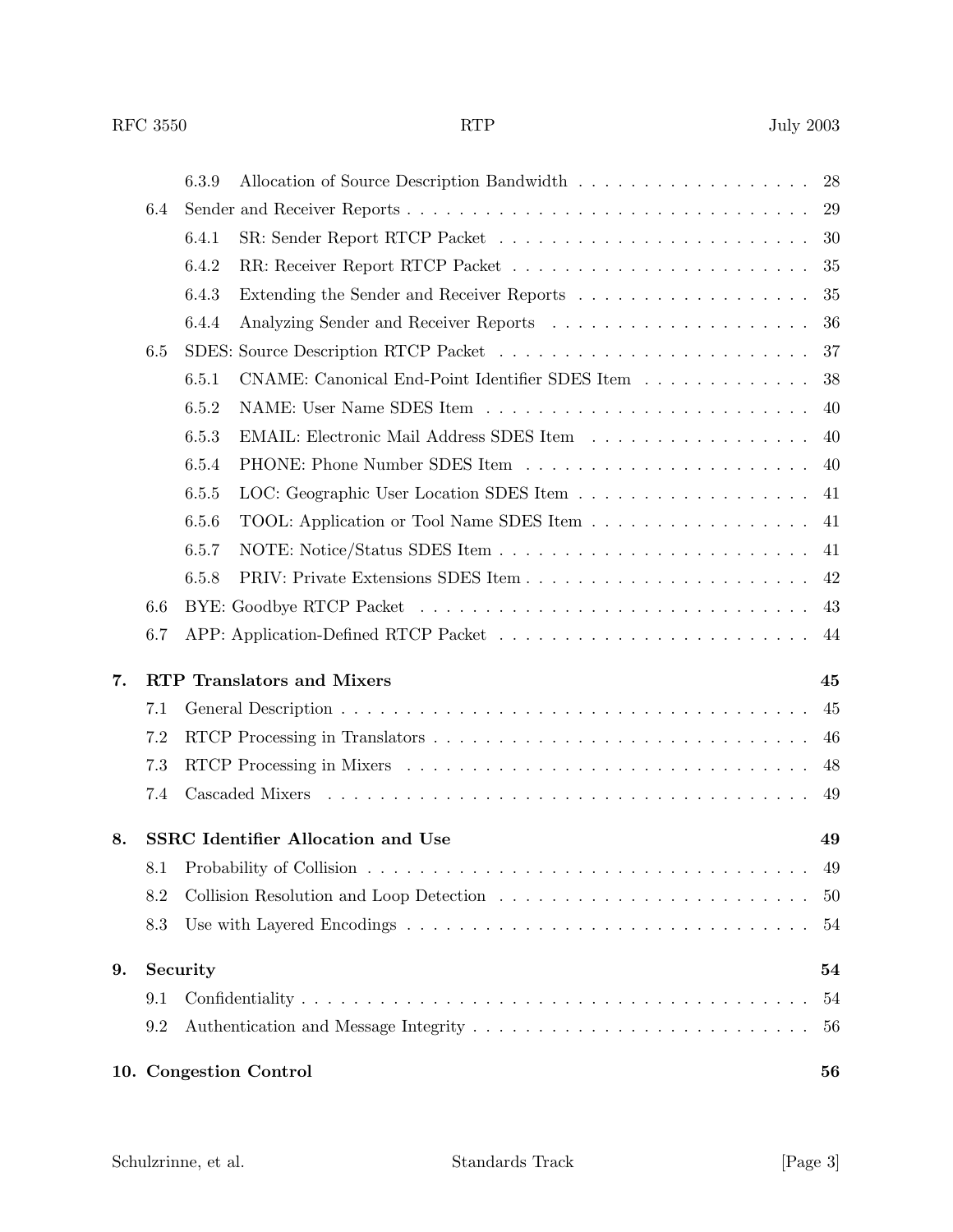| <b>RFC 3550</b><br><b>RTP</b>                                                                                    | <b>July 2003</b> |
|------------------------------------------------------------------------------------------------------------------|------------------|
| 11. RTP over Network and Transport Protocols                                                                     | 56               |
| 12. Summary of Protocol Constants                                                                                | 58               |
|                                                                                                                  | 58               |
|                                                                                                                  | 58               |
| 13. RTP Profiles and Payload Format Specifications                                                               | 59               |
| 14. Security Considerations                                                                                      | 60               |
| 15. IANA Considerations                                                                                          | 61               |
| 16. Intellectual Property Rights Statement                                                                       | 61               |
| 17. Acknowledgments                                                                                              | 61               |
| Appendix A. Algorithms                                                                                           | 62               |
| RTP Data Header Validity Checks<br>A.1                                                                           | 65               |
| A.2                                                                                                              | 69               |
| A.3                                                                                                              | 69               |
| A.4                                                                                                              | 70               |
| A.5                                                                                                              | 71               |
| A.6                                                                                                              | 72               |
| Computing the RTCP Transmission Interval $\ldots \ldots \ldots \ldots \ldots \ldots \ldots \ldots \ldots$<br>A.7 | 74               |
| A.8                                                                                                              | 80               |
| Appendix B. Changes from RFC 1889                                                                                | 81               |
| References                                                                                                       | 85               |
|                                                                                                                  | 85               |
|                                                                                                                  | 85               |
| <b>Authors' Addresses</b>                                                                                        | 88               |
| <b>Full Copyright Statement</b>                                                                                  | 89               |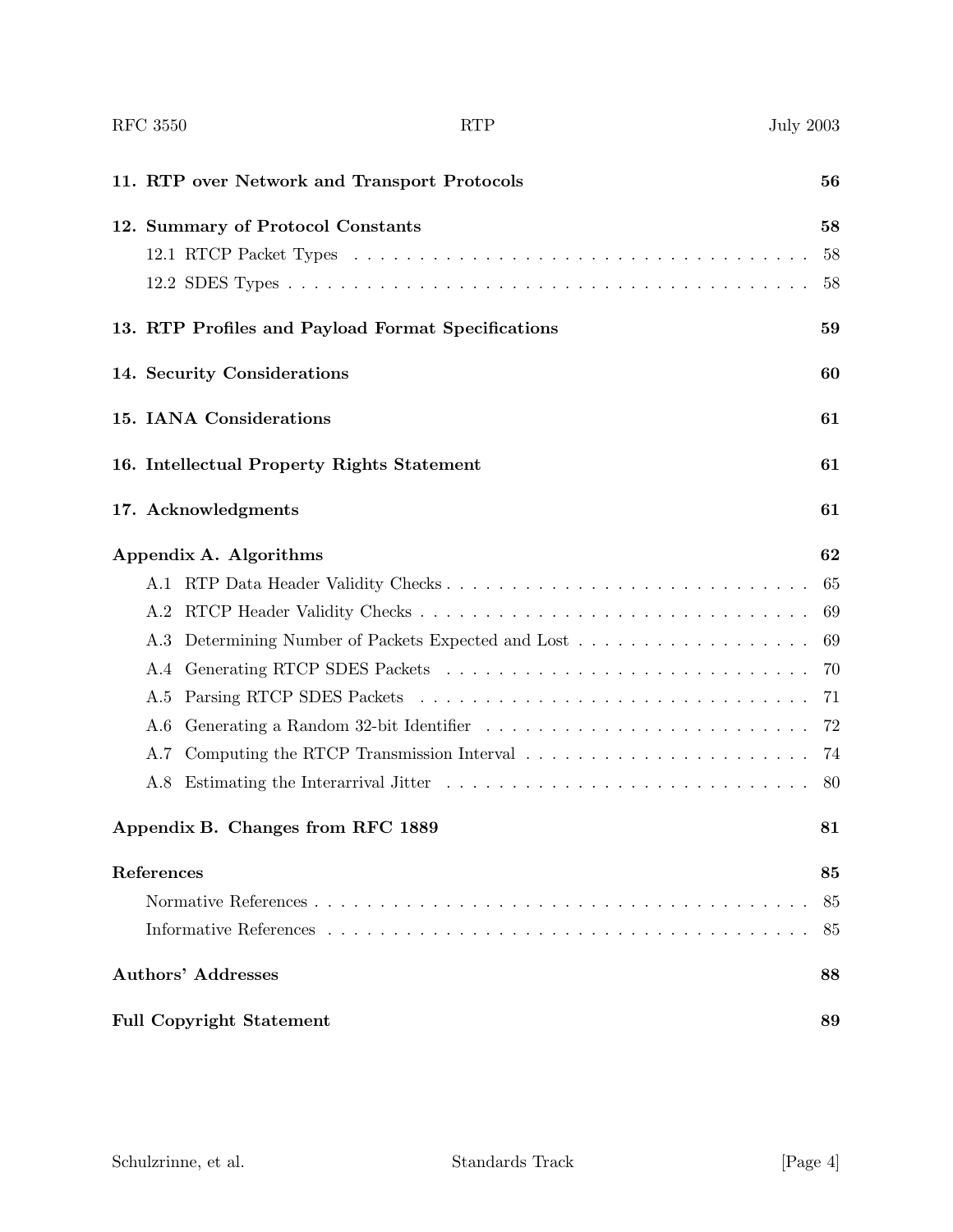# **1. Introduction**

This memorandum specifies the real-time transport protocol (RTP), which provides end-to-end delivery services for data with real-time characteristics, such as interactive audio and video. Those services include payload type identification, sequence numbering, timestamping and delivery monitoring. Applications typically run RTP on top of UDP to make use of its multiplexing and checksum services; both protocols contribute parts of the transport protocol functionality. However, RTP may be used with other suitable underlying network or transport protocols (see Section 11). RTP supports data transfer to multiple destinations using multicast distribution if provided by the underlying network.

Note that RTP itself does not provide any mechanism to ensure timely delivery or provide other quality-of-service guarantees, but relies on lower-layer services to do so. It does *not* guarantee delivery or prevent out-of-order delivery, nor does it assume that the underlying network is reliable and delivers packets in sequence. The sequence numbers included in RTP allow the receiver to reconstruct the sender's packet sequence, but sequence numbers might also be used to determine the proper location of a packet, for example in video decoding, without necessarily decoding packets in sequence.

While RTP is primarily designed to satisfy the needs of multi-participant multimedia conferences, it is not limited to that particular application. Storage of continuous data, interactive distributed simulation, active badge, and control and measurement applications may also find RTP applicable.

This document defines RTP, consisting of two closely-linked parts:

- the real-time transport protocol (RTP), to carry data that has real-time properties.
- the RTP control protocol (RTCP), to monitor the quality of service and to convey information about the participants in an on-going session. The latter aspect of RTCP may be sufficient for "loosely controlled" sessions, i.e., where there is no explicit membership control and set-up, but it is not necessarily intended to support all of an application's control communication requirements. This functionality may be fully or partially subsumed by a separate session control protocol, which is beyond the scope of this document.

RTP represents a new style of protocol following the principles of application level framing and integrated layer processing proposed by Clark and Tennenhouse [10]. That is, RTP is intended to be malleable to provide the information required by a particular application and will often be integrated into the application processing rather than being implemented as a separate layer. RTP is a protocol framework that is deliberately not complete. This document specifies those functions expected to be common across all the applications for which RTP would be appropriate. Unlike conventional protocols in which additional functions might be accommodated by making the protocol more general or by adding an option mechanism that would require parsing, RTP is intended to be tailored through modifications and/or additions to the headers as needed. Examples are given in Sections 5.3 and 6.4.3.

Therefore, in addition to this document, a complete specification of RTP for a particular application will require one or more companion documents (see Section 13):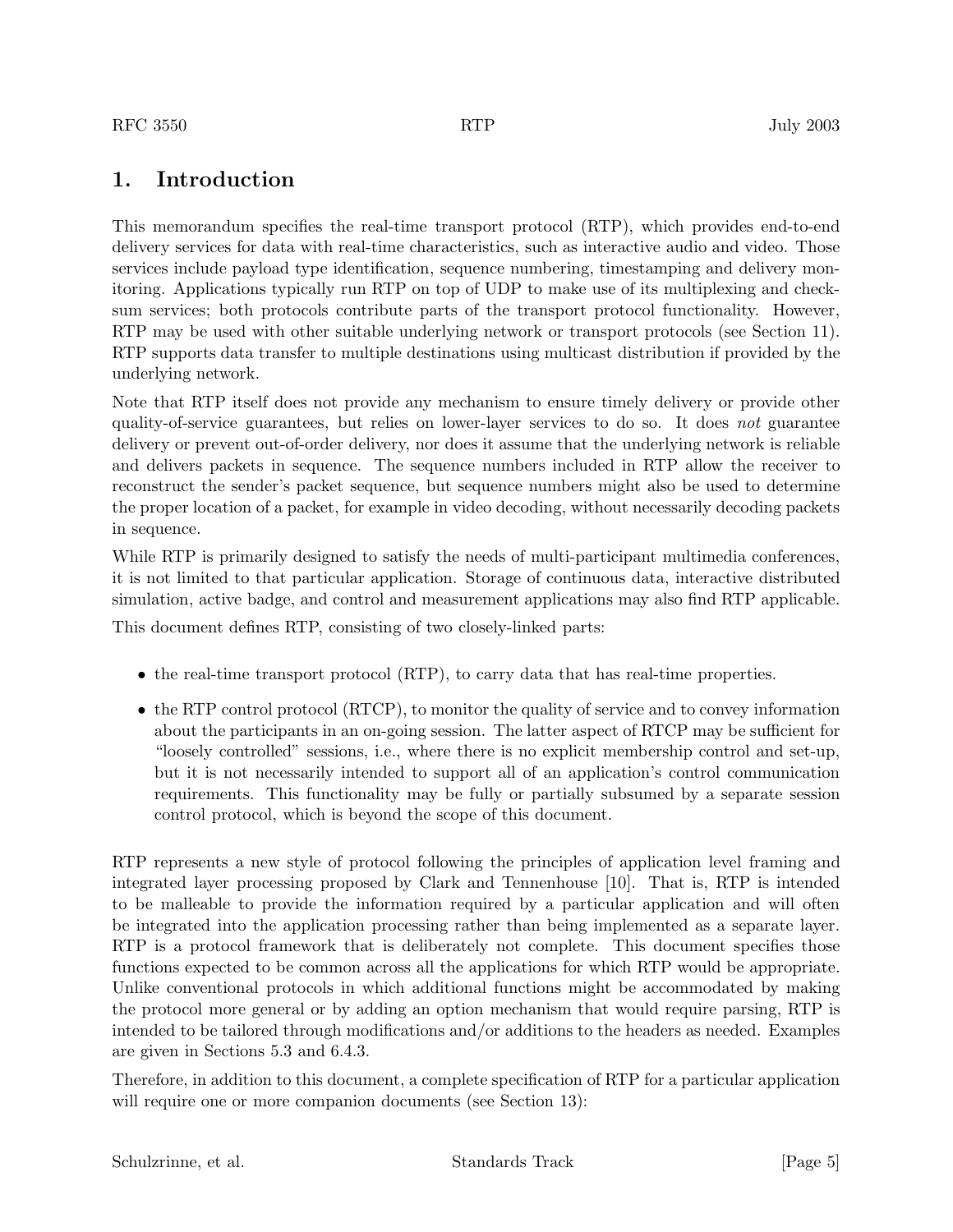- a *profile* specification document, which defines a set of payload type codes and their mapping to payload formats (e.g., media encodings). A profile may also define extensions or modifications to RTP that are specific to a particular class of applications. Typically an application will operate under only one profile. A profile for audio and video data may be found in the companion RFC 3551 [1].
- *payload format* specification documents, which define how a particular payload, such as an audio or video encoding, is to be carried in RTP.

A discussion of real-time services and algorithms for their implementation as well as background discussion on some of the RTP design decisions can be found in [11].

# **1.1 Terminology**

The key words "MUST", "MUST NOT", "REQUIRED", "SHALL", "SHALL NOT", "SHOULD", "SHOULD not", "RECOMMENDED", "MAY", and "OPTIONAL" in this document are to be interpreted as described in BCP 14, RFC 2119 [2] and indicate requirement levels for compliant RTP implementations.

# **2. RTP Use Scenarios**

The following sections describe some aspects of the use of RTP. The examples were chosen to illustrate the basic operation of applications using RTP, not to limit what RTP may be used for. In these examples, RTP is carried on top of IP and UDP, and follows the conventions established by the profile for audio and video specified in the companion RFC 3551.

# **2.1 Simple Multicast Audio Conference**

A working group of the IETF meets to discuss the latest protocol document, using the IP multicast services of the Internet for voice communications. Through some allocation mechanism the working group chair obtains a multicast group address and pair of ports. One port is used for audio data, and the other is used for control (RTCP) packets. This address and port information is distributed to the intended participants. If privacy is desired, the data and control packets may be encrypted as specified in Section 9.1, in which case an encryption key must also be generated and distributed. The exact details of these allocation and distribution mechanisms are beyond the scope of RTP.

The audio conferencing application used by each conference participant sends audio data in small chunks of, say, 20 ms duration. Each chunk of audio data is preceded by an RTP header; RTP header and data are in turn contained in a UDP packet. The RTP header indicates what type of audio encoding (such as PCM, ADPCM or LPC) is contained in each packet so that senders can change the encoding during a conference, for example, to accommodate a new participant that is connected through a low-bandwidth link or react to indications of network congestion.

The Internet, like other packet networks, occasionally loses and reorders packets and delays them by variable amounts of time. To cope with these impairments, the RTP header contains timing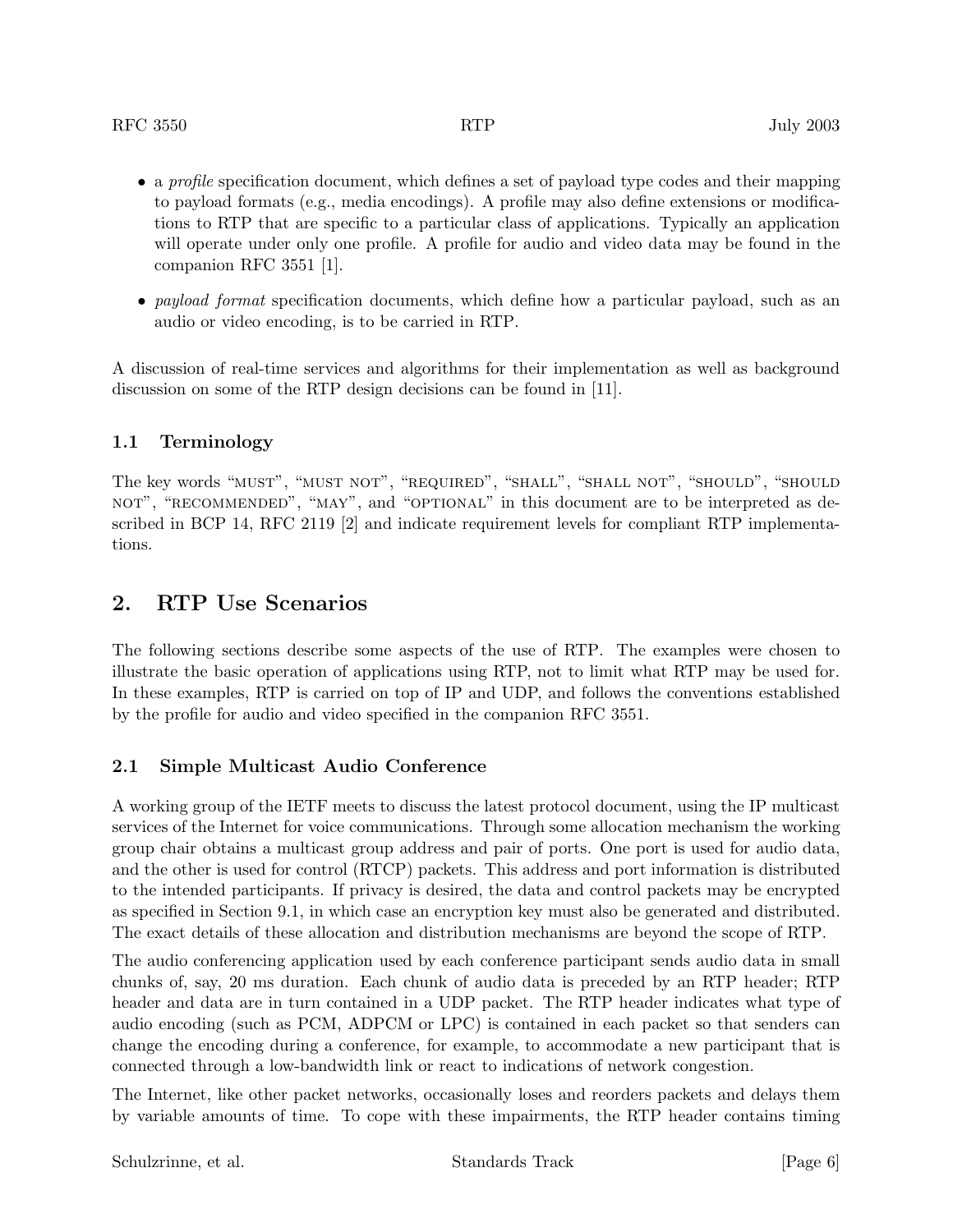# RFC 3550 July 2003

information and a sequence number that allow the receivers to reconstruct the timing produced by the source, so that in this example, chunks of audio are contiguously played out the speaker every 20 ms. This timing reconstruction is performed separately for each source of RTP packets in the conference. The sequence number can also be used by the receiver to estimate how many packets are being lost.

Since members of the working group join and leave during the conference, it is useful to know who is participating at any moment and how well they are receiving the audio data. For that purpose, each instance of the audio application in the conference periodically multicasts a reception report plus the name of its user on the RTCP (control) port. The reception report indicates how well the current speaker is being received and may be used to control adaptive encodings. In addition to the user name, other identifying information may also be included subject to control bandwidth limits. A site sends the RTCP BYE packet (Section 6.6) when it leaves the conference.

# **2.2 Audio and Video Conference**

If both audio and video media are used in a conference, they are transmitted as separate *RTP sessions.* That is, separate RTP and RTCP packets are transmitted for each medium using two different UDP port pairs and/or multicast addresses. There is no direct coupling at the RTP level between the audio and video sessions, except that a user participating in both sessions should use the same distinguished (canonical) name in the RTCP packets for both so that the sessions can be associated.

One motivation for this separation is to allow some participants in the conference to receive only one medium if they choose. Further explanation is given in Section 5.2. Despite the separation, synchronized playback of a source's audio and video can be achieved using timing information carried in the RTCP packets for both sessions.

# **2.3 Mixers and Translators**

So far, we have assumed that all sites want to receive media data in the same format. However, this may not always be appropriate. Consider the case where participants in one area are connected through a low-speed link to the majority of the conference participants who enjoy high-speed network access. Instead of forcing everyone to use a lower-bandwidth, reduced-quality audio encoding, an RTP-level relay called a *mixer* may be placed near the low-bandwidth area. This mixer resynchronizes incoming audio packets to reconstruct the constant 20 ms spacing generated by the sender, mixes these reconstructed audio streams into a single stream, translates the audio encoding to a lower-bandwidth one and forwards the lower-bandwidth packet stream across the low-speed link. These packets might be unicast to a single recipient or multicast on a different address to multiple recipients. The RTP header includes a means for mixers to identify the sources that contributed to a mixed packet so that correct talker indication can be provided at the receivers.

Some of the intended participants in the audio conference may be connected with high bandwidth links but might not be directly reachable via IP multicast. For example, they might be behind an application-level firewall that will not let any IP packets pass. For these sites, mixing may not be necessary, in which case another type of RTP-level relay called a *translator* may be used.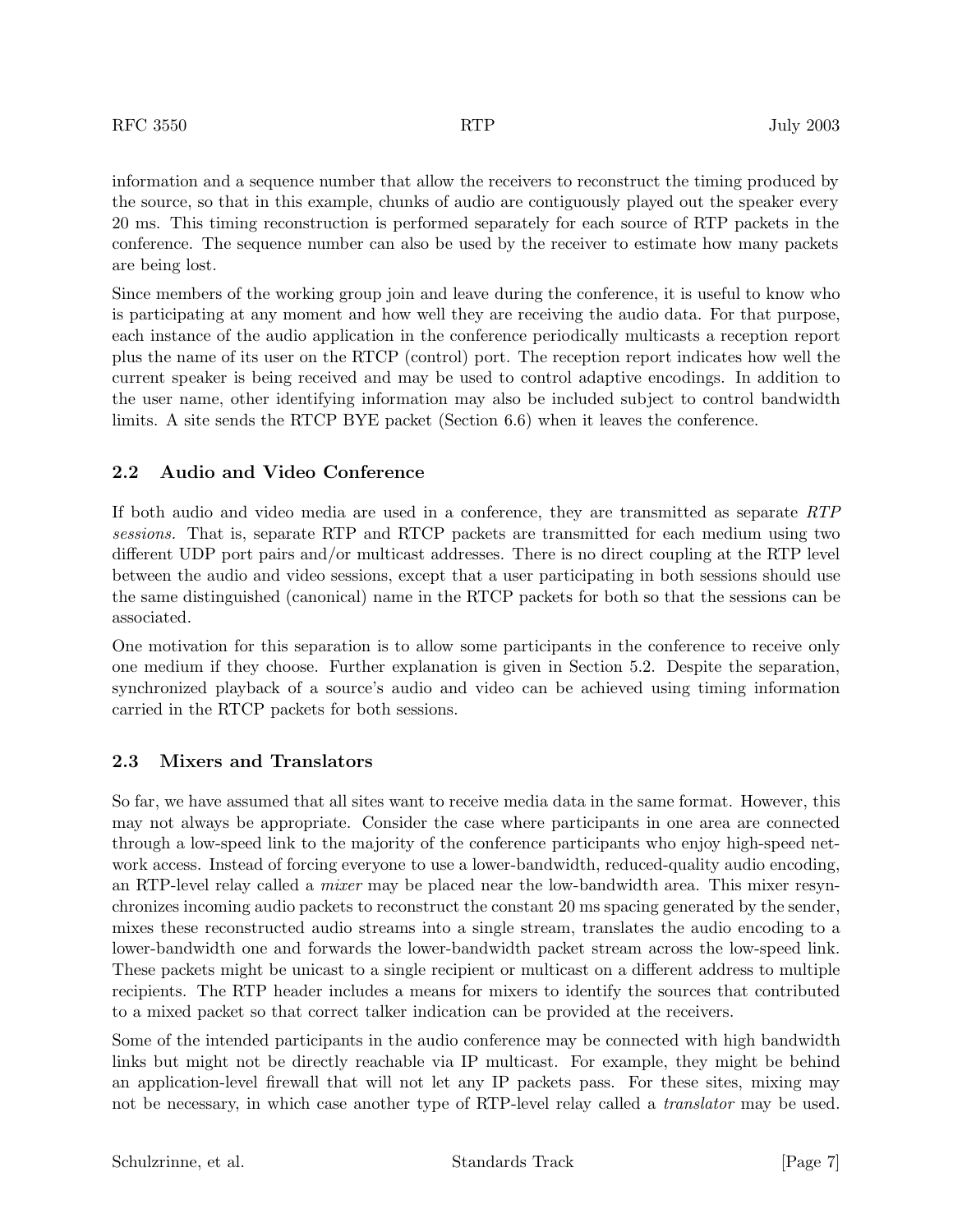Two translators are installed, one on either side of the firewall, with the outside one funneling all multicast packets received through a secure connection to the translator inside the firewall. The translator inside the firewall sends them again as multicast packets to a multicast group restricted to the site's internal network.

Mixers and translators may be designed for a variety of purposes. An example is a video mixer that scales the images of individual people in separate video streams and composites them into one video stream to simulate a group scene. Other examples of translation include the connection of a group of hosts speaking only IP/UDP to a group of hosts that understand only ST-II, or the packet-bypacket encoding translation of video streams from individual sources without resynchronization or mixing. Details of the operation of mixers and translators are given in Section 7.

# **2.4 Layered Encodings**

Multimedia applications should be able to adjust the transmission rate to match the capacity of the receiver or to adapt to network congestion. Many implementations place the responsibility of rate-adaptivity at the source. This does not work well with multicast transmission because of the conflicting bandwidth requirements of heterogeneous receivers. The result is often a least-common denominator scenario, where the smallest pipe in the network mesh dictates the quality and fidelity of the overall live multimedia "broadcast".

Instead, responsibility for rate-adaptation can be placed at the receivers by combining a layered encoding with a layered transmission system. In the context of RTP over IP multicast, the source can stripe the progressive layers of a hierarchically represented signal across multiple RTP sessions each carried on its own multicast group. Receivers can then adapt to network heterogeneity and control their reception bandwidth by joining only the appropriate subset of the multicast groups.

Details of the use of RTP with layered encodings are given in Sections 6.3.9, 8.3 and 11.

# **3. Definitions**

- **RTP payload:** The data transported by RTP in a packet, for example audio samples or compressed video data. The payload format and interpretation are beyond the scope of this document.
- **RTP packet:** A data packet consisting of the fixed RTP header, a possibly empty list of contributing sources (see below), and the payload data. Some underlying protocols may require an encapsulation of the RTP packet to be defined. Typically one packet of the underlying protocol contains a single RTP packet, but several RTP packets may be contained if permitted by the encapsulation method (see Section 11).
- **RTCP packet:** A control packet consisting of a fixed header part similar to that of RTP data packets, followed by structured elements that vary depending upon the RTCP packet type. The formats are defined in Section 6. Typically, multiple RTCP packets are sent together as a compound RTCP packet in a single packet of the underlying protocol; this is enabled by the length field in the fixed header of each RTCP packet.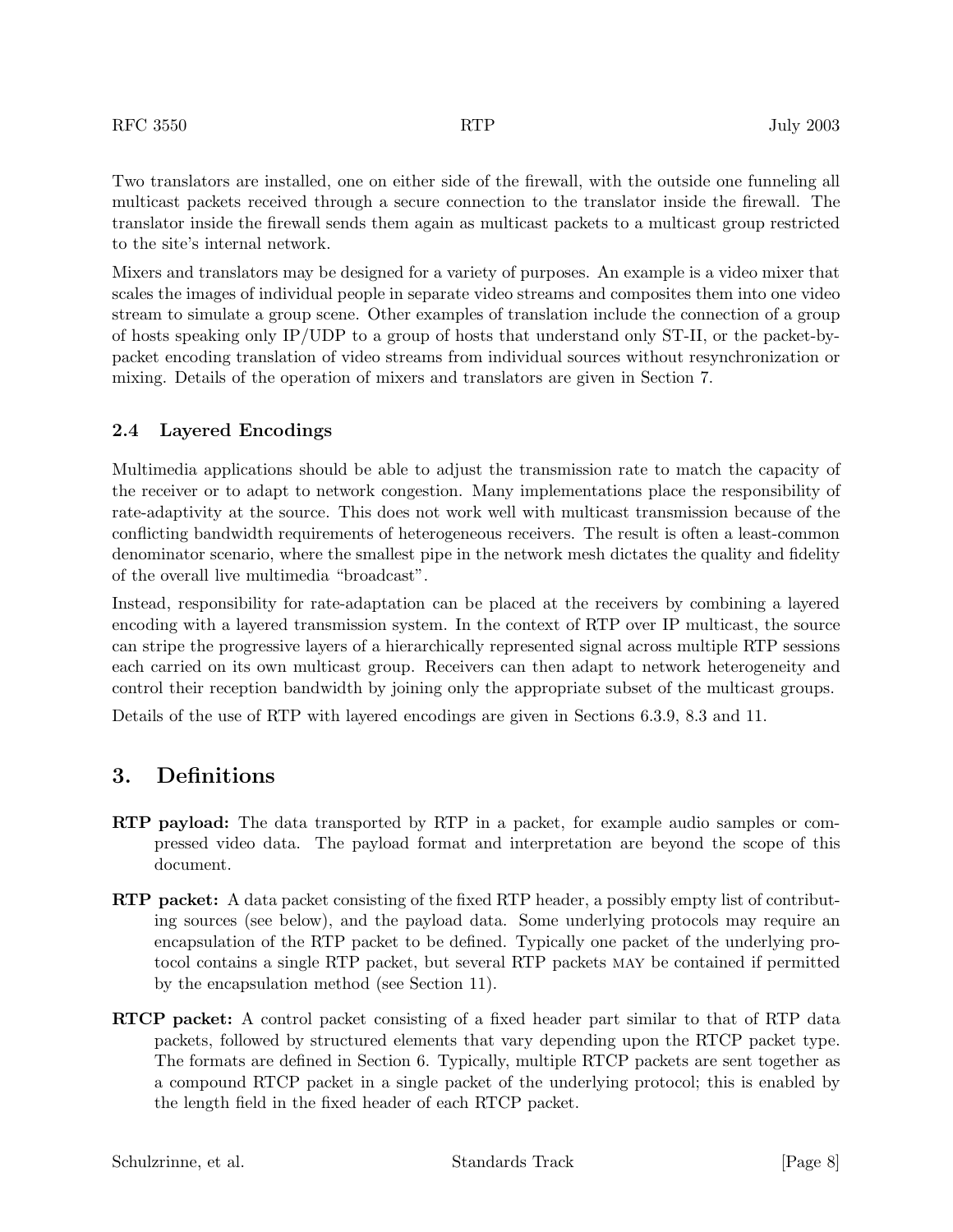- **Port:** The "abstraction that transport protocols use to distinguish among multiple destinations within a given host computer. TCP/IP protocols identify ports using small positive integers." [12] The transport selectors (TSEL) used by the OSI transport layer are equivalent to ports. RTP depends upon the lower-layer protocol to provide some mechanism such as ports to multiplex the RTP and RTCP packets of a session.
- **Transport address:** The combination of a network address and port that identifies a transportlevel endpoint, for example an IP address and a UDP port. Packets are transmitted from a source transport address to a destination transport address.
- **RTP media type:** An RTP media type is the collection of payload types which can be carried within a single RTP session. The RTP Profile assigns RTP media types to RTP payload types.
- **Multimedia session:** A set of concurrent RTP sessions among a common group of participants. For example, a videoconference (which is a multimedia session) may contain an audio RTP session and a video RTP session.
- **RTP session:** An association among a set of participants communicating with RTP. A participant may be involved in multiple RTP sessions at the same time. In a multimedia session, each medium is typically carried in a separate RTP session with its own RTCP packets unless the the encoding itself multiplexes multiple media into a single data stream. A participant distinguishes multiple RTP sessions by reception of different sessions using different pairs of destination transport addresses, where a pair of transport addresses comprises one network address plus a pair of ports for RTP and RTCP. All participants in an RTP session may share a common destination transport address pair, as in the case of IP multicast, or the pairs may be different for each participant, as in the case of individual unicast network addresses and port pairs. In the unicast case, a participant may receive from all other participants in the session using the same pair of ports, or may use a distinct pair of ports for each.

The distinguishing feature of an RTP session is that each maintains a full, separate space of SSRC identifiers (defined next). The set of participants included in one RTP session consists of those that can receive an SSRC identifier transmitted by any one of the participants either in RTP as the SSRC or a CSRC (also defined below) or in RTCP. For example, consider a three-party conference implemented using unicast UDP with each participant receiving from the other two on separate port pairs. If each participant sends RTCP feedback about data received from one other participant only back to that participant, then the conference is composed of three separate point-to-point RTP sessions. If each participant provides RTCP feedback about its reception of one other participant to both of the other participants, then the conference is composed of one multi-party RTP session. The latter case simulates the behavior that would occur with IP multicast communication among the three participants.

The RTP framework allows the variations defined here, but a particular control protocol or application design will usually impose constraints on these variations.

**Synchronization source (SSRC):** The source of a stream of RTP packets, identified by a 32-bit numeric SSRC identifier carried in the RTP header so as not to be dependent upon the network address. All packets from a synchronization source form part of the same timing and sequence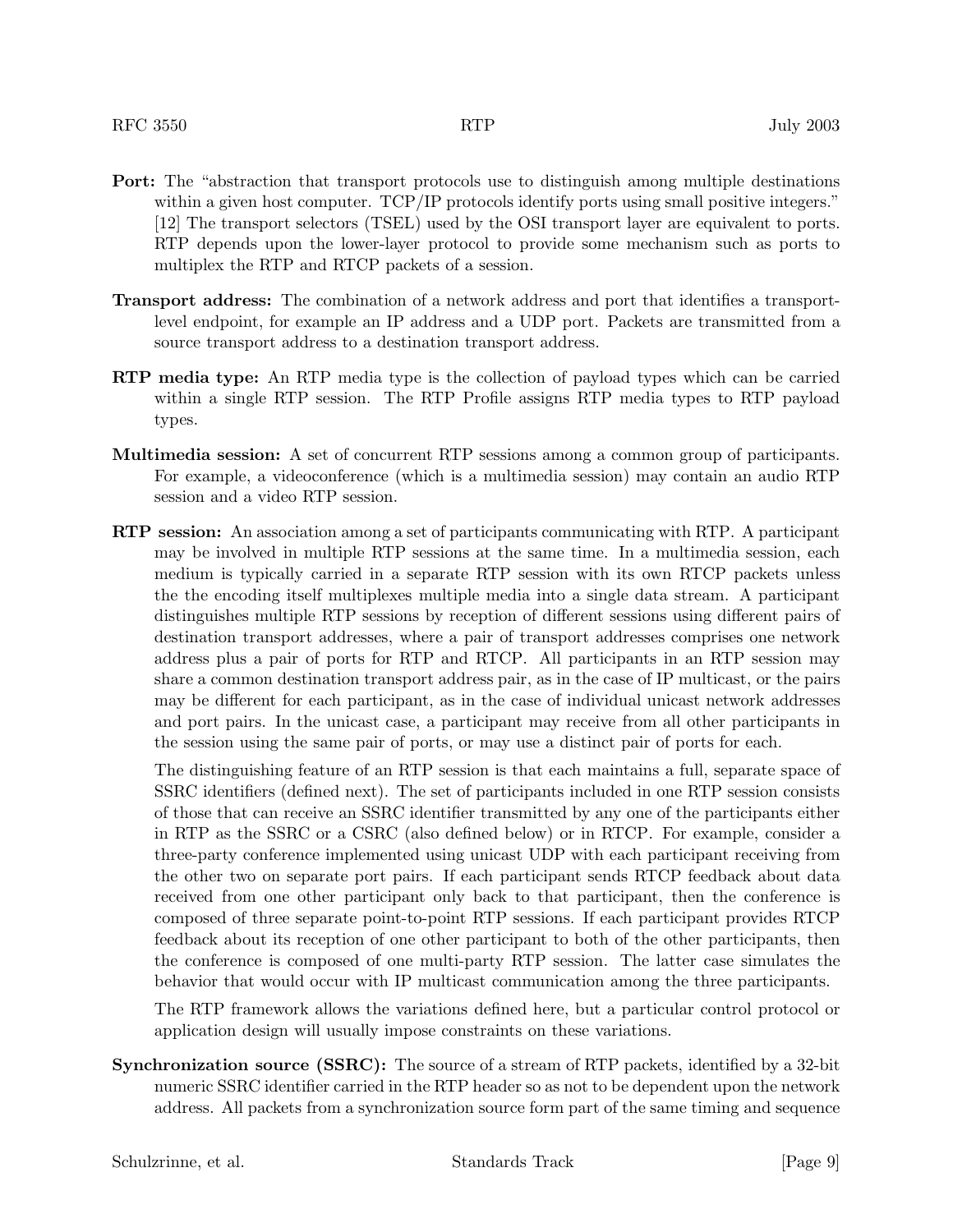number space, so a receiver groups packets by synchronization source for playback. Examples of synchronization sources include the sender of a stream of packets derived from a signal source such as a microphone or a camera, or an RTP mixer (see below). A synchronization source may change its data format, e.g., audio encoding, over time. The SSRC identifier is a randomly chosen value meant to be globally unique within a particular RTP session (see Section 8). A participant need not use the same SSRC identifier for all the RTP sessions in a multimedia session; the binding of the SSRC identifiers is provided through RTCP (see Section 6.5.1). If a participant generates multiple streams in one RTP session, for example from separate video cameras, each MUST be identified as a different SSRC.

- **Contributing source (CSRC):** A source of a stream of RTP packets that has contributed to the combined stream produced by an RTP mixer (see below). The mixer inserts a list of the SSRC identifiers of the sources that contributed to the generation of a particular packet into the RTP header of that packet. This list is called the CSRC list. An example application is audio conferencing where a mixer indicates all the talkers whose speech was combined to produce the outgoing packet, allowing the receiver to indicate the current talker, even though all the audio packets contain the same SSRC identifier (that of the mixer).
- **End system:** An application that generates the content to be sent in RTP packets and/or consumes the content of received RTP packets. An end system can act as one or more synchronization sources in a particular RTP session, but typically only one.
- **Mixer:** An intermediate system that receives RTP packets from one or more sources, possibly changes the data format, combines the packets in some manner and then forwards a new RTP packet. Since the timing among multiple input sources will not generally be synchronized, the mixer will make timing adjustments among the streams and generate its own timing for the combined stream. Thus, all data packets originating from a mixer will be identified as having the mixer as their synchronization source.
- **Translator:** An intermediate system that forwards RTP packets with their synchronization source identifier intact. Examples of translators include devices that convert encodings without mixing, replicators from multicast to unicast, and application-level filters in firewalls.
- **Monitor:** An application that receives RTCP packets sent by participants in an RTP session, in particular the reception reports, and estimates the current quality of service for distribution monitoring, fault diagnosis and long-term statistics. The monitor function is likely to be built into the application(s) participating in the session, but may also be a separate application that does not otherwise participate and does not send or receive the RTP data packets (since they are on a separate port). These are called *third-party* monitors. It is also acceptable for a third-party monitor to receive the RTP data packets but not send RTCP packets or otherwise be counted in the session.
- **Non-RTP means:** Protocols and mechanisms that may be needed in addition to RTP to provide a usable service. In particular, for multimedia conferences, a control protocol may distribute multicast addresses and keys for encryption, negotiate the encryption algorithm to be used, and define dynamic mappings between RTP payload type values and the payload formats they represent for formats that do not have a predefined payload type value. Examples of such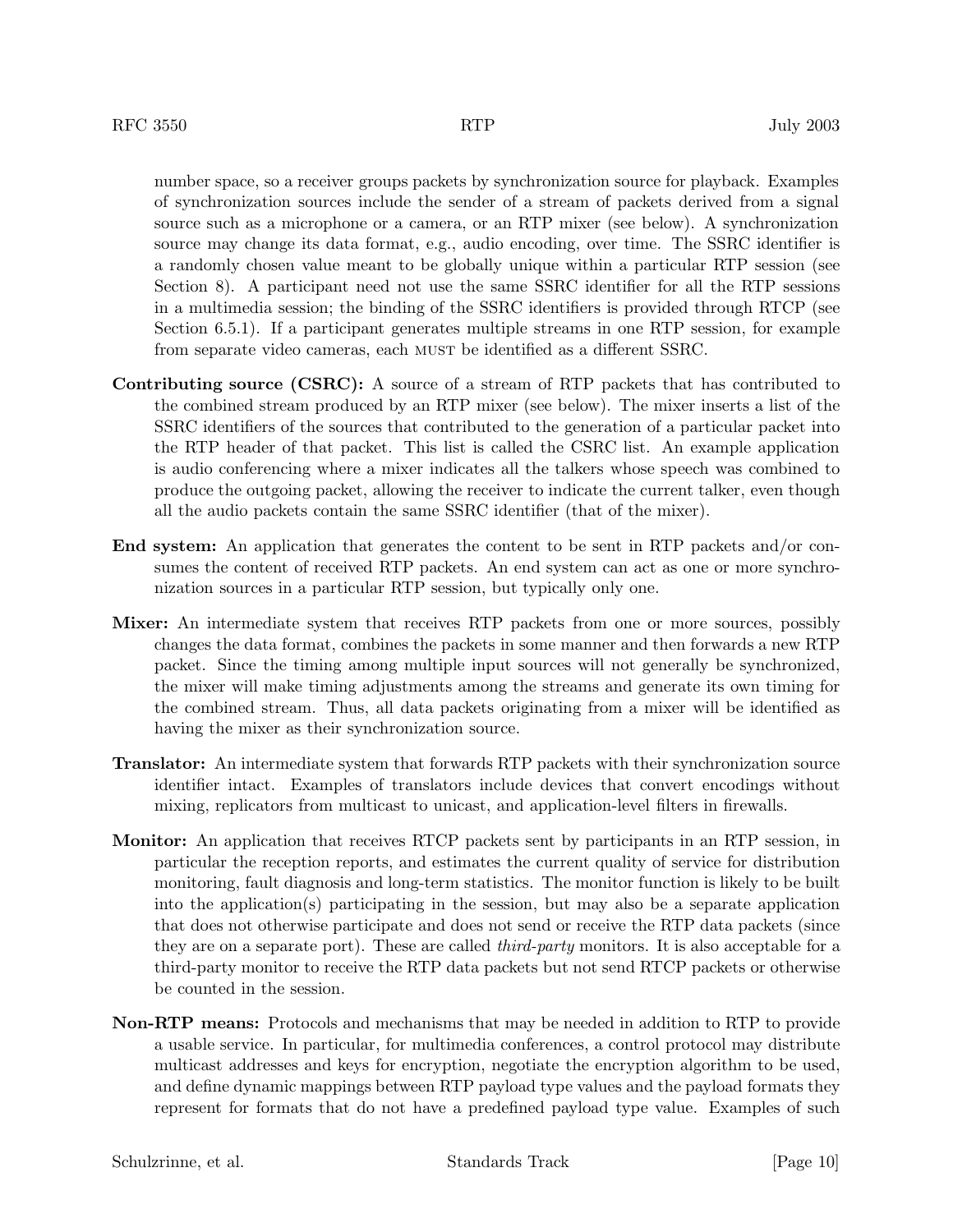protocols include the Session Initiation Protocol (SIP) (RFC 3261 [13]), ITU Recommendation H.323 [14] and applications using SDP (RFC 2327 [15]), such as RTSP (RFC 2326 [16]). For simple applications, electronic mail or a conference database may also be used. The specification of such protocols and mechanisms is outside the scope of this document.

# **4. Byte Order, Alignment, and Time Format**

All integer fields are carried in network byte order, that is, most significant byte (octet) first. This byte order is commonly known as big-endian. The transmission order is described in detail in [3, Appendix A]. Unless otherwise noted, numeric constants are in decimal (base 10).

All header data is aligned to its natural length, i.e., 16-bit fields are aligned on even offsets, 32-bit fields are aligned at offsets divisible by four, etc. Octets designated as padding have the value zero.

Wallclock time (absolute date and time) is represented using the timestamp format of the Network Time Protocol (NTP), which is in seconds relative to 0h UTC on 1 January 1900 [4]. The full resolution NTP timestamp is a 64-bit unsigned fixed-point number with the integer part in the first 32 bits and the fractional part in the last 32 bits. In some fields where a more compact representation is appropriate, only the middle 32 bits are used; that is, the low 16 bits of the integer part and the high 16 bits of the fractional part. The high 16 bits of the integer part must be determined independently.

An implementation is not required to run the Network Time Protocol in order to use RTP. Other time sources, or none at all, may be used (see the description of the NTP timestamp field in Section 6.4.1). However, running NTP may be useful for synchronizing streams transmitted from separate hosts.

The NTP timestamp will wrap around to zero some time in the year 2036, but for RTP purposes, only differences between pairs of NTP timestamps are used. So long as the pairs of timestamps can be assumed to be within 68 years of each other, using modular arithmetic for subtractions and comparisons makes the wraparound irrelevant.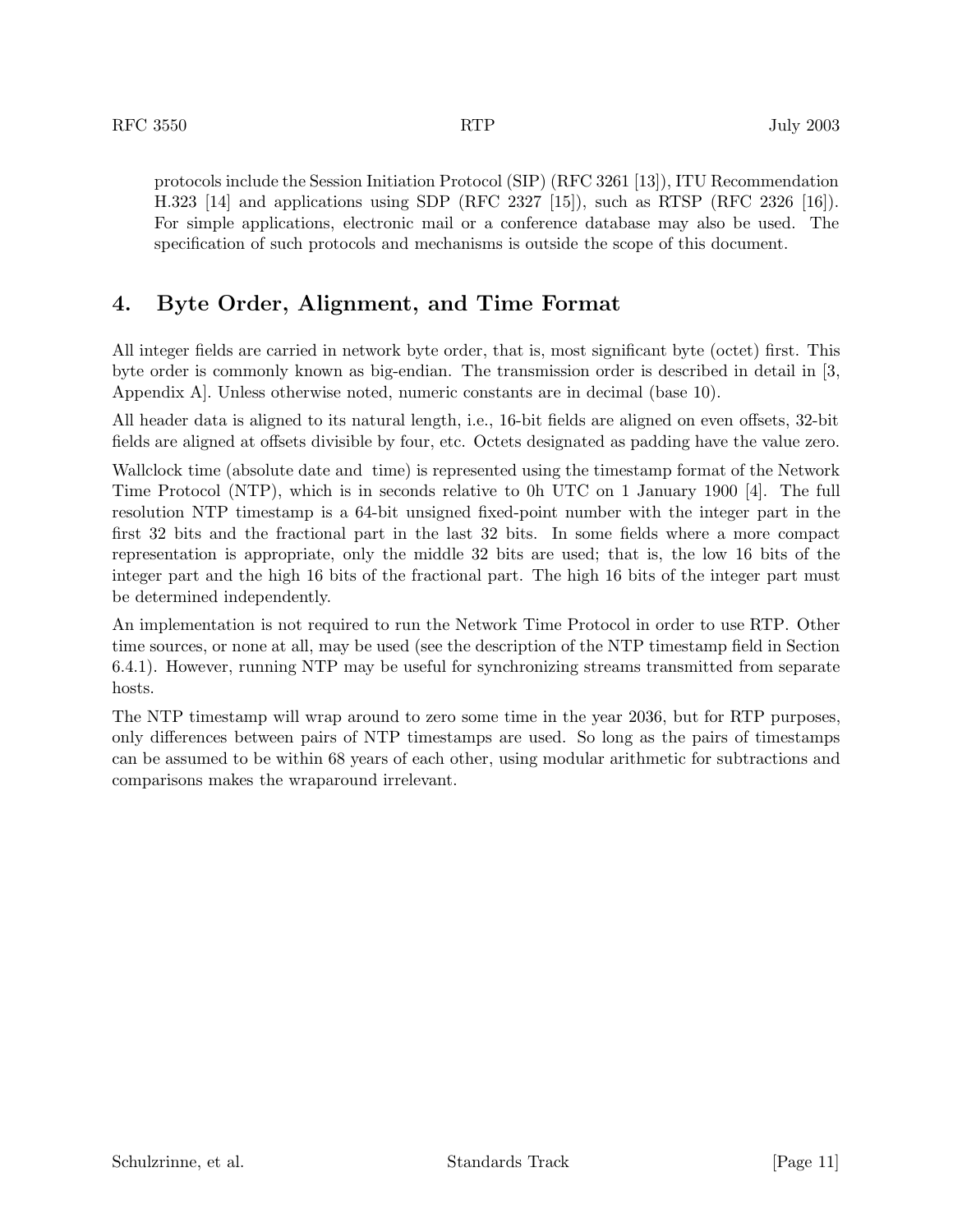# **5. RTP Data Transfer Protocol**

#### **5.1 RTP Fixed Header Fields**

The RTP header has the following format:

0 1 2 3 01234567890123456789012345678901 +-+-+-+-+-+-+-+-+-+-+-+-+-+-+-+-+-+-+-+-+-+-+-+-+-+-+-+-+-+-+-+-+  $|V=2|P|X|$  CC  $|M|$  PT | sequence number | +-+-+-+-+-+-+-+-+-+-+-+-+-+-+-+-+-+-+-+-+-+-+-+-+-+-+-+-+-+-+-+-+ timestamp +-+-+-+-+-+-+-+-+-+-+-+-+-+-+-+-+-+-+-+-+-+-+-+-+-+-+-+-+-+-+-+-+ | synchronization source (SSRC) identifier | +=+=+=+=+=+=+=+=+=+=+=+=+=+=+=+=+=+=+=+=+=+=+=+=+=+=+=+=+=+=+=+=+ | contributing source (CSRC) identifiers | | ... | ... | ... | ... | ... | ... | ... | ... | ... | ... | ... | ... | ... | ... | ... | ... | ... | ... | 1 +-+-+-+-+-+-+-+-+-+-+-+-+-+-+-+-+-+-+-+-+-+-+-+-+-+-+-+-+-+-+-+-+

The first twelve octets are present in every RTP packet, while the list of CSRC identifiers is present only when inserted by a mixer. The fields have the following meaning:

#### **version (V):** 2 bits

This field identifies the version of RTP. The version defined by this specification is two (2). (The value 1 is used by the first draft version of RTP and the value 0 is used by the protocol initially implemented in the "vat" audio tool.)

#### **padding (P):** 1 bit

If the padding bit is set, the packet contains one or more additional padding octets at the end which are not part of the payload. The last octet of the padding contains a count of how many padding octets should be ignored, including itself. Padding may be needed by some encryption algorithms with fixed block sizes or for carrying several RTP packets in a lower-layer protocol data unit.

#### **extension (X):** 1 bit

If the extension bit is set, the fixed header must be followed by exactly one header extension, with a format defined in Section 5.3.1.

#### **CSRC count (CC):** 4 bits

The CSRC count contains the number of CSRC identifiers that follow the fixed header.

#### **marker (M):** 1 bit

The interpretation of the marker is defined by a profile. It is intended to allow significant events such as frame boundaries to be marked in the packet stream. A profile may define additional marker bits or specify that there is no marker bit by changing the number of bits in the payload type field (see Section 5.3).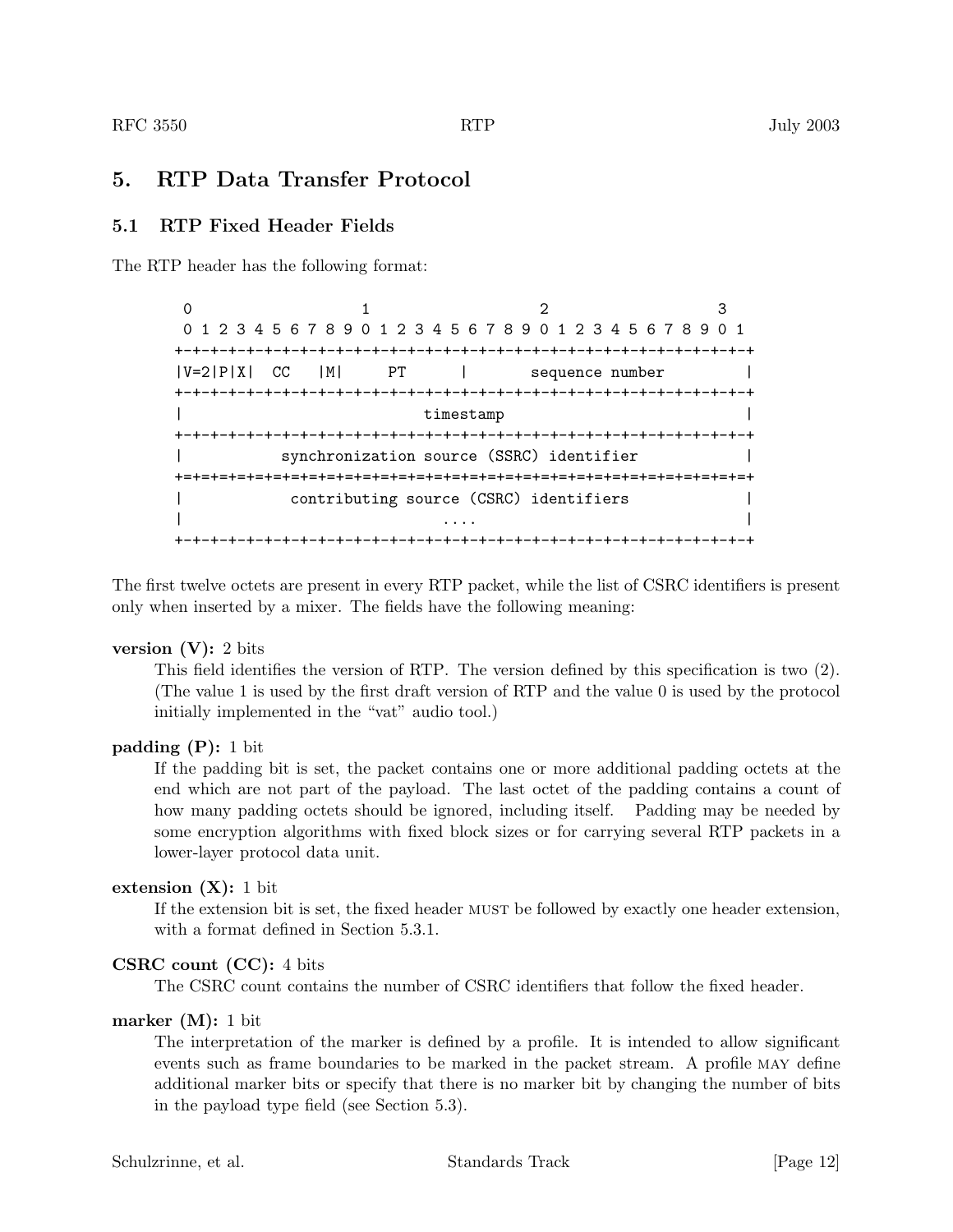#### **payload type (PT):** 7 bits

This field identifies the format of the RTP payload and determines its interpretation by the application. A profile may specify a default static mapping of payload type codes to payload formats. Additional payload type codes may be defined dynamically through non-RTP means (see Section 3). A set of default mappings for audio and video is specified in the companion RFC 3551 [1]. An RTP source may change the payload type during a session, but this field should not be used for multiplexing separate media streams (see Section 5.2).

A receiver must ignore packets with payload types that it does not understand.

#### **sequence number:** 16 bits

The sequence number increments by one for each RTP data packet sent, and may be used by the receiver to detect packet loss and to restore packet sequence. The initial value of the sequence number SHOULD be random (unpredictable) to make known-plaintext attacks on encryption more difficult, even if the source itself does not encrypt according to the method in Section 9.1, because the packets may flow through a translator that does. Techniques for choosing unpredictable numbers are discussed in [17].

#### **timestamp:** 32 bits

The timestamp reflects the sampling instant of the first octet in the RTP data packet. The sampling instant must be derived from a clock that increments monotonically and linearly in time to allow synchronization and jitter calculations (see Section 6.4.1). The resolution of the clock must be sufficient for the desired synchronization accuracy and for measuring packet arrival jitter (one tick per video frame is typically not sufficient). The clock frequency is dependent on the format of data carried as payload and is specified statically in the profile or payload format specification that defines the format, or may be specified dynamically for payload formats defined through non-RTP means. If RTP packets are generated periodically, the nominal sampling instant as determined from the sampling clock is to be used, not a reading of the system clock. As an example, for fixed-rate audio the timestamp clock would likely increment by one for each sampling period. If an audio application reads blocks covering 160 sampling periods from the input device, the timestamp would be increased by 160 for each such block, regardless of whether the block is transmitted in a packet or dropped as silent.

The initial value of the timestamp should be random, as for the sequence number. Several consecutive RTP packets will have equal timestamps if they are (logically) generated at once, e.g., belong to the same video frame. Consecutive RTP packets may contain timestamps that are not monotonic if the data is not transmitted in the order it was sampled, as in the case of MPEG interpolated video frames. (The sequence numbers of the packets as transmitted will still be monotonic.)

RTP timestamps from different media streams may advance at different rates and usually have independent, random offsets. Therefore, although these timestamps are sufficient to reconstruct the timing of a single stream, directly comparing RTP timestamps from different media is not effective for synchronization. Instead, for each medium the RTP timestamp is related to the sampling instant by pairing it with a timestamp from a reference clock (wallclock) that represents the time when the data corresponding to the RTP timestamp was sampled. The reference clock is shared by all media to be synchronized. The timestamp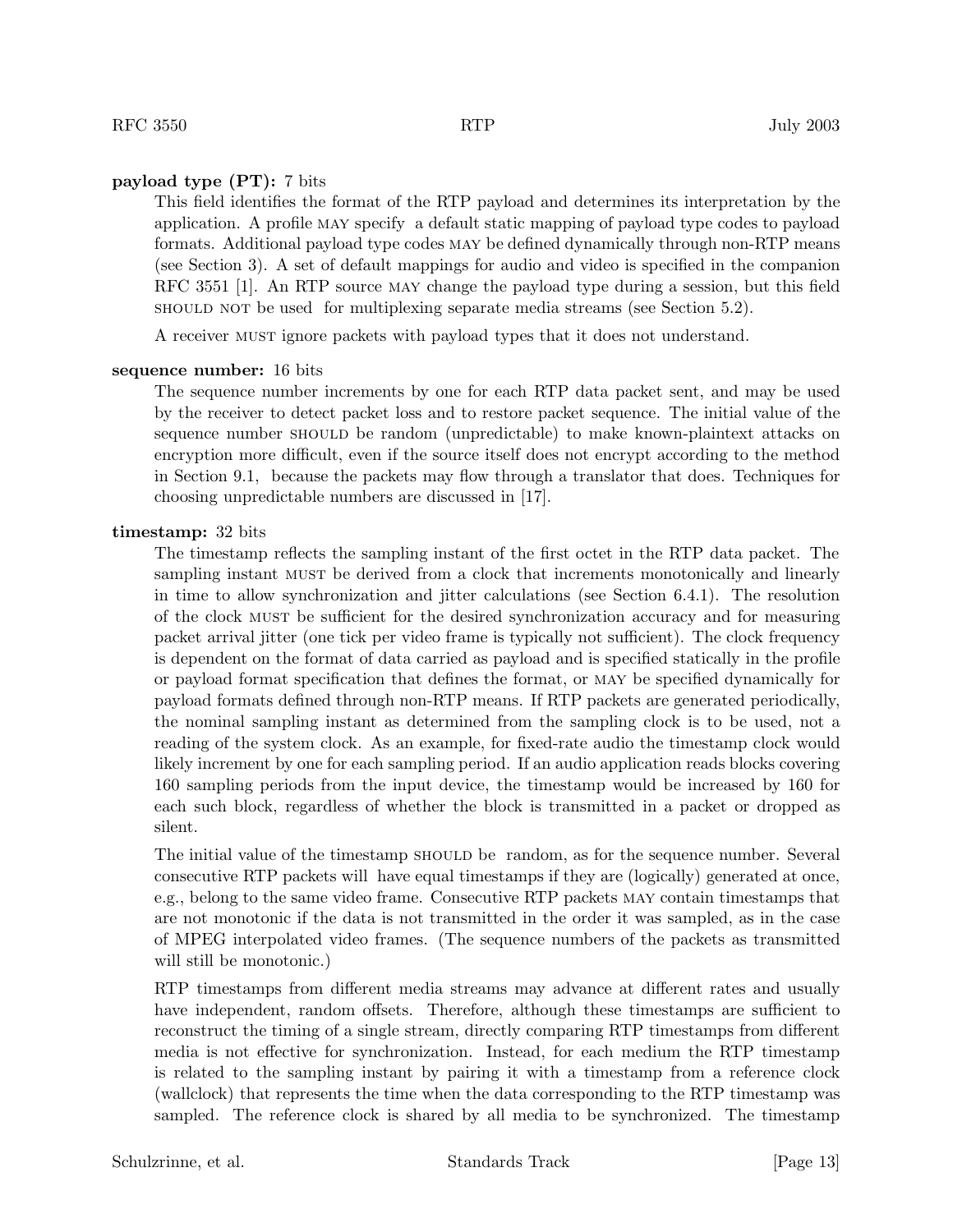pairs are not transmitted in every data packet, but at a lower rate in RTCP SR packets as described in Section 6.4.

The sampling instant is chosen as the point of reference for the RTP timestamp because it is known to the transmitting endpoint and has a common definition for all media, independent of encoding delays or other processing. The purpose is to allow synchronized presentation of all media sampled at the same time.

Applications transmitting stored data rather than data sampled in real time typically use a virtual presentation timeline derived from wallclock time to determine when the next frame or other unit of each medium in the stored data should be presented. In this case, the RTP timestamp would reflect the presentation time for each unit. That is, the RTP timestamp for each unit would be related to the wallclock time at which the unit becomes current on the virtual presentation timeline. Actual presentation occurs some time later as determined by the receiver.

An example describing live audio narration of prerecorded video illustrates the significance of choosing the sampling instant as the reference point. In this scenario, the video would be presented locally for the narrator to view and would be simultaneously transmitted using RTP. The "sampling instant" of a video frame transmitted in RTP would be established by referencing its timestamp to the wallclock time when that video frame was presented to the narrator. The sampling instant for the audio RTP packets containing the narrator's speech would be established by referencing the same wallclock time when the audio was sampled. The audio and video may even be transmitted by different hosts if the reference clocks on the two hosts are synchronized by some means such as NTP. A receiver can then synchronize presentation of the audio and video packets by relating their RTP timestamps using the timestamp pairs in RTCP SR packets.

#### **SSRC:** 32 bits

The SSRC field identifies the synchronization source. This identifier SHOULD be chosen randomly, with the intent that no two synchronization sources within the same RTP session will have the same SSRC identifier. An example algorithm for generating a random identifier is presented in Appendix A.6. Although the probability of multiple sources choosing the same identifier is low, all RTP implementations must be prepared to detect and resolve collisions. Section 8 describes the probability of collision along with a mechanism for resolving collisions and detecting RTP-level forwarding loops based on the uniqueness of the SSRC identifier. If a source changes its source transport address, it must also choose a new SSRC identifier to avoid being interpreted as a looped source (see Section 8.2).

# **CSRC list:** 0 to 15 items, 32 bits each

The CSRC list identifies the contributing sources for the payload contained in this packet. The number of identifiers is given by the CC field. If there are more than 15 contributing sources, only 15 can be identified. CSRC identifiers are inserted by mixers (see Section 7.1), using the SSRC identifiers of contributing sources. For example, for audio packets the SSRC identifiers of all sources that were mixed together to create a packet are listed, allowing correct talker indication at the receiver.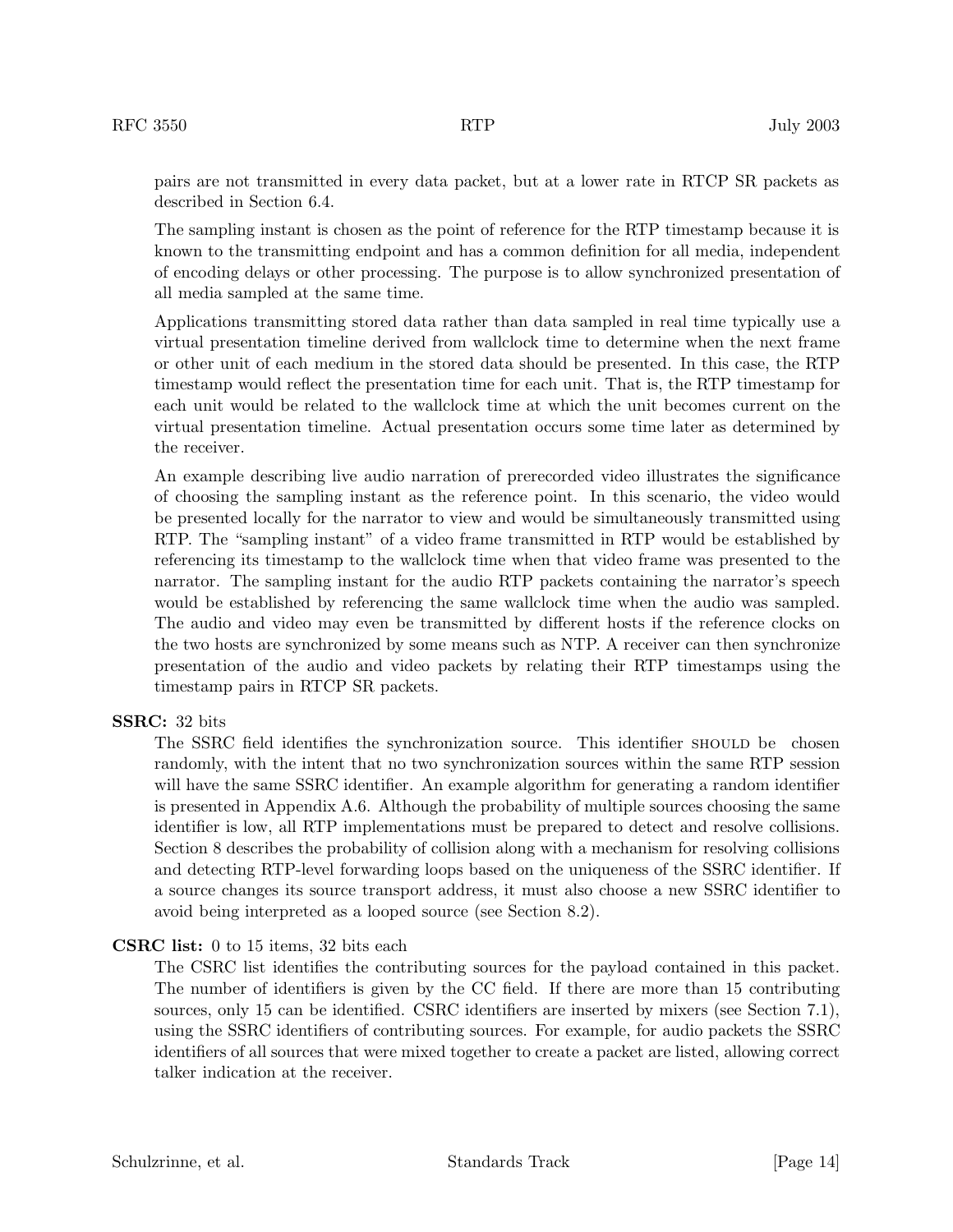# **5.2 Multiplexing RTP Sessions**

For efficient protocol processing, the number of multiplexing points should be minimized, as described in the integrated layer processing design principle [10]. In RTP, multiplexing is provided by the destination transport address (network address and port number) which is different for each RTP session. For example, in a teleconference composed of audio and video media encoded separately, each medium should be carried in a separate RTP session with its own destination transport address.

Separate audio and video streams SHOULD NOT be carried in a single RTP session and demultiplexed based on the payload type or SSRC fields. Interleaving packets with different RTP media types but using the same SSRC would introduce several problems:

- 1. If, say, two audio streams shared the same RTP session and the same SSRC value, and one were to change encodings and thus acquire a different RTP payload type, there would be no general way of identifying which stream had changed encodings.
- 2. An SSRC is defined to identify a single timing and sequence number space. Interleaving multiple payload types would require different timing spaces if the media clock rates differ and would require different sequence number spaces to tell which payload type suffered packet loss.
- 3. The RTCP sender and receiver reports (see Section 6.4) can only describe one timing and sequence number space per SSRC and do not carry a payload type field.
- 4. An RTP mixer would not be able to combine interleaved streams of incompatible media into one stream.
- 5. Carrying multiple media in one RTP session precludes: the use of different network paths or network resource allocations if appropriate; reception of a subset of the media if desired, for example just audio if video would exceed the available bandwidth; and receiver implementations that use separate processes for the different media, whereas using separate RTP sessions permits either single- or multiple-process implementations.

Using a different SSRC for each medium but sending them in the same RTP session would avoid the first three problems but not the last two.

On the other hand, multiplexing multiple related sources of the *same* medium in one RTP session using different SSRC values is the norm for multicast sessions. The problems listed above don't apply: an RTP mixer can combine multiple audio sources, for example, and the same treatment is applicable for all of them. It may also be appropriate to multiplex streams of the same medium using different SSRC values in other scenarios where the last two problems do not apply.

# **5.3 Profile-Specific Modifications to the RTP Header**

The existing RTP data packet header is believed to be complete for the set of functions required in common across all the application classes that RTP might support. However, in keeping with the ALF design principle, the header may be tailored through modifications or additions defined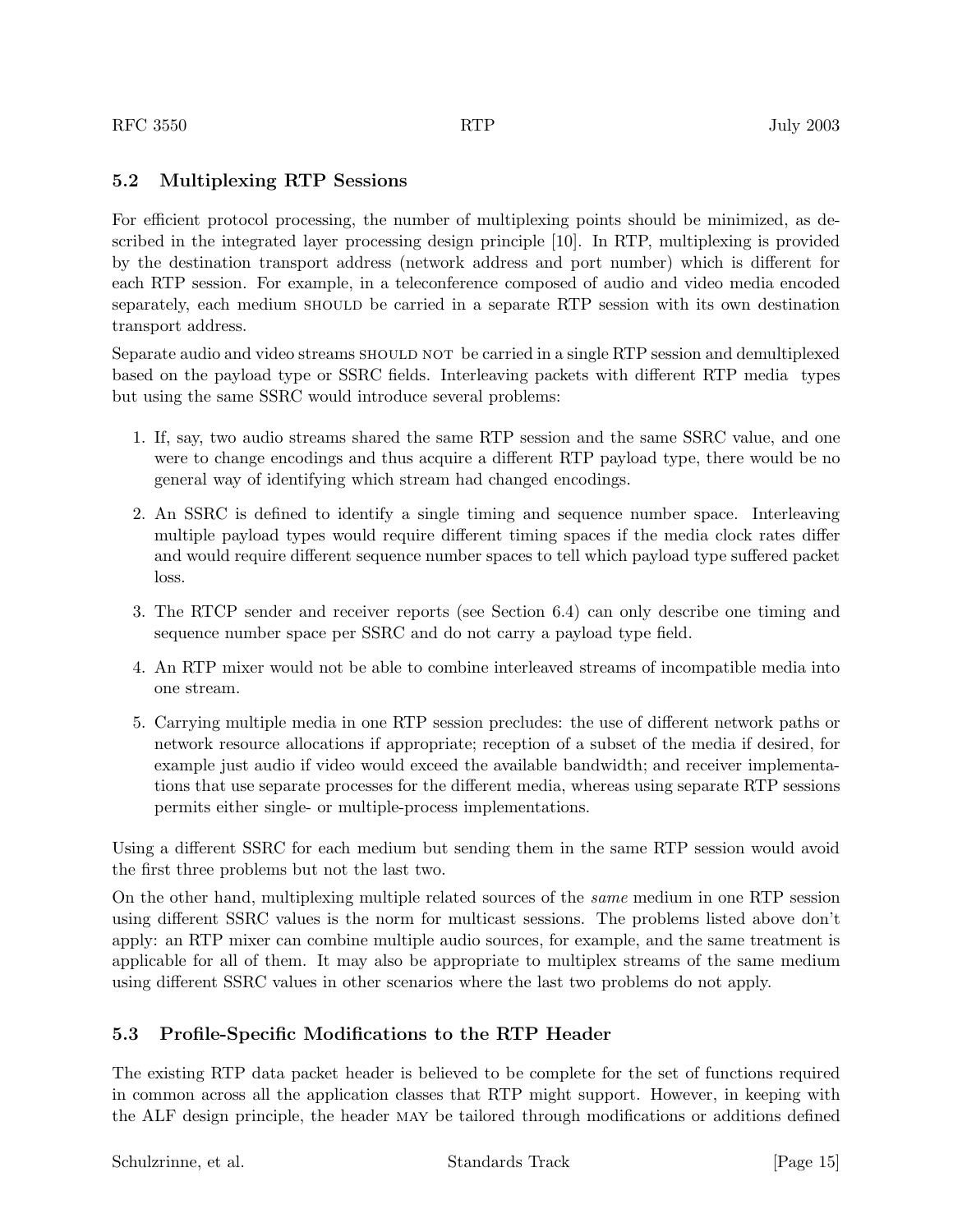in a profile specification while still allowing profile-independent monitoring and recording tools to function.

- The marker bit and payload type field carry profile-specific information, but they are allocated in the fixed header since many applications are expected to need them and might otherwise have to add another 32-bit word just to hold them. The octet containing these fields may be redefined by a profile to suit different requirements, for example with more or fewer marker bits. If there are any marker bits, one should be located in the most significant bit of the octet since profile-independent monitors may be able to observe a correlation between packet loss patterns and the marker bit.
- Additional information that is required for a particular payload format, such as a video encoding, SHOULD be carried in the payload section of the packet. This might be in a header that is always present at the start of the payload section, or might be indicated by a reserved value in the data pattern.
- If a particular class of applications needs additional functionality independent of payload format, the profile under which those applications operate SHOULD define additional fixed fields to follow immediately after the SSRC field of the existing fixed header. Those applications will be able to quickly and directly access the additional fields while profile-independent monitors or recorders can still process the RTP packets by interpreting only the first twelve octets.

If it turns out that additional functionality is needed in common across all profiles, then a new version of RTP should be defined to make a permanent change to the fixed header.

# **5.3.1 RTP Header Extension**

An extension mechanism is provided to allow individual implementations to experiment with new payload-format-independent functions that require additional information to be carried in the RTP data packet header. This mechanism is designed so that the header extension may be ignored by other interoperating implementations that have not been extended.

Note that this header extension is intended only for limited use. Most potential uses of this mechanism would be better done another way, using the methods described in the previous section. For example, a profile-specific extension to the fixed header is less expensive to process because it is not conditional nor in a variable location. Additional information required for a particular payload format SHOULD NOT use this header extension, but SHOULD be carried in the payload section of the packet.

0 1 2 3 01234567890123456789012345678901 +-+-+-+-+-+-+-+-+-+-+-+-+-+-+-+-+-+-+-+-+-+-+-+-+-+-+-+-+-+-+-+-+ defined by profile  $\vert$  length  $\vert$ +-+-+-+-+-+-+-+-+-+-+-+-+-+-+-+-+-+-+-+-+-+-+-+-+-+-+-+-+-+-+-+-+ header extension | ... | ... | ... | ... | ... | ... | ... | ... | ... | ... | ... | ... | ... | ... | ... | ... | ... | ... | 1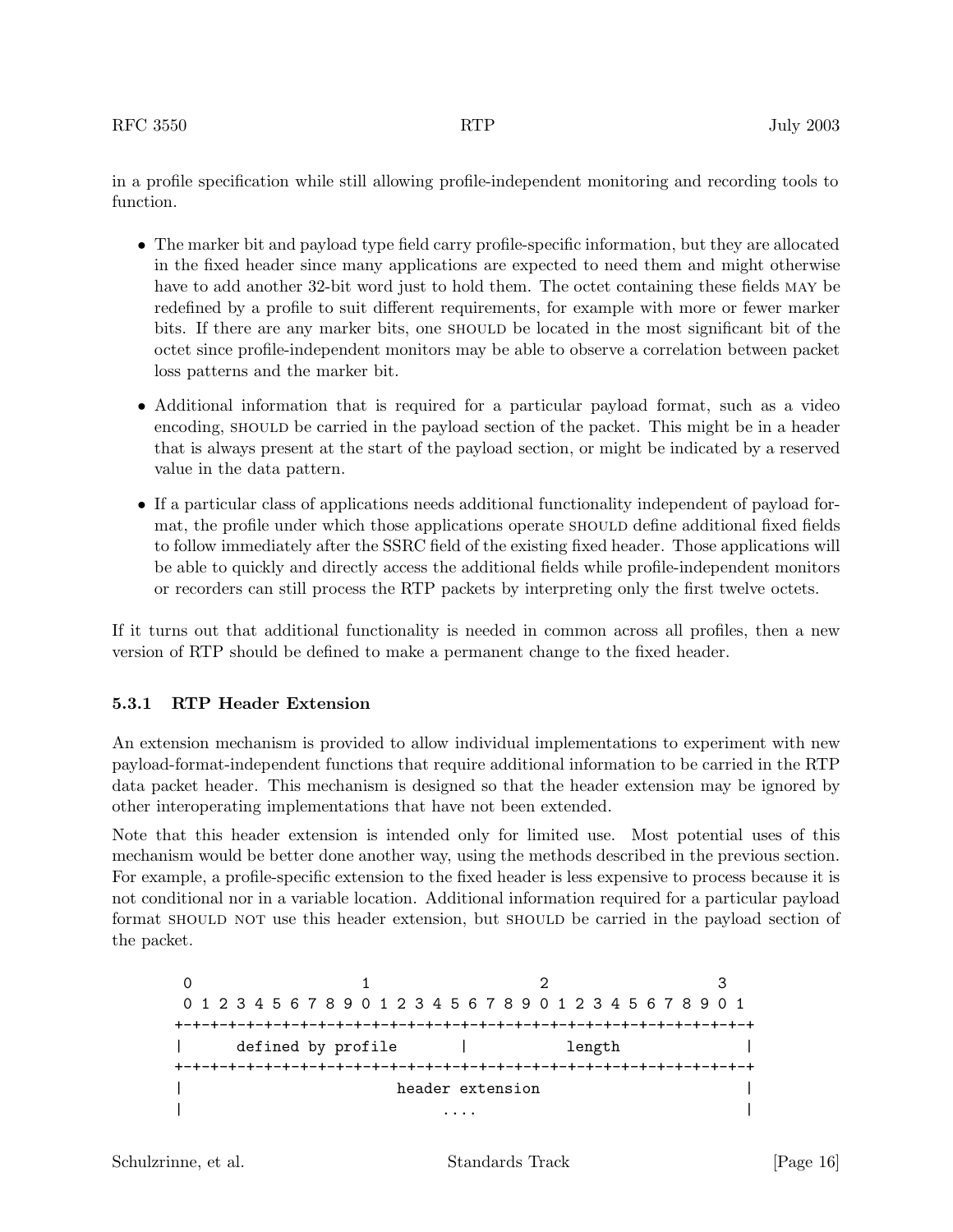If the X bit in the RTP header is one, a variable-length header extension MUST be appended to the RTP header, following the CSRC list if present. The header extension contains a 16-bit length field that counts the number of 32-bit words in the extension, excluding the four-octet extension header (therefore zero is a valid length). Only a single extension can be appended to the RTP data header. To allow multiple interoperating implementations to each experiment independently with different header extensions, or to allow a particular implementation to experiment with more than one type of header extension, the first 16 bits of the header extension are left open for distinguishing identifiers or parameters. The format of these 16 bits is to be defined by the profile specification under which the implementations are operating. This RTP specification does not define any header extensions itself.

# **6. RTP Control Protocol — RTCP**

The RTP control protocol (RTCP) is based on the periodic transmission of control packets to all participants in the session, using the same distribution mechanism as the data packets. The underlying protocol must provide multiplexing of the data and control packets, for example using separate port numbers with UDP. RTCP performs four functions:

- 1. The primary function is to provide feedback on the quality of the data distribution. This is an integral part of the RTP's role as a transport protocol and is related to the flow and congestion control functions of other transport protocols (see Section 10 on the requirement for congestion control). The feedback may be directly useful for control of adaptive encodings [18, 19], but experiments with IP multicasting have shown that it is also critical to get feedback from the receivers to diagnose faults in the distribution. Sending reception feedback reports to all participants allows one who is observing problems to evaluate whether those problems are local or global. With a distribution mechanism like IP multicast, it is also possible for an entity such as a network service provider who is not otherwise involved in the session to receive the feedback information and act as a third-party monitor to diagnose network problems. This feedback function is performed by the RTCP sender and receiver reports, described below in Section 6.4.
- 2. RTCP carries a persistent transport-level identifier for an RTP source called the *canonical name* or CNAME, Section 6.5.1. Since the SSRC identifier may change if a conflict is discovered or a program is restarted, receivers require the CNAME to keep track of each participant. Receivers may also require the CNAME to associate multiple data streams from a given participant in a set of related RTP sessions, for example to synchronize audio and video. Inter-media synchronization also requires the NTP and RTP timestamps included in RTCP packets by data senders.
- 3. The first two functions require that all participants send RTCP packets, therefore the rate must be controlled in order for RTP to scale up to a large number of participants. By having each participant send its control packets to all the others, each can independently observe the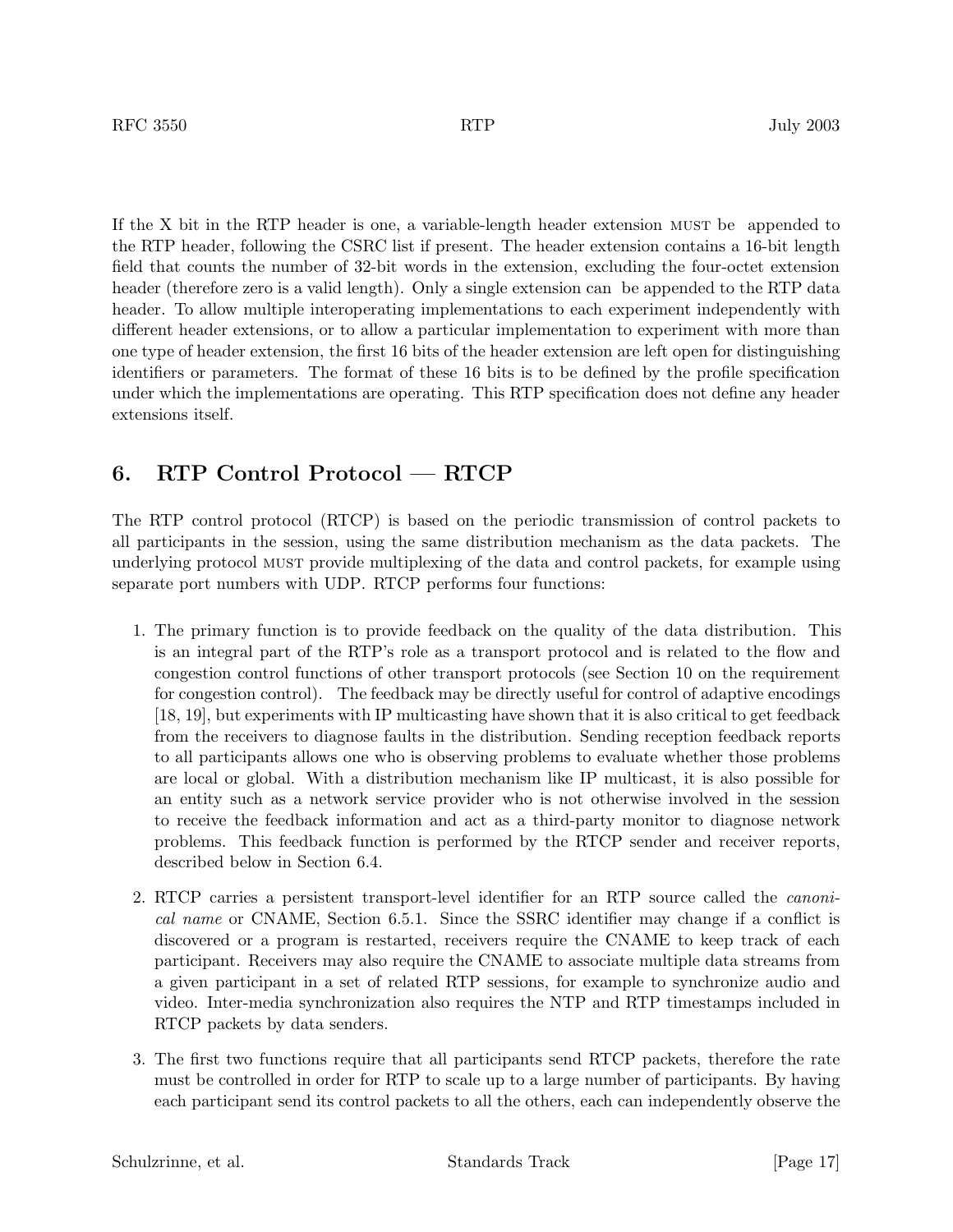number of participants. This number is used to calculate the rate at which the packets are sent, as explained in Section 6.2.

4. A fourth, OPTIONAL function is to convey minimal session control information, for example participant identification to be displayed in the user interface. This is most likely to be useful in "loosely controlled" sessions where participants enter and leave without membership control or parameter negotiation. RTCP serves as a convenient channel to reach all the participants, but it is not necessarily expected to support all the control communication requirements of an application. A higher-level session control protocol, which is beyond the scope of this document, may be needed.

Functions 1-3 should be used in all environments, but particularly in the IP multicast environment. RTP application designers should avoid mechanisms that can only work in unicast mode and will not scale to larger numbers. Transmission of RTCP may be controlled separately for senders and receivers, as described in Section 6.2, for cases such as unidirectional links where feedback from receivers is not possible.

Non-normative note: In the multicast routing approach called Source-Specific Multicast (SSM), there is only one sender per "channel" (a source address, group address pair), and receivers (except for the channel source) cannot use multicast to communicate directly with other channel members. The recommendations here accommodate SSM only through Section 6.2's option of turning off receivers' RTCP entirely. Future work will specify adaptation of RTCP for SSM so that feedback from receivers can be maintained.

# **6.1 RTCP Packet Format**

This specification defines several RTCP packet types to carry a variety of control information:

- **SR:** Sender report, for transmission and reception statistics from participants that are active senders
- **RR:** Receiver report, for reception statistics from participants that are not active senders and in combination with SR for active senders reporting on more than 31 sources
- **SDES:** Source description items, including CNAME
- **BYE:** Indicates end of participation
- **APP:** Application-specific functions

Each RTCP packet begins with a fixed part similar to that of RTP data packets, followed by structured elements that MAY be of variable length according to the packet type but MUST end on a 32-bit boundary. The alignment requirement and a length field in the fixed part of each packet are included to make RTCP packets "stackable". Multiple RTCP packets can be concatenated without any intervening separators to form a *compound RTCP packet* that is sent in a single packet of the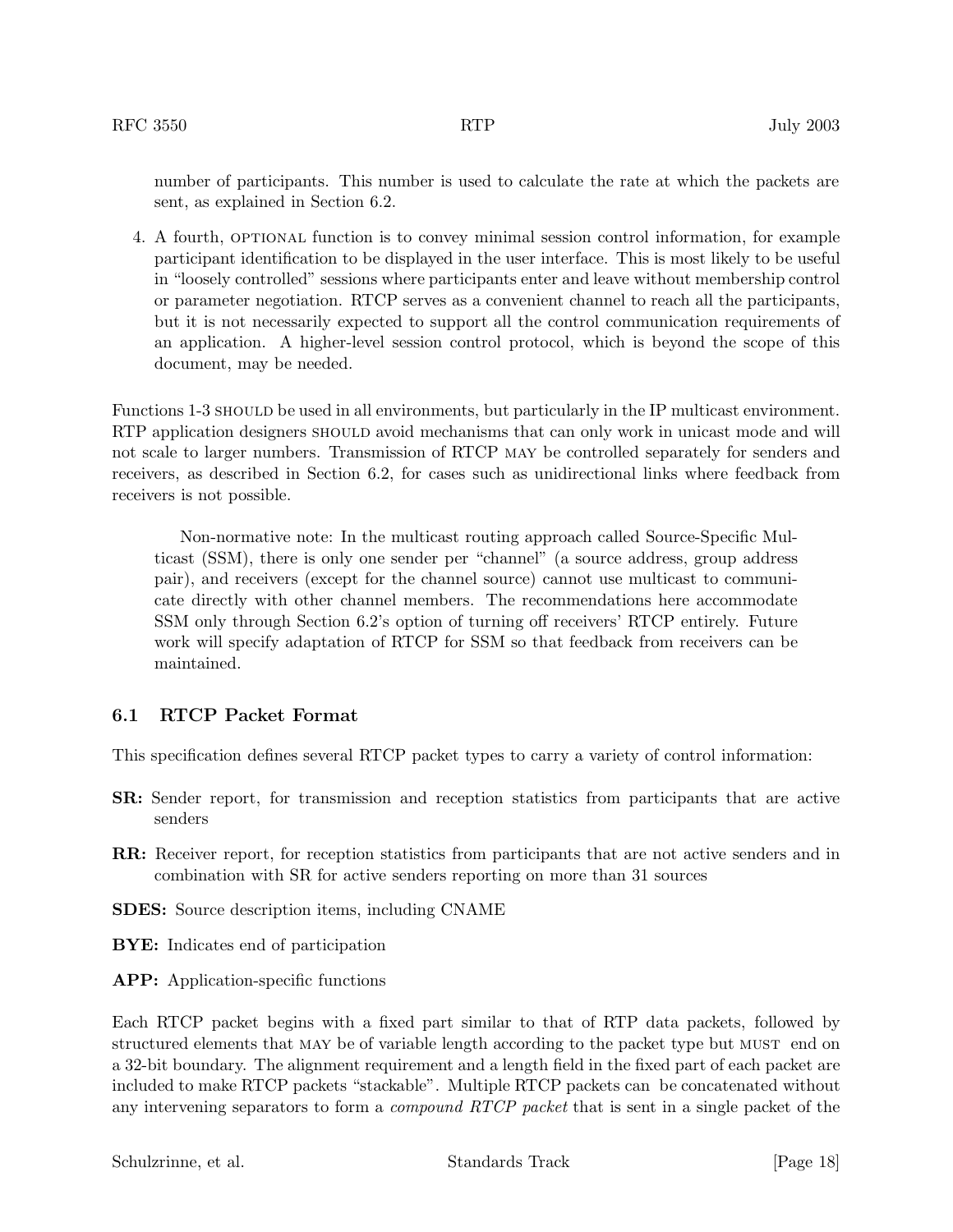lower layer protocol, for example UDP. There is no explicit count of individual RTCP packets in the compound packet since the lower layer protocols are expected to provide an overall length to determine the end of the compound packet.

Each individual RTCP packet in the compound packet may be processed independently with no requirements upon the order or combination of packets. However, in order to perform the functions of the protocol, the following constraints are imposed:

- Reception statistics (in SR or RR) should be sent as often as bandwidth constraints will allow to maximize the resolution of the statistics, therefore each periodically transmitted compound RTCP packet MUST include a report packet.
- New receivers need to receive the CNAME for a source as soon as possible to identify the source and to begin associating media for purposes such as lip-sync, so each compound RTCP packet must also include the SDES CNAME except when the compound RTCP packet is split for partial encryption as described in Section 9.1.
- The number of packet types that may appear first in the compound packet needs to be limited to increase the number of constant bits in the first word and the probability of successfully validating RTCP packets against misaddressed RTP data packets or other unrelated packets.

Thus, all RTCP packets MUST be sent in a compound packet of at least two individual packets, with the following format:

- **Encryption prefix:** If and only if the compound packet is to be encrypted according to the method in Section 9.1, it must be prefixed by a random 32-bit quantity redrawn for every compound packet transmitted. If padding is required for the encryption, it must be added to the last packet of the compound packet.
- **SR or RR:** The first RTCP packet in the compound packet MUST always be a report packet to facilitate header validation as described in Appendix A.2. This is true even if no data has been sent or received, in which case an empty RR MUST be sent, and even if the only other RTCP packet in the compound packet is a BYE.
- **Additional RRs:** If the number of sources for which reception statistics are being reported exceeds 31, the number that will fit into one SR or RR packet, then additional RR packets should follow the initial report packet.
- **SDES:** An SDES packet containing a CNAME item must be included in each compound RTCP packet, except as noted in Section 9.1. Other source description items may optionally be included if required by a particular application, subject to bandwidth constraints (see Section 6.3.9).
- **BYE** or APP: Other RTCP packet types, including those yet to be defined, MAY follow in any order, except that BYE should be the last packet sent with a given SSRC/CSRC. Packet types MAY appear more than once.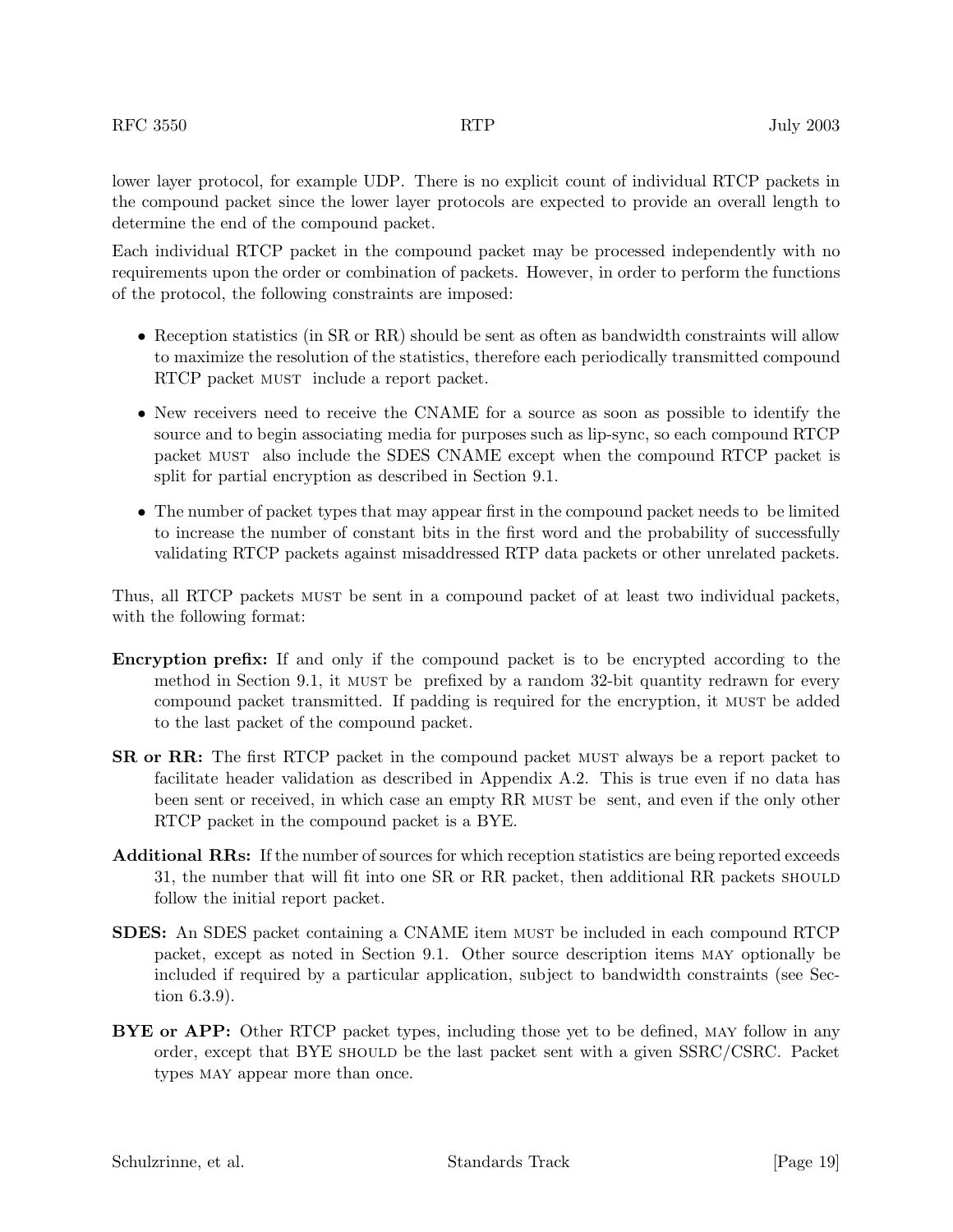An individual RTP participant SHOULD send only one compound RTCP packet per report interval in order for the RTCP bandwidth per participant to be estimated correctly (see Section 6.2), except when the compound RTCP packet is split for partial encryption as described in Section 9.1. If there are too many sources to fit all the necessary RR packets into one compound RTCP packet without exceeding the maximum transmission unit (MTU) of the network path, then only the subset that will fit into one MTU should be included in each interval. The subsets should be selected round-robin across multiple intervals so that all sources are reported.

It is recommended that translators and mixers combine individual RTCP packets from the multiple sources they are forwarding into one compound packet whenever feasible in order to amortize the packet overhead (see Section 7). An example RTCP compound packet as might be produced by a mixer is shown in Fig. 1. If the overall length of a compound packet would exceed the MTU of the network path, it should be segmented into multiple shorter compound packets to be transmitted in separate packets of the underlying protocol. This does not impair the RTCP bandwidth estimation because each compound packet represents at least one distinct participant. Note that each of the compound packets must begin with an SR or RR packet.

An implementation should ignore incoming RTCP packets with types unknown to it. Additional RTCP packet types may be registered with the Internet Assigned Numbers Authority (IANA) as described in Section 15.



if encrypted: random 32-bit integer

Figure 1: Example of an RTCP compound packet

# **6.2 RTCP Transmission Interval**

RTP is designed to allow an application to scale automatically over session sizes ranging from a few participants to thousands. For example, in an audio conference the data traffic is inherently self-limiting because only one or two people will speak at a time, so with multicast distribution the data rate on any given link remains relatively constant independent of the number of participants. However, the control traffic is not self-limiting. If the reception reports from each participant were sent at a constant rate, the control traffic would grow linearly with the number of participants. Therefore, the rate must be scaled down by dynamically calculating the interval between RTCP packet transmissions.

For each session, it is assumed that the data traffic is subject to an aggregate limit called the "session bandwidth" to be divided among the participants. This bandwidth might be reserved and the limit enforced by the network. If there is no reservation, there may be other constraints,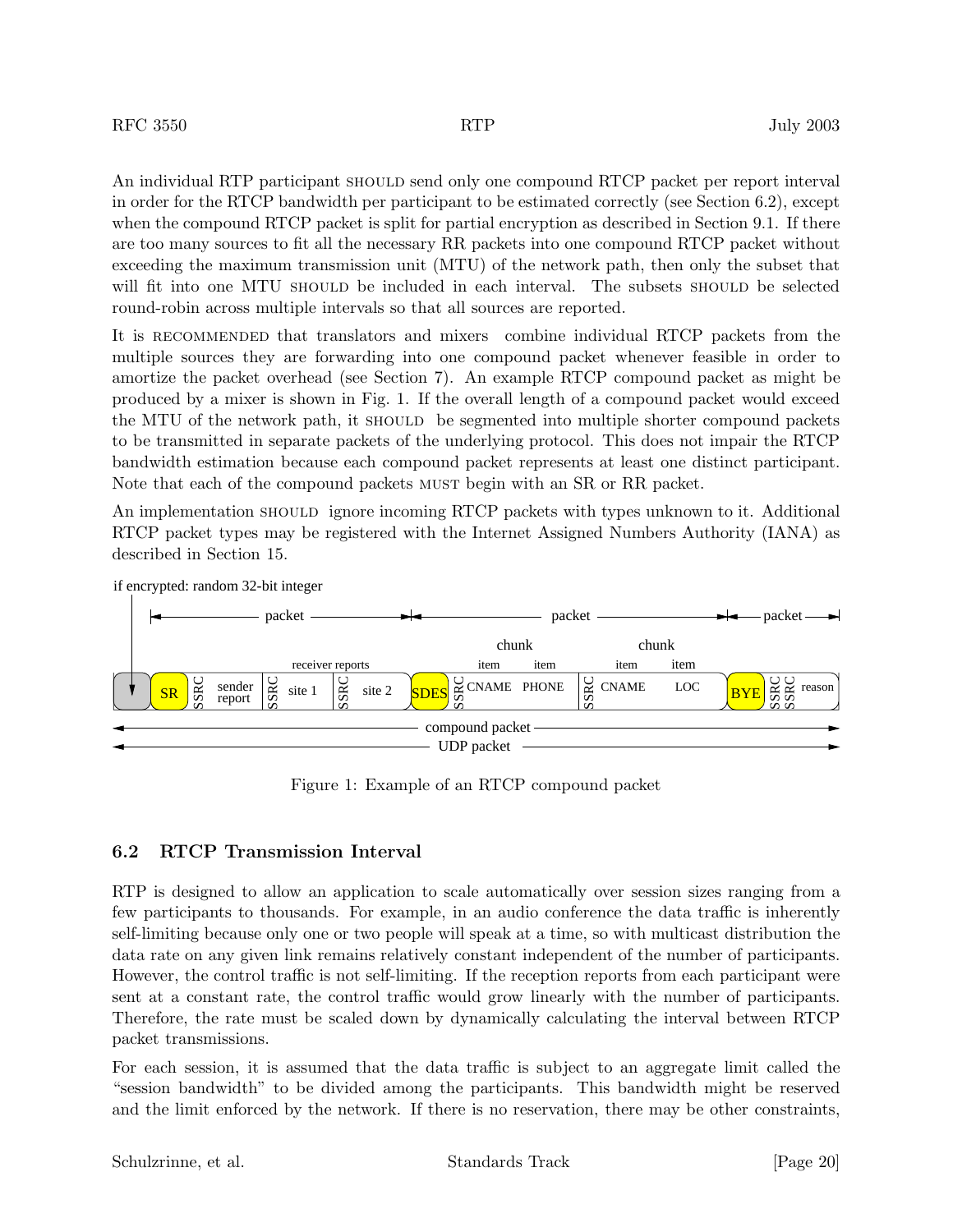depending on the environment, that establish the "reasonable" maximum for the session to use, and that would be the session bandwidth. The session bandwidth may be chosen based on some cost or *a priori* knowledge of the available network bandwidth for the session. It is somewhat independent of the media encoding, but the encoding choice may be limited by the session bandwidth. Often, the session bandwidth is the sum of the nominal bandwidths of the senders expected to be concurrently active. For teleconference audio, this number would typically be one sender's bandwidth. For layered encodings, each layer is a separate RTP session with its own session bandwidth parameter.

The session bandwidth parameter is expected to be supplied by a session management application when it invokes a media application, but media applications may set a default based on the singlesender data bandwidth for the encoding selected for the session. The application may also enforce bandwidth limits based on multicast scope rules or other criteria. All participants must use the same value for the session bandwidth so that the same RTCP interval will be calculated.

Bandwidth calculations for control and data traffic include lower-layer transport and network protocols (e.g., UDP and IP) since that is what the resource reservation system would need to know. The application can also be expected to know which of these protocols are in use. Link level headers are not included in the calculation since the packet will be encapsulated with different link level headers as it travels.

The control traffic should be limited to a small and known fraction of the session bandwidth: small so that the primary function of the transport protocol to carry data is not impaired; known so that the control traffic can be included in the bandwidth specification given to a resource reservation protocol, and so that each participant can independently calculate its share. The control traffic bandwidth is in addition to the session bandwidth for the data traffic. It is RECOMMENDED that the fraction of the session bandwidth added for RTCP be fixed at 5%. It is also RECOMMENDED that 1/4 of the RTCP bandwidth be dedicated to participants that are sending data so that in sessions with a large number of receivers but a small number of senders, newly joining participants will more quickly receive the CNAME for the sending sites. When the proportion of senders is greater than 1/4 of the participants, the senders get their proportion of the full RTCP bandwidth. While the values of these and other constants in the interval calculation are not critical, all participants in the session must use the same values so the same interval will be calculated. Therefore, these constants should be fixed for a particular profile.

A profile may specify that the control traffic bandwidth may be a separate parameter of the session rather than a strict percentage of the session bandwidth. Using a separate parameter allows rateadaptive applications to set an RTCP bandwidth consistent with a "typical" data bandwidth that is lower than the maximum bandwidth specified by the session bandwidth parameter.

The profile may further specify that the control traffic bandwidth may be divided into two separate session parameters for those participants which are active data senders and those which are not; let us call the parameters S and R. Following the recommendation that  $1/4$  of the RTCP bandwidth be dedicated to data senders, the RECOMMENDED default values for these two parameters would be 1.25% and 3.75%, respectively. When the proportion of senders is greater than  $S/(S + R)$  of the participants, the senders get their proportion of the sum of these parameters. Using two parameters allows RTCP reception reports to be turned off entirely for a particular session by setting the RTCP bandwidth for non-data-senders to zero while keeping the RTCP bandwidth for data senders nonzero so that sender reports can still be sent for inter-media synchronization. Turning off RTCP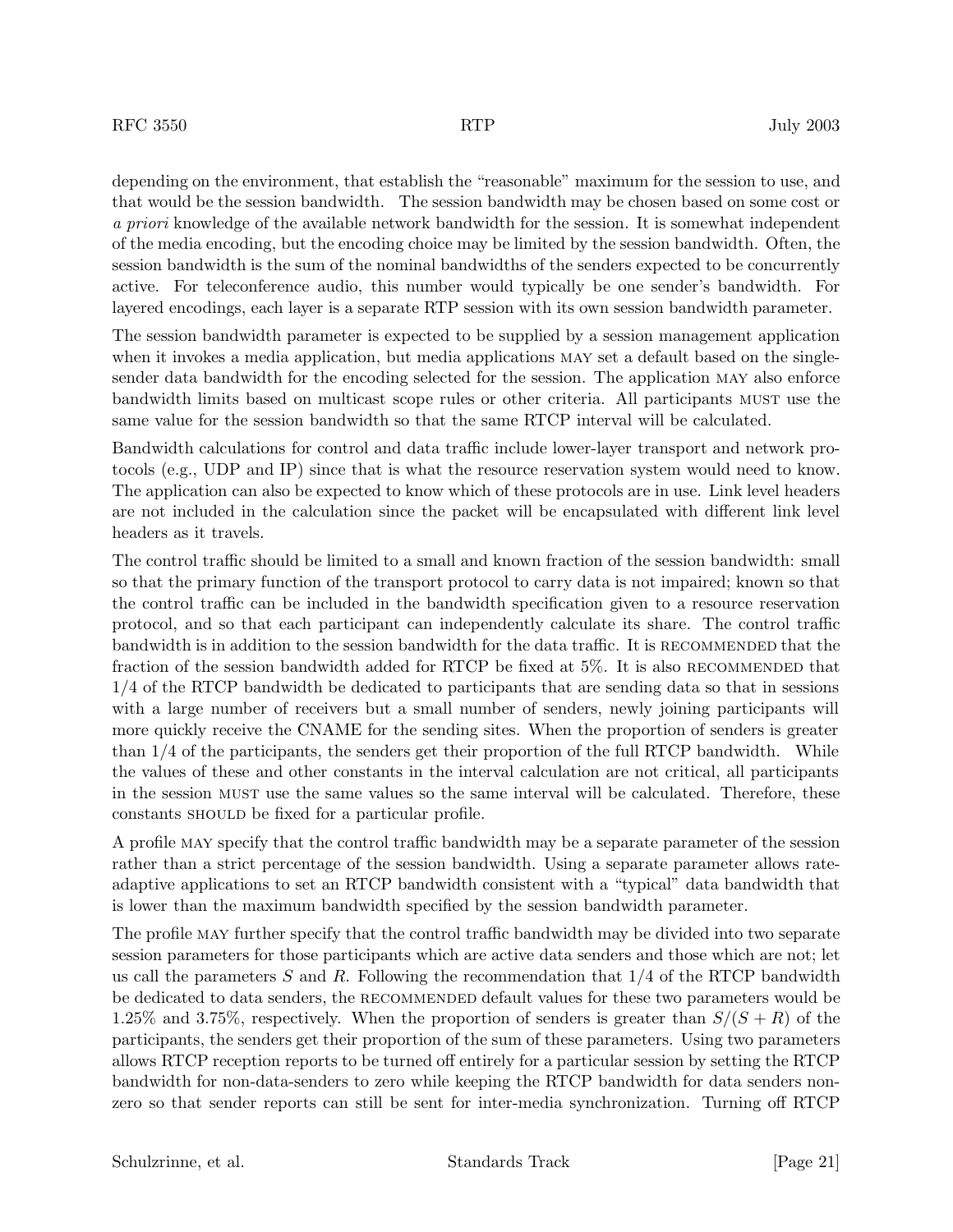# RFC 3550 July 2003

reception reports is NOT RECOMMENDED because they are needed for the functions listed at the beginning of Section 6, particularly reception quality feedback and congestion control. However, doing so may be appropriate for systems operating on unidirectional links or for sessions that don't require feedback on the quality of reception or liveness of receivers and that have other means to avoid congestion.

The calculated interval between transmissions of compound RTCP packets SHOULD also have a lower bound to avoid having bursts of packets exceed the allowed bandwidth when the number of participants is small and the traffic isn't smoothed according to the law of large numbers. It also keeps the report interval from becoming too small during transient outages like a network partition such that adaptation is delayed when the partition heals. At application startup, a delay SHOULD be imposed before the first compound RTCP packet is sent to allow time for RTCP packets to be received from other participants so the report interval will converge to the correct value more quickly. This delay may be set to half the minimum interval to allow quicker notification that the new participant is present. The RECOMMENDED value for a fixed minimum interval is 5 seconds.

An implementation may scale the minimum RTCP interval to a smaller value inversely proportional to the session bandwidth parameter with the following limitations:

- For multicast sessions, only active data senders may use the reduced minimum value to calculate the interval for transmission of compound RTCP packets.
- For unicast sessions, the reduced value MAY be used by participants that are not active data senders as well, and the delay before sending the initial compound RTCP packet may be zero.
- For all sessions, the fixed minimum should be used when calculating the participant timeout interval (see Section 6.3.5) so that implementations which do not use the reduced value for transmitting RTCP packets are not timed out by other participants prematurely.
- The RECOMMENDED value for the reduced minimum in seconds is 360 divided by the session bandwidth in kilobits/second. This minimum is smaller than 5 seconds for bandwidths greater than 72 kb/s.

The algorithm described in Section 6.3 and Appendix A.7 was designed to meet the goals outlined in this section. It calculates the interval between sending compound RTCP packets to divide the allowed control traffic bandwidth among the participants. This allows an application to provide fast response for small sessions where, for example, identification of all participants is important, yet automatically adapt to large sessions. The algorithm incorporates the following characteristics:

- The calculated interval between RTCP packets scales linearly with the number of members in the group. It is this linear factor which allows for a constant amount of control traffic when summed across all members.
- The interval between RTCP packets is varied randomly over the range [0.5,1.5] times the calculated interval to avoid unintended synchronization of all participants [20]. The first RTCP packet sent after joining a session is also delayed by a random variation of half the minimum RTCP interval.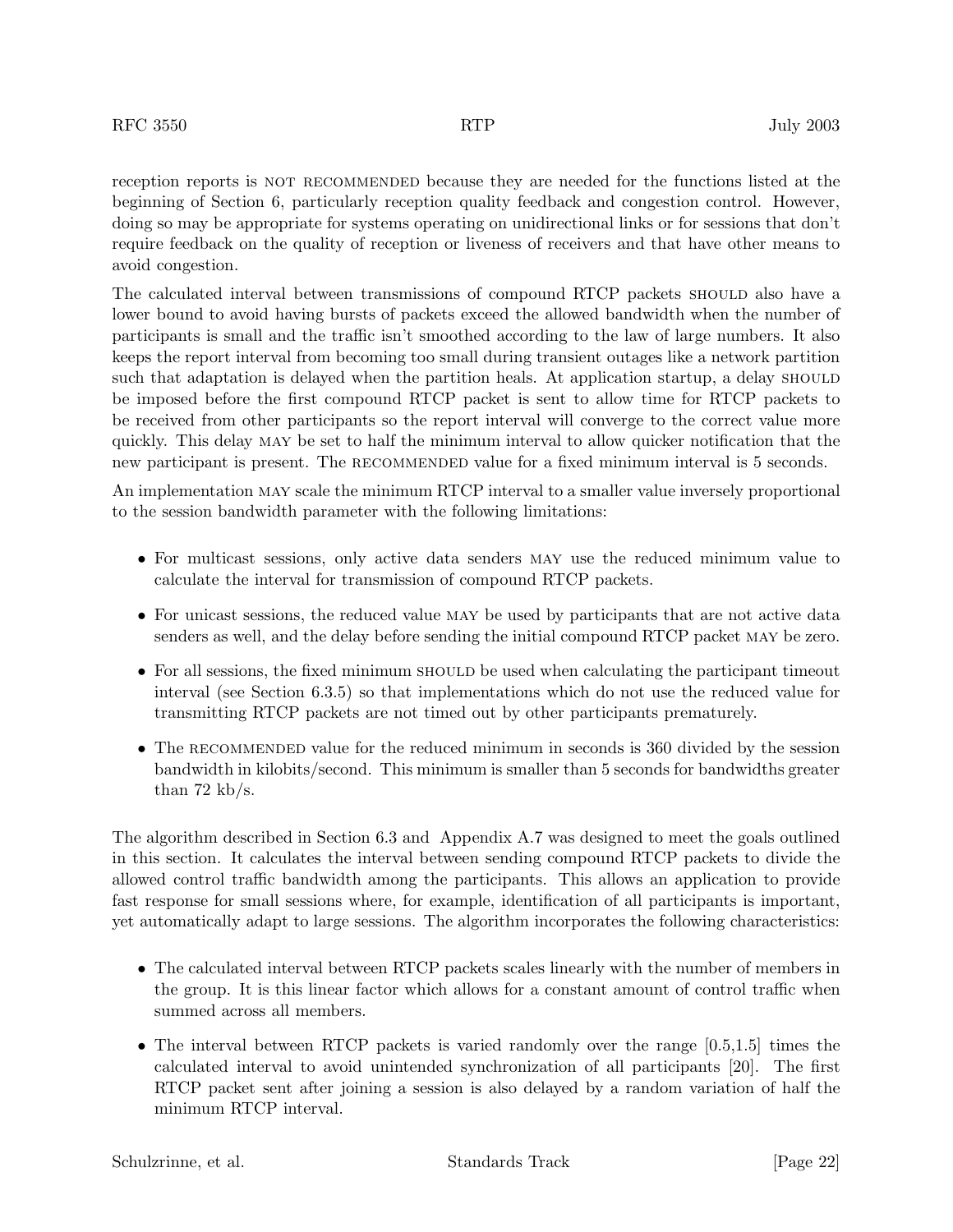- A dynamic estimate of the average compound RTCP packet size is calculated, including all those packets received and sent, to automatically adapt to changes in the amount of control information carried.
- Since the calculated interval is dependent on the number of observed group members, there may be undesirable startup effects when a new user joins an existing session, or many users simultaneously join a new session. These new users will initially have incorrect estimates of the group membership, and thus their RTCP transmission interval will be too short. This problem can be significant if many users join the session simultaneously. To deal with this, an algorithm called "timer reconsideration" is employed. This algorithm implements a simple back-off mechanism which causes users to hold back RTCP packet transmission if the group sizes are increasing.
- When users leave a session, either with a BYE or by timeout, the group membership decreases, and thus the calculated interval should decrease. A "reverse reconsideration" algorithm is used to allow members to more quickly reduce their intervals in response to group membership decreases.
- BYE packets are given different treatment than other RTCP packets. When a user leaves a group, and wishes to send a BYE packet, it may do so before its next scheduled RTCP packet. However, transmission of BYEs follows a back-off algorithm which avoids floods of BYE packets should a large number of members simultaneously leave the session.

This algorithm may be used for sessions in which all participants are allowed to send. In that case, the session bandwidth parameter is the product of the individual sender's bandwidth times the number of participants, and the RTCP bandwidth is 5% of that.

Details of the algorithm's operation are given in the sections that follow. Appendix A.7 gives an example implementation.

# **6.2.1 Maintaining the Number of Session Members**

Calculation of the RTCP packet interval depends upon an estimate of the number of sites participating in the session. New sites are added to the count when they are heard, and an entry for each should be created in a table indexed by the SSRC or CSRC identifier (see Section 8.2) to keep track of them. New entries may be considered not valid until multiple packets carrying the new SSRC have been received (see Appendix A.1), or until an SDES RTCP packet containing a CNAME for that SSRC has been received. Entries may be deleted from the table when an RTCP BYE packet with the corresponding SSRC identifier is received, except that some straggler data packets might arrive after the BYE and cause the entry to be recreated. Instead, the entry SHOULD be marked as having received a BYE and then deleted after an appropriate delay.

A participant may mark another site inactive, or delete it if not yet valid, if no RTP or RTCP packet has been received for a small number of RTCP report intervals (5 is RECOMMENDED). This provides some robustness against packet loss. All sites must have the same value for this multiplier and must calculate roughly the same value for the RTCP report interval in order for this timeout to work properly. Therefore, this multiplier should be fixed for a particular profile.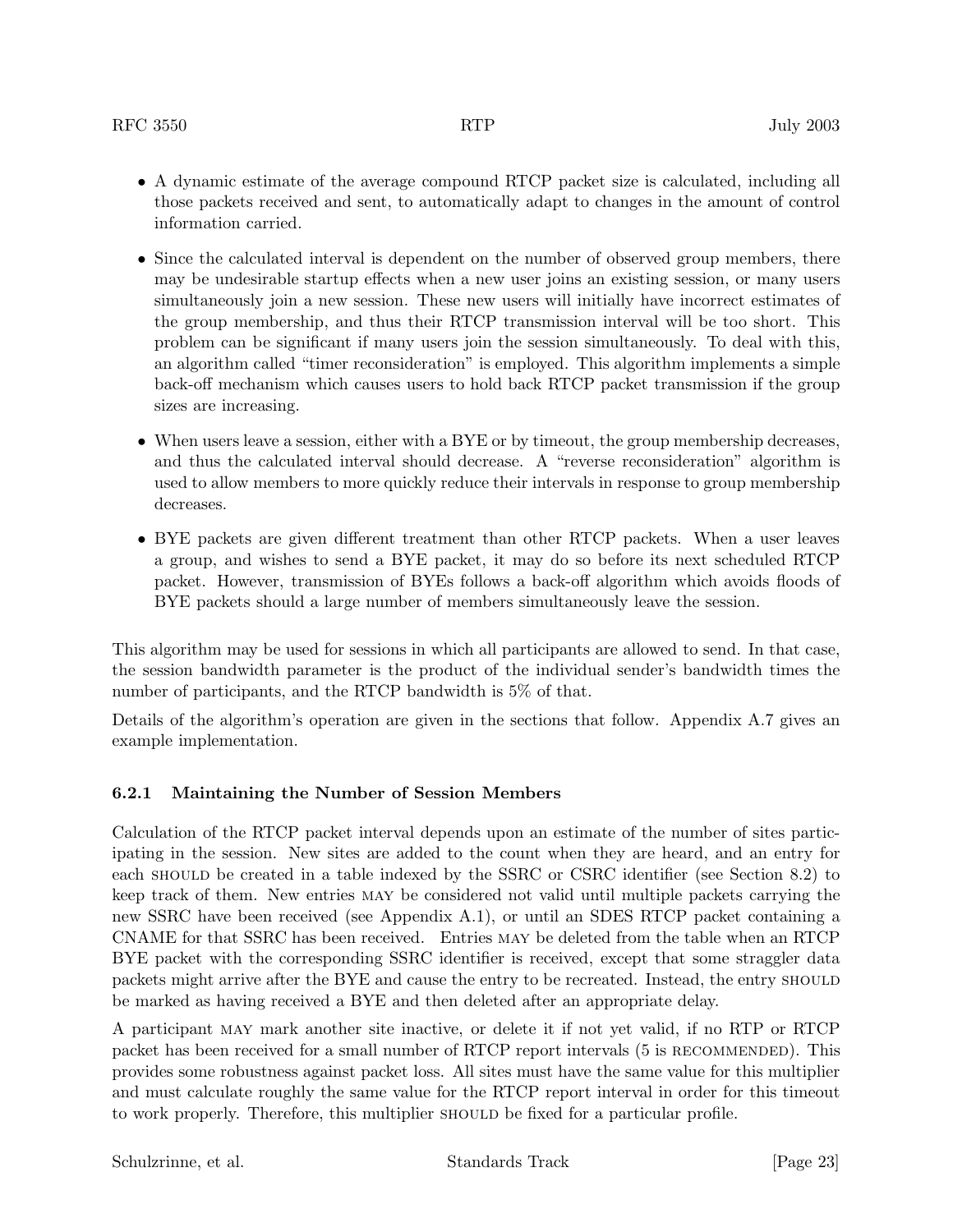For sessions with a very large number of participants, it may be impractical to maintain a table to store the SSRC identifier and state information for all of them. An implementation may use SSRC sampling, as described in [21], to reduce the storage requirements. An implementation MAY use any other algorithm with similar performance. A key requirement is that any algorithm considered should not substantially underestimate the group size, although it may overestimate.

# **6.3 RTCP Packet Send and Receive Rules**

The rules for how to send, and what to do when receiving an RTCP packet are outlined here. An implementation that allows operation in a multicast environment or a multipoint unicast environment must meet the requirements in Section 6.2. Such an implementation may use the algorithm defined in this section to meet those requirements, or MAY use some other algorithm so long as it provides equivalent or better performance. An implementation which is constrained to two-party unicast operation should still use randomization of the RTCP transmission interval to avoid unintended synchronization of multiple instances operating in the same environment, but may omit the "timer reconsideration" and "reverse reconsideration" algorithms in Sections 6.3.3, 6.3.6 and 6.3.7.

To execute these rules, a session participant must maintain several pieces of state:

**tp:** the last time an RTCP packet was transmitted;

**tc:** the current time;

**tn:** the next scheduled transmission time of an RTCP packet;

**pmembers:** the estimated number of session members at the time tn was last recomputed;

**members:** the most current estimate for the number of session members;

**senders:** the most current estimate for the number of senders in the session;

- **rtcp bw:** The target RTCP bandwidth, i.e., the total bandwidth that will be used for RTCP packets by all members of this session, in octets per second. This will be a specified fraction of the "session bandwidth" parameter supplied to the application at startup.
- **we sent:** Flag that is true if the application has sent data since the 2nd previous RTCP report was transmitted.
- **avg rtcp size:** The average compound RTCP packet size, in octets, over all RTCP packets sent and received by this participant. The size includes lower-layer transport and network protocol headers (e.g., UDP and IP) as explained in Section 6.2.

**initial:** Flag that is true if the application has not yet sent an RTCP packet.

Many of these rules make use of the "calculated interval" between packet transmissions. This interval is described in the following section.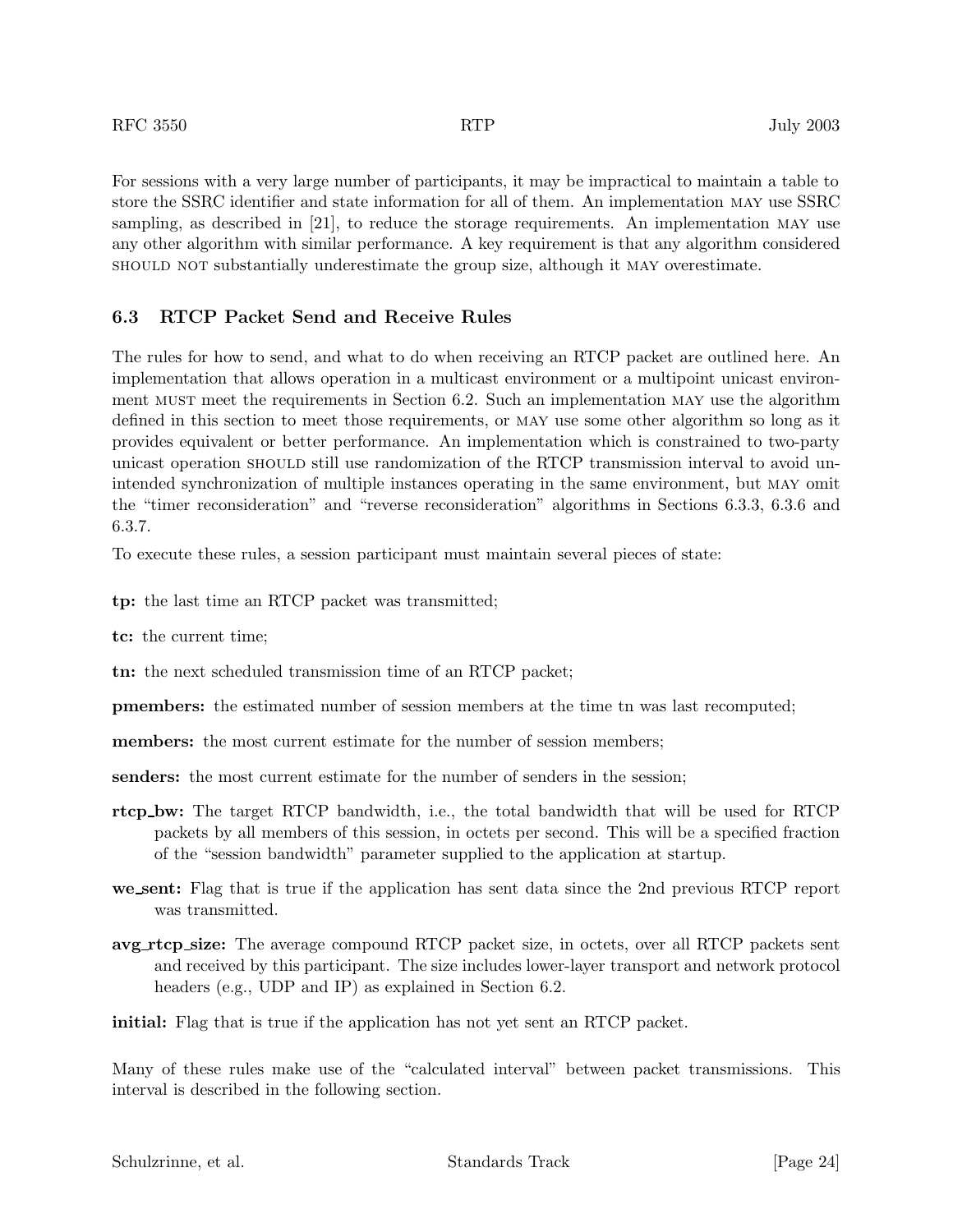# **6.3.1 Computing the RTCP Transmission Interval**

To maintain scalability, the average interval between packets from a session participant should scale with the group size. This interval is called the calculated interval. It is obtained by combining a number of the pieces of state described above. The calculated interval T is then determined as follows:

- 1. If the number of senders is less than or equal to 25% of the membership (members), the interval depends on whether the participant is a sender or not (based on the value of we sent). If the participant is a sender (we sent true), the constant C is set to the average RTCP packet size (avg rtcp size) divided by 25% of the RTCP bandwidth (rtcp bw), and the constant n is set to the number of senders. If we sent is not true, the constant C is set to the average RTCP packet size divided by 75% of the RTCP bandwidth. The constant n is set to the number of receivers (members − senders). If the number of senders is greater than 25%, senders and receivers are treated together. The constant C is set to the average RTCP packet size divided by the total RTCP bandwidth and n is set to the total number of members. As stated in Section 6.2, an RTP profile may specify that the RTCP bandwidth may be explicitly defined by two separate parameters (call them  $S$  and  $R$ ) for those participants which are senders and those which are not. In that case, the 25% fraction becomes  $S/(S+R)$  and the 75% fraction becomes  $R/(S + R)$ . Note that if R is zero, the percentage of senders is never greater than  $S/(S + R)$ , and the implementation must avoid division by zero.
- 2. If the participant has not yet sent an RTCP packet (the variable initial is true), the constant Tmin is set to 2.5 seconds, else it is set to 5 seconds.
- 3. The deterministic calculated interval Td is set to  $max(Tmin, n^*C)$ .
- 4. The calculated interval T is set to a number uniformly distributed between 0.5 and 1.5 times the deterministic calculated interval.
- 5. The resulting value of T is divided by  $e 3/2 = 1.21828$  to compensate for the fact that the timer reconsideration algorithm converges to a value of the RTCP bandwidth below the intended average.

This procedure results in an interval which is random, but which, on average, gives at least 25% of the RTCP bandwidth to senders and the rest to receivers. If the senders constitute more than one quarter of the membership, this procedure splits the bandwidth equally among all participants, on average.

# **6.3.2 Initialization**

Upon joining the session, the participant initializes tp to 0, tc to 0, senders to 0, pmembers to 1, members to 1, we sent to false, rtcp bw to the specified fraction of the session bandwidth, initial to true, and avg rtcp size to the probable size of the first RTCP packet that the application will later construct. The calculated interval T is then computed, and the first packet is scheduled for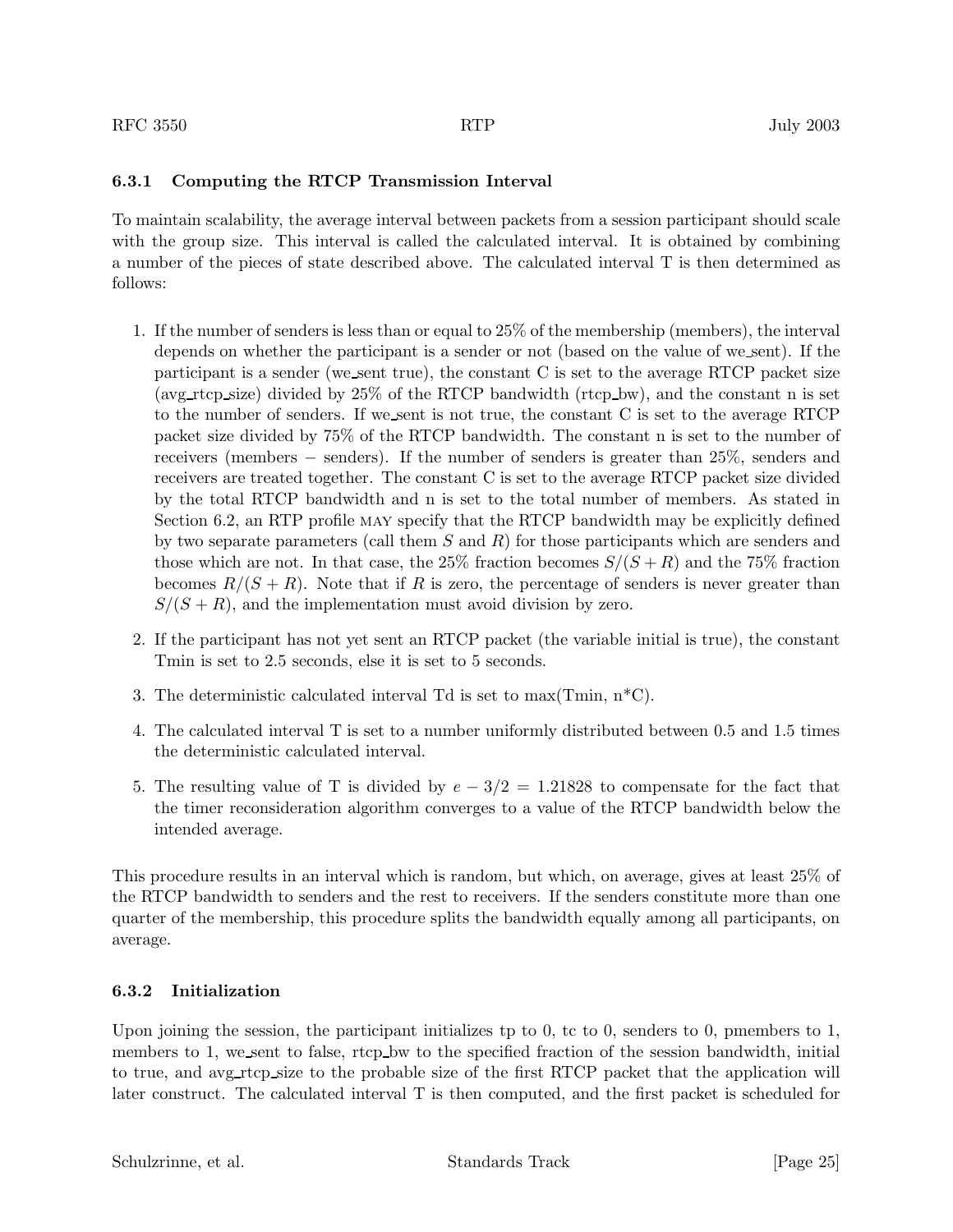time tn  $=$  T. This means that a transmission timer is set which expires at time T. Note that an application may use any desired approach for implementing this timer.

The participant adds its own SSRC to the member table.

#### **6.3.3 Receiving an RTP or Non-BYE RTCP Packet**

When an RTP or RTCP packet is received from a participant whose SSRC is not in the member table, the SSRC is added to the table, and the value for members is updated once the participant has been validated as described in Section 6.2.1. The same processing occurs for each CSRC in a validated RTP packet.

When an RTP packet is received from a participant whose SSRC is not in the sender table, the SSRC is added to the table, and the value for senders is updated.

For each compound RTCP packet received, the value of avg\_rtcp\_size is updated:

 $\text{avg\_rtcp\_size} = (1/16) * \text{packet\_size} + (15/16) * \text{avg\_rtcp\_size}$ 

where packet size is the size of the RTCP packet just received.

#### **6.3.4 Receiving an RTCP BYE Packet**

Except as described in Section 6.3.7 for the case when an RTCP BYE is to be transmitted, if the received packet is an RTCP BYE packet, the SSRC is checked against the member table. If present, the entry is removed from the table, and the value for members is updated. The SSRC is then checked against the sender table. If present, the entry is removed from the table, and the value for senders is updated.

Furthermore, to make the transmission rate of RTCP packets more adaptive to changes in group membership, the following "reverse reconsideration" algorithm should be executed when a BYE packet is received that reduces members to a value less than pmembers:

• The value for the is updated according to the following formula:

 $\tan = \text{tc} + (\text{members/pmembers}) * (\text{tn} - \text{tc})$ 

• The value for tp is updated according the following formula:

 $tp = tc - (members/members) * (tc - tp).$ 

- The next RTCP packet is rescheduled for transmission at time tn, which is now earlier.
- The value of pmembers is set equal to members.

This algorithm does not prevent the group size estimate from incorrectly dropping to zero for a short time due to premature timeouts when most participants of a large session leave at once but some remain. The algorithm does make the estimate return to the correct value more rapidly. This situation is unusual enough and the consequences are sufficiently harmless that this problem is deemed only a secondary concern.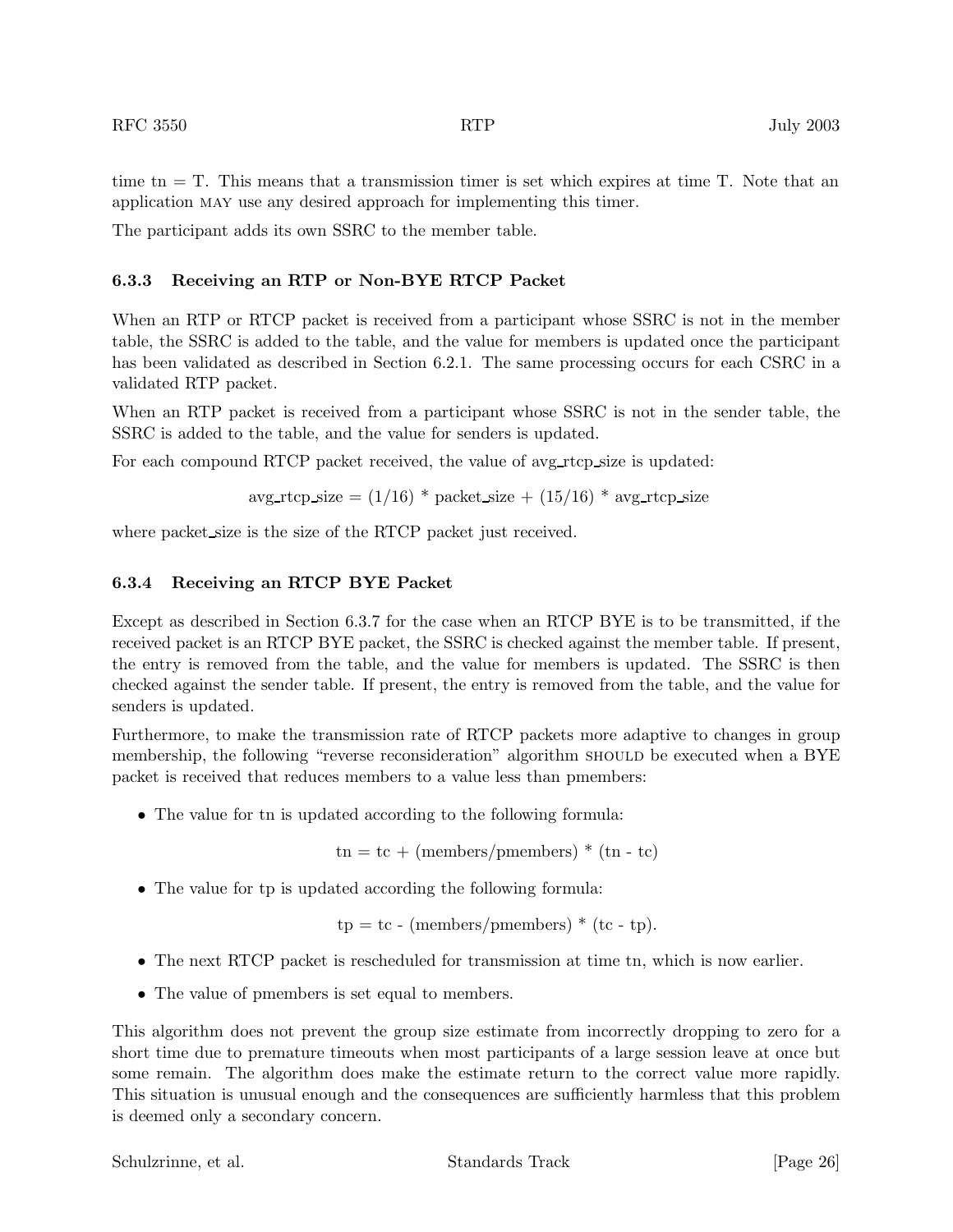# RFC 3550 July 2003

# **6.3.5 Timing Out an SSRC**

At occasional intervals, the participant must check to see if any of the other participants time out. To do this, the participant computes the deterministic (without the randomization factor) calculated interval Td for a receiver, that is, with we sent false. Any other session member who has not sent an RTP or RTCP packet since time tc - MTd (M is the timeout multiplier, and defaults to 5) is timed out. This means that its SSRC is removed from the member list, and members is updated. A similar check is performed on the sender list. Any member on the sender list who has not sent an RTP packet since time tc - 2T (within the last two RTCP report intervals) is removed from the sender list, and senders is updated.

If any members time out, the reverse reconsideration algorithm described in Section 6.3.4 should be performed.

The participant MUST perform this check at least once per RTCP transmission interval.

# **6.3.6 Expiration of Transmission Timer**

When the packet transmission timer expires, the participant performs the following operations:

- The transmission interval T is computed as described in Section 6.3.1, including the randomization factor.
- If  $tp + T$  is less than or equal to tc, an RTCP packet is transmitted. tp is set to tc, then another value for T is calculated as in the previous step and tn is set to tc  $+$  T. The transmission timer is set to expire again at time tn. If  $tp + T$  is greater than tc, tn is set to  $tp + T$ . No RTCP packet is transmitted. The transmission timer is set to expire at time tn.
- pmembers is set to members.

If an RTCP packet is transmitted, the value of initial is set to FALSE. Furthermore, the value of avg rtcp size is updated:

avg rtcp size  $= (1/16) *$  packet size  $+ (15/16) *$  avg rtcp size

where packet size is the size of the RTCP packet just transmitted.

# **6.3.7 Transmitting a BYE Packet**

When a participant wishes to leave a session, a BYE packet is transmitted to inform the other participants of the event. In order to avoid a flood of BYE packets when many participants leave the system, a participant MUST execute the following algorithm if the number of members is more than 50 when the participant chooses to leave. This algorithm usurps the normal role of the members variable to count BYE packets instead:

• When the participant decides to leave the system, tp is reset to tc, the current time, members and pmembers are initialized to 1, initial is set to 1, we sent is set to false, senders is set to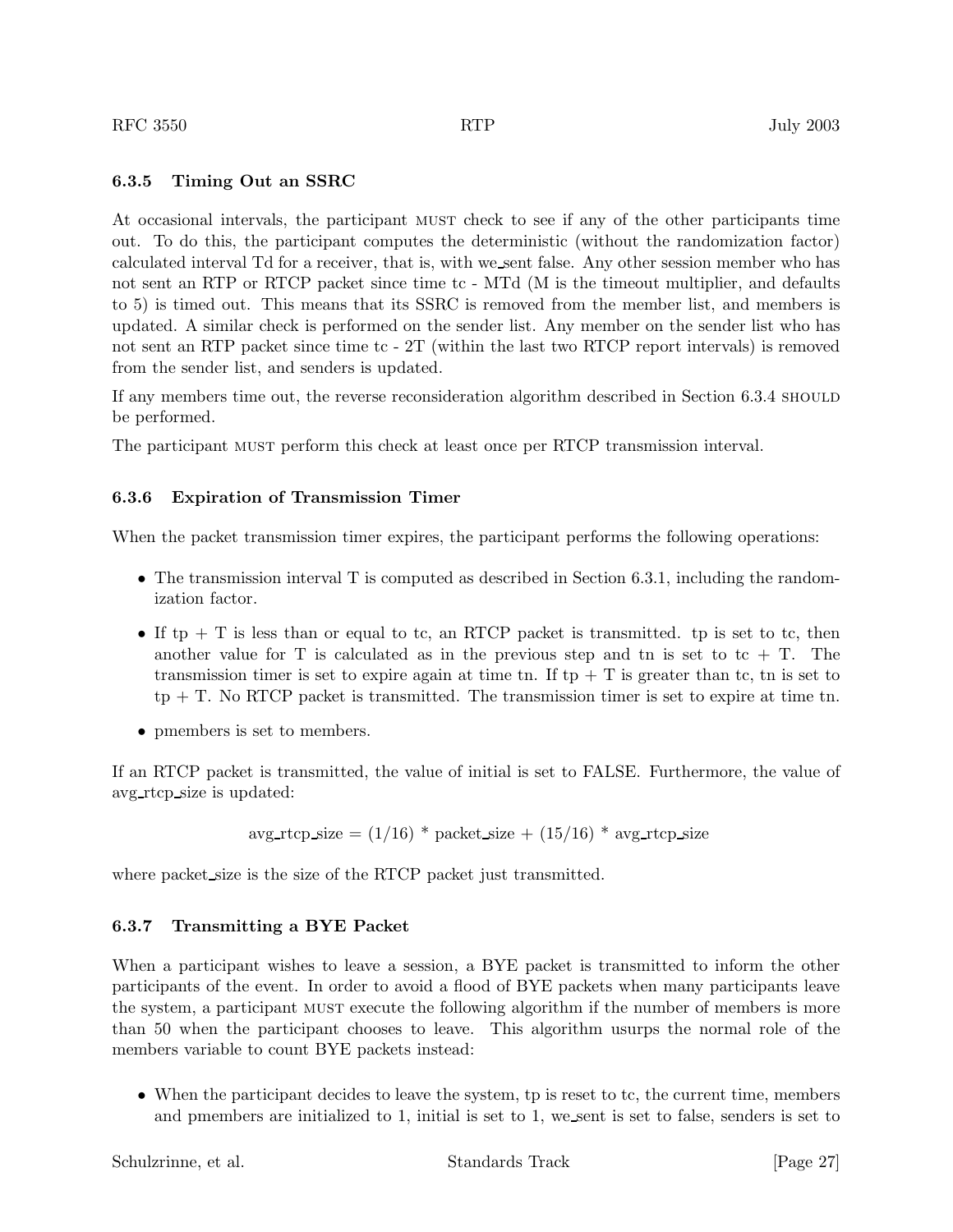0, and avg rtcp size is set to the size of the compound BYE packet. The calculated interval T is computed. The BYE packet is then scheduled for time tn =  $tc + T$ .

- Every time a BYE packet from another participant is received, members is incremented by 1 regardless of whether that participant exists in the member table or not, and when SSRC sampling is in use, regardless of whether or not the BYE SSRC would be included in the sample. members is NOT incremented when other RTCP packets or RTP packets are received, but only for BYE packets. Similarly, avg rtcp size is updated only for received BYE packets. senders is NOT updated when RTP packets arrive; it remains 0.
- Transmission of the BYE packet then follows the rules for transmitting a regular RTCP packet, as above.

This allows BYE packets to be sent right away, yet controls their total bandwidth usage. In the worst case, this could cause RTCP control packets to use twice the bandwidth as normal  $(10\%)$  — 5% for non-BYE RTCP packets and 5% for BYE.

A participant that does not want to wait for the above mechanism to allow transmission of a BYE packet may leave the group without sending a BYE at all. That participant will eventually be timed out by the other group members.

If the group size estimate members is less than 50 when the participant decides to leave, the participant may send a BYE packet immediately. Alternatively, the participant may choose to execute the above BYE backoff algorithm.

In either case, a participant which never sent an RTP or RTCP packet MUST NOT send a BYE packet when they leave the group.

# **6.3.8 Updating we sent**

The variable we sent contains true if the participant has sent an RTP packet recently, false otherwise. This determination is made by using the same mechanisms as for managing the set of other participants listed in the senders table. If the participant sends an RTP packet when we sent is false, it adds itself to the sender table and sets we sent to true. The reverse reconsideration algorithm described in Section 6.3.4 should be performed to possibly reduce the delay before sending an SR packet. Every time another RTP packet is sent, the time of transmission of that packet is maintained in the table. The normal sender timeout algorithm is then applied to the participant — if an RTP packet has not been transmitted since time tc - 2T, the participant removes itself from the sender table, decrements the sender count, and sets we sent to false.

# **6.3.9 Allocation of Source Description Bandwidth**

This specification defines several source description (SDES) items in addition to the mandatory CNAME item, such as NAME (personal name) and EMAIL (email address). It also provides a means to define new application-specific RTCP packet types. Applications should exercise caution in allocating control bandwidth to this additional information because it will slow down the rate at which reception reports and CNAME are sent, thus impairing the performance of the protocol. It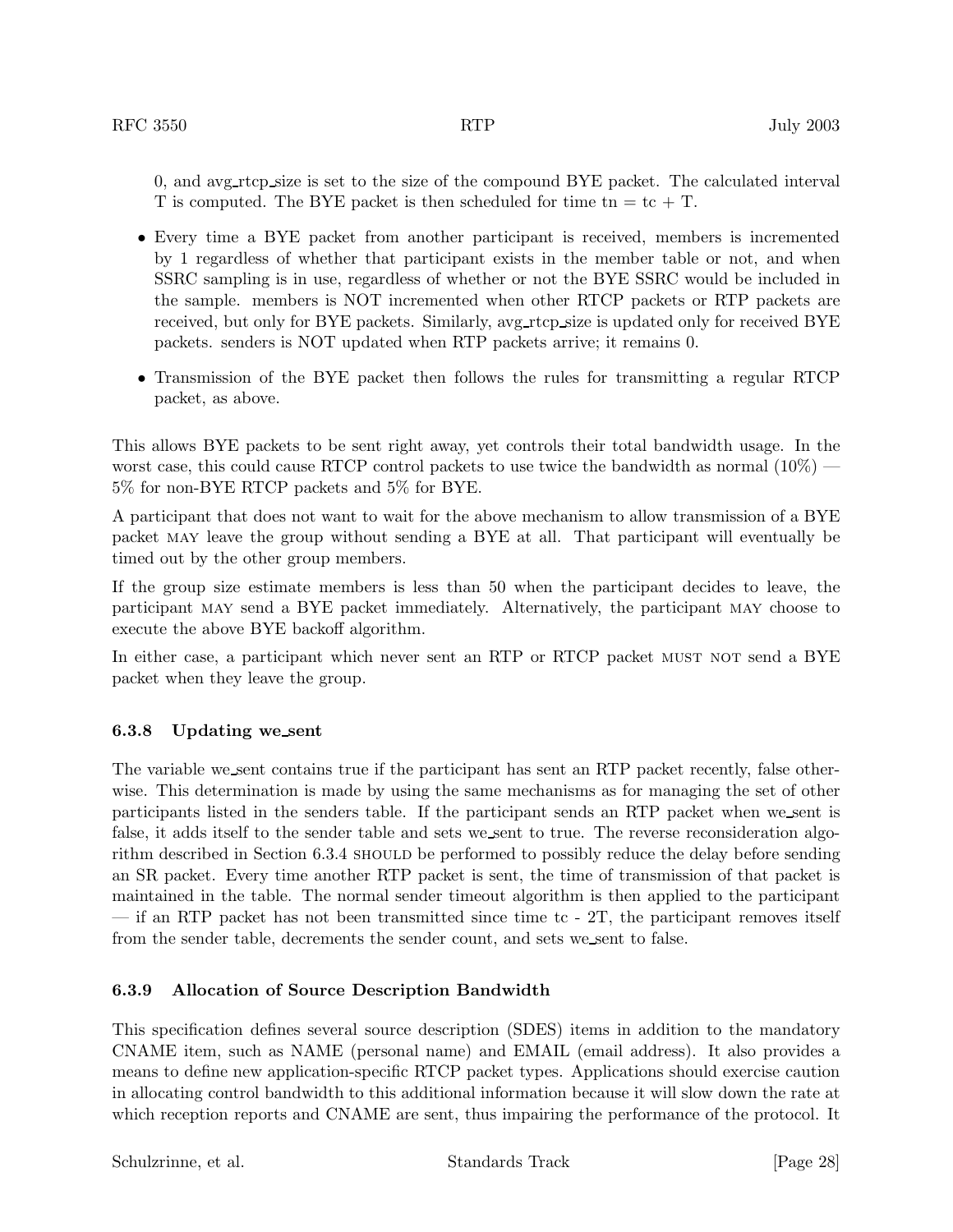is recommended that no more than 20% of the RTCP bandwidth allocated to a single participant be used to carry the additional information. Furthermore, it is *not* intended that all SDES items will be included in every application. Those that are included SHOULD be assigned a fraction of the bandwidth according to their utility. Rather than estimate these fractions dynamically, it is recommended that the percentages be translated statically into report interval counts based on the typical length of an item.

For example, an application may be designed to send only CNAME, NAME and EMAIL and not any others. NAME might be given much higher priority than EMAIL because the NAME would be displayed continuously in the application's user interface, whereas EMAIL would be displayed only when requested. At every RTCP interval, an RR packet and an SDES packet with the CNAME item would be sent. For a small session operating at the minimum interval, that would be every 5 seconds on the average. Every third interval (15 seconds), one extra item would be included in the SDES packet. Seven out of eight times this would be the NAME item, and every eighth time (2 minutes) it would be the EMAIL item.

When multiple applications operate in concert using cross-application binding through a common CNAME for each participant, for example in a multimedia conference composed of an RTP session for each medium, the additional SDES information may be sent in only one RTP session. The other sessions would carry only the CNAME item. In particular, this approach should be applied to the multiple sessions of a layered encoding scheme (see Section 2.4).

# **6.4 Sender and Receiver Reports**

RTP receivers provide reception quality feedback using RTCP report packets which may take one of two forms depending upon whether or not the receiver is also a sender. The only difference between the sender report (SR) and receiver report (RR) forms, besides the packet type code, is that the sender report includes a 20-byte sender information section for use by active senders. The SR is issued if a site has sent any data packets during the interval since issuing the last report or the previous one, otherwise the RR is issued.

Both the SR and RR forms include zero or more reception report blocks, one for each of the synchronization sources from which this receiver has received RTP data packets since the last report. Reports are not issued for contributing sources listed in the CSRC list. Each reception report block provides statistics about the data received from the particular source indicated in that block. Since a maximum of 31 reception report blocks will fit in an SR or RR packet, additional RR packets should be stacked after the initial SR or RR packet as needed to contain the reception reports for all sources heard during the interval since the last report. If there are too many sources to fit all the necessary RR packets into one compound RTCP packet without exceeding the MTU of the network path, then only the subset that will fit into one MTU should be included in each interval. The subsets should be selected round-robin across multiple intervals so that all sources are reported.

The next sections define the formats of the two reports, how they may be extended in a profilespecific manner if an application requires additional feedback information, and how the reports may be used. Details of reception reporting by translators and mixers is given in Section 7.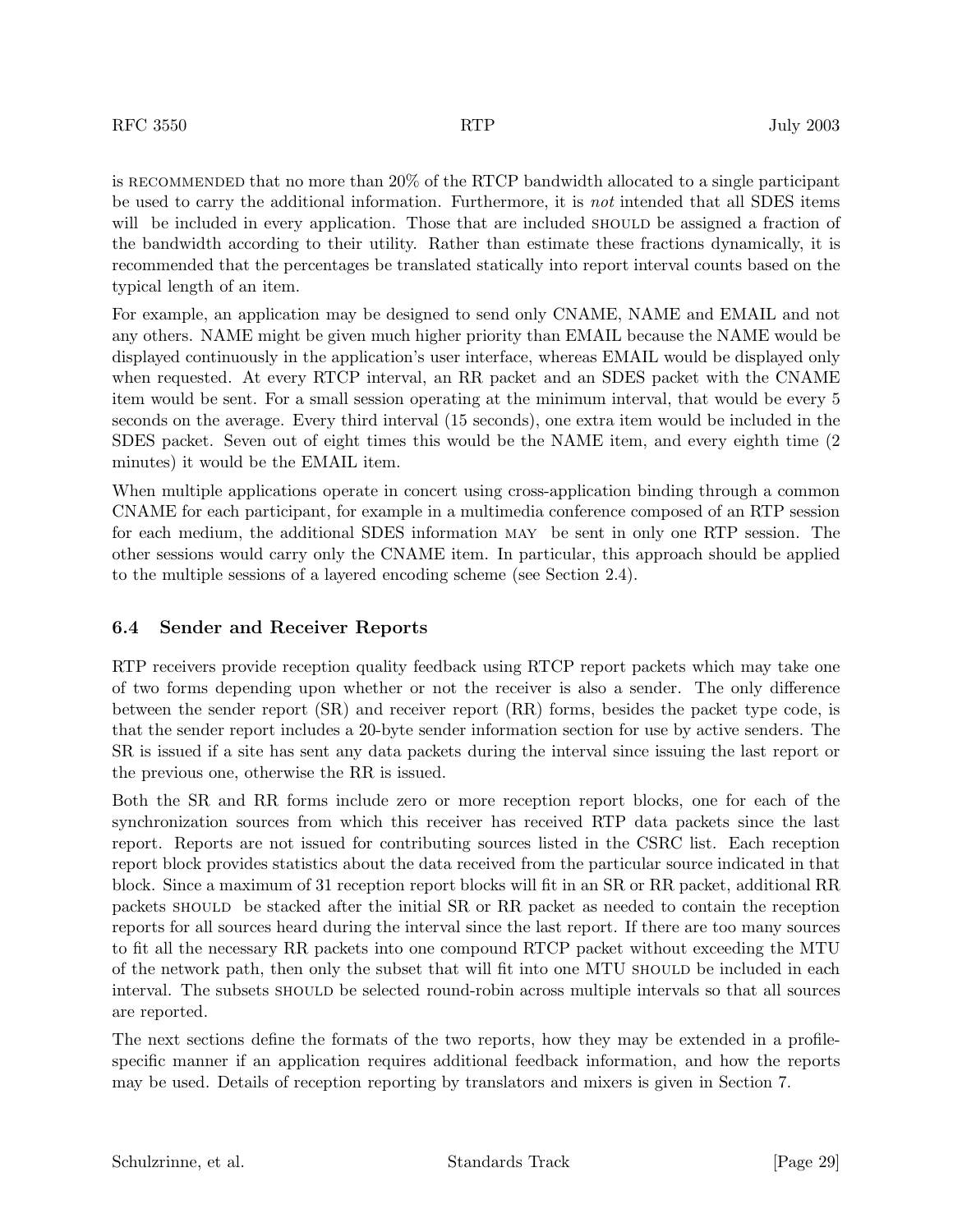**6.4.1 SR: Sender Report RTCP Packet**

#### 0 1 2 3 01234567890123456789012345678901 +-+-+-+-+-+-+-+-+-+-+-+-+-+-+-+-+-+-+-+-+-+-+-+-+-+-+-+-+-+-+-+-+ header  $|V=2|P|$  RC | PT=SR=200 | length | +-+-+-+-+-+-+-+-+-+-+-+-+-+-+-+-+-+-+-+-+-+-+-+-+-+-+-+-+-+-+-+-+ SSRC of sender +=+=+=+=+=+=+=+=+=+=+=+=+=+=+=+=+=+=+=+=+=+=+=+=+=+=+=+=+=+=+=+=+ sender | NTP timestamp, most significant word info +-+-+-+-+-+-+-+-+-+-+-+-+-+-+-+-+-+-+-+-+-+-+-+-+-+-+-+-+-+-+-+-+ NTP timestamp, least significant word | +-+-+-+-+-+-+-+-+-+-+-+-+-+-+-+-+-+-+-+-+-+-+-+-+-+-+-+-+-+-+-+-+ RTP timestamp and all the state of  $\vert$ +-+-+-+-+-+-+-+-+-+-+-+-+-+-+-+-+-+-+-+-+-+-+-+-+-+-+-+-+-+-+-+-+ sender's packet count +-+-+-+-+-+-+-+-+-+-+-+-+-+-+-+-+-+-+-+-+-+-+-+-+-+-+-+-+-+-+-+-+ sender's octet count +=+=+=+=+=+=+=+=+=+=+=+=+=+=+=+=+=+=+=+=+=+=+=+=+=+=+=+=+=+=+=+=+ report | SSRC\_1 (SSRC of first source) | | block +-+-+-+-+-+-+-+-+-+-+-+-+-+-+-+-+-+-+-+-+-+-+-+-+-+-+-+-+-+-+-+-+ 1 | fraction lost | cumulative number of packets lost | +-+-+-+-+-+-+-+-+-+-+-+-+-+-+-+-+-+-+-+-+-+-+-+-+-+-+-+-+-+-+-+-+ | extended highest sequence number received | +-+-+-+-+-+-+-+-+-+-+-+-+-+-+-+-+-+-+-+-+-+-+-+-+-+-+-+-+-+-+-+-+ | interarrival jitter | +-+-+-+-+-+-+-+-+-+-+-+-+-+-+-+-+-+-+-+-+-+-+-+-+-+-+-+-+-+-+-+-+ last SR (LSR) | +-+-+-+-+-+-+-+-+-+-+-+-+-+-+-+-+-+-+-+-+-+-+-+-+-+-+-+-+-+-+-+-+ delay since last SR (DLSR) | +=+=+=+=+=+=+=+=+=+=+=+=+=+=+=+=+=+=+=+=+=+=+=+=+=+=+=+=+=+=+=+=+ report | SSRC\_2 (SSRC of second source) block +-+-+-+-+-+-+-+-+-+-+-+-+-+-+-+-+-+-+-+-+-+-+-+-+-+-+-+-+-+-+-+-+  $2$  : ...  $\ldots$  : ...  $\ldots$  : +=+=+=+=+=+=+=+=+=+=+=+=+=+=+=+=+=+=+=+=+=+=+=+=+=+=+=+=+=+=+=+=+ | profile-specific extensions | +-+-+-+-+-+-+-+-+-+-+-+-+-+-+-+-+-+-+-+-+-+-+-+-+-+-+-+-+-+-+-+-+

The sender report packet consists of three sections, possibly followed by a fourth profile-specific extension section if defined. The first section, the header, is 8 octets long. The fields have the following meaning:

# **version (V):** 2 bits

Identifies the version of RTP, which is the same in RTCP packets as in RTP data packets. The version defined by this specification is two (2).

# **padding (P):** 1 bit

If the padding bit is set, this individual RTCP packet contains some additional padding octets at the end which are not part of the control information but are included in the length field. The last octet of the padding is a count of how many padding octets should be ignored,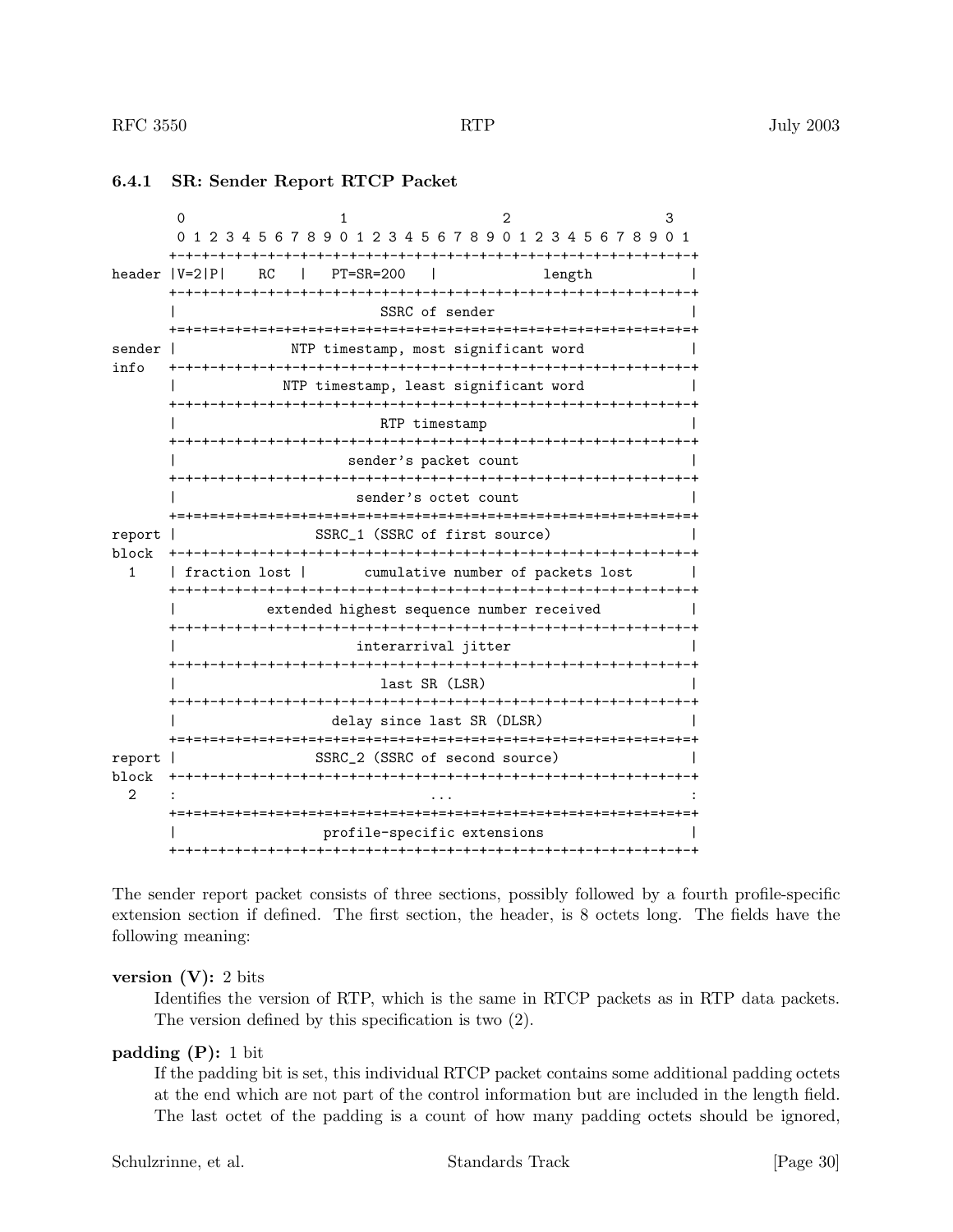including itself (it will be a multiple of four). Padding may be needed by some encryption algorithms with fixed block sizes. In a compound RTCP packet, padding is only required on one individual packet because the compound packet is encrypted as a whole for the method in Section 9.1. Thus, padding MUST only be added to the last individual packet, and if padding is added to that packet, the padding bit must be set only on that packet. This convention aids the header validity checks described in Appendix A.2 and allows detection of packets from some early implementations that incorrectly set the padding bit on the first individual packet and add padding to the last individual packet.

#### **reception report count (RC):** 5 bits

The number of reception report blocks contained in this packet. A value of zero is valid.

#### **packet type (PT):** 8 bits

Contains the constant 200 to identify this as an RTCP SR packet.

#### **length:** 16 bits

The length of this RTCP packet in 32-bit words minus one, including the header and any padding. (The offset of one makes zero a valid length and avoids a possible infinite loop in scanning a compound RTCP packet, while counting 32-bit words avoids a validity check for a multiple of 4.)

#### **SSRC:** 32 bits

The synchronization source identifier for the originator of this SR packet.

The second section, the sender information, is 20 octets long and is present in every sender report packet. It summarizes the data transmissions from this sender. The fields have the following meaning:

#### **NTP timestamp:** 64 bits

Indicates the wallclock time (see Section 4) when this report was sent so that it may be used in combination with timestamps returned in reception reports from other receivers to measure round-trip propagation to those receivers. Receivers should expect that the measurement accuracy of the timestamp may be limited to far less than the resolution of the NTP timestamp. The measurement uncertainty of the timestamp is not indicated as it may not be known. On a system that has no notion of wallclock time but does have some system-specific clock such as "system uptime", a sender may use that clock as a reference to calculate relative NTP timestamps. It is important to choose a commonly used clock so that if separate implementations are used to produce the individual streams of a multimedia session, all implementations will use the same clock. Until the year 2036, relative and absolute timestamps will differ in the high bit so (invalid) comparisons will show a large difference; by then one hopes relative timestamps will no longer be needed. A sender that has no notion of wallclock or elapsed time MAY set the NTP timestamp to zero.

#### **RTP timestamp:** 32 bits

Corresponds to the same time as the NTP timestamp (above), but in the same units and with the same random offset as the RTP timestamps in data packets. This correspondence may be used for intra- and inter-media synchronization for sources whose NTP timestamps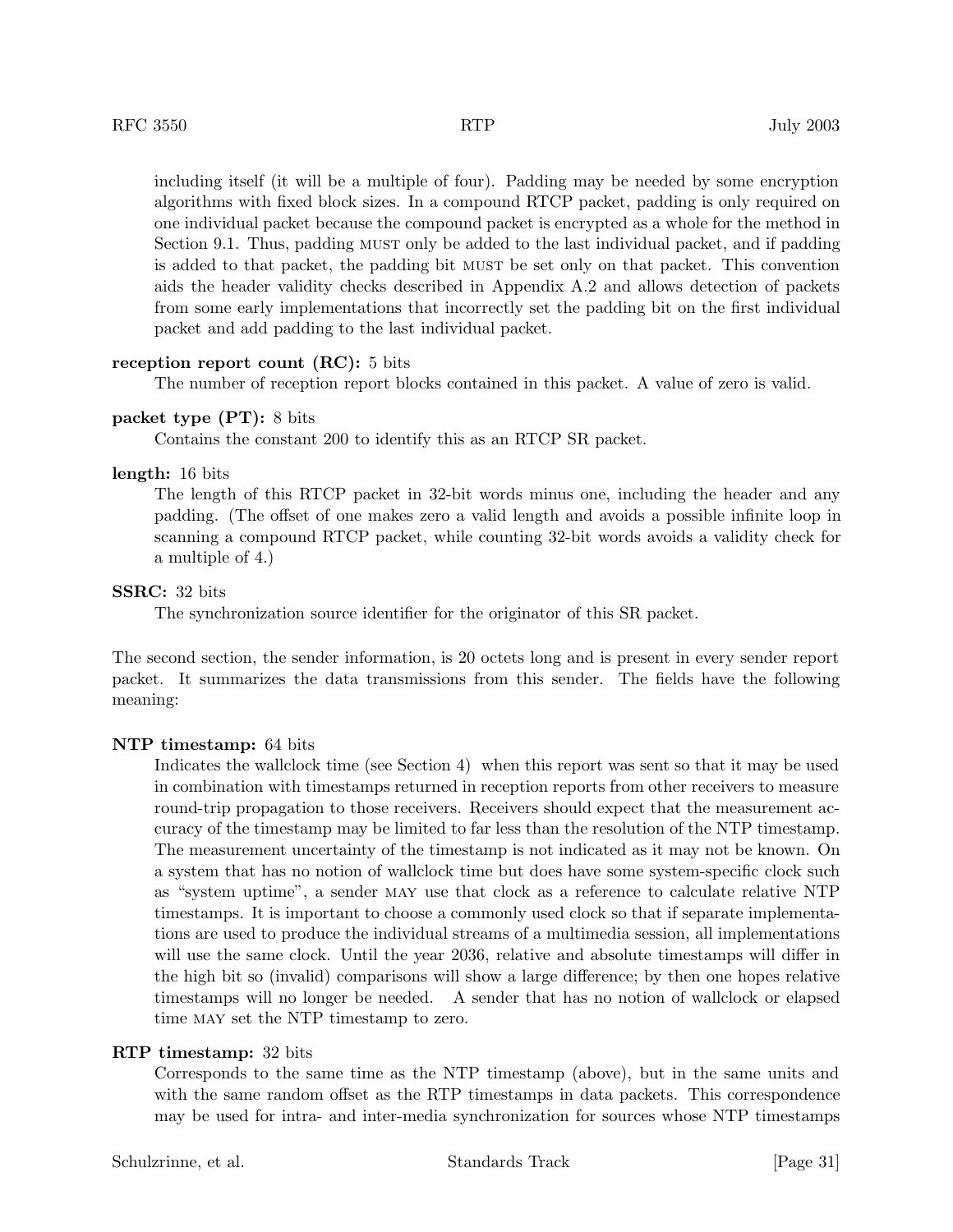are synchronized, and may be used by media-independent receivers to estimate the nominal RTP clock frequency. Note that in most cases this timestamp will not be equal to the RTP timestamp in any adjacent data packet. Rather, it must be calculated from the corresponding NTP timestamp using the relationship between the RTP timestamp counter and real time as maintained by periodically checking the wallclock time at a sampling instant.

#### **sender's packet count:** 32 bits

The total number of RTP data packets transmitted by the sender since starting transmission up until the time this SR packet was generated. The count should be reset if the sender changes its SSRC identifier.

#### **sender's octet count:** 32 bits

The total number of payload octets (i.e., not including header or padding) transmitted in RTP data packets by the sender since starting transmission up until the time this SR packet was generated. The count should be reset if the sender changes its SSRC identifier. This field can be used to estimate the average payload data rate.

The third section contains zero or more reception report blocks depending on the number of other sources heard by this sender since the last report. Each reception report block conveys statistics on the reception of RTP packets from a single synchronization source. Receivers SHOULD NOT carry over statistics when a source changes its SSRC identifier due to a collision. These statistics are:

#### **SSRC n (source identifier):** 32 bits

The SSRC identifier of the source to which the information in this reception report block pertains.

#### **fraction lost:** 8 bits

The fraction of RTP data packets from source SSRC<sub>n</sub> lost since the previous SR or RR packet was sent, expressed as a fixed point number with the binary point at the left edge of the field. (That is equivalent to taking the integer part after multiplying the loss fraction by 256.) This fraction is defined to be the number of packets lost divided by the number of packets expected, as defined in the next paragraph. An implementation is shown in Appendix A.3. If the loss is negative due to duplicates, the fraction lost is set to zero. Note that a receiver cannot tell whether any packets were lost after the last one received, and that there will be no reception report block issued for a source if all packets from that source sent during the last reporting interval have been lost.

#### **cumulative number of packets lost:** 24 bits

The total number of RTP data packets from source SSRC n that have been lost since the beginning of reception. This number is defined to be the number of packets expected less the number of packets actually received, where the number of packets received includes any which are late or duplicates. Thus, packets that arrive late are *not* counted as lost, and the loss may be negative if there are duplicates. The number of packets expected is defined to be the extended last sequence number received, as defined next, less the initial sequence number received. This may be calculated as shown in Appendix A.3.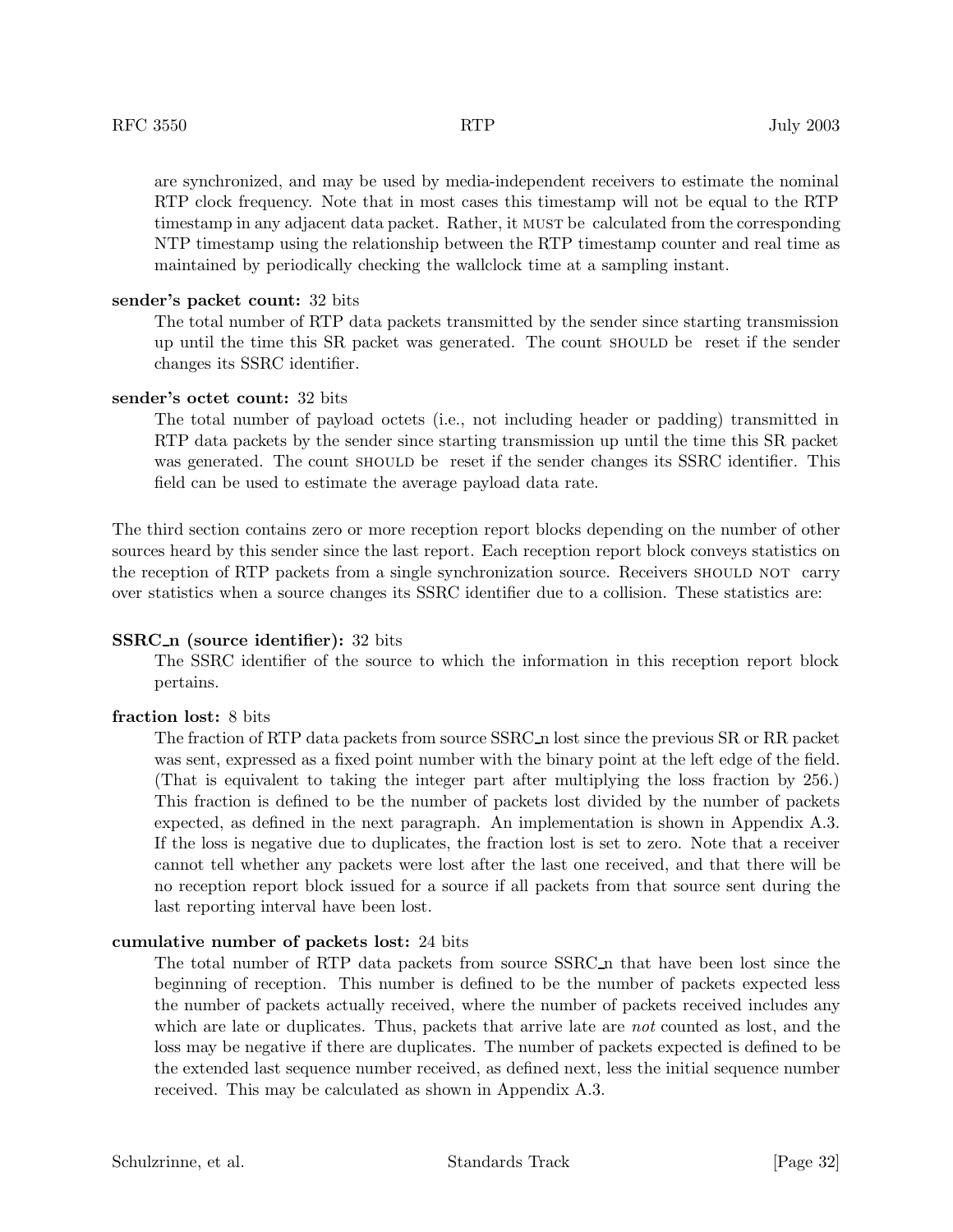#### **extended highest sequence number received:** 32 bits

The low 16 bits contain the highest sequence number received in an RTP data packet from source SSRC<sub>n</sub>, and the most significant 16 bits extend that sequence number with the corresponding count of sequence number cycles, which may be maintained according to the algorithm in Appendix A.1. Note that different receivers within the same session will generate different extensions to the sequence number if their start times differ significantly.

#### **interarrival jitter:** 32 bits

An estimate of the statistical variance of the RTP data packet interarrival time, measured in timestamp units and expressed as an unsigned integer. The interarrival jitter J is defined to be the mean deviation (smoothed absolute value) of the difference  $D$  in packet spacing at the receiver compared to the sender for a pair of packets. As shown in the equation below, this is equivalent to the difference in the "relative transit time" for the two packets; the relative transit time is the difference between a packet's RTP timestamp and the receiver's clock at the time of arrival, measured in the same units.

If  $S_i$  is the RTP timestamp from packet i, and  $R_i$  is the time of arrival in RTP timestamp units for packet i, then for two packets i and j,  $D$  may be expressed as

$$
D(i, j) = (R_j - R_i) - (S_j - S_i) = (R_j - S_j) - (R_i - S_i)
$$

The interarrival jitter should be calculated continuously as each data packet  $i$  is received from source SSRC\_n, using this difference D for that packet and the previous packet  $i - 1$  in order of arrival (not necessarily in sequence), according to the formula

$$
J(i) = J(i-1) + (|D(i-1,i)| - J(i-1))/16
$$

Whenever a reception report is issued, the current value of  $J$  is sampled.

The jitter calculation MUST conform to the formula specified here in order to allow profileindependent monitors to make valid interpretations of reports coming from different implementations. This algorithm is the optimal first-order estimator and the gain parameter  $1/16$ gives a good noise reduction ratio while maintaining a reasonable rate of convergence [22, Section 11.5-11.12, Fig. 11.6]. A sample implementation is shown in Appendix A.8. See Section 6.4.4 for a discussion of the effects of varying packet duration and delay before transmission.

#### **last SR timestamp (LSR):** 32 bits

The middle 32 bits out of 64 in the NTP timestamp (as explained in Section 4) received as part of the most recent RTCP sender report (SR) packet from source SSRC n. If no SR has been received yet, the field is set to zero.

#### **delay since last SR (DLSR):** 32 bits

The delay, expressed in units of 1/65536 seconds, between receiving the last SR packet from source SSRC<sub>n</sub> and sending this reception report block. If no SR packet has been received yet from SSRC n, the DLSR field is set to zero.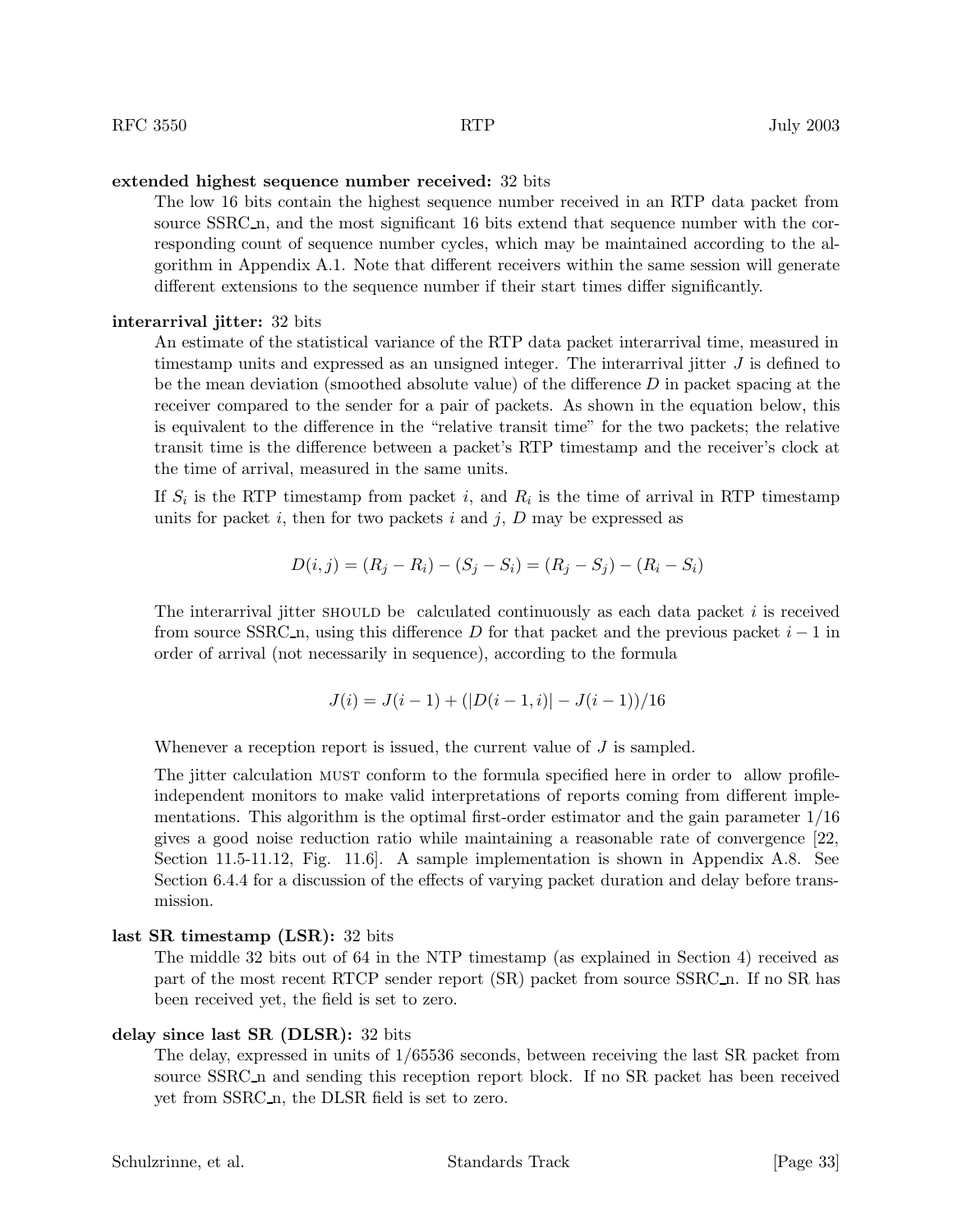Let SSRC<sub>T</sub> denote the receiver issuing this receiver report. Source SSRC<sub>I</sub> can compute the round-trip propagation delay to SSRC<sub>T</sub> by recording the time A when this reception report block is received. It calculates the total round-trip time A−LSR using the last SR timestamp (LSR) field, and then subtracting this field to leave the round-trip propagation delay as  $(A - \text{LSR} - \text{DLSR})$ . This is illustrated in Fig. 2. Times are shown in both a hexadecimal representation of the 32-bit fields and the equivalent floating-point decimal representation. Colons indicate a 32-bit field divided into a 16-bit integer part and 16-bit fraction part.

This may be used as an approximate measure of distance to cluster receivers, although some links have very asymmetric delays.



Figure 2: Example for round-trip time computation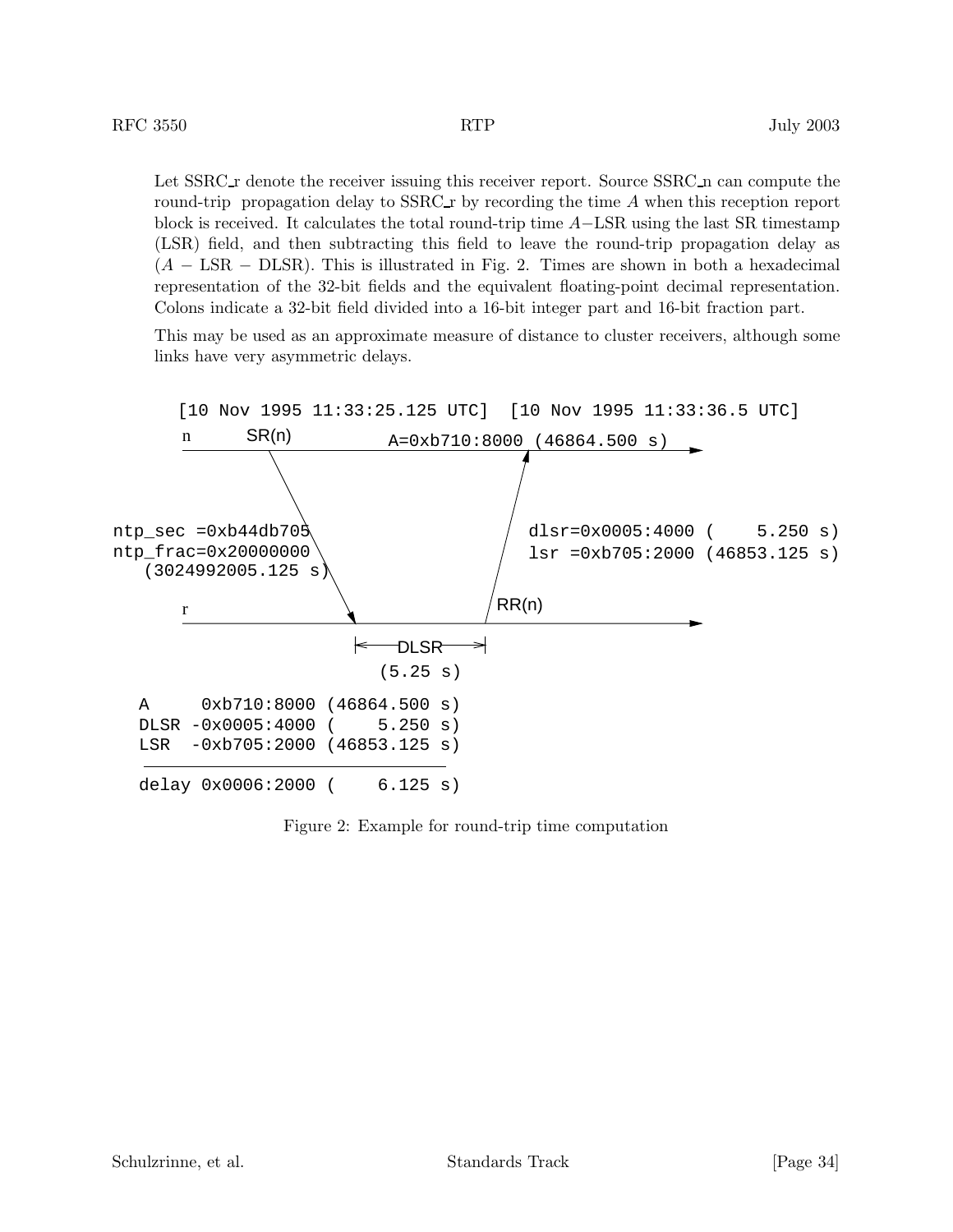|                            | ∩                                                                 | 0 1 2 3 4 5 6 7 8 9 0 1 2 3 4 5 6 7 8 9 0 1 2 3 4 5 6 7 8 9 0 1<br>+-+-+-+-+-+-+-+-+-+-+-+-+ |                       | -+-+-+-+-+-+-+-+-+-+                   | 3 |  |
|----------------------------|-------------------------------------------------------------------|----------------------------------------------------------------------------------------------|-----------------------|----------------------------------------|---|--|
|                            | header $ V=2 P $                                                  | RC<br>$PT=RR=201$<br>$\mathbf{I}$<br>+-+-+-+-+-+-+-+-+-+-+-+-+-+-+-+-+-+                     |                       | length<br>-+-+-+-+-+-+-+-+-+-+-+-+-+-+ |   |  |
|                            |                                                                   |                                                                                              | SSRC of packet sender |                                        |   |  |
| report<br>block            |                                                                   | SSRC_1 (SSRC of first source)                                                                |                       |                                        |   |  |
| $\mathbf{1}$               | fraction lost                                                     |                                                                                              |                       | cumulative number of packets lost      |   |  |
|                            | extended highest sequence number received                         |                                                                                              |                       |                                        |   |  |
|                            | interarrival jitter                                               |                                                                                              |                       |                                        |   |  |
|                            | last SR (LSR)<br>-+-+-+-+-+-+-+-+<br>-+-+-+-+-+-+-+-+-+-+-+-+-+-+ |                                                                                              |                       |                                        |   |  |
|                            | delay since last SR (DLSR)                                        |                                                                                              |                       |                                        |   |  |
| report                     |                                                                   | SSRC_2 (SSRC of second source)                                                               |                       |                                        |   |  |
| block<br>$\mathcal{D}_{1}$ |                                                                   |                                                                                              |                       |                                        |   |  |
|                            | profile-specific extensions                                       |                                                                                              |                       |                                        |   |  |
|                            |                                                                   |                                                                                              |                       |                                        |   |  |

#### **6.4.2 RR: Receiver Report RTCP Packet**

The format of the receiver report (RR) packet is the same as that of the SR packet except that the packet type field contains the constant 201 and the five words of sender information are omitted (these are the NTP and RTP timestamps and sender's packet and octet counts). The remaining fields have the same meaning as for the SR packet.

An empty RR packet  $(RC = 0)$  MUST be put at the head of a compound RTCP packet when there is no data transmission or reception to report.

# **6.4.3 Extending the Sender and Receiver Reports**

A profile should define profile-specific extensions to the sender report and receiver report if there is additional information that needs to be reported regularly about the sender or receivers. This method should be used in preference to defining another RTCP packet type because it requires less overhead:

- fewer octets in the packet (no RTCP header or SSRC field);
- simpler and faster parsing because applications running under that profile would be programmed to always expect the extension fields in the directly accessible location after the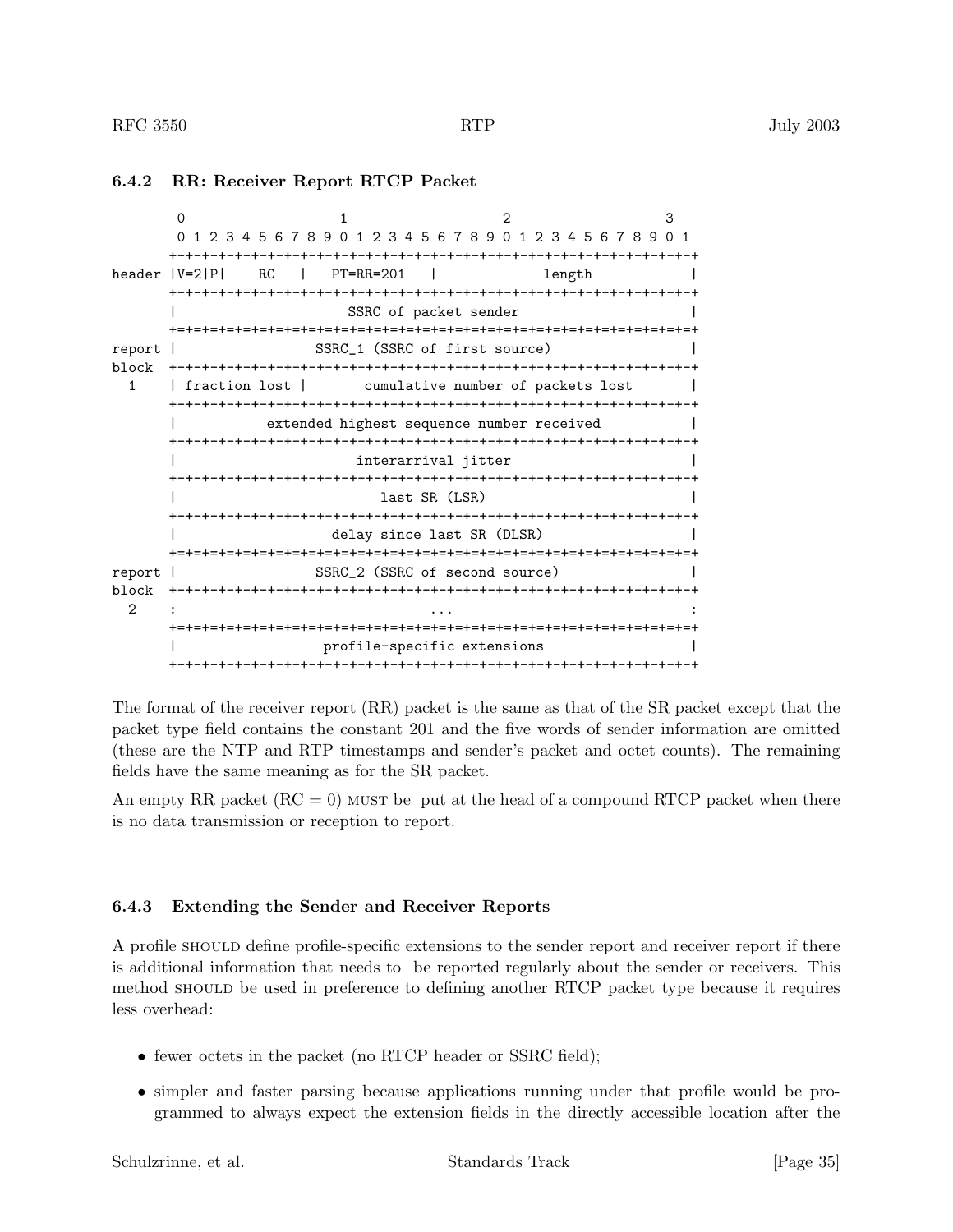reception reports.

The extension is a fourth section in the sender- or receiver-report packet which comes at the end after the reception report blocks, if any. If additional sender information is required, then for sender reports it would be included first in the extension section, but for receiver reports it would not be present. If information about receivers is to be included, that data SHOULD be structured as an array of blocks parallel to the existing array of reception report blocks; that is, the number of blocks would be indicated by the RC field.

# **6.4.4 Analyzing Sender and Receiver Reports**

It is expected that reception quality feedback will be useful not only for the sender but also for other receivers and third-party monitors. The sender may modify its transmissions based on the feedback; receivers can determine whether problems are local, regional or global; network managers may use profile-independent monitors that receive only the RTCP packets and not the corresponding RTP data packets to evaluate the performance of their networks for multicast distribution.

Cumulative counts are used in both the sender information and receiver report blocks so that differences may be calculated between any two reports to make measurements over both short and long time periods, and to provide resilience against the loss of a report. The difference between the last two reports received can be used to estimate the recent quality of the distribution. The NTP timestamp is included so that rates may be calculated from these differences over the interval between two reports. Since that timestamp is independent of the clock rate for the data encoding, it is possible to implement encoding- and profile-independent quality monitors.

An example calculation is the packet loss rate over the interval between two reception reports. The difference in the cumulative number of packets lost gives the number lost during that interval. The difference in the extended last sequence numbers received gives the number of packets expected during the interval. The ratio of these two is the packet loss fraction over the interval. This ratio should equal the fraction lost field if the two reports are consecutive, but otherwise it may not. The loss rate per second can be obtained by dividing the loss fraction by the difference in NTP timestamps, expressed in seconds. The number of packets received is the number of packets expected minus the number lost. The number of packets expected may also be used to judge the statistical validity of any loss estimates. For example, 1 out of 5 packets lost has a lower significance than 200 out of 1000.

From the sender information, a third-party monitor can calculate the average payload data rate and the average packet rate over an interval without receiving the data. Taking the ratio of the two gives the average payload size. If it can be assumed that packet loss is independent of packet size, then the number of packets received by a particular receiver times the average payload size (or the corresponding packet size) gives the apparent throughput available to that receiver.

In addition to the cumulative counts which allow long-term packet loss measurements using differences between reports, the fraction lost field provides a short-term measurement from a single report. This becomes more important as the size of a session scales up enough that reception state information might not be kept for all receivers or the interval between reports becomes long enough that only one report might have been received from a particular receiver.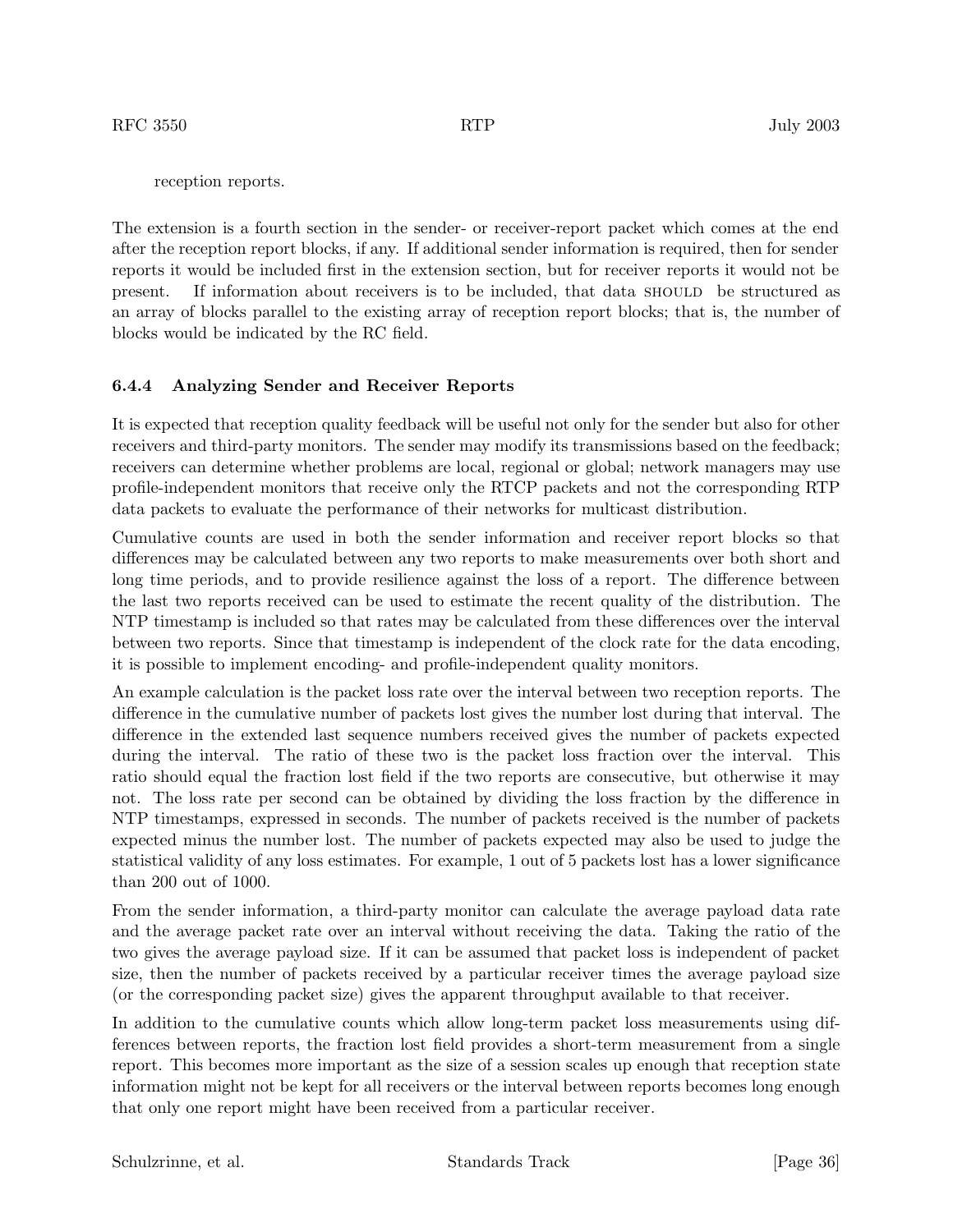The interarrival jitter field provides a second short-term measure of network congestion. Packet loss tracks persistent congestion while the jitter measure tracks transient congestion. The jitter measure may indicate congestion before it leads to packet loss. The interarrival jitter field is only a snapshot of the jitter at the time of a report and is not intended to be taken quantitatively. Rather, it is intended for comparison across a number of reports from one receiver over time or from multiple receivers, e.g., within a single network, at the same time. To allow comparison across receivers, it is important the the jitter be calculated according to the same formula by all receivers.

Because the jitter calculation is based on the RTP timestamp which represents the instant when the first data in the packet was sampled, any variation in the delay between that sampling instant and the time the packet is transmitted will affect the resulting jitter that is calculated. Such a variation in delay would occur for audio packets of varying duration. It will also occur for video encodings because the timestamp is the same for all the packets of one frame but those packets are not all transmitted at the same time. The variation in delay until transmission does reduce the accuracy of the jitter calculation as a measure of the behavior of the network by itself, but it is appropriate to include considering that the receiver buffer must accommodate it. When the jitter calculation is used as a comparative measure, the (constant) component due to variation in delay until transmission subtracts out so that a change in the network jitter component can then be observed unless it is relatively small. If the change is small, then it is likely to be inconsequential.

# **6.5 SDES: Source Description RTCP Packet**



The SDES packet is a three-level structure composed of a header and zero or more chunks, each of which is composed of items describing the source identified in that chunk. The items are described individually in subsequent sections.

#### **version (V), padding (P), length:**

As described for the SR packet (see Section 6.4.1).

#### **packet type (PT):** 8 bits

Contains the constant 202 to identify this as an RTCP SDES packet.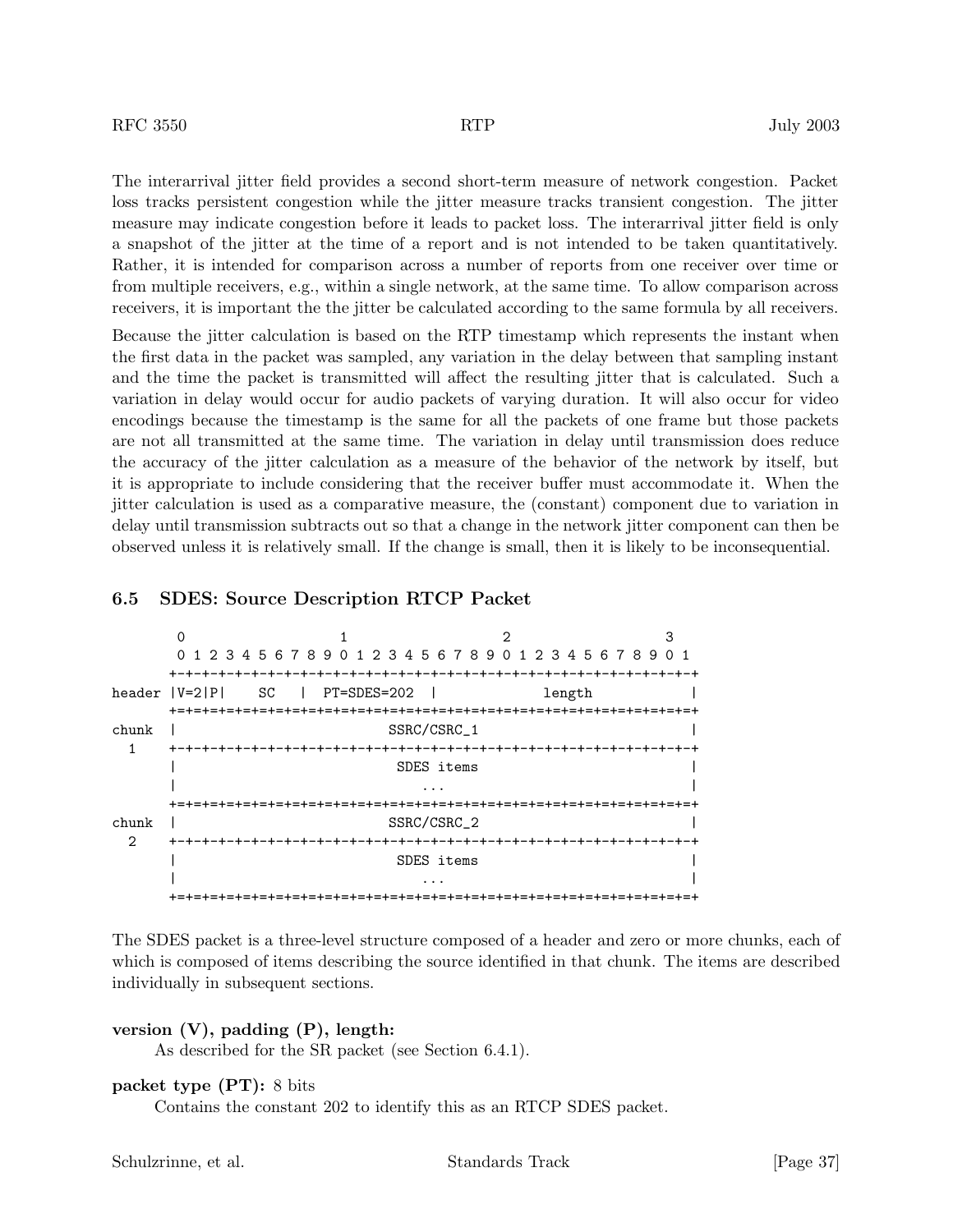#### **source count (SC):** 5 bits

The number of SSRC/CSRC chunks contained in this SDES packet. A value of zero is valid but useless.

Each chunk consists of an SSRC/CSRC identifier followed by a list of zero or more items, which carry information about the SSRC/CSRC. Each chunk starts on a 32-bit boundary. Each item consists of an 8-bit type field, an 8-bit octet count describing the length of the text (thus, not including this two-octet header), and the text itself. Note that the text can be no longer than 255 octets, but this is consistent with the need to limit RTCP bandwidth consumption.

The text is encoded according to the UTF-8 encoding specified in RFC 2279 [5]. US-ASCII is a subset of this encoding and requires no additional encoding. The presence of multi-octet encodings is indicated by setting the most significant bit of a character to a value of one.

Items are contiguous, i.e., items are not individually padded to a 32-bit boundary. Text is not null terminated because some multi-octet encodings include null octets. The list of items in each chunk must be terminated by one or more null octets, the first of which is interpreted as an item type of zero to denote the end of the list. No length octet follows the null item type octet, but additional null octets must be included if needed to pad until the next 32-bit boundary. Note that this padding is separate from that indicated by the P bit in the RTCP header. A chunk with zero items (four null octets) is valid but useless.

End systems send one SDES packet containing their own source identifier (the same as the SSRC in the fixed RTP header). A mixer sends one SDES packet containing a chunk for each contributing source from which it is receiving SDES information, or multiple complete SDES packets in the format above if there are more than 31 such sources (see Section 7).

The SDES items currently defined are described in the next sections. Only the CNAME item is mandatory. Some items shown here may be useful only for particular profiles, but the item types are all assigned from one common space to promote shared use and to simplify profile-independent applications. Additional items may be defined in a profile by registering the type numbers with IANA as described in Section 15.

## **6.5.1 CNAME: Canonical End-Point Identifier SDES Item**

0 1 2 3 01234567890123456789012345678901 +-+-+-+-+-+-+-+-+-+-+-+-+-+-+-+-+-+-+-+-+-+-+-+-+-+-+-+-+-+-+-+-+ | CNAME=1 | length | user and domain name  $\ldots$ +-+-+-+-+-+-+-+-+-+-+-+-+-+-+-+-+-+-+-+-+-+-+-+-+-+-+-+-+-+-+-+-+

The CNAME identifier has the following properties:

- Because the randomly allocated SSRC identifier may change if a conflict is discovered or if a program is restarted, the CNAME item must be included to provide the binding from the SSRC identifier to an identifier for the source (sender or receiver) that remains constant.
- Like the SSRC identifier, the CNAME identifier should also be unique among all participants within one RTP session.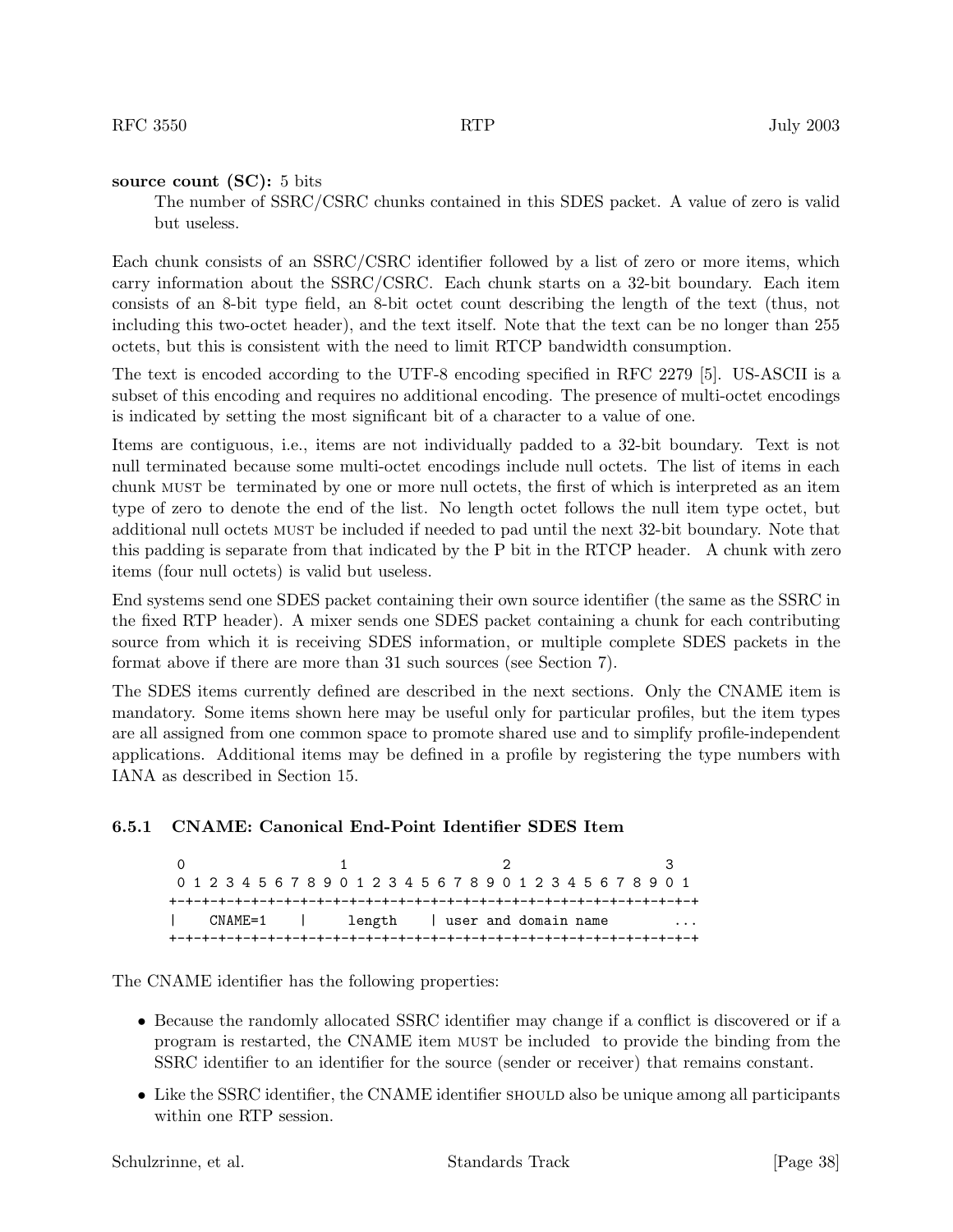## RFC 3550 July 2003

- To provide a binding across multiple media tools used by one participant in a set of related RTP sessions, the CNAME should be fixed for that participant.
- To facilitate third-party monitoring, the CNAME SHOULD be suitable for either a program or a person to locate the source.

Therefore, the CNAME should be derived algorithmically and not entered manually, when possible. To meet these requirements, the following format SHOULD be used unless a profile specifies an alternate syntax or semantics. The CNAME item should have the format "user@host", or "host" if a user name is not available as on single-user systems. For both formats, "host" is either the fully qualified domain name of the host from which the real-time data originates, formatted according to the rules specified in RFC 1034 [6], RFC 1035 [7] and Section 2.1 of RFC 1123 [8]; or the standard ASCII representation of the host's numeric address on the interface used for the RTP communication. For example, the standard ASCII representation of an IP Version 4 address is "dotted decimal", also known as dotted quad, and for IP Version 6, addresses are textually represented as groups of hexadecimal digits separated by colons (with variations as detailed in RFC 3513 [23]). Other address types are expected to have ASCII representations that are mutually unique. The fully qualified domain name is more convenient for a human observer and may avoid the need to send a NAME item in addition, but it may be difficult or impossible to obtain reliably in some operating environments. Applications that may be run in such environments SHOULD use the ASCII representation of the address instead.

Examples are "doe@sleepy.example.com", "doe@192.0.2.89" or "doe@2201:056D::112E:144A:1E24" for a multi-user system. On a system with no user name, examples would be "sleepy.example.com", "192.0.2.89" or "2201:056D::112E:144A:1E24".

The user name should be in a form that a program such as "finger" or "talk" could use, i.e., it typically is the login name rather than the personal name. The host name is not necessarily identical to the one in the participant's electronic mail address.

This syntax will not provide unique identifiers for each source if an application permits a user to generate multiple sources from one host. Such an application would have to rely on the SSRC to further identify the source, or the profile for that application would have to specify additional syntax for the CNAME identifier.

If each application creates its CNAME independently, the resulting CNAMEs may not be identical as would be required to provide a binding across multiple media tools belonging to one participant in a set of related RTP sessions. If cross-media binding is required, it may be necessary for the CNAME of each tool to be externally configured with the same value by a coordination tool.

Application writers should be aware that private network address assignments such as the Net-10 assignment proposed in RFC 1918 [24] may create network addresses that are not globally unique. This would lead to non-unique CNAMEs if hosts with private addresses and no direct IP connectivity to the public Internet have their RTP packets forwarded to the public Internet through an RTP-level translator. (See also RFC 1627 [25].) To handle this case, applications may provide a means to configure a unique CNAME, but the burden is on the translator to translate CNAMEs from private addresses to public addresses if necessary to keep private addresses from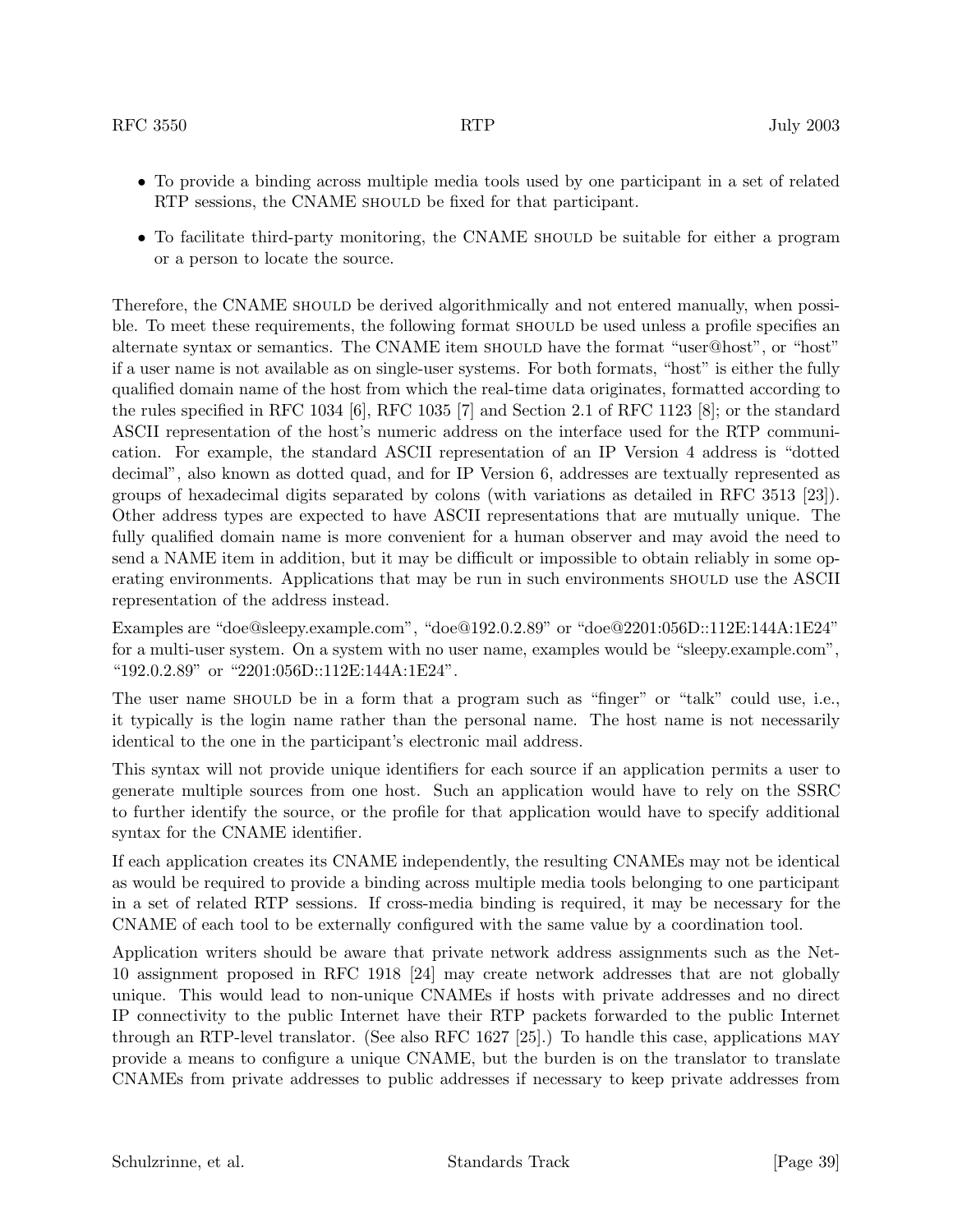being exposed.

#### **6.5.2 NAME: User Name SDES Item**

0 1 2 3 01234567890123456789012345678901 +-+-+-+-+-+-+-+-+-+-+-+-+-+-+-+-+-+-+-+-+-+-+-+-+-+-+-+-+-+-+-+-+ | NAME=2 | length | common name of source +-+-+-+-+-+-+-+-+-+-+-+-+-+-+-+-+-+-+-+-+-+-+-+-+-+-+-+-+-+-+-+-+

This is the real name used to describe the source, e.g., "John Doe, Bit Recycler". It may be in any form desired by the user. For applications such as conferencing, this form of name may be the most desirable for display in participant lists, and therefore might be sent most frequently of those items other than CNAME. Profiles may establish such priorities. The NAME value is expected to remain constant at least for the duration of a session. It should NOT be relied upon to be unique among all participants in the session.

#### **6.5.3 EMAIL: Electronic Mail Address SDES Item**

|                                                                 |  |           |  |  |  |  |  |  |  |  |  |  |  |                                  |  | -3 |                         |
|-----------------------------------------------------------------|--|-----------|--|--|--|--|--|--|--|--|--|--|--|----------------------------------|--|----|-------------------------|
| 0 1 2 3 4 5 6 7 8 9 0 1 2 3 4 5 6 7 8 9 0 1 2 3 4 5 6 7 8 9 0 1 |  |           |  |  |  |  |  |  |  |  |  |  |  |                                  |  |    |                         |
|                                                                 |  |           |  |  |  |  |  |  |  |  |  |  |  |                                  |  |    |                         |
| $\mathbf{L}$                                                    |  | EMAIL=3 l |  |  |  |  |  |  |  |  |  |  |  | length   email address of source |  |    | $\cdot$ $\cdot$ $\cdot$ |
|                                                                 |  |           |  |  |  |  |  |  |  |  |  |  |  |                                  |  |    |                         |

The email address is formatted according to RFC 2822 [9], for example, "John.Doe@example.com". The EMAIL value is expected to remain constant for the duration of a session.

#### **6.5.4 PHONE: Phone Number SDES Item**

0 1 2 3 01234567890123456789012345678901 +-+-+-+-+-+-+-+-+-+-+-+-+-+-+-+-+-+-+-+-+-+-+-+-+-+-+-+-+-+-+-+-+ | PHONE=4 | length | phone number of source ... +-+-+-+-+-+-+-+-+-+-+-+-+-+-+-+-+-+-+-+-+-+-+-+-+-+-+-+-+-+-+-+-+

The phone number should be formatted with the plus sign replacing the international access code. For example, "+1 908 555 1212" for a number in the United States.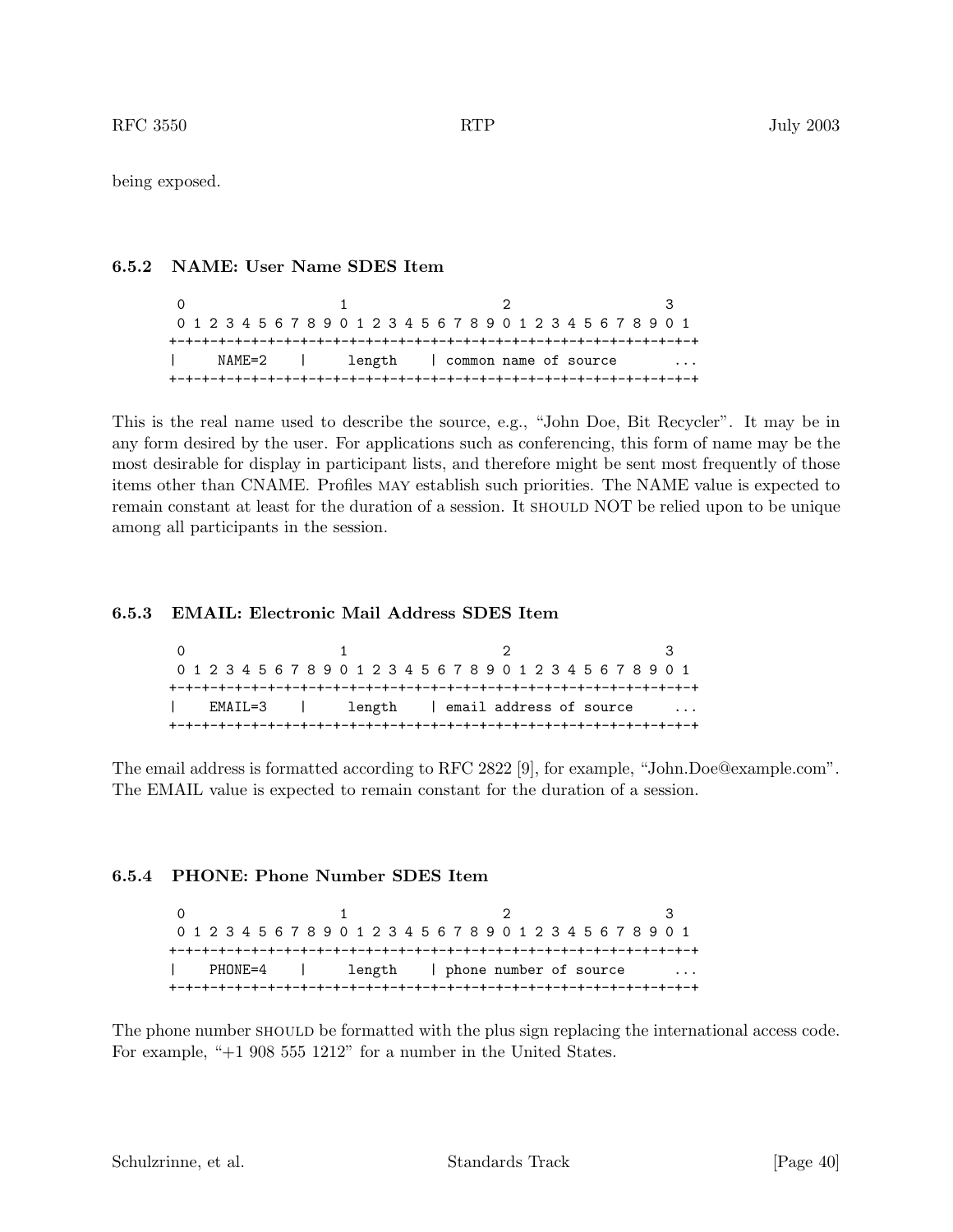#### RFC 3550 July 2003

#### **6.5.5 LOC: Geographic User Location SDES Item**

0 1 2 3 01234567890123456789012345678901 +-+-+-+-+-+-+-+-+-+-+-+-+-+-+-+-+-+-+-+-+-+-+-+-+-+-+-+-+-+-+-+-+ LOC=5 | length | geographic location of site ... +-+-+-+-+-+-+-+-+-+-+-+-+-+-+-+-+-+-+-+-+-+-+-+-+-+-+-+-+-+-+-+-+

Depending on the application, different degrees of detail are appropriate for this item. For conference applications, a string like "Murray Hill, New Jersey" may be sufficient, while, for an active badge system, strings like "Room 2A244, AT&T BL MH" might be appropriate. The degree of detail is left to the implementation and/or user, but format and content may be prescribed by a profile. The LOC value is expected to remain constant for the duration of a session, except for mobile hosts.

#### **6.5.6 TOOL: Application or Tool Name SDES Item**

0 1 2 3 01234567890123456789012345678901 +-+-+-+-+-+-+-+-+-+-+-+-+-+-+-+-+-+-+-+-+-+-+-+-+-+-+-+-+-+-+-+-+ | TOOL=6 | length |name/version of source appl. ... +-+-+-+-+-+-+-+-+-+-+-+-+-+-+-+-+-+-+-+-+-+-+-+-+-+-+-+-+-+-+-+-+

A string giving the name and possibly version of the application generating the stream, e.g., "videotool 1.2". This information may be useful for debugging purposes and is similar to the Mailer or Mail-System-Version SMTP headers. The TOOL value is expected to remain constant for the duration of the session.

#### **6.5.7 NOTE: Notice/Status SDES Item**

0 1 2 3 01234567890123456789012345678901 +-+-+-+-+-+-+-+-+-+-+-+-+-+-+-+-+-+-+-+-+-+-+-+-+-+-+-+-+-+-+-+-+ NOTE=7 | length | note about the source ... +-+-+-+-+-+-+-+-+-+-+-+-+-+-+-+-+-+-+-+-+-+-+-+-+-+-+-+-+-+-+-+-+

The following semantics are suggested for this item, but these or other semantics may be explicitly defined by a profile. The NOTE item is intended for transient messages describing the current state of the source, e.g., "on the phone, can't talk". Or, during a seminar, this item might be used to convey the title of the talk. It should be used only to carry exceptional information and should NOT be included routinely by all participants because this would slow down the rate at which reception reports and CNAME are sent, thus impairing the performance of the protocol. In particular, it should NOT be included as an item in a user's configuration file nor automatically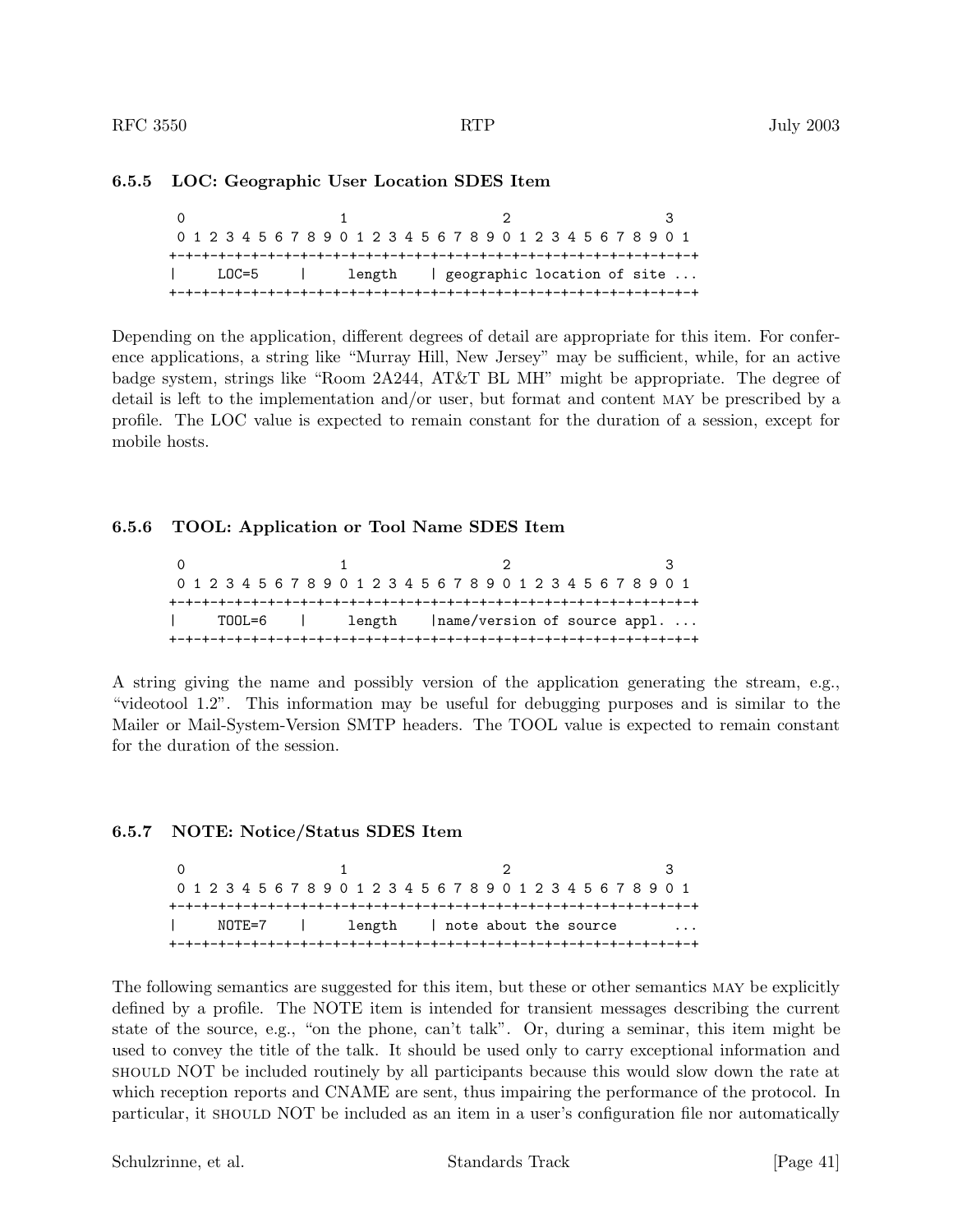generated as in a quote-of-the-day.

Since the NOTE item may be important to display while it is active, the rate at which other non-CNAME items such as NAME are transmitted might be reduced so that the NOTE item can take that part of the RTCP bandwidth. When the transient message becomes inactive, the NOTE item should continue to be transmitted a few times at the same repetition rate but with a string of length zero to signal the receivers. However, receivers should also consider the NOTE item inactive if it is not received for a small multiple of the repetition rate, or perhaps 20-30 RTCP intervals.

## **6.5.8 PRIV: Private Extensions SDES Item**

| 01234567890123456789012345678901 |  |  |          |  |  |  |  |  |  |              |  |  |  |  |  |  |                                        |
|----------------------------------|--|--|----------|--|--|--|--|--|--|--------------|--|--|--|--|--|--|----------------------------------------|
|                                  |  |  |          |  |  |  |  |  |  |              |  |  |  |  |  |  |                                        |
| $\mathbf{L}$                     |  |  | $PRIV=8$ |  |  |  |  |  |  |              |  |  |  |  |  |  | length   prefix length   prefix string |
|                                  |  |  |          |  |  |  |  |  |  |              |  |  |  |  |  |  |                                        |
|                                  |  |  |          |  |  |  |  |  |  | value string |  |  |  |  |  |  |                                        |
|                                  |  |  |          |  |  |  |  |  |  |              |  |  |  |  |  |  |                                        |

This item is used to define experimental or application-specific SDES extensions. The item contains a prefix consisting of a length-string pair, followed by the value string filling the remainder of the item and carrying the desired information. The prefix length field is 8 bits long. The prefix string is a name chosen by the person defining the PRIV item to be unique with respect to other PRIV items this application might receive. The application creator might choose to use the application name plus an additional subtype identification if needed. Alternatively, it is RECOMMENDED that others choose a name based on the entity they represent, then coordinate the use of the name within that entity.

Note that the prefix consumes some space within the item's total length of 255 octets, so the prefix should be kept as short as possible. This facility and the constrained RTCP bandwidth should NOT be overloaded; it is not intended to satisfy all the control communication requirements of all applications.

SDES PRIV prefixes will not be registered by IANA. If some form of the PRIV item proves to be of general utility, it should instead be assigned a regular SDES item type registered with IANA so that no prefix is required. This simplifies use and increases transmission efficiency.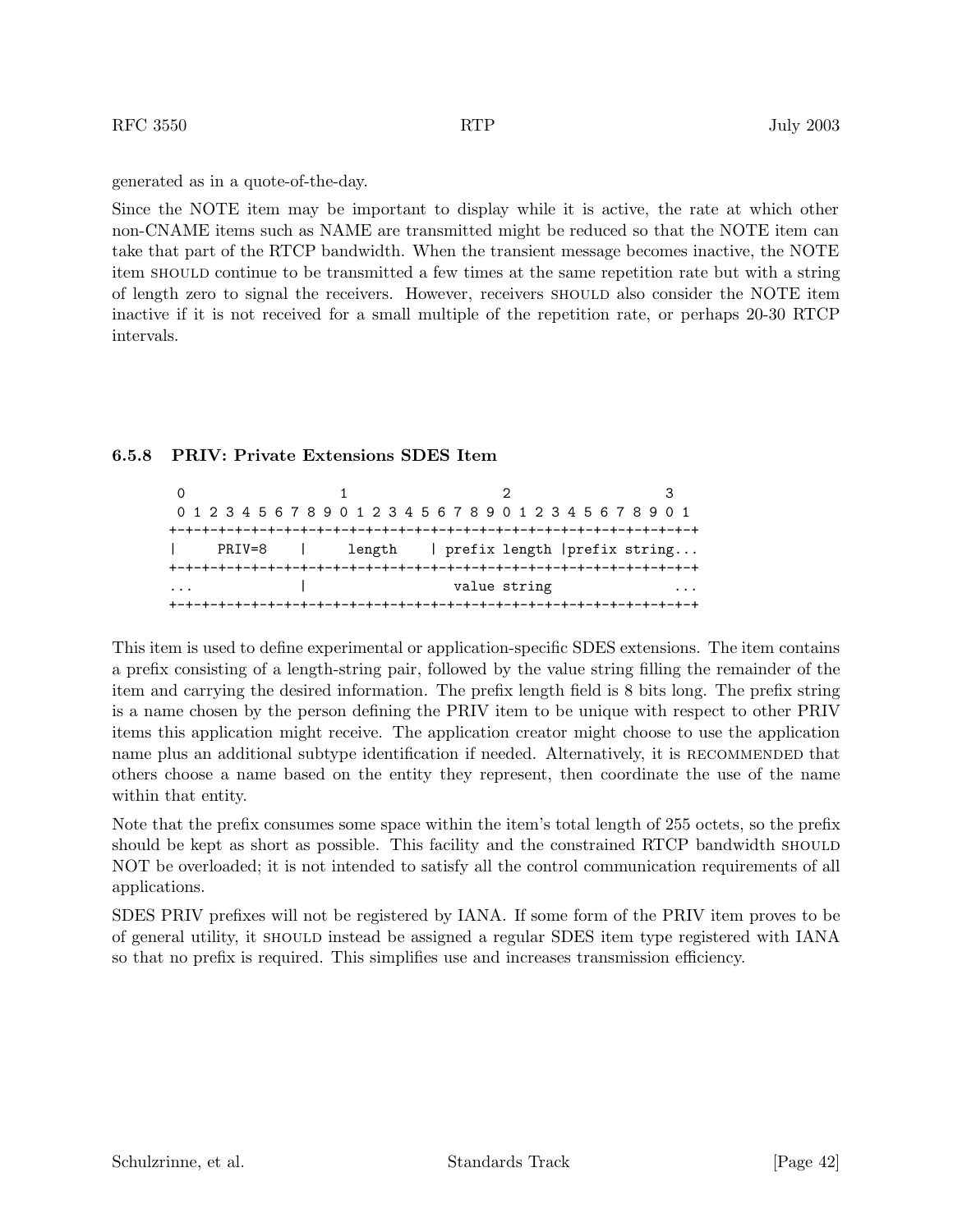#### 0 1 2 3 01234567890123456789012345678901 +-+-+-+-+-+-+-+-+-+-+-+-+-+-+-+-+-+-+-+-+-+-+-+-+-+-+-+-+-+-+-+-+ |V=2|P| SC | PT=BYE=203 | length | +-+-+-+-+-+-+-+-+-+-+-+-+-+-+-+-+-+-+-+-+-+-+-+-+-+-+-+-+-+-+-+-+ | SSRC/CSRC | +-+-+-+-+-+-+-+-+-+-+-+-+-+-+-+-+-+-+-+-+-+-+-+-+-+-+-+-+-+-+-+-+ : ... : +=+=+=+=+=+=+=+=+=+=+=+=+=+=+=+=+=+=+=+=+=+=+=+=+=+=+=+=+=+=+=+=+ (opt) | length | reason for leaving ... +-+-+-+-+-+-+-+-+-+-+-+-+-+-+-+-+-+-+-+-+-+-+-+-+-+-+-+-+-+-+-+-+

#### **6.6 BYE: Goodbye RTCP Packet**

The BYE packet indicates that one or more sources are no longer active.

## **version (V), padding (P), length:**

As described for the SR packet (see Section 6.4.1).

#### **packet type (PT):** 8 bits

Contains the constant 203 to identify this as an RTCP BYE packet.

#### **source count (SC):** 5 bits

The number of SSRC/CSRC identifiers included in this BYE packet. A count value of zero is valid, but useless.

The rules for when a BYE packet should be sent are specified in Sections 6.3.7 and 8.2.

If a BYE packet is received by a mixer, the mixer should forward the BYE packet with the SSRC/CSRC identifier(s) unchanged. If a mixer shuts down, it should send a BYE packet listing all contributing sources it handles, as well as its own SSRC identifier. Optionally, the BYE packet may include an 8-bit octet count followed by that many octets of text indicating the reason for leaving, e.g., "camera malfunction" or "RTP loop detected". The string has the same encoding as that described for SDES. If the string fills the packet to the next 32-bit boundary, the string is not null terminated. If not, the BYE packet MUST be padded with null octets to the next 32-bit boundary. This padding is separate from that indicated by the P bit in the RTCP header.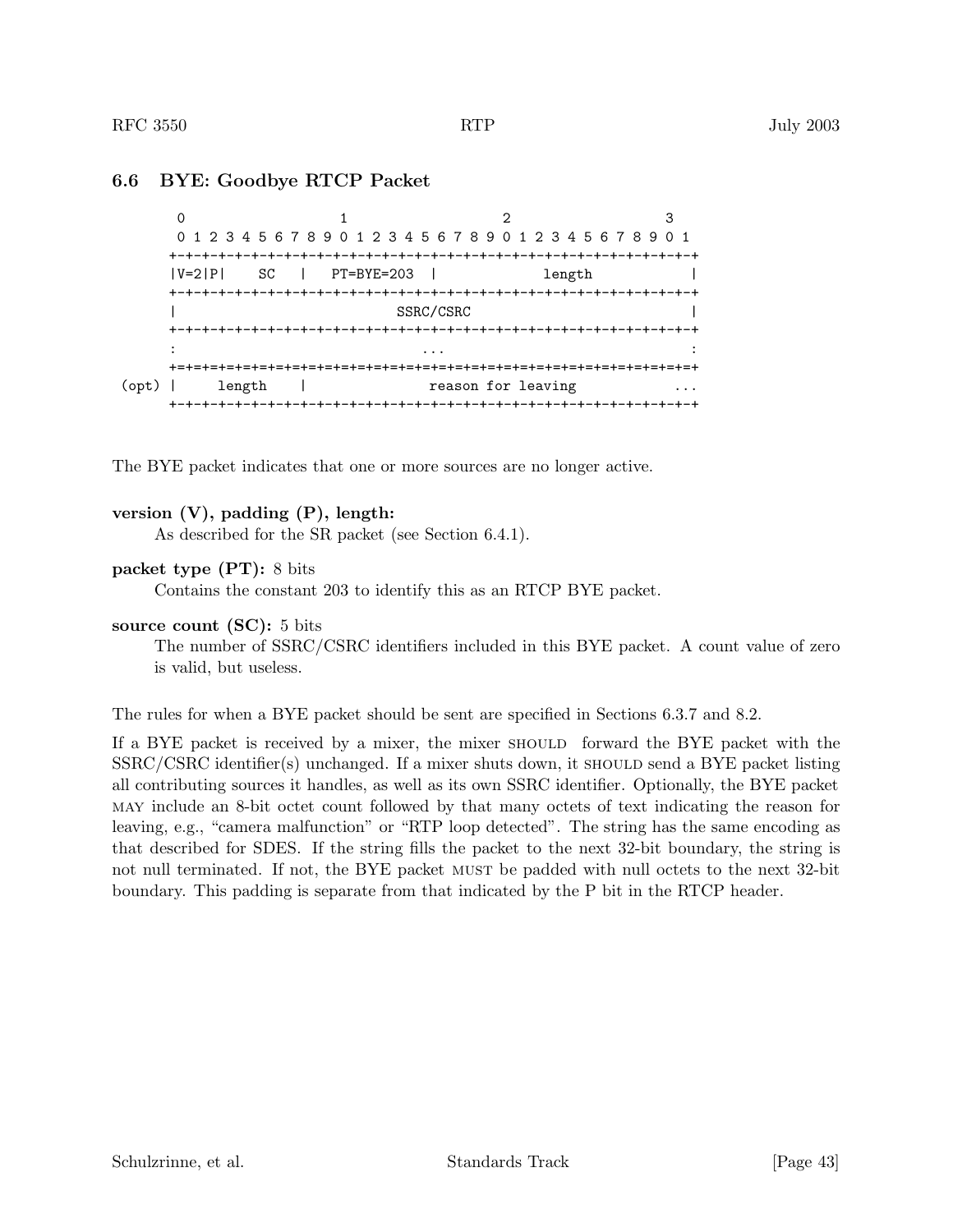## RFC 3550 July 2003

# **6.7 APP: Application-Defined RTCP Packet**

0 1 2 3 01234567890123456789012345678901 +-+-+-+-+-+-+-+-+-+-+-+-+-+-+-+-+-+-+-+-+-+-+-+-+-+-+-+-+-+-+-+-+  $|V=2|P|$  subtype  $|PT=APP=204$   $|$  length  $|$ +-+-+-+-+-+-+-+-+-+-+-+-+-+-+-+-+-+-+-+-+-+-+-+-+-+-+-+-+-+-+-+-+ | SSRC/CSRC | +-+-+-+-+-+-+-+-+-+-+-+-+-+-+-+-+-+-+-+-+-+-+-+-+-+-+-+-+-+-+-+-+ name (ASCII) +-+-+-+-+-+-+-+-+-+-+-+-+-+-+-+-+-+-+-+-+-+-+-+-+-+-+-+-+-+-+-+-+ application-dependent data  $\cdots$ +-+-+-+-+-+-+-+-+-+-+-+-+-+-+-+-+-+-+-+-+-+-+-+-+-+-+-+-+-+-+-+-+

The APP packet is intended for experimental use as new applications and new features are developed, without requiring packet type value registration. APP packets with unrecognized names should be ignored. After testing and if wider use is justified, it is RECOMMENDED that each APP packet be redefined without the subtype and name fields and registered with IANA using an RTCP packet type.

# **version (V), padding (P), length:**

As described for the SR packet (see Section 6.4.1).

## **subtype:** 5 bits

May be used as a subtype to allow a set of APP packets to be defined under one unique name, or for any application-dependent data.

## **packet type (PT):** 8 bits

Contains the constant 204 to identify this as an RTCP APP packet.

## **name:** 4 octets

A name chosen by the person defining the set of APP packets to be unique with respect to other APP packets this application might receive. The application creator might choose to use the application name, and then coordinate the allocation of subtype values to others who want to define new packet types for the application. Alternatively, it is RECOMMENDED that others choose a name based on the entity they represent, then coordinate the use of the name within that entity. The name is interpreted as a sequence of four ASCII characters, with uppercase and lowercase characters treated as distinct.

## **application-dependent data:** variable length

Application-dependent data may or may not appear in an APP packet. It is interpreted by the application and not RTP itself. It must be a multiple of 32 bits long.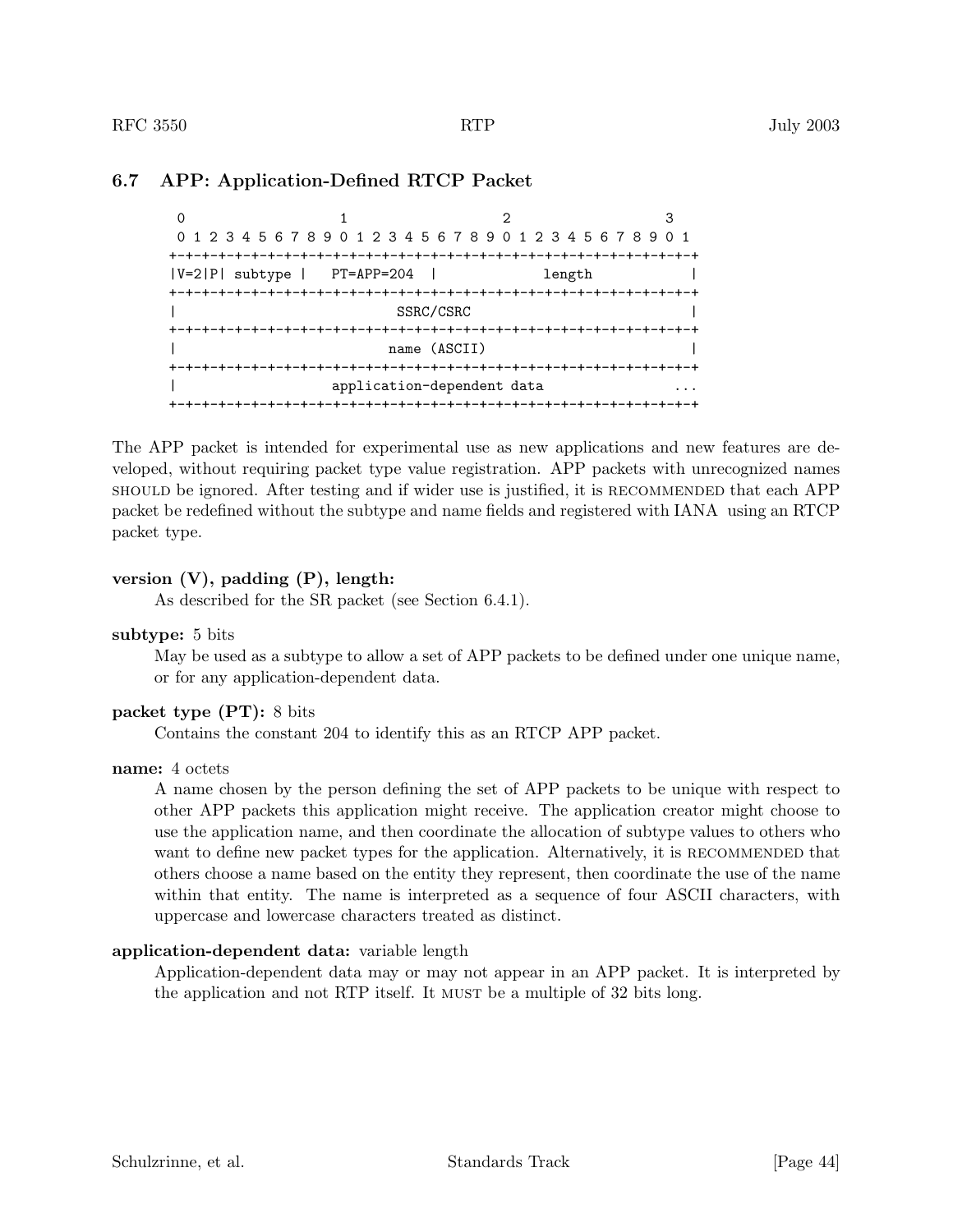# **7. RTP Translators and Mixers**

In addition to end systems, RTP supports the notion of "translators" and "mixers", which could be considered as "intermediate systems" at the RTP level. Although this support adds some complexity to the protocol, the need for these functions has been clearly established by experiments with multicast audio and video applications in the Internet. Example uses of translators and mixers given in Section 2.3 stem from the presence of firewalls and low bandwidth connections, both of which are likely to remain.

# **7.1 General Description**

An RTP translator/mixer connects two or more transport-level "clouds". Typically, each cloud is defined by a common network and transport protocol (e.g., IP/UDP) plus a multicast address and transport level destination port or a pair of unicast addresses and ports. (Network-level protocol translators, such as IP version 4 to IP version 6, may be present within a cloud invisibly to RTP.) One system may serve as a translator or mixer for a number of RTP sessions, but each is considered a logically separate entity.

In order to avoid creating a loop when a translator or mixer is installed, the following rules MUST be observed:

- Each of the clouds connected by translators and mixers participating in one RTP session either must be distinct from all the others in at least one of these parameters (protocol, address, port), or MUST be isolated at the network level from the others.
- A derivative of the first rule is that there MUST NOT be multiple translators or mixers connected in parallel unless by some arrangement they partition the set of sources to be forwarded.

Similarly, all RTP end systems that can communicate through one or more RTP translators or mixers share the same SSRC space, that is, the SSRC identifiers MUST be unique among all these end systems. Section 8.2 describes the collision resolution algorithm by which SSRC identifiers are kept unique and loops are detected.

There may be many varieties of translators and mixers designed for different purposes and applications. Some examples are to add or remove encryption, change the encoding of the data or the underlying protocols, or replicate between a multicast address and one or more unicast addresses. The distinction between translators and mixers is that a translator passes through the data streams from different sources separately, whereas a mixer combines them to form one new stream:

**Translator:** Forwards RTP packets with their SSRC identifier intact; this makes it possible for receivers to identify individual sources even though packets from all the sources pass through the same translator and carry the translator's network source address. Some kinds of translators will pass through the data untouched, but others may change the encoding of the data and thus the RTP data payload type and timestamp. If multiple data packets are re-encoded into one, or vice versa, a translator MUST assign new sequence numbers to the outgoing packets. Losses in the incoming packet stream may induce corresponding gaps in the outgoing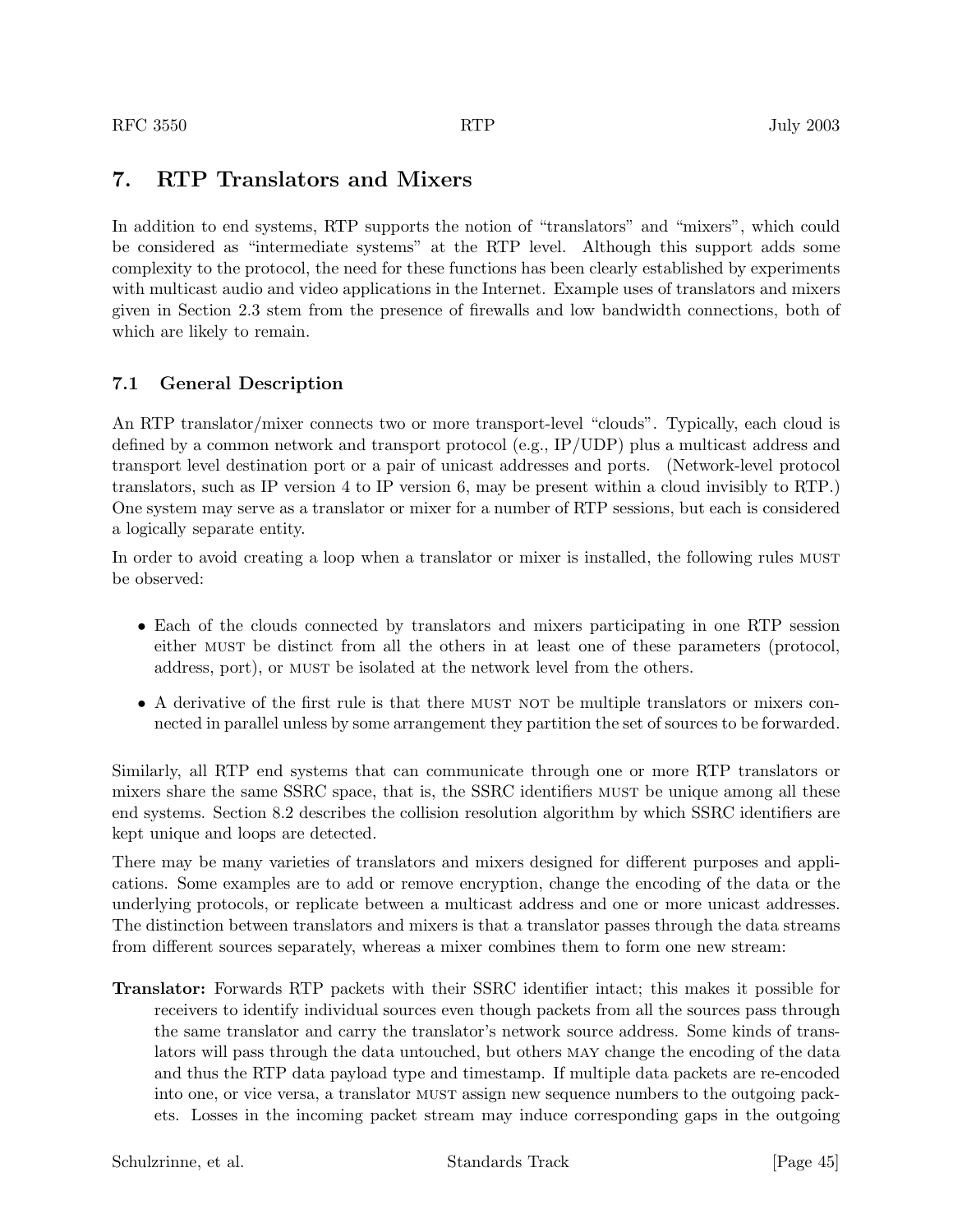sequence numbers. Receivers cannot detect the presence of a translator unless they know by some other means what payload type or transport address was used by the original source.

**Mixer:** Receives streams of RTP data packets from one or more sources, possibly changes the data format, combines the streams in some manner and then forwards the combined stream. Since the timing among multiple input sources will not generally be synchronized, the mixer will make timing adjustments among the streams and generate its own timing for the combined stream, so it is the synchronization source. Thus, all data packets forwarded by a mixer must be marked with the mixer's own SSRC identifier. In order to preserve the identity of the original sources contributing to the mixed packet, the mixer should insert their SSRC identifiers into the CSRC identifier list following the fixed RTP header of the packet. A mixer that is also itself a contributing source for some packet SHOULD explicitly include its own SSRC identifier in the CSRC list for that packet.

For some applications, it may be acceptable for a mixer not to identify sources in the CSRC list. However, this introduces the danger that loops involving those sources could not be detected.

The advantage of a mixer over a translator for applications like audio is that the output bandwidth is limited to that of one source even when multiple sources are active on the input side. This may be important for low-bandwidth links. The disadvantage is that receivers on the output side don't have any control over which sources are passed through or muted, unless some mechanism is implemented for remote control of the mixer. The regeneration of synchronization information by mixers also means that receivers can't do inter-media synchronization of the original streams. A multi-media mixer could do it.

A collection of mixers and translators is shown in Fig. 3 to illustrate their effect on SSRC and CSRC identifiers. In the figure, end systems are shown as rectangles (named E), translators as triangles (named T) and mixers as ovals (named M). The notation "M1:  $48(1,17)$ " designates a packet originating a mixer M1, identified by M1's (random) SSRC value of 48 and two CSRC identifiers, 1 and 17, copied from the SSRC identifiers of packets from E1 and E2.

# **7.2 RTCP Processing in Translators**

In addition to forwarding data packets, perhaps modified, translators and mixers must also process RTCP packets. In many cases, they will take apart the compound RTCP packets received from end systems to aggregate SDES information and to modify the SR or RR packets. Retransmission of this information may be triggered by the packet arrival or by the RTCP interval timer of the translator or mixer itself.

A translator that does not modify the data packets, for example one that just replicates between a multicast address and a unicast address, may simply forward RTCP packets unmodified as well. A translator that transforms the payload in some way MUST make corresponding transformations in the SR and RR information so that it still reflects the characteristics of the data and the reception quality. These translators must not simply forward RTCP packets. In general, a translator should not aggregate SR and RR packets from different sources into one packet since that would reduce the accuracy of the propagation delay measurements based on the LSR and DLSR fields.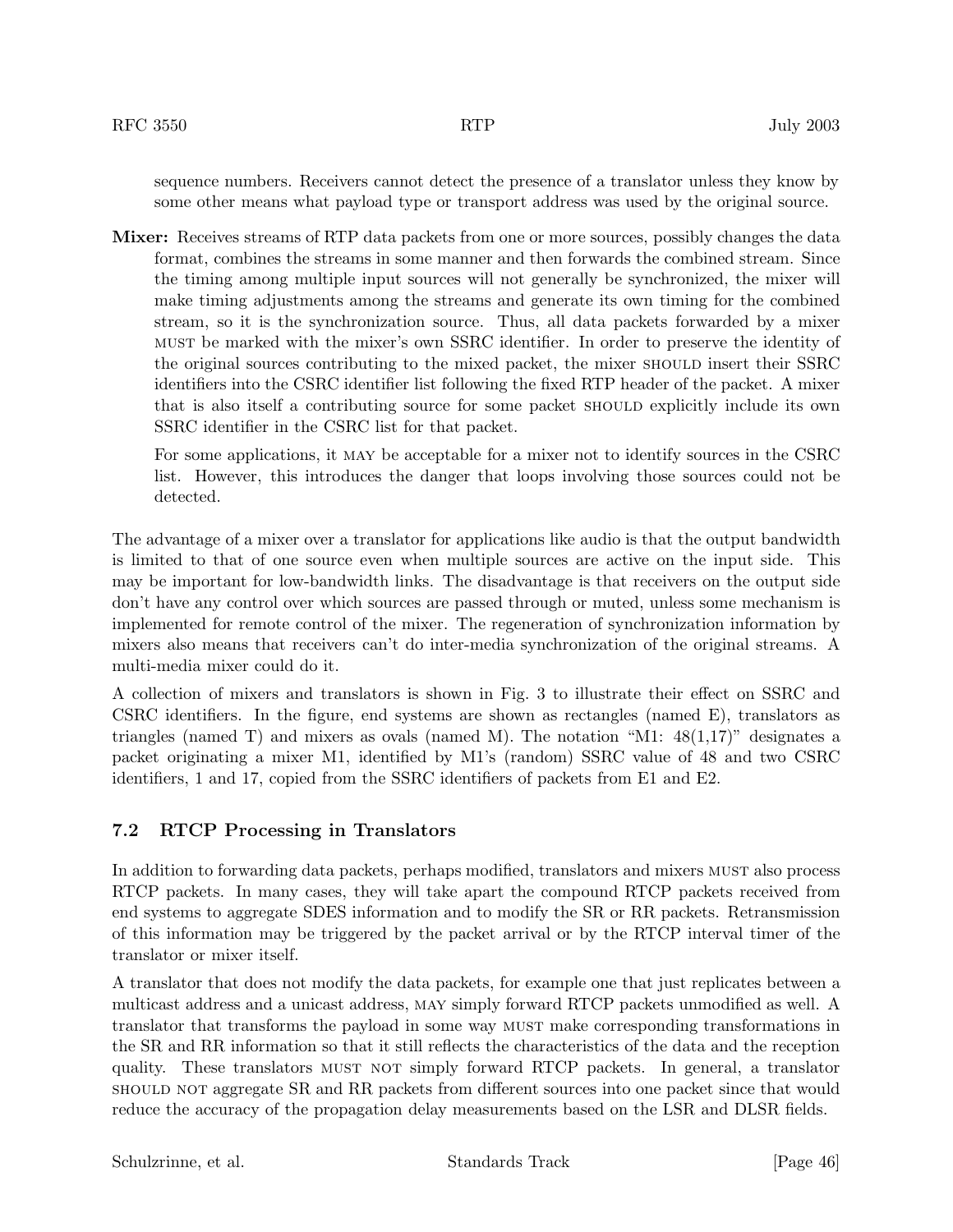

Figure 3: Sample RTP network with end systems, mixers and translators

- **SR sender information:** A translator does not generate its own sender information, but forwards the SR packets received from one cloud to the others. The SSRC is left intact but the sender information must be modified if required by the translation. If a translator changes the data encoding, it must change the "sender's byte count" field. If it also combines several data packets into one output packet, it must change the "sender's packet count" field. If it changes the timestamp frequency, it must change the "RTP timestamp" field in the SR packet.
- **SR/RR reception report blocks:** A translator forwards reception reports received from one cloud to the others. Note that these flow in the direction opposite to the data. The SSRC is left intact. If a translator combines several data packets into one output packet, and therefore changes the sequence numbers, it must make the inverse manipulation for the packet loss fields and the "extended last sequence number" field. This may be complex. In the extreme case, there may be no meaningful way to translate the reception reports, so the translator may pass on no reception report at all or a synthetic report based on its own reception. The general rule is to do what makes sense for a particular translation.

A translator does not require an SSRC identifier of its own, but may choose to allocate one for the purpose of sending reports about what it has received. These would be sent to all the connected clouds, each corresponding to the translation of the data stream as sent to that cloud, since reception reports are normally multicast to all participants.

**SDES:** Translators typically forward without change the SDES information they receive from one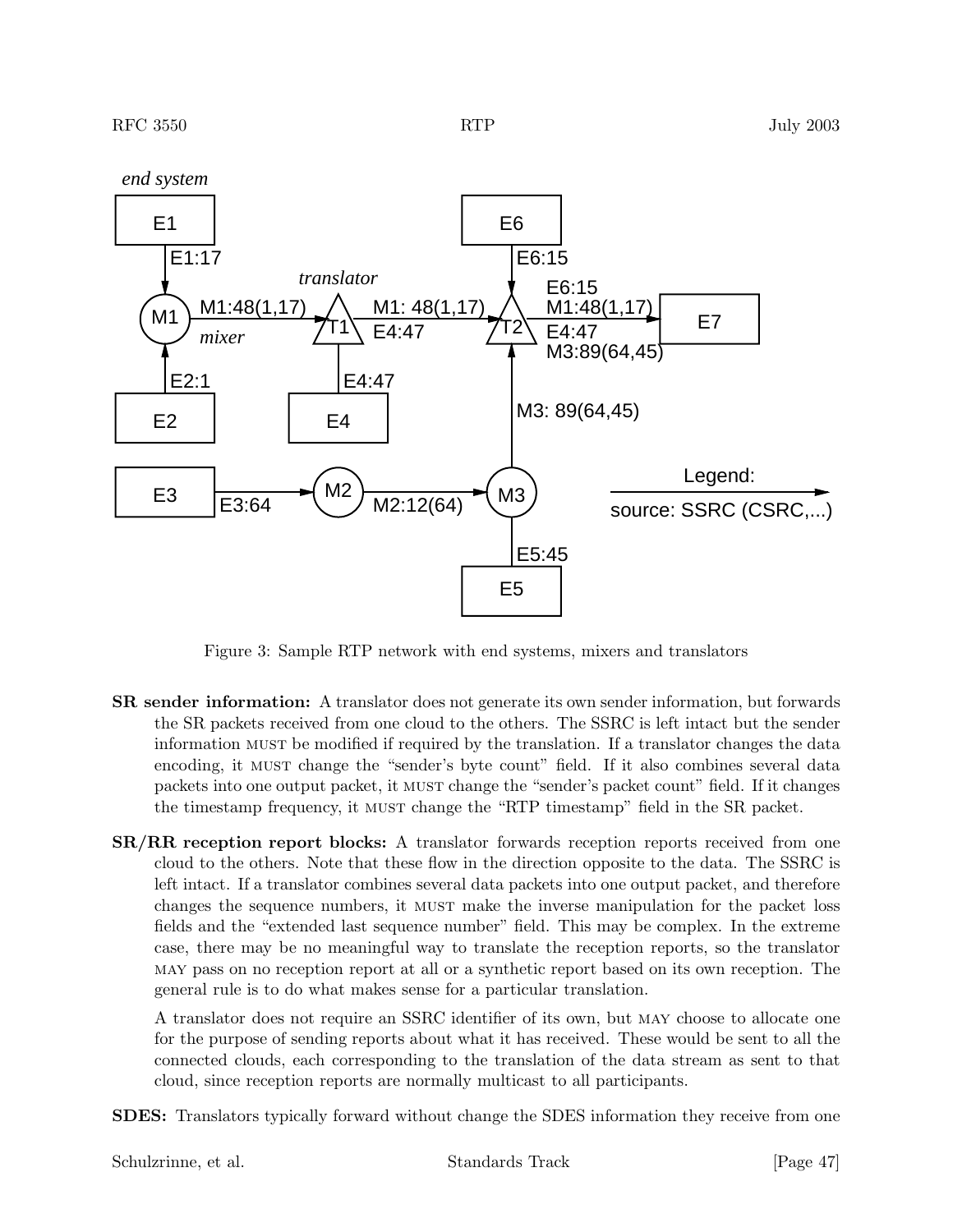cloud to the others, but may, for example, decide to filter non-CNAME SDES information if bandwidth is limited. The CNAMEs must be forwarded to allow SSRC identifier collision detection to work. A translator that generates its own RR packets MUST send SDES CNAME information about itself to the same clouds that it sends those RR packets.

- **BYE:** Translators forward BYE packets unchanged. A translator that is about to cease forwarding packets should send a BYE packet to each connected cloud containing all the SSRC identifiers that were previously being forwarded to that cloud, including the translator's own SSRC identifier if it sent reports of its own.
- **APP:** Translators forward APP packets unchanged.

# **7.3 RTCP Processing in Mixers**

Since a mixer generates a new data stream of its own, it does not pass through SR or RR packets at all and instead generates new information for both sides.

- **SR sender information:** A mixer does not pass through sender information from the sources it mixes because the characteristics of the source streams are lost in the mix. As a synchronization source, the mixer should generate its own SR packets with sender information about the mixed data stream and send them in the same direction as the mixed stream.
- **SR/RR reception report blocks:** A mixer generates its own reception reports for sources in each cloud and sends them out only to the same cloud. It MUST NOT send these reception reports to the other clouds and MUST NOT forward reception reports from one cloud to the others because the sources would not be SSRCs there (only CSRCs).
- **SDES:** Mixers typically forward without change the SDES information they receive from one cloud to the others, but may, for example, decide to filter non-CNAME SDES information if bandwidth is limited. The CNAMEs MUST be forwarded to allow SSRC identifier collision detection to work. (An identifier in a CSRC list generated by a mixer might collide with an SSRC identifier generated by an end system.) A mixer must send SDES CNAME information about itself to the same clouds that it sends SR or RR packets.

Since mixers do not forward SR or RR packets, they will typically be extracting SDES packets from a compound RTCP packet. To minimize overhead, chunks from the SDES packets may be aggregated into a single SDES packet which is then stacked on an SR or RR packet originating from the mixer. A mixer which aggregates SDES packets will use more RTCP bandwidth than an individual source because the compound packets will be longer, but that is appropriate since the mixer represents multiple sources. Similarly, a mixer which passes through SDES packets as they are received will be transmitting RTCP packets at higher than the single source rate, but again that is correct since the packets come from multiple sources. The RTCP packet rate may be different on each side of the mixer.

A mixer that does not insert CSRC identifiers may also refrain from forwarding SDES CNAMEs. In this case, the SSRC identifier spaces in the two clouds are independent. As mentioned earlier, this mode of operation creates a danger that loops can't be detected.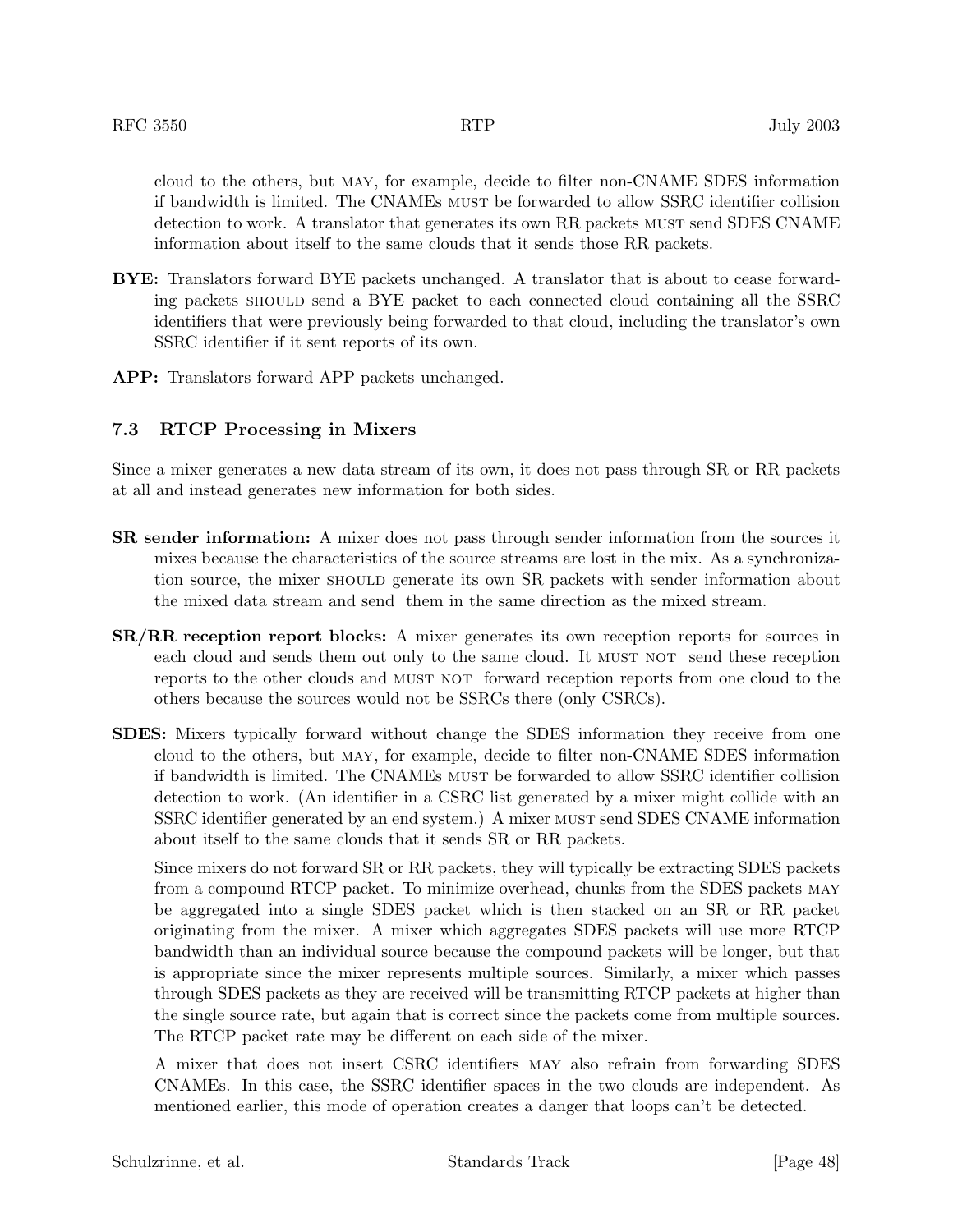**BYE:** Mixers must forward BYE packets. A mixer that is about to cease forwarding packets should send a BYE packet to each connected cloud containing all the SSRC identifiers that were previously being forwarded to that cloud, including the mixer's own SSRC identifier if it sent reports of its own.

**APP:** The treatment of APP packets by mixers is application-specific.

# **7.4 Cascaded Mixers**

An RTP session may involve a collection of mixers and translators as shown in Fig. 3. If two mixers are cascaded, such as M2 and M3 in the figure, packets received by a mixer may already have been mixed and may include a CSRC list with multiple identifiers. The second mixer should build the CSRC list for the outgoing packet using the CSRC identifiers from already-mixed input packets and the SSRC identifiers from unmixed input packets. This is shown in the output arc from mixer M3 labeled M3:89(64,45) in the figure. As in the case of mixers that are not cascaded, if the resulting CSRC list has more than 15 identifiers, the remainder cannot be included.

# **8. SSRC Identifier Allocation and Use**

The SSRC identifier carried in the RTP header and in various fields of RTCP packets is a random 32-bit number that is required to be globally unique within an RTP session. It is crucial that the number be chosen with care in order that participants on the same network or starting at the same time are not likely to choose the same number.

It is *not* sufficient to use the local network address (such as an IPv4 address) for the identifier because the address may not be unique. Since RTP translators and mixers enable interoperation among multiple networks with different address spaces, the allocation patterns for addresses within two spaces might result in a much higher rate of collision than would occur with random allocation. Multiple sources running on one host would also conflict.

It is also not sufficient to obtain an SSRC identifier simply by calling random() without carefully initializing the state. An example of how to generate a random identifier is presented in Appendix A.6.

# **8.1 Probability of Collision**

Since the identifiers are chosen randomly, it is possible that two or more sources will choose the same number. Collision occurs with the highest probability when all sources are started simultaneously, for example when triggered automatically by some session management event. If  $N$  is the number of sources and  $L$  the length of the identifier (here, 32 bits), the probability that two sources independently pick the same value can be approximated for large N [26, p. 33] as  $1 - e^{-N^2/2^{L+1}}$ . For  $N = 1000$ , the probability is roughly  $10^{-4}$ .

The typical collision probability is much lower than the worst-case above. When one new source joins an RTP session in which all the other sources already have unique identifiers, the probability of collision is just the fraction of numbers used out of the space. Again, if  $N$  is the number of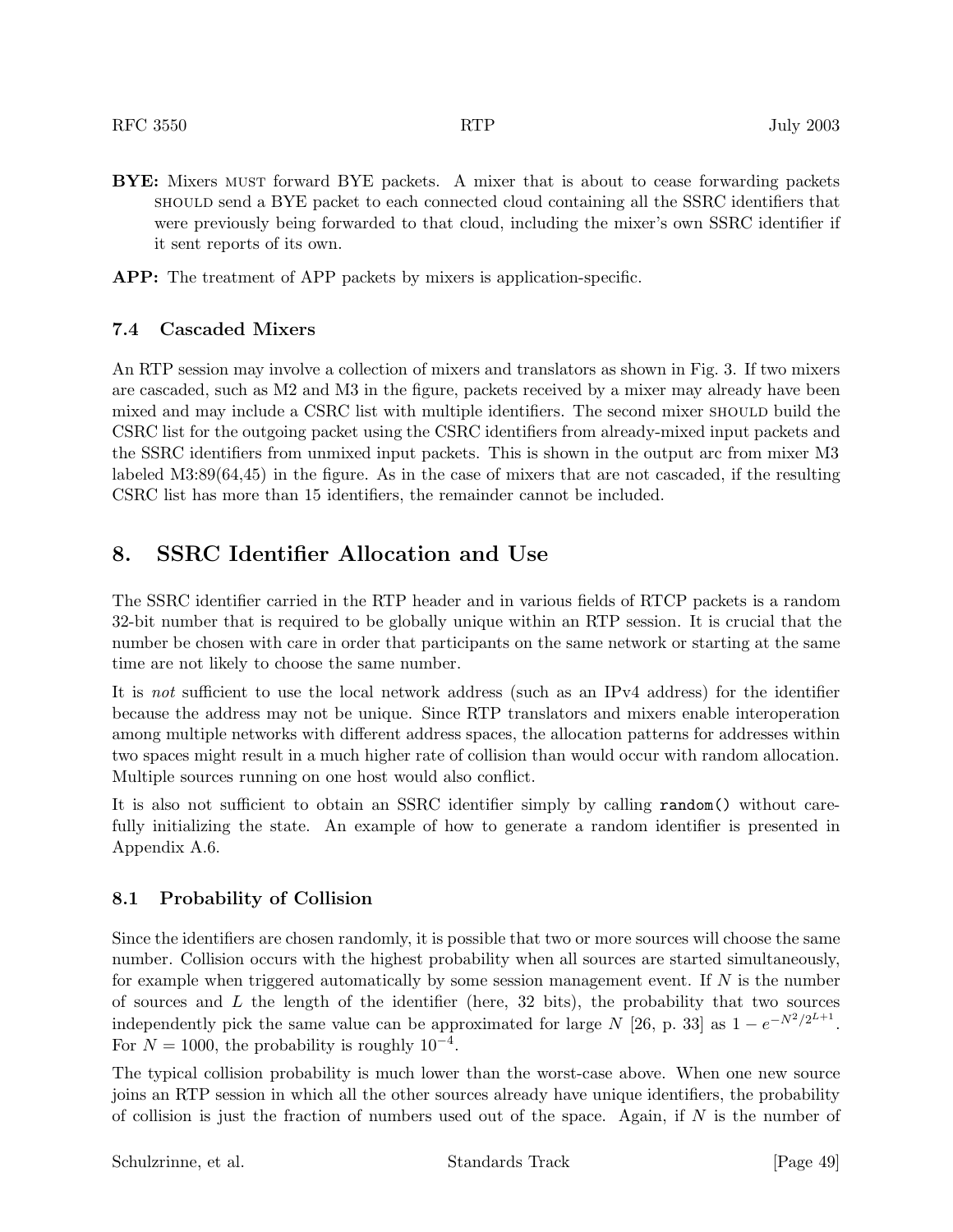sources and L the length of the identifier, the probability of collision is  $N/2<sup>L</sup>$ . For  $N = 1000$ , the probability is roughly  $2 \cdot 10^{-7}$ .

The probability of collision is further reduced by the opportunity for a new source to receive packets from other participants before sending its first packet (either data or control). If the new source keeps track of the other participants (by SSRC identifier), then before transmitting its first packet the new source can verify that its identifier does not conflict with any that have been received, or else choose again.

#### **8.2 Collision Resolution and Loop Detection**

Although the probability of SSRC identifier collision is low, all RTP implementations must be prepared to detect collisions and take the appropriate actions to resolve them. If a source discovers at any time that another source is using the same SSRC identifier as its own, it MUST send an RTCP BYE packet for the old identifier and choose another random one. (As explained below, this step is taken only once in case of a loop.) If a receiver discovers that two other sources are colliding, it may keep the packets from one and discard the packets from the other when this can be detected by different source transport addresses or CNAMEs. The two sources are expected to resolve the collision so that the situation doesn't last.

Because the random SSRC identifiers are kept globally unique for each RTP session, they can also be used to detect loops that may be introduced by mixers or translators. A loop causes duplication of data and control information, either unmodified or possibly mixed, as in the following examples:

- A translator may incorrectly forward a packet to the same multicast group from which it has received the packet, either directly or through a chain of translators. In that case, the same packet appears several times, originating from different network sources.
- Two translators incorrectly set up in parallel, i.e., with the same multicast groups on both sides, would both forward packets from one multicast group to the other. Unidirectional translators would produce two copies; bidirectional translators would form a loop.
- A mixer can close a loop by sending to the same transport destination upon which it receives packets, either directly or through another mixer or translator. In this case a source might show up both as an SSRC on a data packet and a CSRC in a mixed data packet.

A source may discover that its own packets are being looped, or that packets from another source are being looped (a third-party loop).

Both loops and collisions in the random selection of a source identifier result in packets arriving with the same SSRC identifier but a different source transport address, which may be that of the end system originating the packet or an intermediate system. Therefore, if a source changes its source transport address, it may also choose a new SSRC identifier to avoid being interpreted as a looped source. (This is not must because in some applications of RTP sources may be expected to change addresses during a session.) Note that if a translator restarts and consequently changes the source transport address (e.g., changes the UDP source port number) on which it forwards packets, then all those packets will appear to receivers to be looped because the SSRC identifiers are applied by the original source and will not change. This problem can be avoided by keeping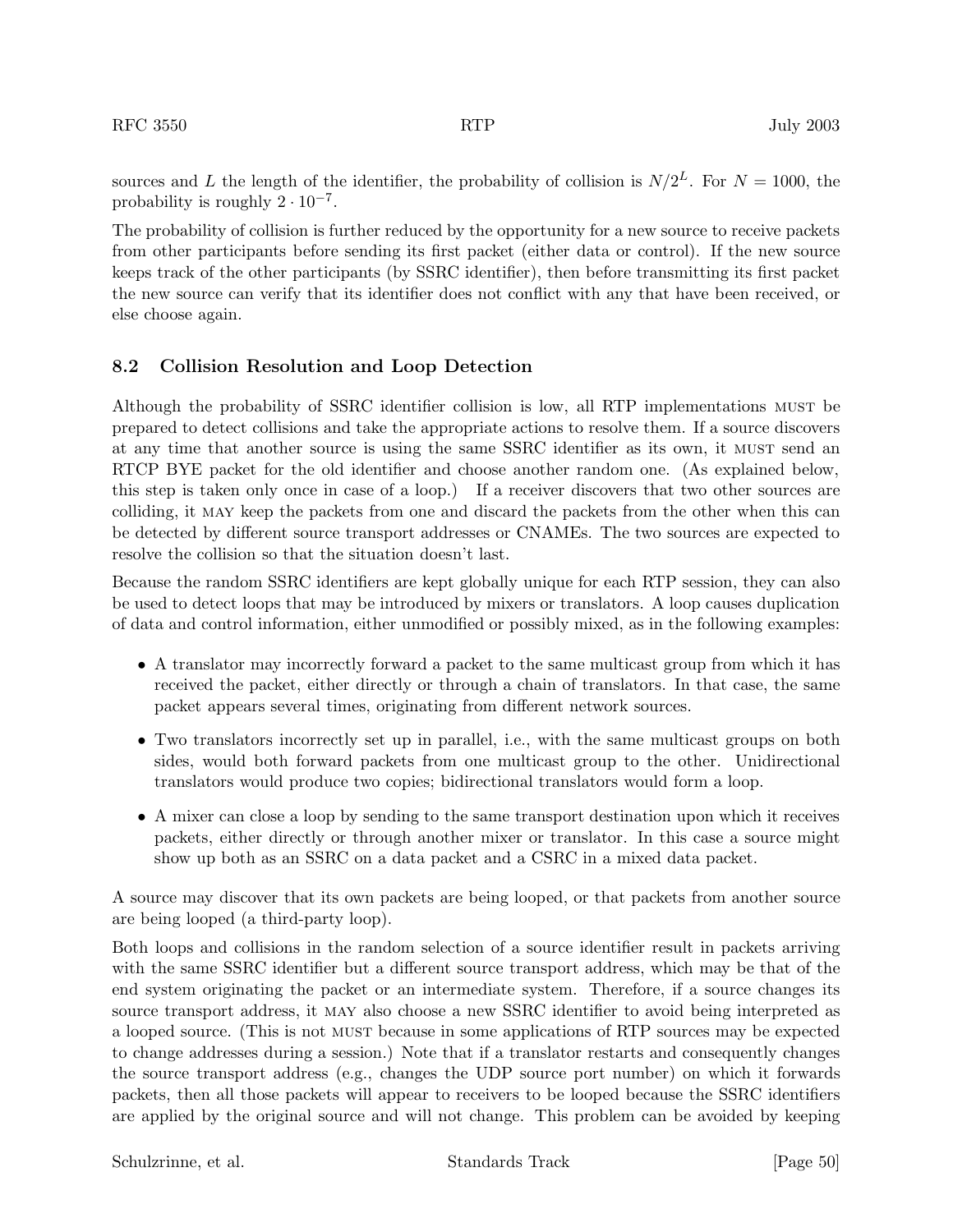the source transport address fixed across restarts, but in any case will be resolved after a timeout at the receivers.

Loops or collisions occurring on the far side of a translator or mixer cannot be detected using the source transport address if all copies of the packets go through the translator or mixer, however, collisions may still be detected when chunks from two RTCP SDES packets contain the same SSRC identifier but different CNAMEs.

To detect and resolve these conflicts, an RTP implementation must include an algorithm similar to the one described below, though the implementation may choose a different policy for which packets from colliding third-party sources are kept. The algorithm described below ignores packets from a new source or loop that collide with an established source. It resolves collisions with the participant's own SSRC identifier by sending an RTCP BYE for the old identifier and choosing a new one. However, when the collision was induced by a loop of the participant's own packets, the algorithm will choose a new identifier only once and thereafter ignore packets from the looping source transport address. This is required to avoid a flood of BYE packets.

This algorithm requires keeping a table indexed by the source identifier and containing the source transport addresses from the first RTP packet and first RTCP packet received with that identifier, along with other state for that source. Two source transport addresses are required since, for example, the UDP source port numbers may be different on RTP and RTCP packets. However, it may be assumed that the network address is the same in both source transport addresses.

Each SSRC or CSRC identifier received in an RTP or RTCP packet is looked up in the source identifier table in order to process that data or control information. The source transport address from the packet is compared to the corresponding source transport address in the table to detect a loop or collision if they don't match. For control packets, each element with its own SSRC identifier, for example an SDES chunk, requires a separate lookup. (The SSRC identifier in a reception report block is an exception because it identifies a source heard by the reporter, and that SSRC identifier is unrelated to the source transport address of the RTCP packet sent by the reporter.) If the SSRC or CSRC is not found, a new entry is created. These table entries are removed when an RTCP BYE packet is received with the corresponding SSRC identifier and validated by a matching source transport address, or after no packets have arrived for a relatively long time (see Section 6.2.1).

Note that if two sources on the same host are transmitting with the same source identifier at the time a receiver begins operation, it would be possible that the first RTP packet received came from one of the sources while the first RTCP packet received came from the other. This would cause the wrong RTCP information to be associated with the RTP data, but this situation should be sufficiently rare and harmless that it may be disregarded.

In order to track loops of the participant's own data packets, the implementation MUST also keep a separate list of source transport addresses (not identifiers) that have been found to be conflicting. As in the source identifier table, two source transport addresses MUST be kept to separately track conflicting RTP and RTCP packets. Note that the conflicting address list should be short, usually empty. Each element in this list stores the source addresses plus the time when the most recent conflicting packet was received. An element may be removed from the list when no conflicting packet has arrived from that source for a time on the order of 10 RTCP report intervals (see Section 6.2).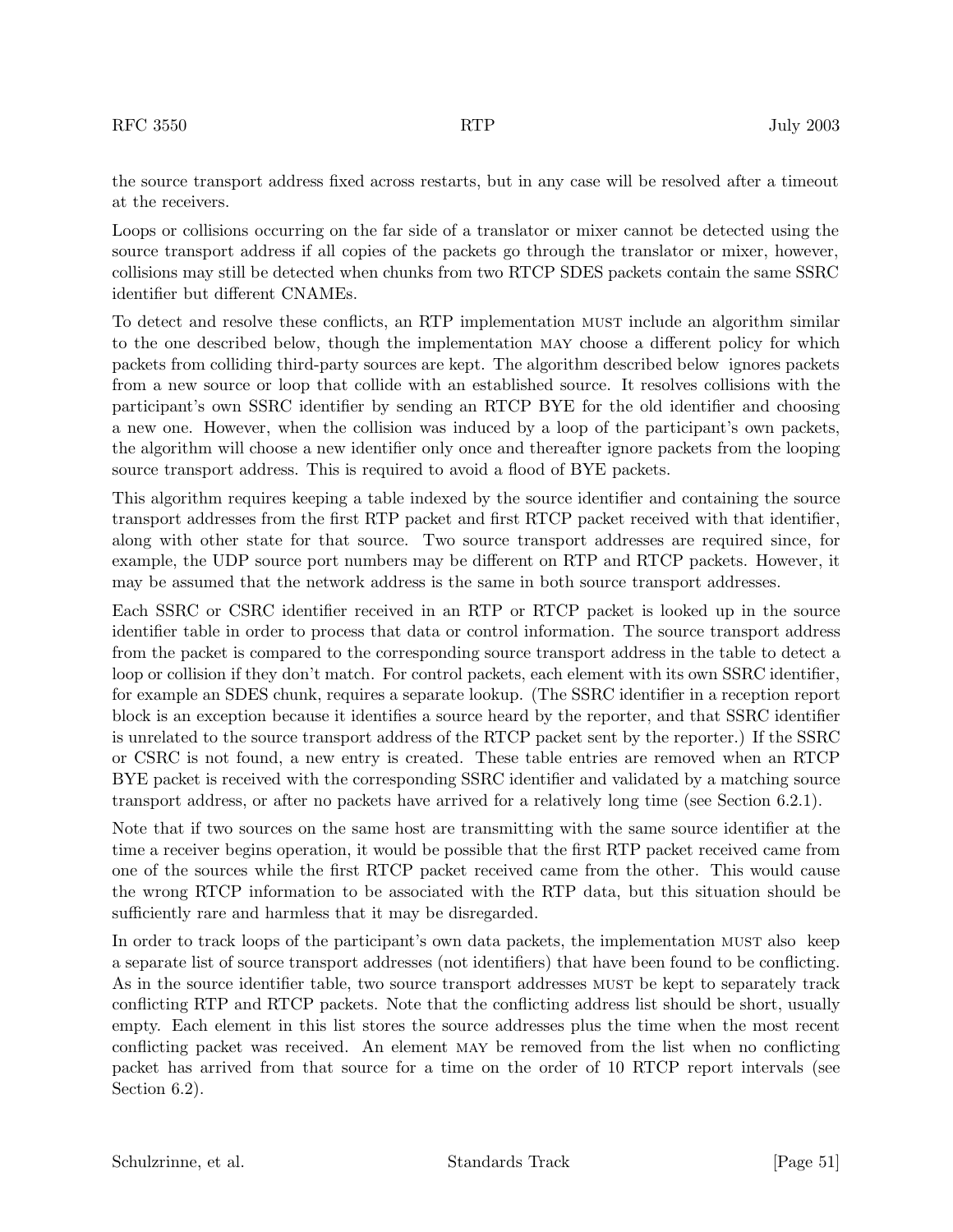For the algorithm as shown, it is assumed that the participant's own source identifier and state are included in the source identifier table. The algorithm could be restructured to first make a separate comparison against the participant's own source identifier.

```
if (SSRC or CSRC identifier is not found in the source
    identifier table) {
    create a new entry storing the data or control source
        transport address, the SSRC or CSRC and other state;
}
/* Identifier is found in the table */
else if (table entry was created on receipt of a control packet
         and this is the first data packet or vice versa) {
    store the source transport address from this packet;
}
else if (source transport address from the packet does not match
         the one saved in the table entry for this identifier) {
    /* An identifier collision or a loop is indicated */
    if (source identifier is not the participant's own) {
        /* OPTIONAL error counter step */
        if (source identifier is from an RTCP SDES chunk
            containing a CNAME item that differs from the CNAME
            in the table entry) {
            count a third-party collision;
        } else {
            count a third-party loop;
        }
        abort processing of data packet or control element;
        /* MAY choose a different policy to keep new source */
   }
    /* A collision or loop of the participant's own packets */
    else if (source transport address is found in the list of
             conflicting data or control source transport
             addresses) {
        /* OPTIONAL error counter step */
        if (source identifier is not from an RTCP SDES chunk
            containing a CNAME item or CNAME is the
            participant's own) {
            count occurrence of own traffic looped;
        }
```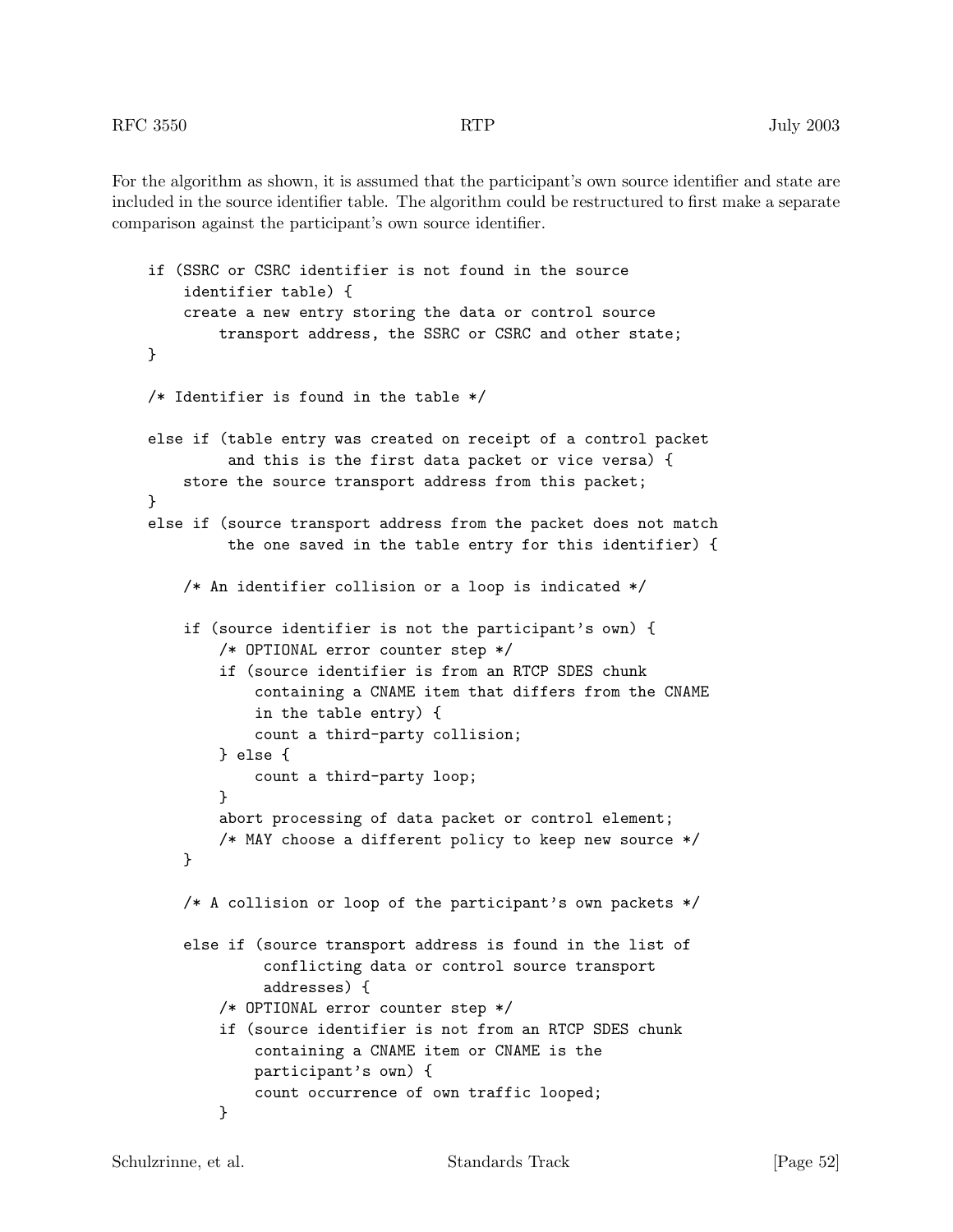}

```
mark current time in conflicting address list entry;
    abort processing of data packet or control element;
}
/* New collision, change SSRC identifier */
else {
    log occurrence of a collision;
    create a new entry in the conflicting data or control
        source transport address list and mark current time;
    send an RTCP BYE packet with the old SSRC identifier;
    choose a new SSRC identifier;
    create a new entry in the source identifier table with
        the old SSRC plus the source transport address from
        the data or control packet being processed;
}
```
In this algorithm, packets from a newly conflicting source address will be ignored and packets from the original source address will be kept. If no packets arrive from the original source for an extended period, the table entry will be timed out and the new source will be able to take over. This might occur if the original source detects the collision and moves to a new source identifier, but in the usual case an RTCP BYE packet will be received from the original source to delete the state without having to wait for a timeout.

If the original source address was received through a mixer (i.e., learned as a CSRC) and later the same source is received directly, the receiver may be well advised to switch to the new source address unless other sources in the mix would be lost. Furthermore, for applications such as telephony in which some sources such as mobile entities may change addresses during the course of an RTP session, the RTP implementation should modify the collision detection algorithm to accept packets from the new source transport address. To guard against flip-flopping between addresses if a genuine collision does occur, the algorithm SHOULD include some means to detect this case and avoid switching.

When a new SSRC identifier is chosen due to a collision, the candidate identifier should first be looked up in the source identifier table to see if it was already in use by some other source. If so, another candidate must be generated and the process repeated.

A loop of data packets to a multicast destination can cause severe network flooding. All mixers and translators must implement a loop detection algorithm like the one here so that they can break loops. This should limit the excess traffic to no more than one duplicate copy of the original traffic, which may allow the session to continue so that the cause of the loop can be found and fixed. However, in extreme cases where a mixer or translator does not properly break the loop and high traffic levels result, it may be necessary for end systems to cease transmitting data or control packets entirely. This decision may depend upon the application. An error condition should be indicated as appropriate. Transmission may be attempted again periodically after a long, random time (on the order of minutes).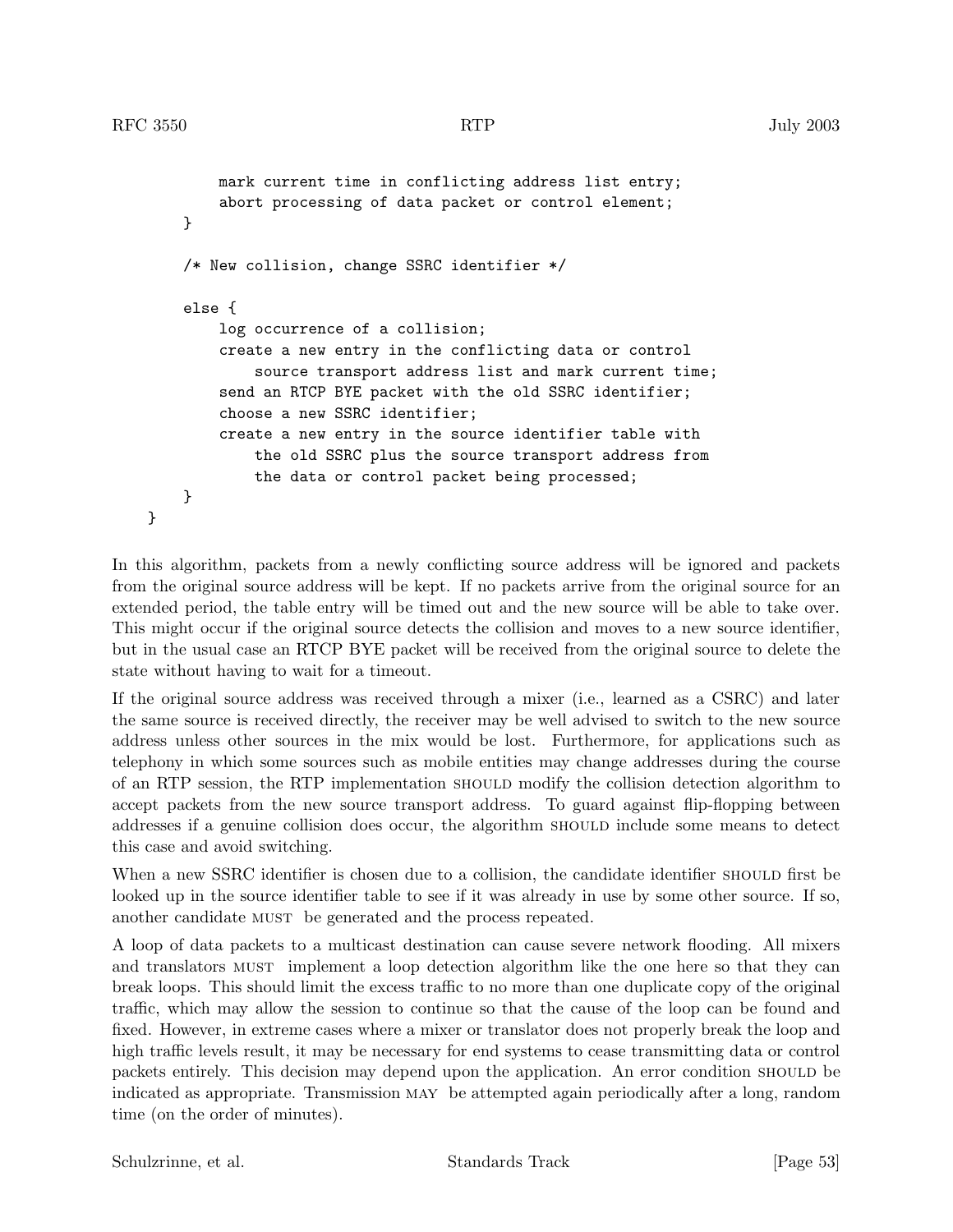## **8.3 Use with Layered Encodings**

For layered encodings transmitted on separate RTP sessions (see Section 2.4), a single SSRC identifier space should be used across the sessions of all layers and the core (base) layer should be used for SSRC identifier allocation and collision resolution. When a source discovers that it has collided, it transmits an RTCP BYE packet on only the base layer but changes the SSRC identifier to the new value in all layers.

# **9. Security**

Lower layer protocols may eventually provide all the security services that may be desired for applications of RTP, including authentication, integrity, and confidentiality. These services have been specified for IP in [27]. Since the initial audio and video applications using RTP needed a confidentiality service before such services were available for the IP layer, the confidentiality service described in the next section was defined for use with RTP and RTCP. That description is included here to codify existing practice. New applications of RTP may implement this RTPspecific confidentiality service for backward compatibility, and/or they may implement alternative security services. The overhead on the RTP protocol for this confidentiality service is low, so the penalty will be minimal if this service is obsoleted by other services in the future.

Alternatively, other services, other implementations of services and other algorithms may be defined for RTP in the future. In particular, an RTP profile called Secure Real-time Transport Protocol (SRTP) [28] is being developed to provide confidentiality of the RTP payload while leaving the RTP header in the clear so that link-level header compression algorithms can still operate. It is expected that SRTP will be the correct choice for many applications. SRTP is based on the Advanced Encryption Standard (AES) and provides stronger security than the service described here. No claim is made that the methods presented here are appropriate for a particular security need. A profile may specify which services and algorithms should be offered by applications, and may provide guidance as to their appropriate use.

Key distribution and certificates are outside the scope of this document.

# **9.1 Confidentiality**

Confidentiality means that only the intended receiver(s) can decode the received packets; for others, the packet contains no useful information. Confidentiality of the content is achieved by encryption.

When it is desired to encrypt RTP or RTCP according to the method specified in this section, all the octets that will be encapsulated for transmission in a single lower-layer packet are encrypted as a unit. For RTCP, a 32-bit random number redrawn for each unit must be prepended to the unit before encryption. For RTP, no prefix is prepended; instead, the sequence number and timestamp fields are initialized with random offsets. This is considered to be a weak initialization vector (IV) because of poor randomness properties. In addition, if the subsequent field, the SSRC, can be manipulated by an enemy, there is further weakness of the encryption method.

For RTCP, an implementation may segregate the individual RTCP packets in a compound RTCP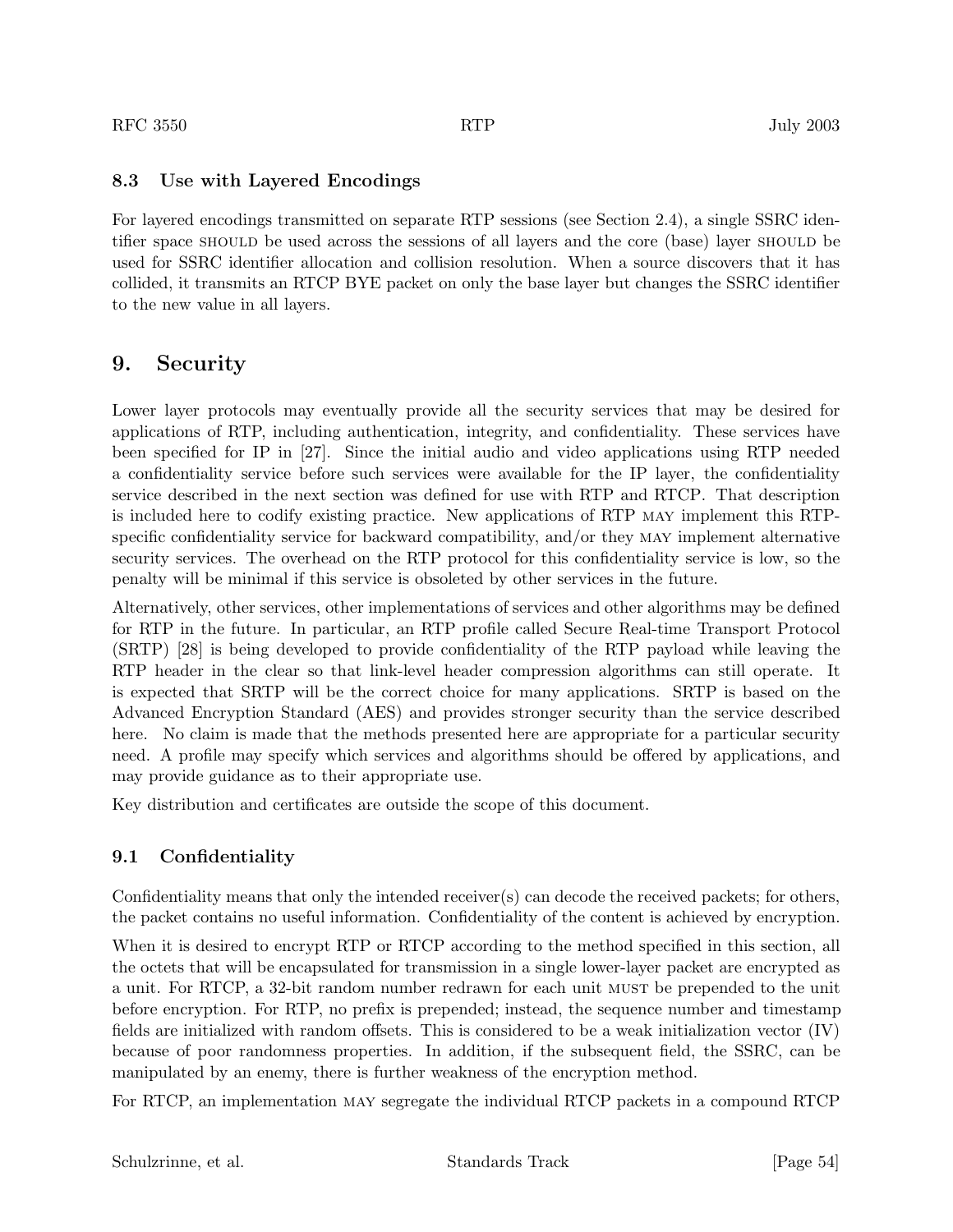packet into two separate compound RTCP packets, one to be encrypted and one to be sent in the clear. For example, SDES information might be encrypted while reception reports were sent in the clear to accommodate third-party monitors that are not privy to the encryption key. In this example, depicted in Fig. 4, the SDES information must be appended to an RR packet with no reports (and the random number) to satisfy the requirement that all compound RTCP packets begin with an SR or RR packet. The SDES CNAME item is required in either the encrypted or unencrypted packet, but not both. The same SDES information should not be carried in both packets as this may compromise the encryption.



Figure 4: Encrypted and non-encrypted RTCP packets

The presence of encryption and the use of the correct key are confirmed by the receiver through header or payload validity checks. Examples of such validity checks for RTP and RTCP headers are given in Appendices A.1 and A.2.

To be consistent with existing implementations of the initial specification of RTP in RFC 1889, the default encryption algorithm is the Data Encryption Standard (DES) algorithm in cipher block chaining (CBC) mode, as described in Section 1.1 of RFC 1423 [29], except that padding to a multiple of 8 octets is indicated as described for the P bit in Section 5.1. The initialization vector is zero because random values are supplied in the RTP header or by the random prefix for compound RTCP packets. For details on the use of CBC initialization vectors, see [30].

Implementations that support the encryption method specified here should always support the DES algorithm in CBC mode as the default cipher for this method to maximize interoperability. This method was chosen because it has been demonstrated to be easy and practical to use in experimental audio and video tools in operation on the Internet. However, DES has since been found to be too easily broken. It is RECOMMENDED that stronger encryption algorithms such as Triple-DES be used in place of the default algorithm. Furthermore, secure CBC mode requires that the first block of each packet be XORed with a random, independent IV of the same size as the cipher's block size. For RTCP, this is (partially) achieved by prepending each packet with a 32-bit random number, independently chosen for each packet. For RTP, the timestamp and sequence number start from random values, but consecutive packets will not be independently randomized. It should be noted that the randomness in both cases (RTP and RTCP) is limited. High-security applications should consider other, more conventional, protection means. Other encryption algorithms may be specified dynamically for a session by non-RTP means. In particular,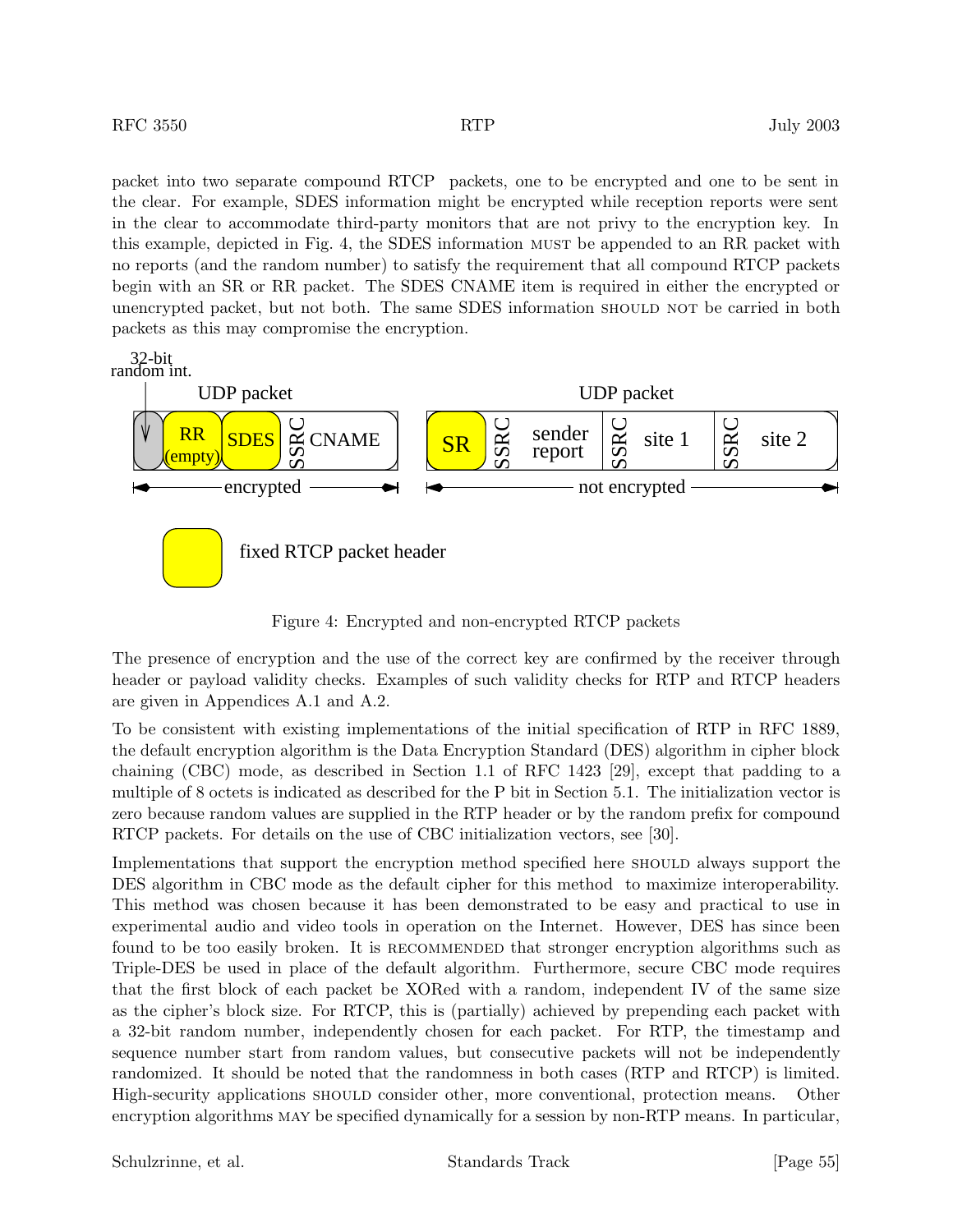the SRTP profile [28] based on AES is being developed to take into account known plaintext and CBC plaintext manipulation concerns, and will be the correct choice in the future.

As an alternative to encryption at the IP level or at the RTP level as described above, profiles may define additional payload types for encrypted encodings. Those encodings must specify how padding and other aspects of the encryption are to be handled. This method allows encrypting only the data while leaving the headers in the clear for applications where that is desired. It may be particularly useful for hardware devices that will handle both decryption and decoding. It is also valuable for applications where link-level compression of RTP and lower-layer headers is desired and confidentiality of the payload (but not addresses) is sufficient since encryption of the headers precludes compression.

# **9.2 Authentication and Message Integrity**

Authentication and message integrity services are not defined at the RTP level since these services would not be directly feasible without a key management infrastructure. It is expected that authentication and integrity services will be provided by lower layer protocols.

# **10. Congestion Control**

All transport protocols used on the Internet need to address congestion control in some way [31]. RTP is not an exception, but because the data transported over RTP is often inelastic (generated at a fixed or controlled rate), the means to control congestion in RTP may be quite different from those for other transport protocols such as TCP. In one sense, inelasticity reduces the risk of congestion because the RTP stream will not expand to consume all available bandwidth as a TCP stream can. However, inelasticity also means that the RTP stream cannot arbitrarily reduce its load on the network to eliminate congestion when it occurs.

Since RTP may be used for a wide variety of applications in many different contexts, there is no single congestion control mechanism that will work for all. Therefore, congestion control SHOULD be defined in each RTP profile as appropriate. For some profiles, it may be sufficient to include an applicability statement restricting the use of that profile to environments where congestion is avoided by engineering. For other profiles, specific methods such as data rate adaptation based on RTCP feedback may be required.

# **11. RTP over Network and Transport Protocols**

This section describes issues specific to carrying RTP packets within particular network and transport protocols. The following rules apply unless superseded by protocol-specific definitions outside this specification.

RTP relies on the underlying protocol(s) to provide demultiplexing of RTP data and RTCP control streams. For UDP and similar protocols, RTP should use an even destination port number and the corresponding RTCP stream should use the next higher (odd) destination port number. For applications that take a single port number as a parameter and derive the RTP and RTCP port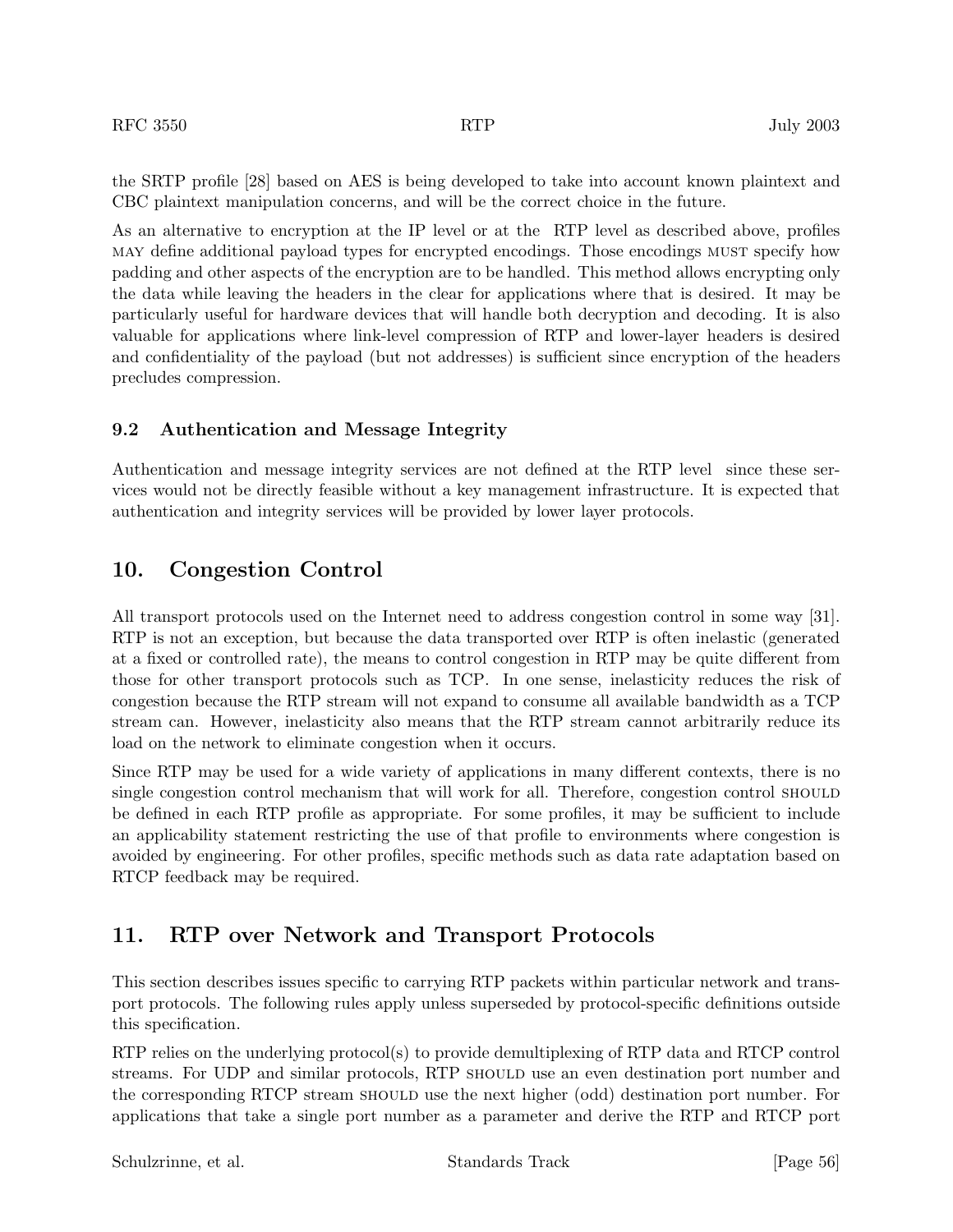pair from that number, if an odd number is supplied then the application should replace that number with the next lower (even) number to use as the base of the port pair. For applications in which the RTP and RTCP destination port numbers are specified via explicit, separate parameters (using a signaling protocol or other means), the application may disregard the restrictions that the port numbers be even/odd and consecutive although the use of an even/odd port pair is still encouraged. The RTP and RTCP port numbers MUST NOT be the same since RTP relies on the port numbers to demultiplex the RTP data and RTCP control streams.

In a unicast session, both participants need to identify a port pair for receiving RTP and RTCP packets. Both participants MAY use the same port pair. A participant MUST NOT assume that the source port of the incoming RTP or RTCP packet can be used as the destination port for outgoing RTP or RTCP packets. When RTP data packets are being sent in both directions, each participant's RTCP SR packets must be sent to the port that the other participant has specified for reception of RTCP. The RTCP SR packets combine sender information for the outgoing data plus reception report information for the incoming data. If a side is not actively sending data (see Section 6.4), an RTCP RR packet is sent instead.

It is RECOMMENDED that layered encoding applications (see Section 2.4) use a set of contiguous port numbers. The port numbers must be distinct because of a widespread deficiency in existing operating systems that prevents use of the same port with multiple multicast addresses, and for unicast, there is only one permissible address. Thus for layer n, the data port is  $P + 2n$ , and the control port is  $P + 2n + 1$ . When IP multicast is used, the addresses MUST also be distinct because multicast routing and group membership are managed on an address granularity. However, allocation of contiguous IP multicast addresses cannot be assumed because some groups may require different scopes and may therefore be allocated from different address ranges.

The previous paragraph conflicts with the SDP specification, RFC 2327 [15], which says that it is illegal for both multiple addresses and multiple ports to be specified in the same session description because the association of addresses with ports could be ambiguous. It is intended that this restriction will be relaxed in a revision of RFC 2327 to allow an equal number of addresses and ports to be specified with a one-to-one mapping implied.

RTP data packets contain no length field or other delineation, therefore RTP relies on the underlying protocol(s) to provide a length indication. The maximum length of RTP packets is limited only by the underlying protocols.

If RTP packets are to be carried in an underlying protocol that provides the abstraction of a continuous octet stream rather than messages (packets), an encapsulation of the RTP packets must be defined to provide a framing mechanism. Framing is also needed if the underlying protocol may contain padding so that the extent of the RTP payload cannot be determined. The framing mechanism is not defined here.

A profile may specify a framing method to be used even when RTP is carried in protocols that do provide framing in order to allow carrying several RTP packets in one lower-layer protocol data unit, such as a UDP packet. Carrying several RTP packets in one network or transport packet reduces header overhead and may simplify synchronization between different streams.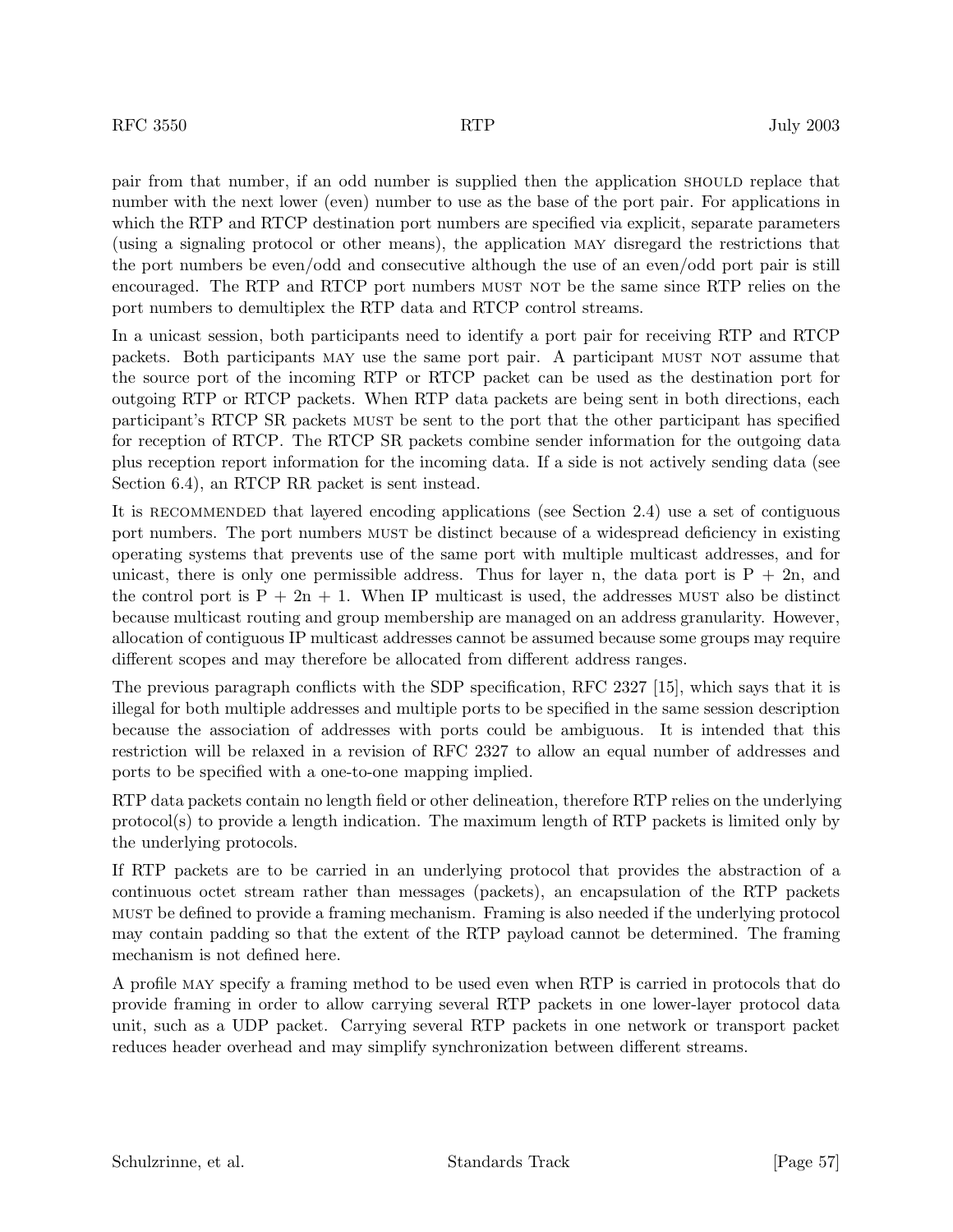# **12. Summary of Protocol Constants**

This section contains a summary listing of the constants defined in this specification.

The RTP payload type (PT) constants are defined in profiles rather than this document. However, the octet of the RTP header which contains the marker bit(s) and payload type must avoid the reserved values 200 and 201 (decimal) to distinguish RTP packets from the RTCP SR and RR packet types for the header validation procedure described in Appendix A.1. For the standard definition of one marker bit and a 7-bit payload type field as shown in this specification, this restriction means that payload types 72 and 73 are reserved.

# **12.1 RTCP Packet Types**

| abbrev.     | name                | value |
|-------------|---------------------|-------|
| <b>SR</b>   | sender report       | 200   |
| RR.         | receiver report     | 201   |
| <b>SDES</b> | source description  | 202   |
| <b>BYE</b>  | goodbye             | 203   |
| APP         | application-defined | 204   |

These type values were chosen in the range 200-204 for improved header validity checking of RTCP packets compared to RTP packets or other unrelated packets. When the RTCP packet type field is compared to the corresponding octet of the RTP header, this range corresponds to the marker bit being 1 (which it usually is not in data packets) and to the high bit of the standard payload type field being 1 (since the static payload types are typically defined in the low half). This range was also chosen to be some distance numerically from 0 and 255 since all-zeros and all-ones are common data patterns.

Since all compound RTCP packets MUST begin with SR or RR, these codes were chosen as an even/odd pair to allow the RTCP validity check to test the maximum number of bits with mask and value.

Additional RTCP packet types may be registered through IANA (see Section 15).

# **12.2 SDES Types**

| abbrev.      | name                           | value |
|--------------|--------------------------------|-------|
| <b>END</b>   | end of SDES list               |       |
| <b>CNAME</b> | canonical name                 |       |
| <b>NAME</b>  | user name                      | 2     |
| <b>EMAIL</b> | user's electronic mail address | 3     |
| <b>PHONE</b> | user's phone number            | 4     |
| <b>LOC</b>   | geographic user location       | 5     |
| <b>TOOL</b>  | name of application or tool    | 6     |
| <b>NOTE</b>  | notice about the source        |       |
| PRIV         | private extensions             |       |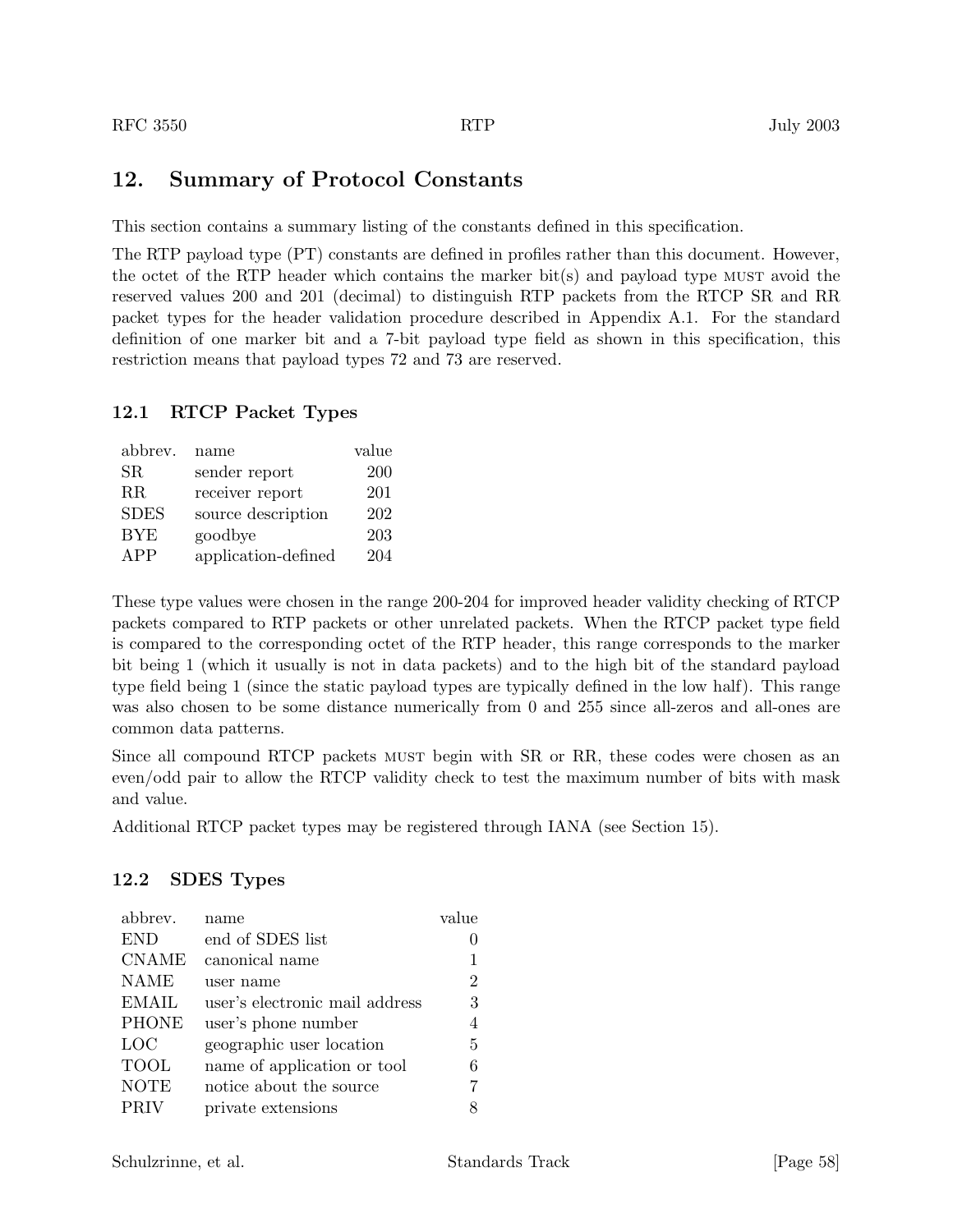Additional SDES types may be registered through IANA (see Section 15).

# **13. RTP Profiles and Payload Format Specifications**

A complete specification of RTP for a particular application will require one or more companion documents of two types described here: profiles, and payload format specifications.

RTP may be used for a variety of applications with somewhat differing requirements. The flexibility to adapt to those requirements is provided by allowing multiple choices in the main protocol specification, then selecting the appropriate choices or defining extensions for a particular environment and class of applications in a separate *profile* document. Typically an application will operate under only one profile in a particular RTP session, so there is no explicit indication within the RTP protocol itself as to which profile is in use. A profile for audio and video applications may be found in the companion RFC 3551. Profiles are typically titled "RTP Profile for . . . ".

The second type of companion document is a *payload format* specification, which defines how a particular kind of payload data, such as H.261 encoded video, should be carried in RTP. These documents are typically titled "RTP Payload Format for XYZ Audio/Video Encoding". Payload formats may be useful under multiple profiles and may therefore be defined independently of any particular profile. The profile documents are then responsible for assigning a default mapping of that format to a payload type value if needed.

Within this specification, the following items have been identified for possible definition within a profile, but this list is not meant to be exhaustive:

- **RTP data header:** The octet in the RTP data header that contains the marker bit and payload type field may be redefined by a profile to suit different requirements, for example with more or fewer marker bits (Section 5.3, p. 15).
- **Payload types:** Assuming that a payload type field is included, the profile will usually define a set of payload formats (e.g., media encodings) and a default static mapping of those formats to payload type values. Some of the payload formats may be defined by reference to separate payload format specifications. For each payload type defined, the profile must specify the RTP timestamp clock rate to be used (Section 5.1, p. 13).
- **RTP data header additions:** Additional fields may be appended to the fixed RTP data header if some additional functionality is required across the profile's class of applications independent of payload type (Section 5.3, p. 15).
- **RTP data header extensions:** The contents of the first 16 bits of the RTP data header extension structure must be defined if use of that mechanism is to be allowed under the profile for implementation-specific extensions (Section 5.3.1, p. 16).
- **RTCP packet types:** New application-class-specific RTCP packet types may be defined and registered with IANA.
- **RTCP report interval:** A profile SHOULD specify that the values suggested in Section 6.2 for the constants employed in the calculation of the RTCP report interval will be used. Those are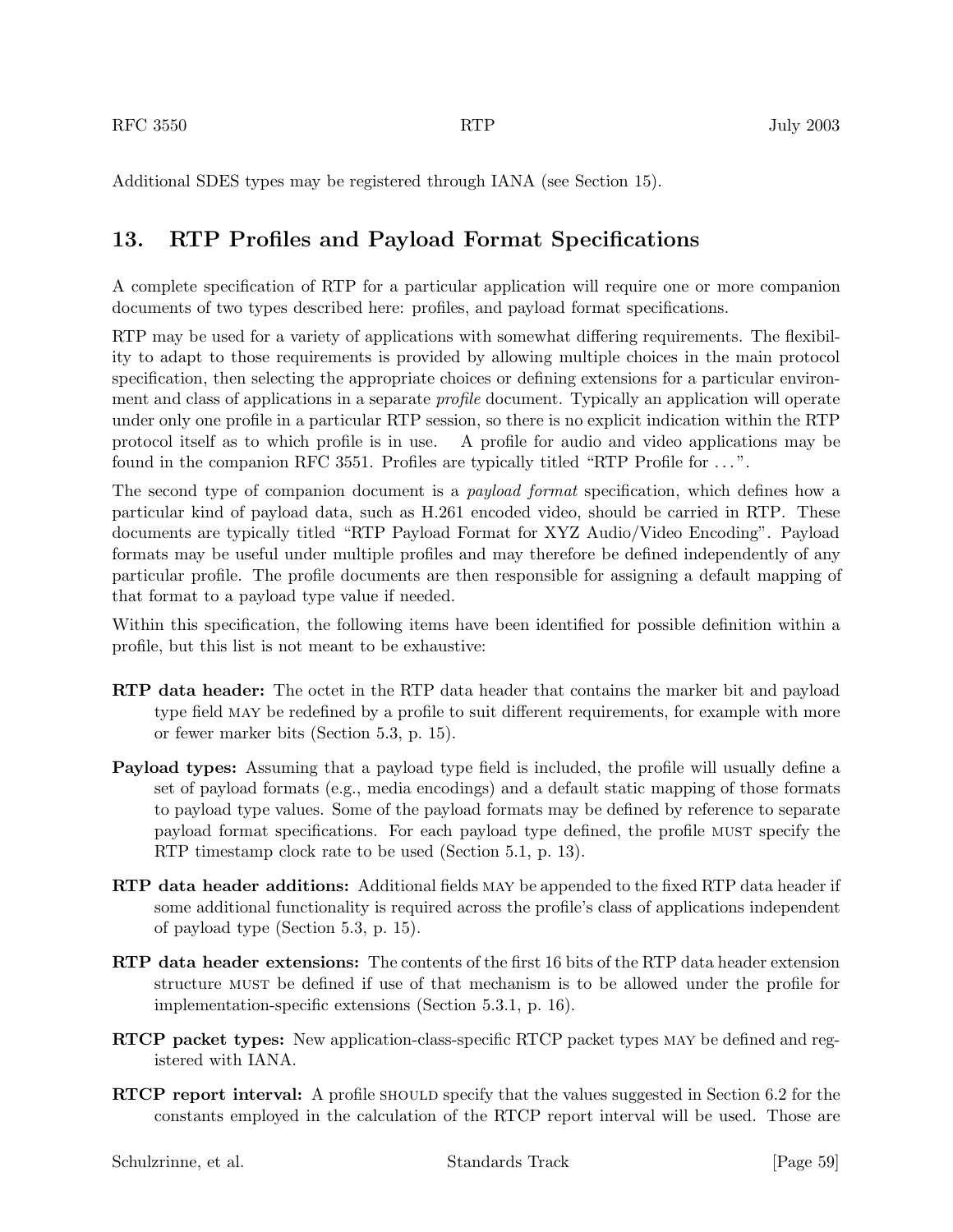the RTCP fraction of session bandwidth, the minimum report interval, and the bandwidth split between senders and receivers. A profile MAY specify alternate values if they have been demonstrated to work in a scalable manner.

- **SR/RR extension:** An extension section may be defined for the RTCP SR and RR packets if there is additional information that should be reported regularly about the sender or receivers (Section 6.4.3, p. 35).
- **SDES use:** The profile may specify the relative priorities for RTCP SDES items to be transmitted or excluded entirely (Section 6.3.9); an alternate syntax or semantics for the CNAME item (Section 6.5.1); the format of the LOC item (Section 6.5.5); the semantics and use of the NOTE item (Section 6.5.7); or new SDES item types to be registered with IANA.
- **Security:** A profile MAY specify which security services and algorithms should be offered by applications, and may provide guidance as to their appropriate use (Section 9, p. 54).
- **String-to-key mapping:** A profile MAY specify how a user-provided password or pass phrase is mapped into an encryption key.
- **Congestion:** A profile should specify the congestion control behavior appropriate for that profile.
- **Underlying protocol:** Use of a particular underlying network or transport layer protocol to carry RTP packets may be required.
- **Transport mapping:** A mapping of RTP and RTCP to transport-level addresses, e.g., UDP ports, other than the standard mapping defined in Section 11, p. 56 may be specified.
- **Encapsulation:** An encapsulation of RTP packets may be defined to allow multiple RTP data packets to be carried in one lower-layer packet or to provide framing over underlying protocols that do not already do so (Section 11, p. 56).

It is not expected that a new profile will be required for every application. Within one application class, it would be better to extend an existing profile rather than make a new one in order to facilitate interoperation among the applications since each will typically run under only one profile. Simple extensions such as the definition of additional payload type values or RTCP packet types may be accomplished by registering them through IANA and publishing their descriptions in an addendum to the profile or in a payload format specification.

# **14. Security Considerations**

RTP suffers from the same security liabilities as the underlying protocols. For example, an impostor can fake source or destination network addresses, or change the header or payload. Within RTCP, the CNAME and NAME information may be used to impersonate another participant. In addition, RTP may be sent via IP multicast, which provides no direct means for a sender to know all the receivers of the data sent and therefore no measure of privacy. Rightly or not, users may be more sensitive to privacy concerns with audio and video communication than they have been with more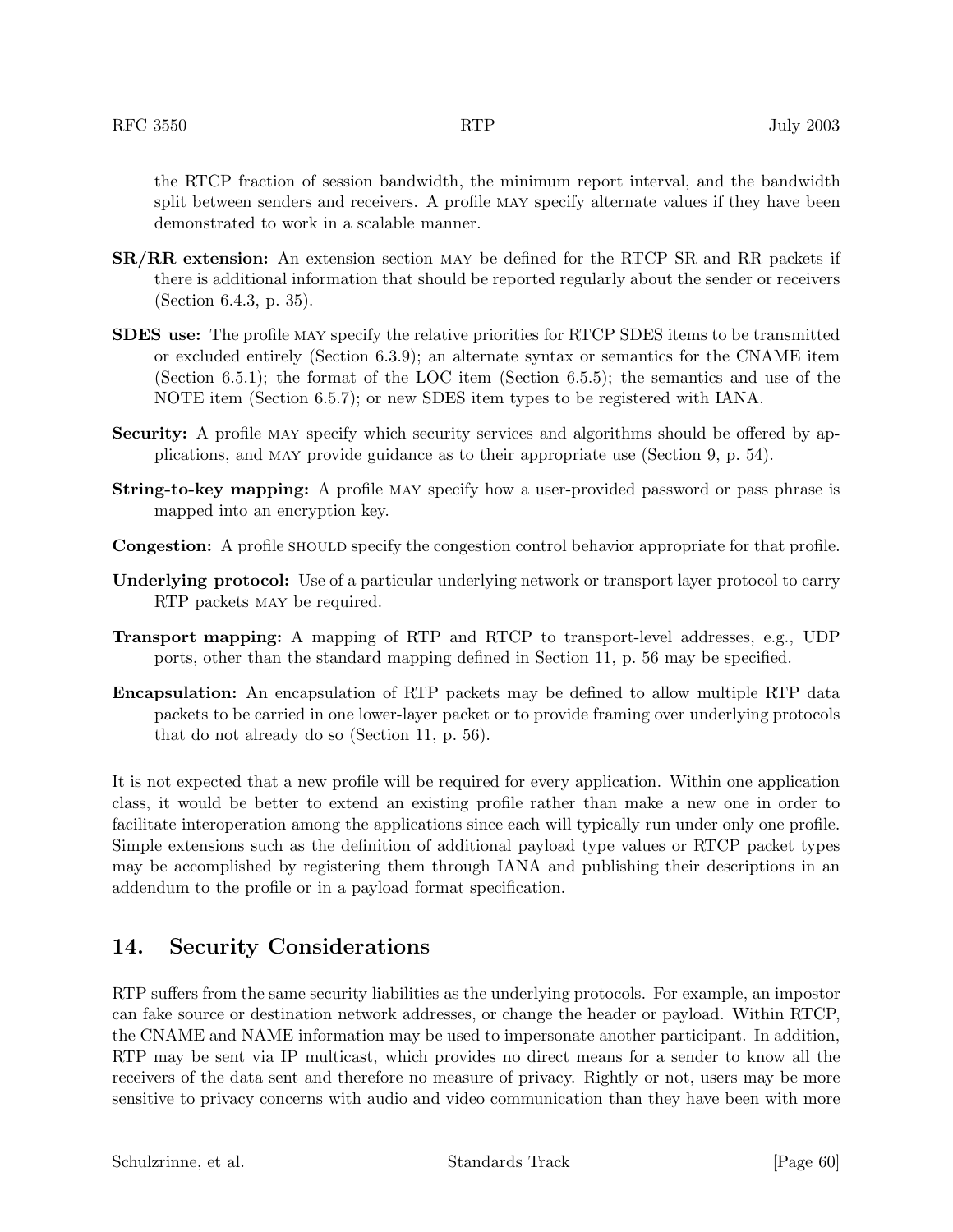traditional forms of network communication [33]. Therefore, the use of security mechanisms with RTP is important. These mechanisms are discussed in Section 9.

RTP-level translators or mixers may be used to allow RTP traffic to reach hosts behind firewalls. Appropriate firewall security principles and practices, which are beyond the scope of this document, should be followed in the design and installation of these devices and in the admission of RTP applications for use behind the firewall.

# **15. IANA Considerations**

Additional RTCP packet types and SDES item types may be registered through the Internet Assigned Numbers Authority (IANA). Since these number spaces are small, allowing unconstrained registration of new values would not be prudent. To facilitate review of requests and to promote shared use of new types among multiple applications, requests for registration of new values must be documented in an RFC or other permanent and readily available reference such as the product of another cooperative standards body (e.g., ITU-T). Other requests may also be accepted, under the advice of a "designated expert." (Contact the IANA for the contact information of the current expert.)

RTP profile specifications SHOULD register with IANA a name for the profile in the form "RTP/xxx", where xxx is a short abbreviation of the profile title. These names are for use by higher-level control protocols, such as the Session Description Protocol (SDP), RFC 2327 [15], to refer to transport methods.

# **16. Intellectual Property Rights Statement**

The IETF takes no position regarding the validity or scope of any intellectual property or other rights that might be claimed to pertain to the implementation or use of the technology described in this document or the extent to which any license under such rights might or might not be available; neither does it represent that it has made any effort to identify any such rights. Information on the IETF's procedures with respect to rights in standards-track and standards-related documentation can be found in BCP-11. Copies of claims of rights made available for publication and any assurances of licenses to be made available, or the result of an attempt made to obtain a general license or permission for the use of such proprietary rights by implementors or users of this specification can be obtained from the IETF Secretariat.

The IETF invites any interested party to bring to its attention any copyrights, patents or patent applications, or other proprietary rights which may cover technology that may be required to practice this standard. Please address the information to the IETF Executive Director.

# **17. Acknowledgments**

This memorandum is based on discussions within the IETF Audio/Video Transport working group chaired by Stephen Casner and Colin Perkins. The current protocol has its origins in the Network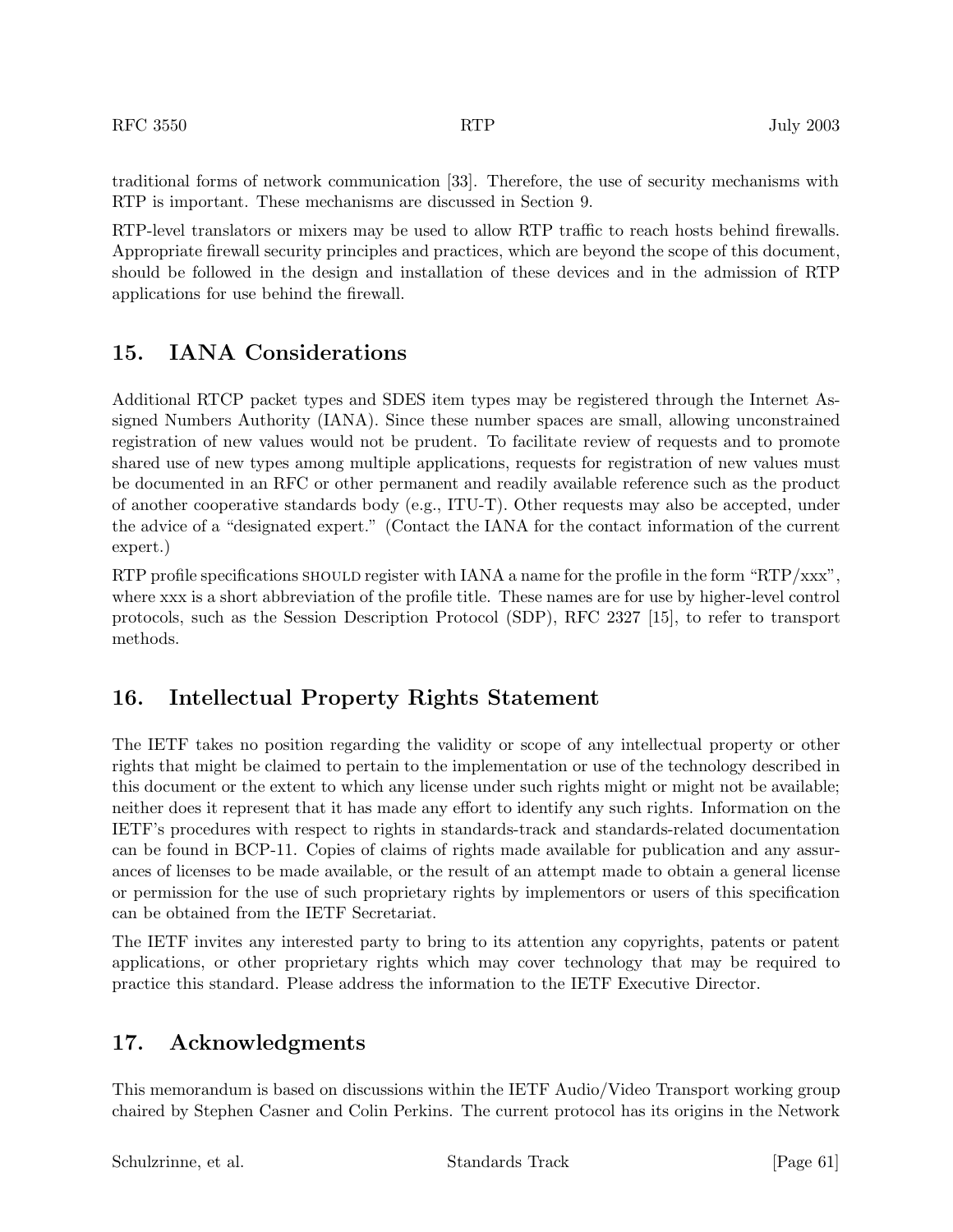Voice Protocol and the Packet Video Protocol (Danny Cohen and Randy Cole) and the protocol implemented by the vat application (Van Jacobson and Steve McCanne). Christian Huitema provided ideas for the random identifier generator. Extensive analysis and simulation of the timer reconsideration algorithm was done by Jonathan Rosenberg. The additions for layered encodings were specified by Michael Speer and Steve McCanne.

# **Appendix A. Algorithms**

We provide examples of C code for aspects of RTP sender and receiver algorithms. There may be other implementation methods that are faster in particular operating environments or have other advantages. These implementation notes are for informational purposes only and are meant to clarify the RTP specification.

The following definitions are used for all examples; for clarity and brevity, the structure definitions are only valid for 32-bit big-endian (most significant octet first) architectures. Bit fields are assumed to be packed tightly in big-endian bit order, with no additional padding. Modifications would be required to construct a portable implementation.

```
/*
 * rtp.h -- RTP header file
 */
#include <sys/types.h>
/*
 * The type definitions below are valid for 32-bit architectures and
 * may have to be adjusted for 16- or 64-bit architectures.
 */
typedef unsigned char u_int8;
typedef unsigned short u_int16;
typedef unsigned int u_int32;
typedef short int16;
/*
* Current protocol version.
 */
#define RTP_VERSION 2
#define RTP_SEQ_MOD (1<<16)
#define RTP_MAX_SDES 255 /* maximum text length for SDES */
typedef enum {
   RTCP_SR = 200,
   RTCP_RR = 201,
   RTCP_SDES = 202,
   RTCP_BYE = 203,
```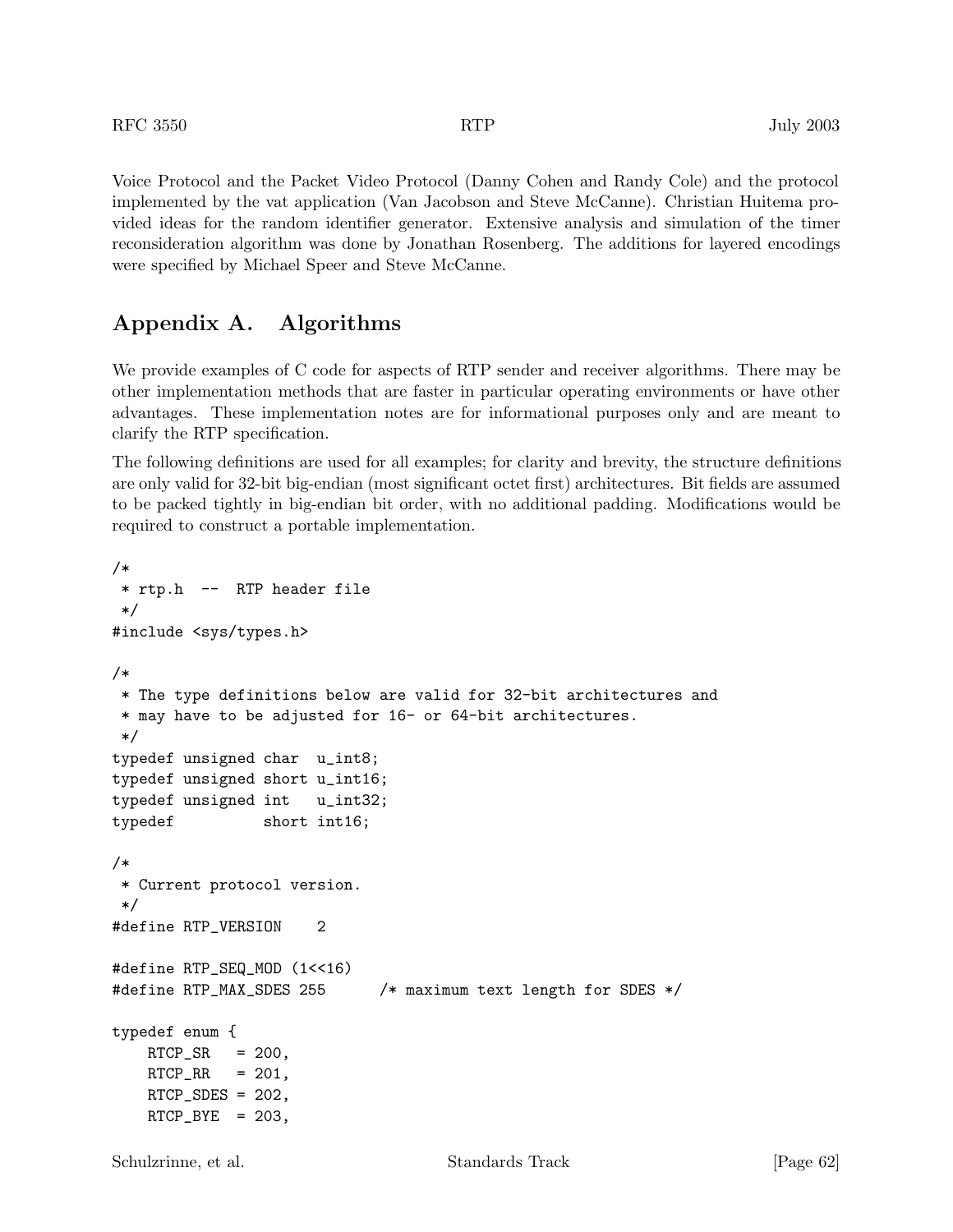```
RTCP APP = 204
} rtcp_type_t;
typedef enum {
   RTCP_SDES_END = 0,
   RTCP_SDES_CNAME = 1,
   RTCP_SDES_NAME = 2,
   RTCP_SDES_EMAIL = 3,
   RTCP_SDES_PHONE = 4,
   RTCP_SDES_LOC = 5,
   RTCP_SDES_TOOL = 6,
   RTCP_SDES_NOTE = 7,
   RTCP_SDES_PRIV = 8
} rtcp_sdes_type_t;
/*
 * RTP data header
 */
typedef struct {
   unsigned int version:2; <br> /* protocol version */<br> unsigned int p:1; <br> /* padding flag */
   unsigned int p:1;
   unsigned int x:1; \frac{1}{1} /* header extension flag */
   unsigned int cc:4; /* CSRC count */
   unsigned int m:1; /* marker bit */unsigned int pt:7; /* payload type */
   unsigned int seq:16; /* sequence number */u_int32 ts; /* timestamp */u_int32 ssrc; /* synchronization source */
   u_int32 csrc[1]; /* optional CSRC list */} rtp_hdr_t;
/*
 * RTCP common header word
 */
typedef struct {
   unsigned int version:2; /* protocol version */
    unsigned int p:1; /* padding flag */
    unsigned int count:5; /* varies by packet type */
   unsigned int pt:8; /* RTCP packet type */u_int16 length; /* pkt len in words, w/o this word */
} rtcp_common_t;
/*
 * Big-endian mask for version, padding bit and packet type pair
 */
```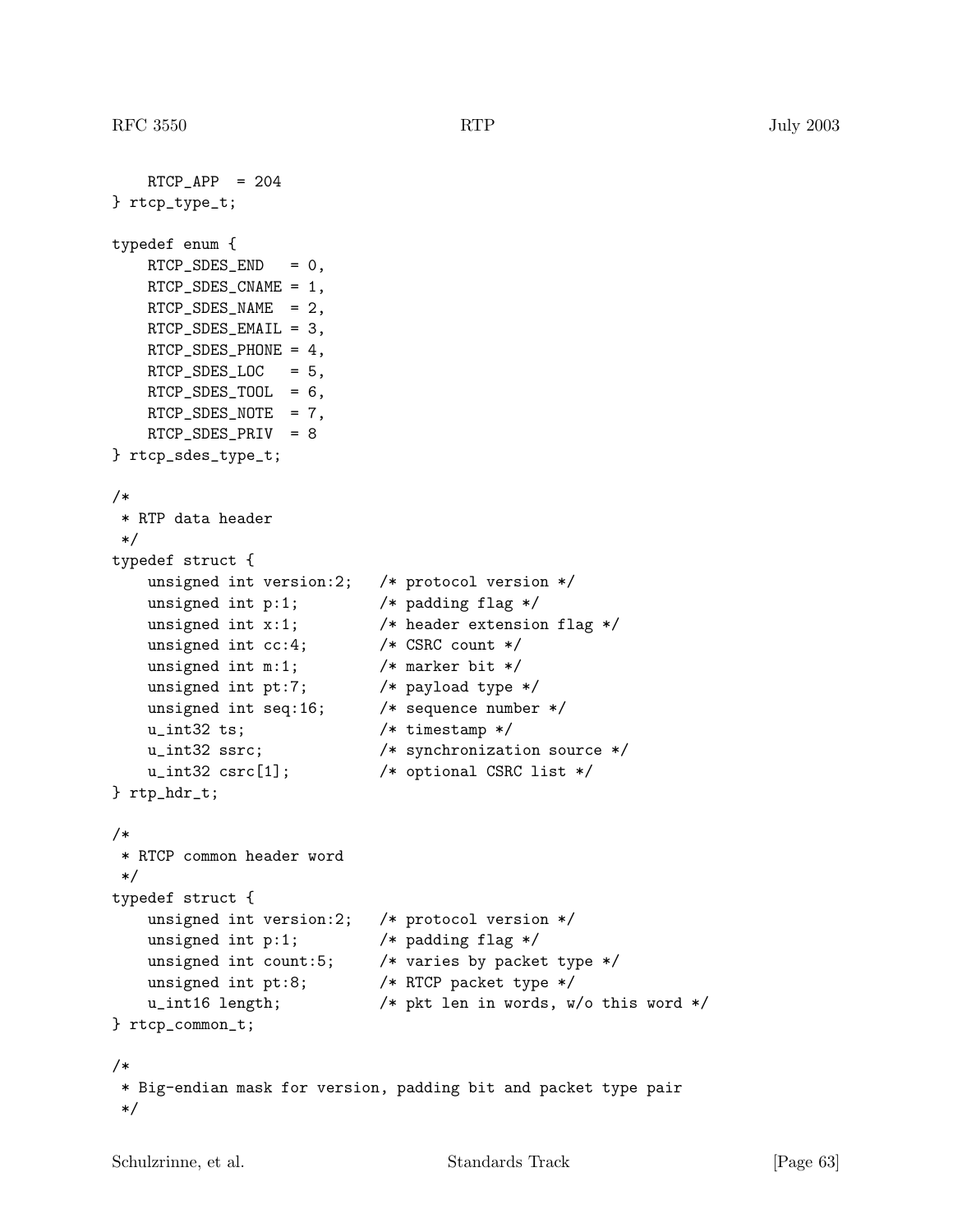```
RFC 3550 July 2003
```

```
#define RTCP_VALID_MASK (0xc000 | 0x2000 | 0xfe)
#define RTCP_VALID_VALUE ((RTP_VERSION << 14) | RTCP_SR)
/*
* Reception report block
*/
typedef struct {
   u_int32 ssrc; /* data source being reported */
   unsigned int fraction:8; /* fraction lost since last SR/RR */
   int lost:24; /* cumul. no. pkts lost (signed!) */
   u_int32 last_seq; /* extended last seq. no. received */
   u_int32 jitter; /* interarrival jitter */
   u_int32 lsr; /* last SR packet from this source */
   u_int32 dlsr; /* delay since last SR packet */
} rtcp_rr_t;
/*
* SDES item
*/
typedef struct {
   u_int8 type; /* type of item (rtcp_sdes_type_t) */
   u_int8 length; /* length of item (in octets) */
   char data[1]; /* text, not null-terminated */
} rtcp_sdes_item_t;
/*
* One RTCP packet
*/
typedef struct {
   rtcp_common_t common; /* common header */
   union {
       /* sender report (SR) */
       struct {
          u_int32 ssrc; /* sender generating this report */
          u_int32 ntp_sec; /* NTP timestamp */
          u_int32 ntp_frac;
          u_int32 rtp_ts; /* RTP timestamp */
          u_int32 psent; /* packets sent */
          u_int32 osent; /* octets sent */
          rtcp_rr_t rr[1]; /* variable-length list */
       } sr;
       /* reception report (RR) */
       struct {
           u_int32 ssrc; /* receiver generating this report */
```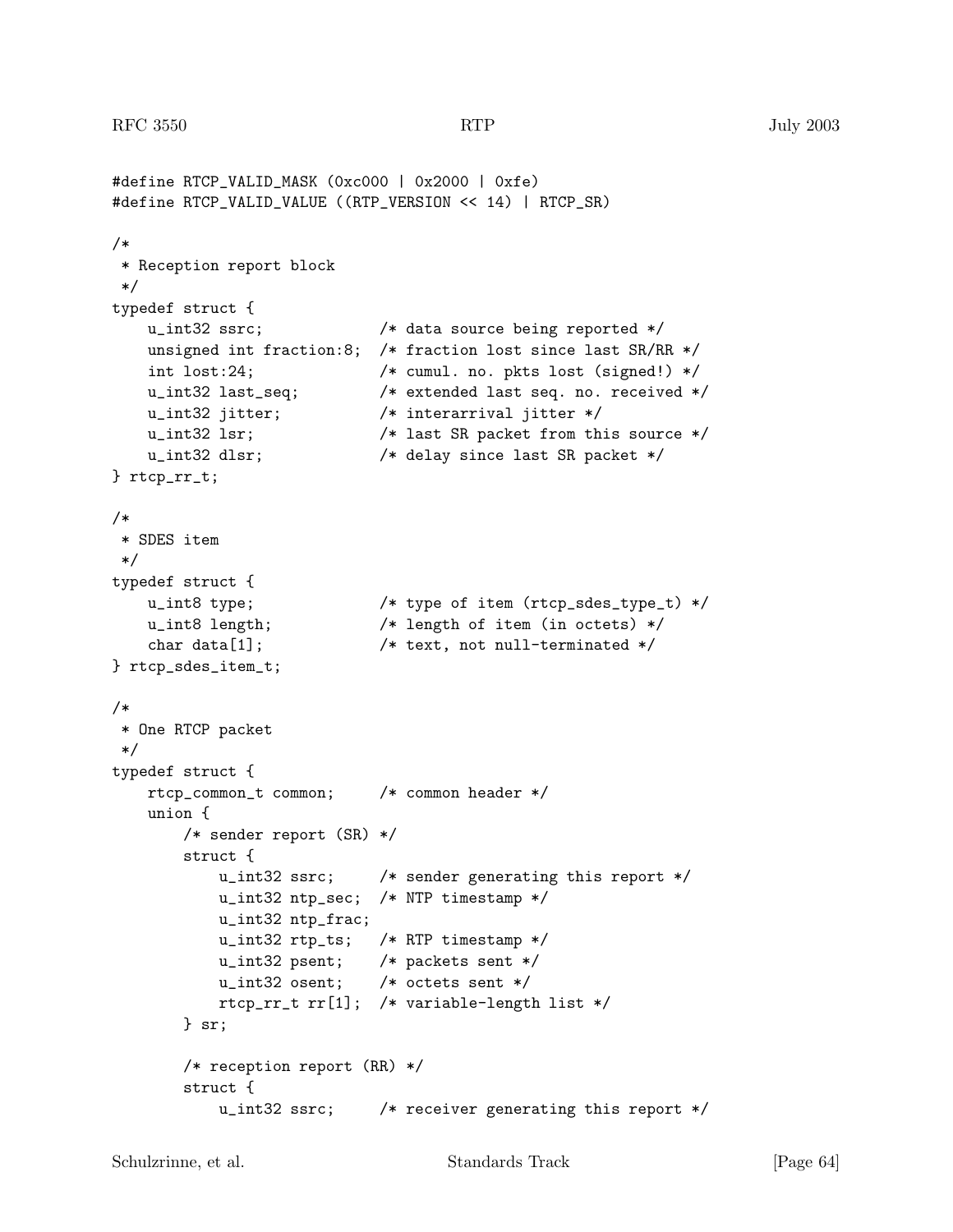```
rtcp_rr_t rr[1]; /* variable-length list */
       } rr;
       /* source description (SDES) */
       struct rtcp_sdes {
           u_int32 src; /* first SSRC/CSRC */
           rtcp_sdes_item_t item[1]; /* list of SDES items */
       } sdes;
       /* BYE */
       struct {
           u_int32 src[1]; /* list of sources */
           /* can't express trailing text for reason */
       } bye;
   } r;
} rtcp_t;
typedef struct rtcp_sdes rtcp_sdes_t;
/*
 * Per-source state information
 */
typedef struct {
   u_int16 max_seq; /* highest seq. number seen */
   u_int32 cycles; /* shifted count of seq. number cycles */
   u_int32 base_seq; /* base seq number */
   u_int32 bad_seq; /* last 'bad' seq number + 1 */
   u_int32 probation; /* sequ. packets till source is valid */
   u_int32 received; /* packets received */
   u_int32 expected_prior; /* packet expected at last interval */
   u_int32 received_prior; /* packet received at last interval */
   u_int32 transit; /* relative trans time for prev pkt */
   u_int32 jitter; /* estimated jitter */
   /* ... */
} source;
```
# **A.1 RTP Data Header Validity Checks**

An RTP receiver should check the validity of the RTP header on incoming packets since they might be encrypted or might be from a different application that happens to be misaddressed. Similarly, if encryption according to the method described in Section 9 is enabled, the header validity check is needed to verify that incoming packets have been correctly decrypted, although a failure of the header validity check (e.g., unknown payload type) may not necessarily indicate decryption failure.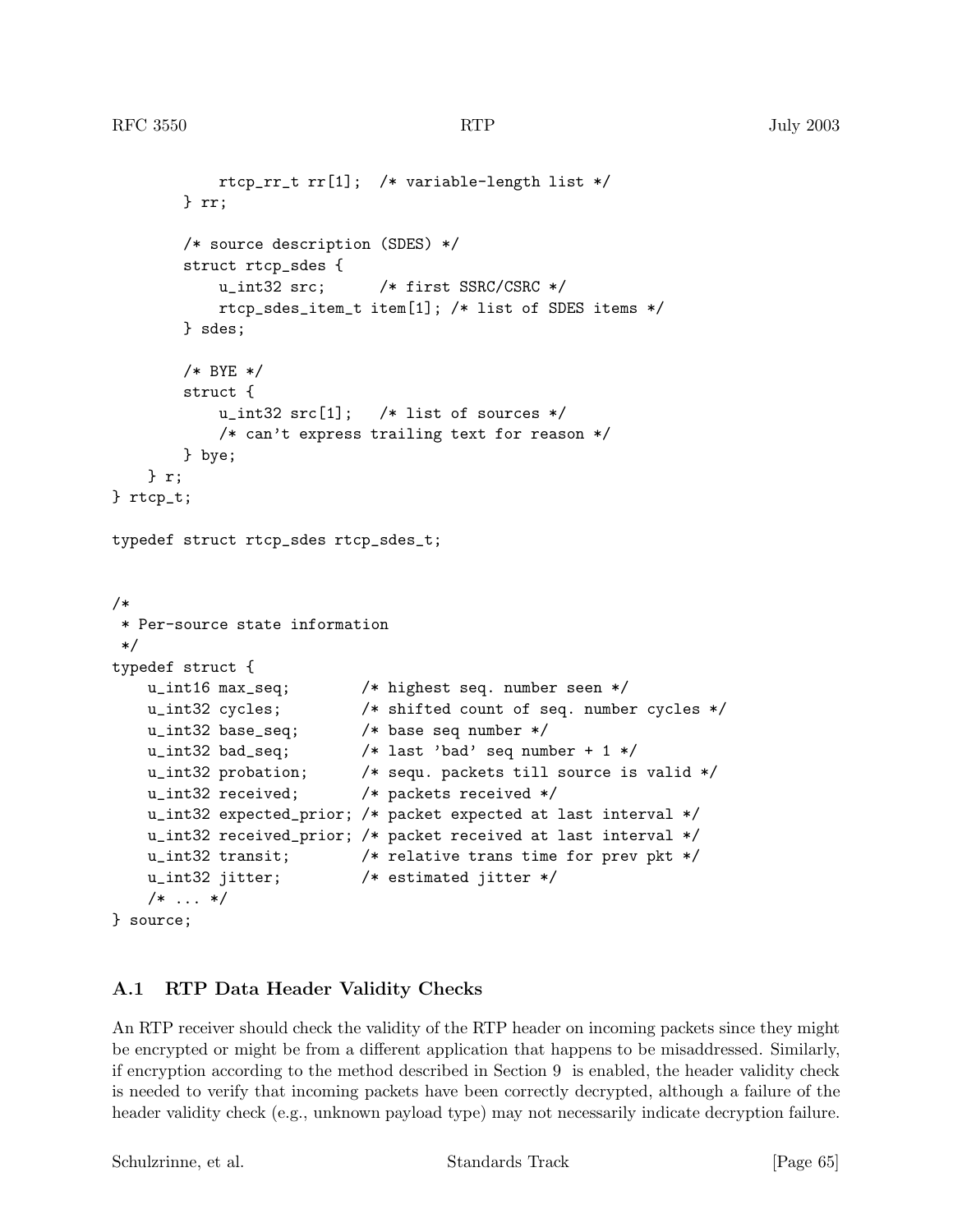Only weak validity checks are possible on an RTP data packet from a source that has not been heard before:

- RTP version field must equal 2.
- The payload type must be known, and in particular it must not be equal to SR or RR.
- If the P bit is set, then the last octet of the packet must contain a valid octet count, in particular, less than the total packet length minus the header size.
- The X bit must be zero if the profile does not specify that the header extension mechanism may be used. Otherwise, the extension length field must be less than the total packet size minus the fixed header length and padding.
- The length of the packet must be consistent with CC and payload type (if payloads have a known length).

The last three checks are somewhat complex and not always possible, leaving only the first two which total just a few bits. If the SSRC identifier in the packet is one that has been received before, then the packet is probably valid and checking if the sequence number is in the expected range provides further validation. If the SSRC identifier has not been seen before, then data packets carrying that identifier may be considered invalid until a small number of them arrive with consecutive sequence numbers. Those invalid packets may be discarded or they may be stored and delivered once validation has been achieved if the resulting delay is acceptable.

The routine update\_seq shown below ensures that a source is declared valid only after MIN\_SEQUENTIAL packets have been received in sequence. It also validates the sequence number seq of a newly received packet and updates the sequence state for the packet's source in the structure to which s points.

When a new source is heard for the first time, that is, its SSRC identifier is not in the table (see Section 8.2), and the per-source state is allocated for it,  $s$ ->probation is set to the number of sequential packets required before declaring a source valid (parameter MIN\_SEQUENTIAL) and other variables are initialized:

```
init_seq(s, seq);
s->max_seq = seq - 1;
s->probation = MIN_SEQUENTIAL;
```
A non-zero s->probation marks the source as not yet valid so the state may be discarded after a short timeout rather than a long one, as discussed in Section 6.2.1.

After a source is considered valid, the sequence number is considered valid if it is no more than MAX\_DROPOUT ahead of s->max\_seq nor more than MAX\_MISORDER behind. If the new sequence number is ahead of  $max\_seq$  modulo the RTP sequence number range (16 bits), but is smaller than max\_seq, it has wrapped around and the (shifted) count of sequence number cycles is incremented. A value of one is returned to indicate a valid sequence number.

Otherwise, the value zero is returned to indicate that the validation failed, and the bad sequence number plus 1 is stored. If the next packet received carries the next higher sequence number, it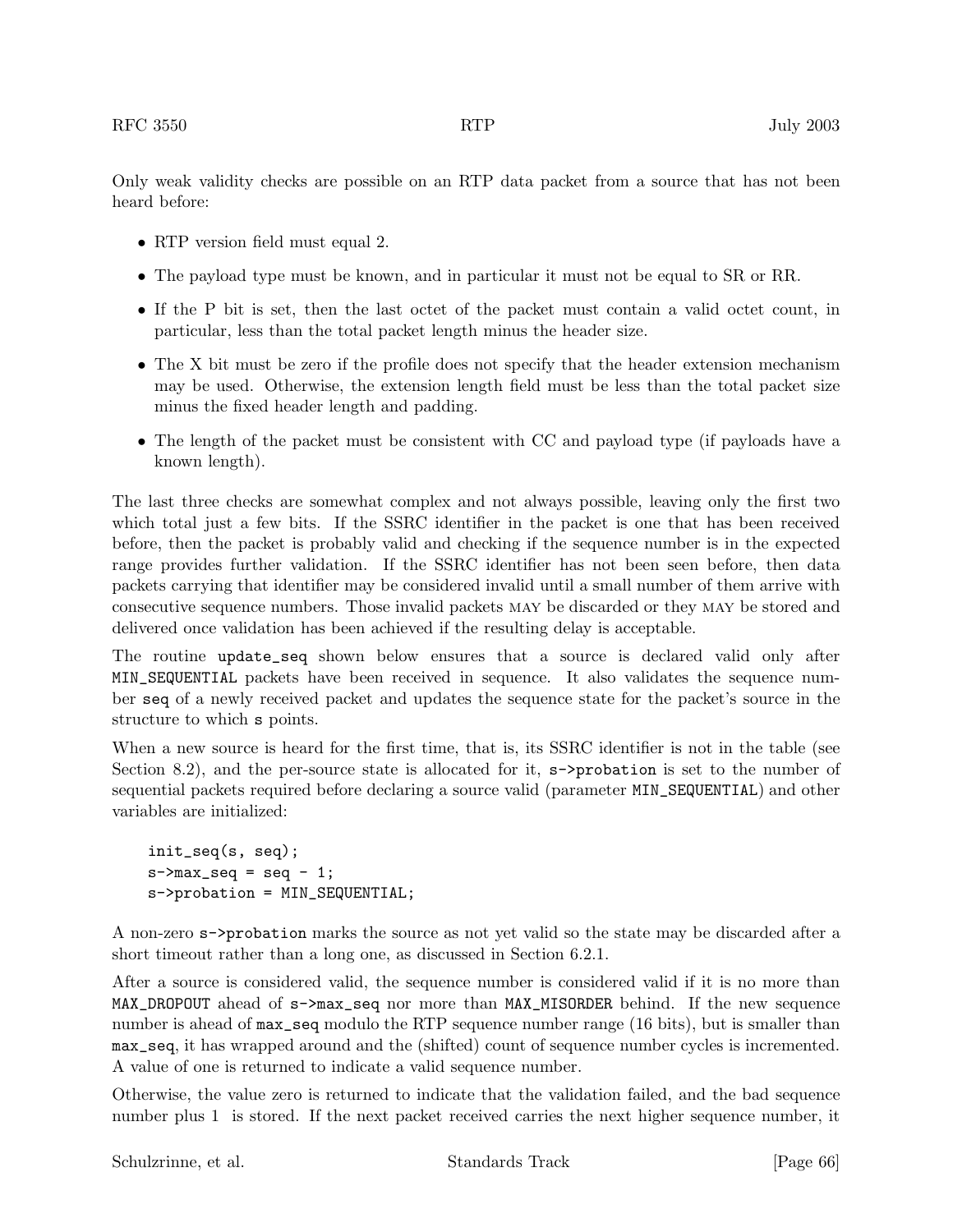is considered the valid start of a new packet sequence presumably caused by an extended dropout or a source restart. Since multiple complete sequence number cycles may have been missed, the packet loss statistics are reset.

Typical values for the parameters are shown, based on a maximum misordering time of 2 seconds at 50 packets/second and a maximum dropout of 1 minute. The dropout parameter MAX\_DROPOUT should be a small fraction of the 16-bit sequence number space to give a reasonable probability that new sequence numbers after a restart will not fall in the acceptable range for sequence numbers from before the restart.

```
void init_seq(source *s, u_int16 seq)
{
    s->base_seq = seq;
    s->max_seq = seq;
    s->bad_seq = RTP_SEQ_MOD + 1; /* so seq == bad_seq is false */
    s->cycles = 0;
    s->received = 0;
    s->received_prior = 0;
    s->expected_prior = 0;
    /* other initialization */
}
int update_seq(source *s, u_int16 seq)
{
    u_int16 udelta = seq - s->max_seq;
    const int MAX_DROPOUT = 3000;
    const int MAX_MISORDER = 100;
    const int MIN_SEQUENTIAL = 2;
    /*
     * Source is not valid until MIN_SEQUENTIAL packets with
     * sequential sequence numbers have been received.
     */
    if (s->probation) {
        /* packet is in sequence */
        if (seq == s->max_seq + 1) {
            s->probation--;
            s->max_seq = seq;
            if (s\rightarrowprobation == 0) {
                init_seq(s, seq);
                s->received++;
                return 1;
            }
        } else {
            s->probation = MIN_SEQUENTIAL - 1;
            s->max_seq = seq;
```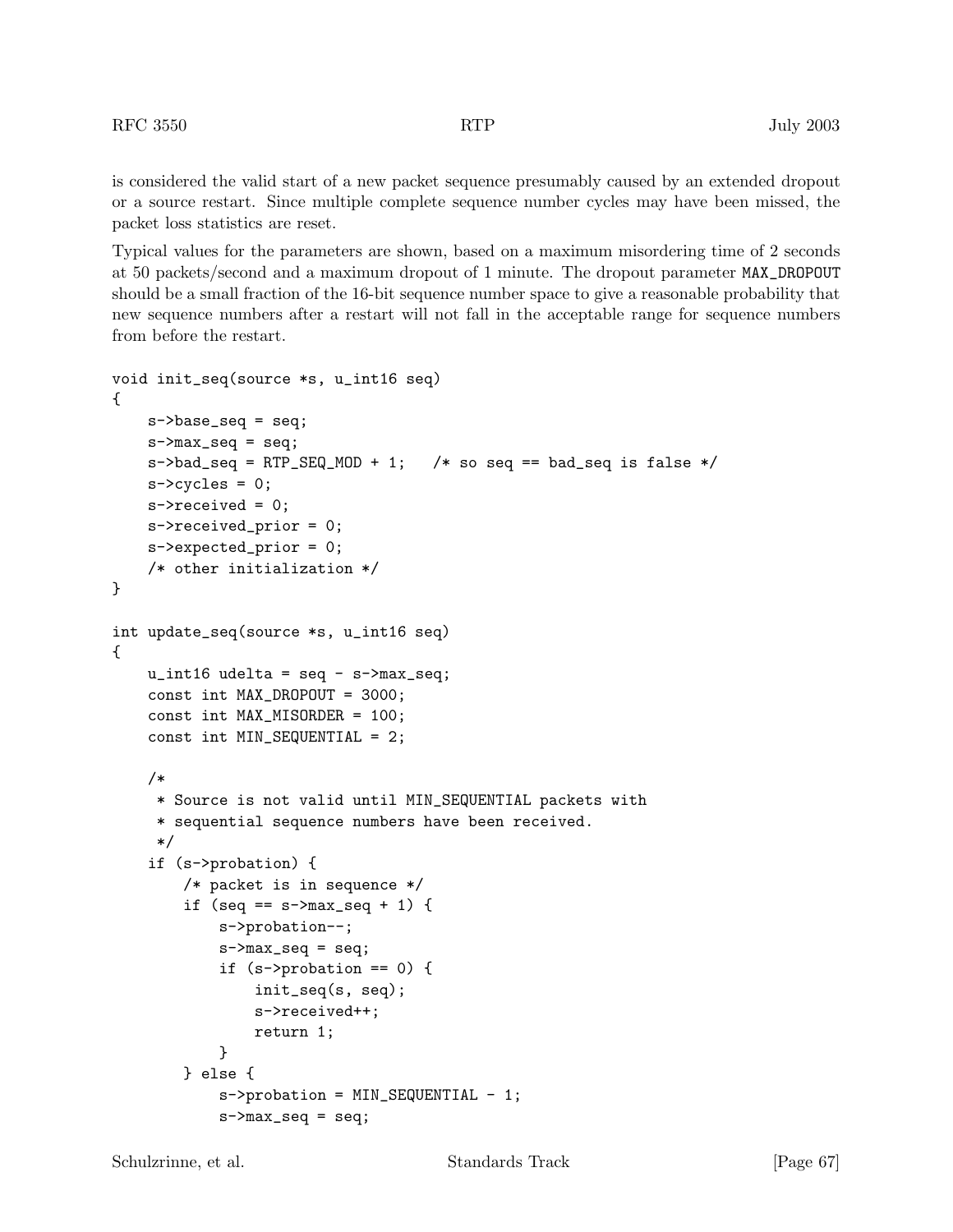```
}
    return 0;
} else if (udelta < MAX_DROPOUT) {
    /* in order, with permissible gap */
    if (seq \langle s-\ranglemax_seq) {
        /*
         * Sequence number wrapped - count another 64K cycle.
         */
        s->cycles += RTP_SEQ_MOD;
    }
    s->max_seq = seq;
} else if (udelta <= RTP_SEQ_MOD - MAX_MISORDER) {
    /* the sequence number made a very large jump */
    if (seq == s->bad_seq) {
        /*
         * Two sequential packets -- assume that the other side
         * restarted without telling us so just re-sync
         * (i.e., pretend this was the first packet).
         */
        init_seq(s, seq);
    }
    else {
        s->bad_seq = (seq + 1) & (RTP<sub>SEQ</sub>_MOD-1);
        return 0;
    }
} else {
    /* duplicate or reordered packet */
}
s->received++;
return 1;
```
The validity check can be made stronger requiring more than two packets in sequence. The disadvantages are that a larger number of initial packets will be discarded (or delayed in a queue) and that high packet loss rates could prevent validation. However, because the RTCP header validation is relatively strong, if an RTCP packet is received from a source before the data packets, the count could be adjusted so that only two packets are required in sequence. If initial data loss for a few seconds can be tolerated, an application may choose to discard all data packets from a source until a valid RTCP packet has been received from that source.

Depending on the application and encoding, algorithms may exploit additional knowledge about the payload format for further validation. For payload types where the timestamp increment is the same for all packets, the timestamp values can be predicted from the previous packet received from the same source using the sequence number difference (assuming no change in payload type).

A strong "fast-path" check is possible since with high probability the first four octets in the header

}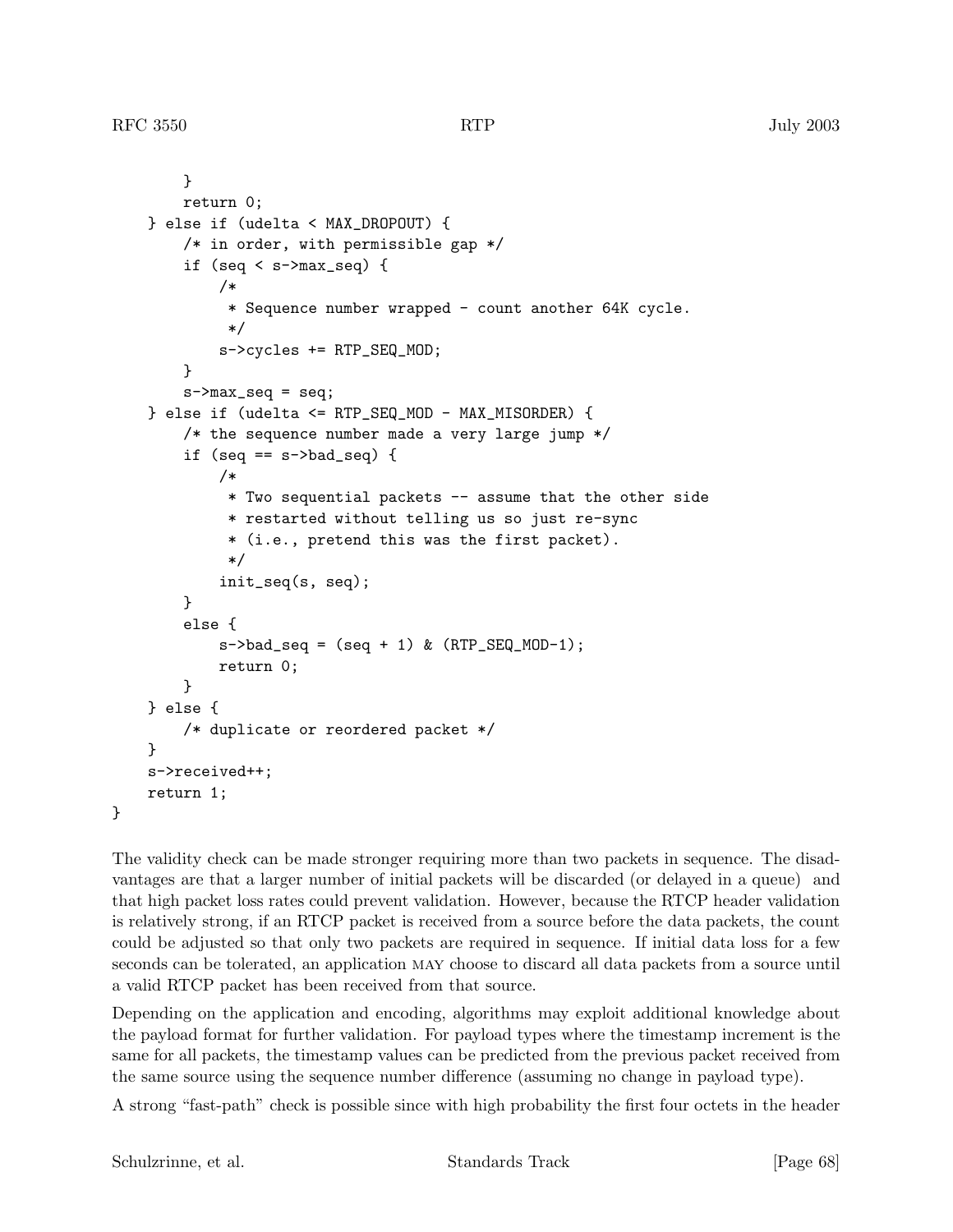of a newly received RTP data packet will be just the same as that of the previous packet from the same SSRC except that the sequence number will have increased by one. Similarly, a single-entry cache may be used for faster SSRC lookups in applications where data is typically received from one source at a time.

# **A.2 RTCP Header Validity Checks**

The following checks should be applied to RTCP packets.

- RTP version field must equal 2.
- The payload type field of the first RTCP packet in a compound packet must be equal to SR or RR.
- The padding bit (P) should be zero for the first packet of a compound RTCP packet because padding should only be applied, if it is needed, to the last packet.
- The length fields of the individual RTCP packets must add up to the overall length of the compound RTCP packet as received. This is a fairly strong check.

The code fragment below performs all of these checks. The packet type is not checked for subsequent packets since unknown packet types may be present and should be ignored.

```
u_int32 len; /* length of compound RTCP packet in words */
rtcp_t *r; /* RTCP header */
rtcp_t *end; /* end of compound RTCP packet */
if ((*(u_int16 *) r & RTCP_VALID_MASK) != RTCP_VALID_VALUE) {
    /* something wrong with packet format */
}
end = (rtop_t *)((u_1int32 * )r + len);do r = (rtcp_t *)((u_int32 * )r + r->common.length + 1);
while (r < end && r->common.version == 2);
if (r := end) {
    /* something wrong with packet format */
}
```
# **A.3 Determining Number of Packets Expected and Lost**

In order to compute packet loss rates, the number of RTP packets expected and actually received from each source needs to be known, using per-source state information defined in struct source referenced via pointer s in the code below. The number of packets received is simply the count of packets as they arrive, including any late or duplicate packets. The number of packets expected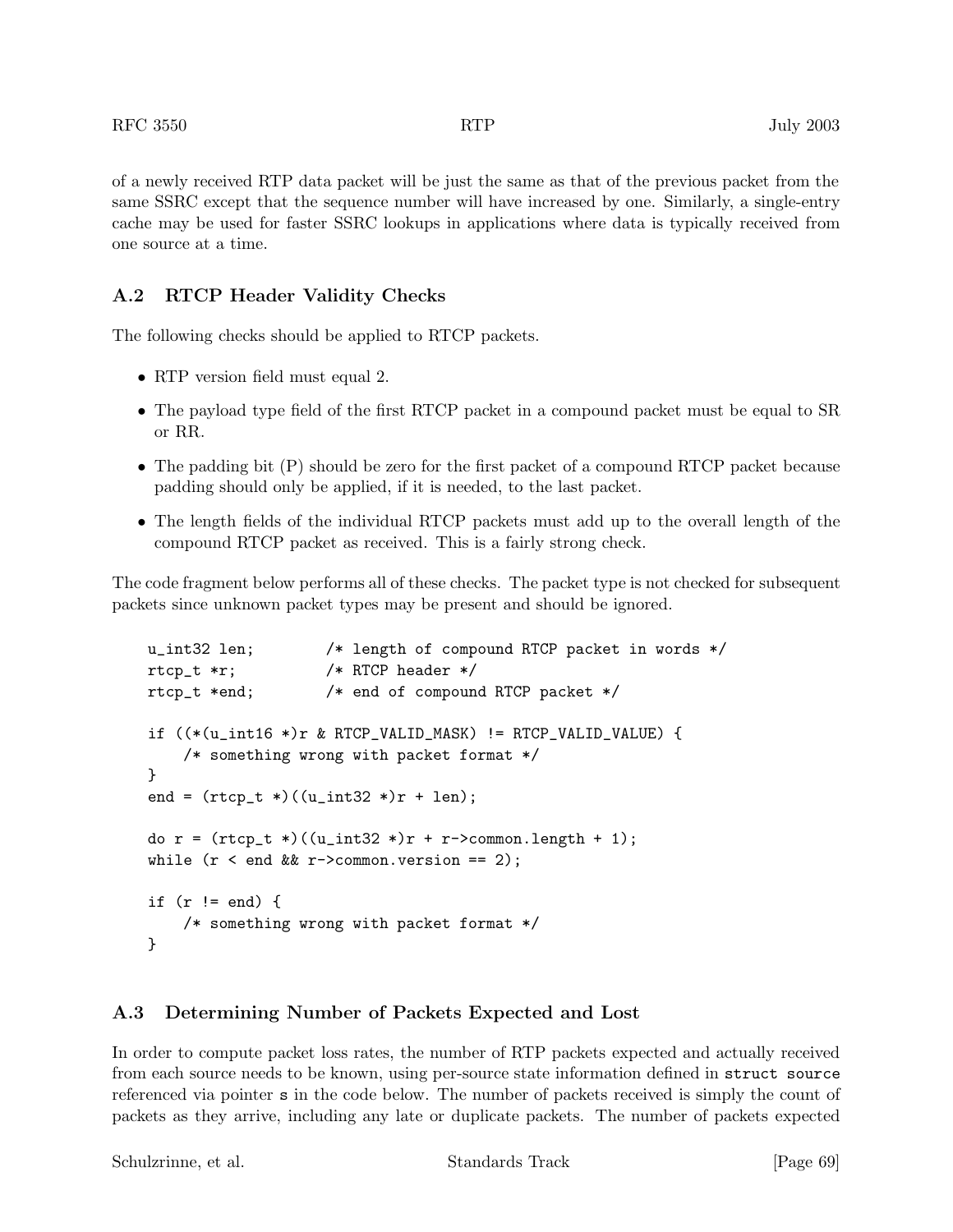can be computed by the receiver as the difference between the highest sequence number received (s->max\_seq) and the first sequence number received (s->base\_seq). Since the sequence number is only 16 bits and will wrap around, it is necessary to extend the highest sequence number with the (shifted) count of sequence number wraparounds (s->cycles). Both the received packet count and the count of cycles are maintained the RTP header validity check routine in Appendix A.1.

extended\_max = s->cycles + s->max\_seq;  $expected = extended_max - s$  ->base\_seq + 1;

The number of packets lost is defined to be the number of packets expected less the number of packets actually received:

 $lost = expected - s$ ->received;

Since this signed number is carried in 24 bits, it should be clamped at 0x7fffff for positive loss or 0x800000 for negative loss rather than wrapping around.

The fraction of packets lost during the last reporting interval (since the previous SR or RR packet was sent) is calculated from differences in the expected and received packet counts across the interval, where expected\_prior and received\_prior are the values saved when the previous reception report was generated:

```
expected\_interval = expected - s->expected_prior;
s->expected_prior = expected;
received_interval = s->received - s->received_prior;
s->received_prior = s->received;
lost_interval = expected_interval - received_interval;
if (expected_interval == 0 || lost_interval <= 0) fraction = 0;
else fraction = (lost_interval << 8) / expected_interval;
```
The resulting fraction is an 8-bit fixed point number with the binary point at the left edge.

## **A.4 Generating RTCP SDES Packets**

This function builds one SDES chunk into buffer b composed of argc items supplied in arrays type, value and length. It returns a pointer to the next available location within b.

```
char *rtp_write_sdes(char *b, u_int32 src, int argc,
                     rtcp_sdes_type_t type[], char *value[],
                     int length[])
{
    rtcp_sdes_t *s = (rtcp_sdes_t *)b;rtcp_sdes_item_t *rsp;
    int i;
    int len;
    int pad;
```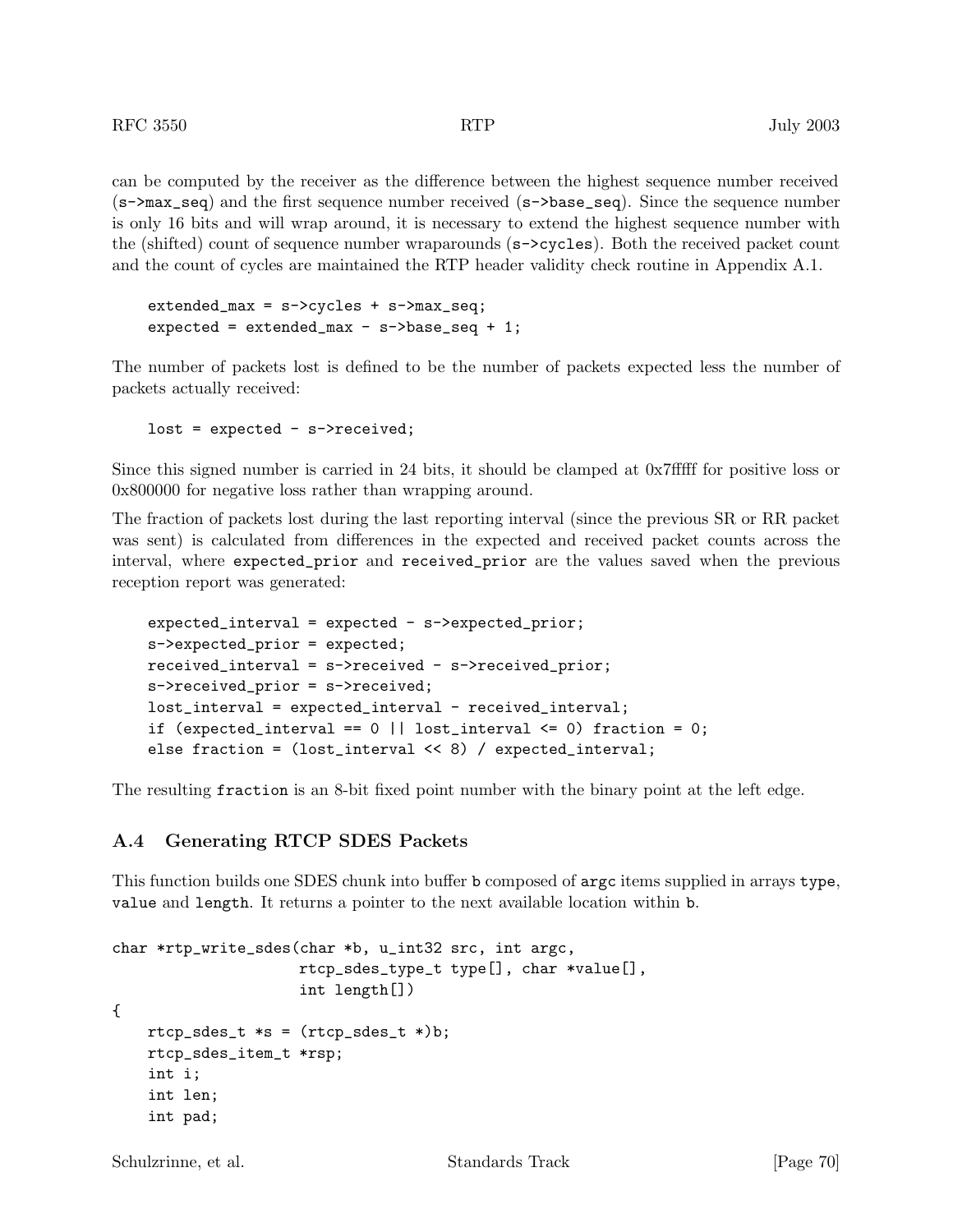}

```
/* SSRC header */
s->src = src;
rsp = \&s->item[0];
/* SDES items */
for (i = 0; i < argc; i++) {
    rsp->type = type[i];
    len = length[i];if (len > RTP_MAX_SDES) {
        /* invalid length, may want to take other action */
        len = RTP_MAX_SDES;
    }
    rsp->length = len;
    memcpy(rsp->data, value[i], len);
    rsp = (rtcp_sdes_item_t *)&rsp->data[len];
}
/* terminate with end marker and pad to next 4-octet boundary */
len = ((char *) rsp) - b;pad = 4 - (len & 0x3);b = (char * ) rsp;
while pad--) *b++ = RTCP_SDES_END;
return b;
```
# **A.5 Parsing RTCP SDES Packets**

This function parses an SDES packet, calling functions find\_member() to find a pointer to the information for a session member given the SSRC identifier and member\_sdes() to store the new SDES information for that member. This function expects a pointer to the header of the RTCP packet.

```
void rtp_read_sdes(rtcp_t *r)
{
    int count = r->common.count;
    rtcp_sdes_t *sd = &r->r.sdes;
    rtcp_sdes_item_t *rsp, *rspn;
    rtcp_sdes_item_t *end = (rtcp_sdes_item_t *)
                             ((u_{{-}}int32 * )r + r->common.length + 1);
    source *s;
    while (--count \ge 0) {
```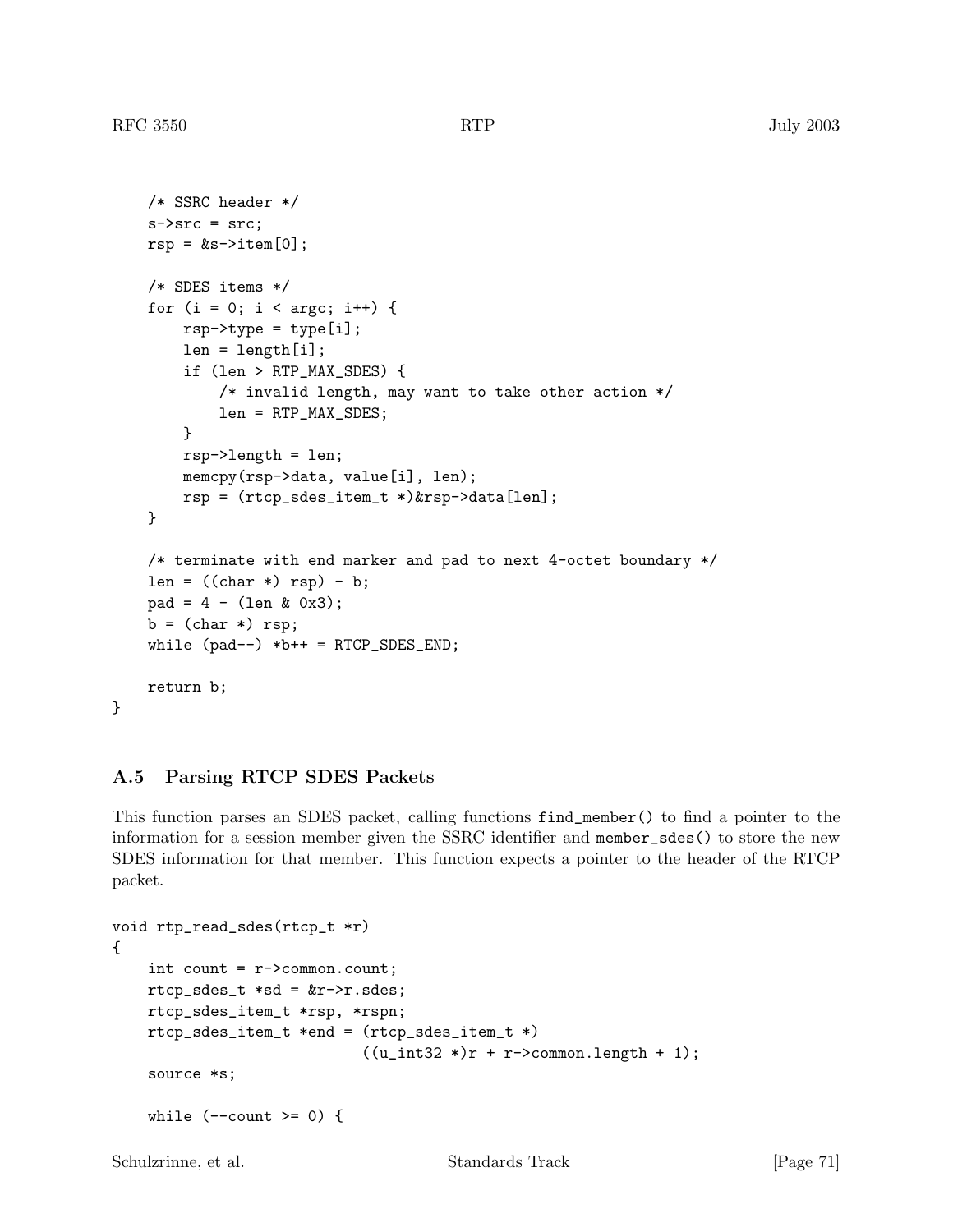```
rsp = %sd - >item[0];if (rsp >= end) break;
        s = find_member(sd->src);
        for (; rsp->type; rsp = rspn ) {
             rspn = (rtcp_sdes_item_t *)((char*)rsp+rsp->length+2);
             if (rspn \geq end) {
                 rsp = rspn;
                 break;
             }
             member_sdes(s, rsp->type, rsp->data, rsp->length);
        }
        sd = (rtcp_sdes_t *)((u_{{}_{\text{in}}t32 \ast)sd + (((char \ast)rsp - (char \ast)sd) >> 2)+1);}
    if (count >= 0) {
        /* invalid packet format */
    }
}
```
# **A.6 Generating a Random 32-bit Identifier**

The following subroutine generates a random 32-bit identifier using the MD5 routines published in RFC 1321 [32]. The system routines may not be present on all operating systems, but they should serve as hints as to what kinds of information may be used. Other system calls that may be appropriate include

- getdomainname(),
- getwd $(),$  or
- getrusage().

"Live" video or audio samples are also a good source of random numbers, but care must be taken to avoid using a turned-off microphone or blinded camera as a source [17].

Use of this or a similar routine is recommended to generate the initial seed for the random number generator producing the RTCP period (as shown in Appendix A.7), to generate the initial values for the sequence number and timestamp, and to generate SSRC values. Since this routine is likely to be CPU-intensive, its direct use to generate RTCP periods is inappropriate because predictability is not an issue. Note that this routine produces the same result on repeated calls until the value of the system clock changes unless different values are supplied for the type argument.

/\* \* Generate a random 32-bit quantity.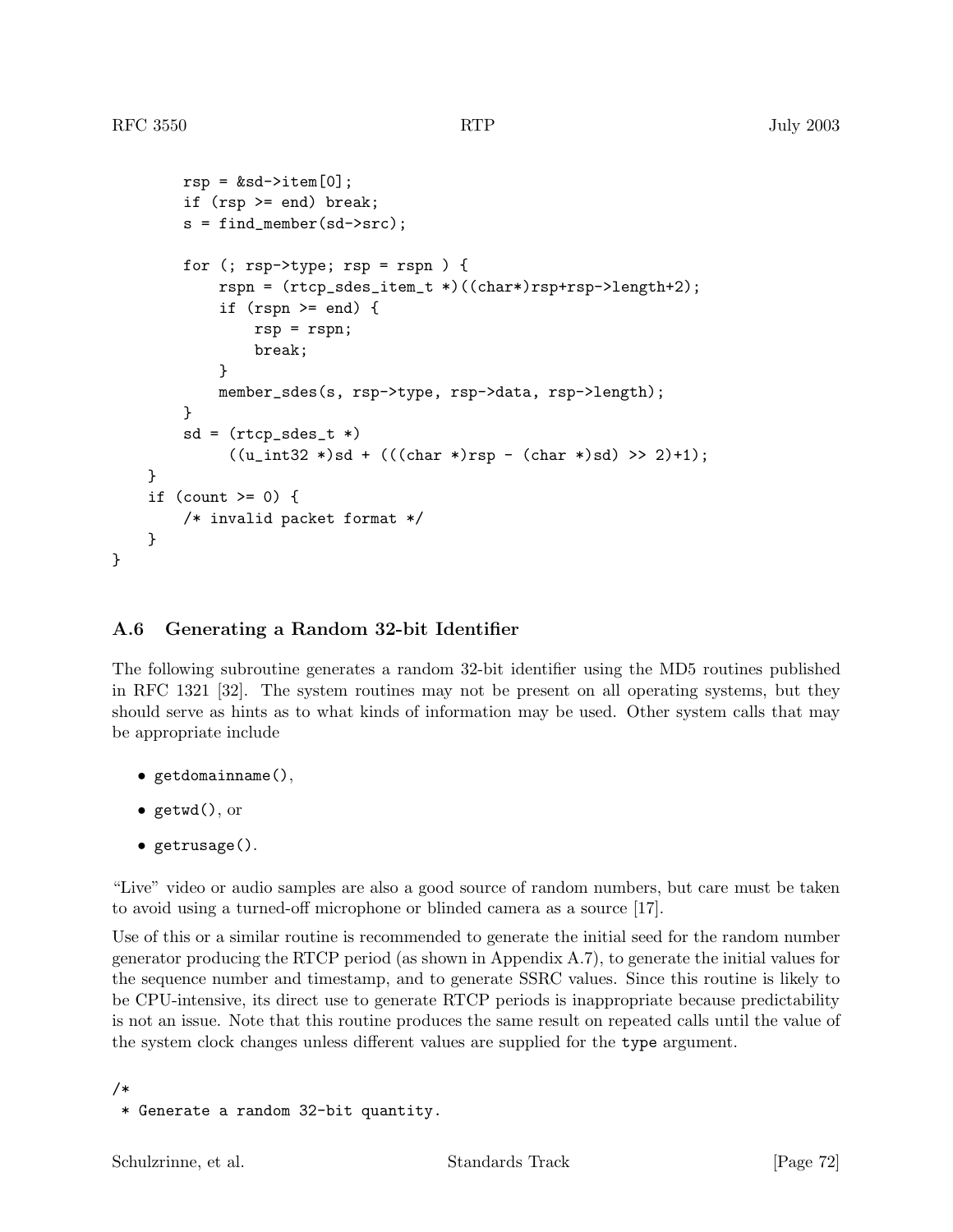```
*/
#include <sys/types.h> /* u_long */
#include <sys/time.h> /* gettimeofday() */
#include <unistd.h> /* get..() */
#include <stdio.h> /* printf() */
#include <time.h> /* clock() */
#include <sys/utsname.h> /* uname() */
#include "global.h" /* from RFC 1321 */
#include "md5.h" /* from RFC 1321 */
#define MD_CTX MD5_CTX
#define MDInit MD5Init
#define MDUpdate MD5Update
#define MDFinal MD5Final
static u_long md_32(char *string, int length)
{
   MD_CTX context;
   union {
       char c[16];
       u\_long x[4];
   } digest;
   u_long r;
   int i;
   MDInit (&context);
   MDUpdate (&context, string, length);
   MDFinal ((unsigned char *)&digest, &context);
   r = 0;for (i = 0; i < 3; i++) {
       r \hat{ } = digest.x[i];
   }
   return r;
} /* md_32 */
/*
* Return random unsigned 32-bit quantity. Use 'type' argument if
* you need to generate several different values in close succession.
*/
u_int32 random32(int type)
{
   struct {
       int type;
       struct timeval tv;
```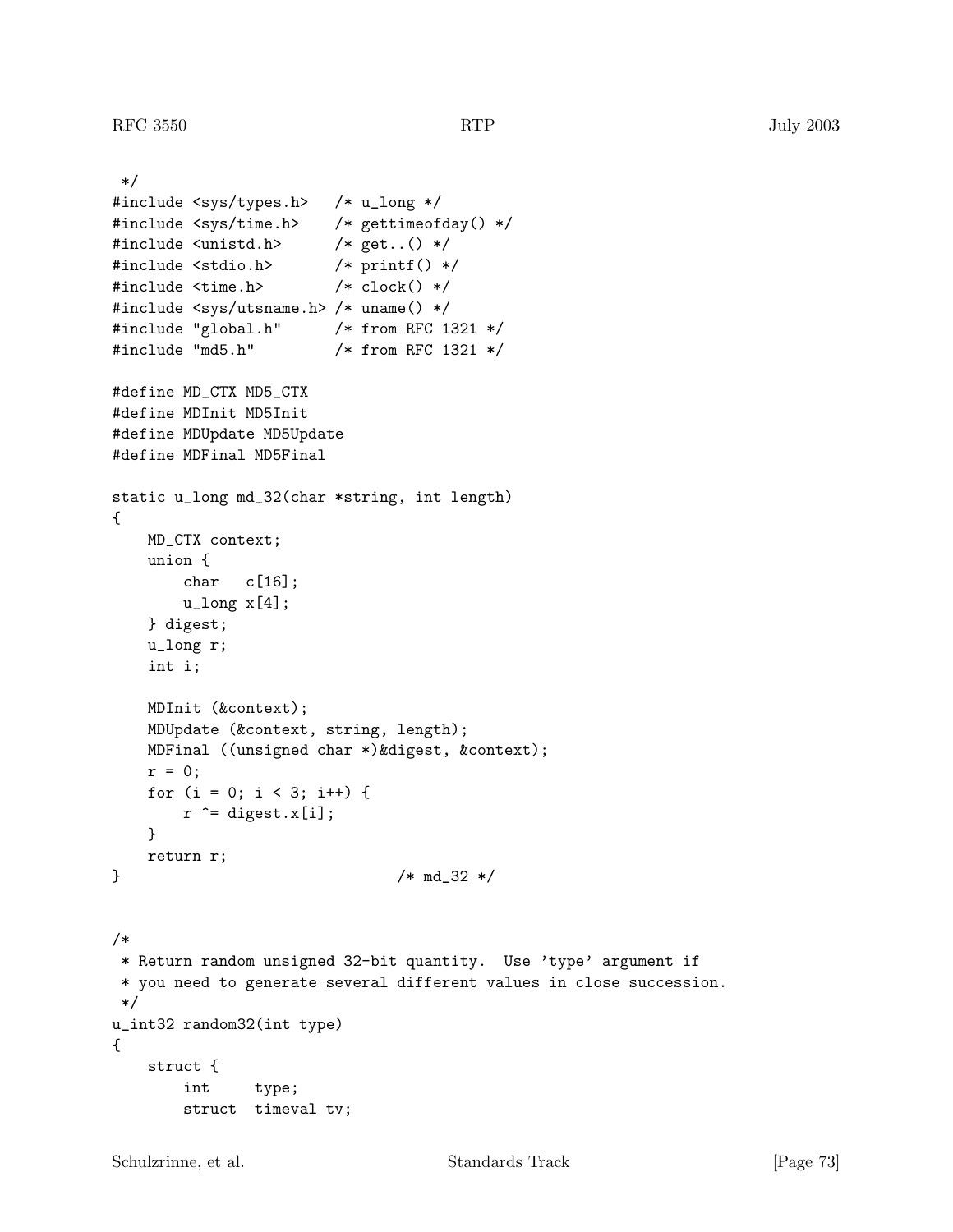```
clock_t cpu;
       pid_t pid;
       u_long hid;
       uid_t uid;
       gid_t gid;
       struct utsname name;
   } s;
   gettimeofday(&s.tv, 0);
   uname(&s.name);
   s.type = type;
   s.cpu = clock();s.pid = getpid();
   s.hid = gethostid();
   s.uid = getuid();
   s.gid = getgid();
   /* also: system uptime */
   return md_32((char *)&s, sizeof(s));
} /* random32 */
```
### **A.7 Computing the RTCP Transmission Interval**

The following functions implement the RTCP transmission and reception rules described in Section 6.2. These rules are coded in several functions:

- rtcp interval() computes the deterministic calculated interval, measured in seconds. The parameters are defined in Section 6.3.
- OnExpire() is called when the RTCP transmission timer expires.
- OnReceive() is called whenever an RTCP packet is received.

Both OnExpire() and OnReceive() have event e as an argument. This is the next scheduled event for that participant, either an RTCP report or a BYE packet. It is assumed that the following functions are available:

- Schedule(time t, event e) schedules an event e to occur at time t. When time t arrives, the function OnExpire is called with e as an argument.
- Reschedule(time t, event e) reschedules a previously scheduled event e for time t.
- SendRTCPReport(event e) sends an RTCP report.
- SendBYEPacket(event e) sends a BYE packet.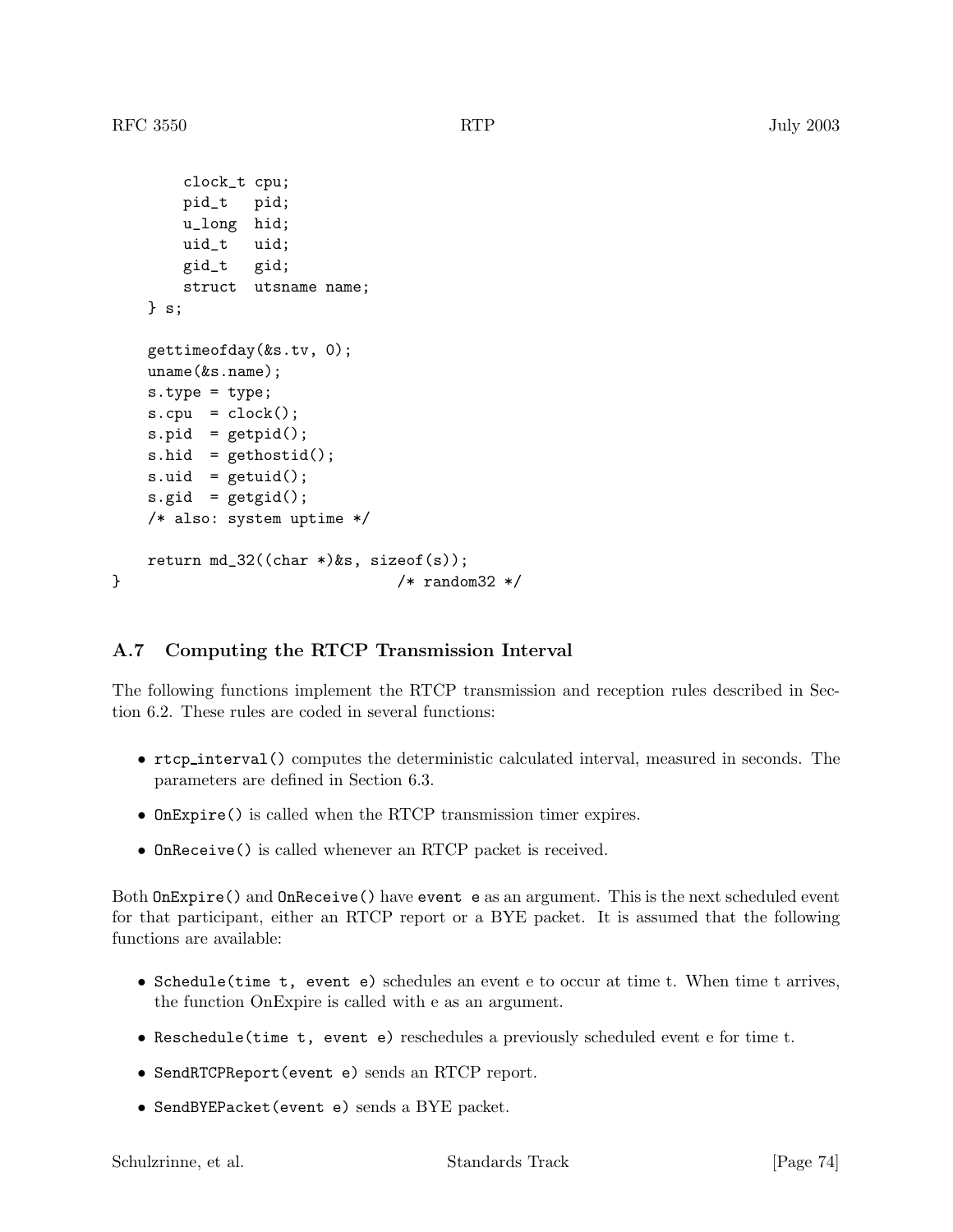- TypeOfEvent(event e) returns EVENT\_BYE if the event being processed is for a BYE packet to be sent, else it returns EVENT REPORT.
- PacketType(p) returns PACKET\_RTCP\_REPORT if packet p is an RTCP report (not BYE), PACKET\_BYE if its a BYE RTCP packet, and PACKET\_RTP if its a regular RTP data packet.
- ReceivedPacketSize() and SentPacketSize() return the size of the referenced packet in octets.
- New Member $(p)$  returns a 1 if the participant who sent packet p is not currently in the member list, 0 otherwise. Note this function is not sufficient for a complete implementation because each CSRC identifier in an RTP packet and each SSRC in a BYE packet should be processed.
- NewSender(p) returns a 1 if the participant who sent packet p is not currently in the sender sublist of the member list, 0 otherwise.
- AddMember() and RemoveMember() to add and remove participants from the member list.
- AddSender() and RemoveSender() to add and remove participants from the sender sublist of the member list.

These functions would have to be extended for an implementation that allows the RTCP bandwidth fractions for senders and non-senders to be specified as explict parameters rather than fixed values of 25% and 75%. The extended implementation of rtcp interval() would need to avoid division by zero if one of the parameters was zero.

```
double rtcp_interval(int members,
                     int senders,
                     double rtcp_bw,
                     int we_sent,
                     double avg_rtcp_size,
                     int initial)
{
   /*
     * Minimum average time between RTCP packets from this site (in
     * seconds). This time prevents the reports from 'clumping' when
     * sessions are small and the law of large numbers isn't helping
     * to smooth out the traffic. It also keeps the report interval
     * from becoming ridiculously small during transient outages like
     * a network partition.
     */
   double const RTCP_MIN_TIME = 5.;
    /*
     * Fraction of the RTCP bandwidth to be shared among active
     * senders. (This fraction was chosen so that in a typical
     * session with one or two active senders, the computed report
```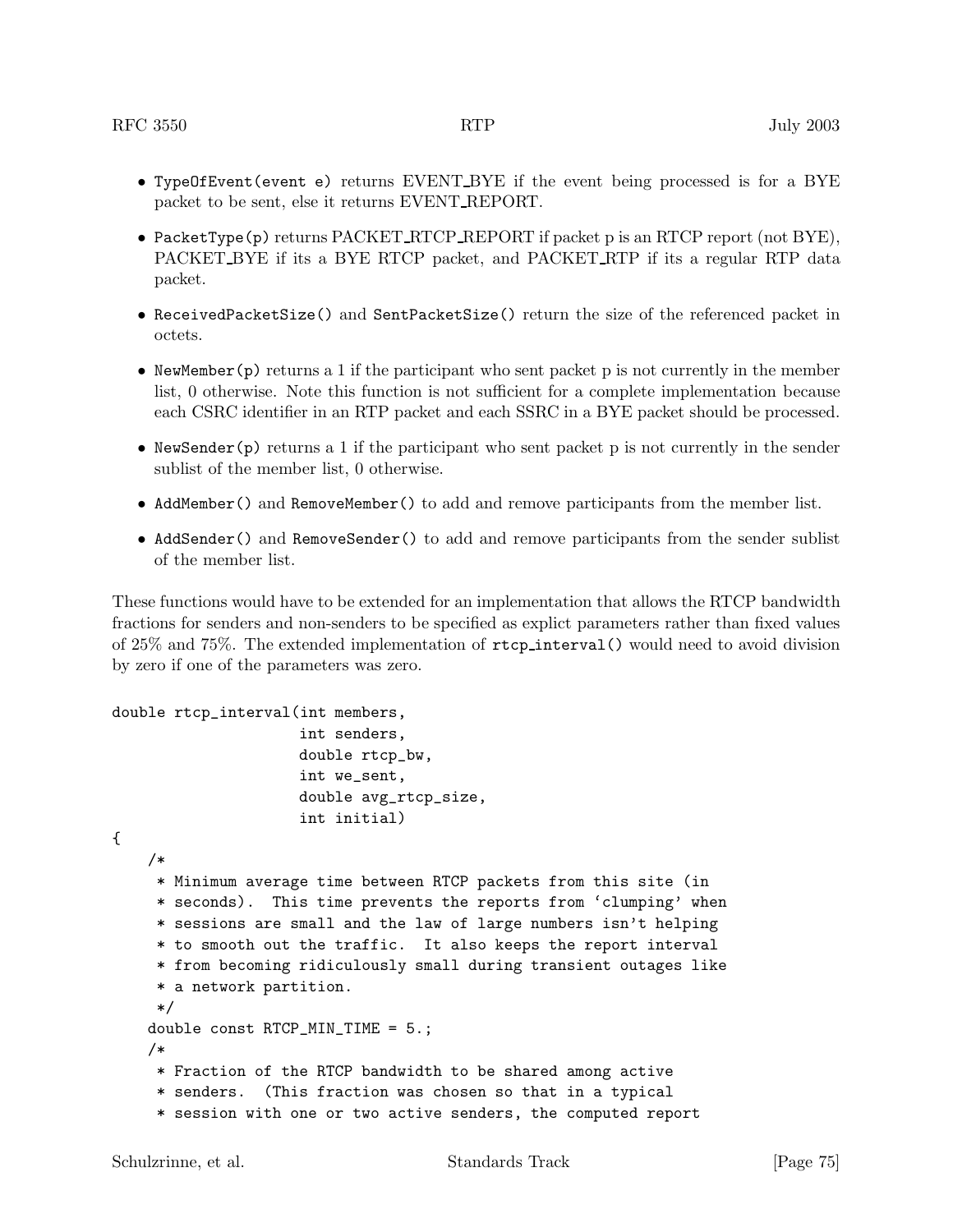```
* time would be roughly equal to the minimum report time so that
 * we don't unnecessarily slow down receiver reports.) The
 * receiver fraction must be 1 - the sender fraction.
 */
double const RTCP_SENDER_BW_FRACTION = 0.25;
double const RTCP_RCVR_BW_FRACTION = (1-RTCP_SENDER_BW_FRACTION);
/*
/* To compensate for "timer reconsideration" converging to a
 * value below the intended average.
 */
double const COMPENSATION = 2.71828 - 1.5;
double t; /* interval */double rtcp_min_time = RTCP_MIN_TIME;
int n; /* no. of members for computation *//*
 * Very first call at application start-up uses half the min
 * delay for quicker notification while still allowing some time
 * before reporting for randomization and to learn about other
 * sources so the report interval will converge to the correct
 * interval more quickly.
 */
if (initial) {
   rtcp_min_time /= 2;
}
/*
 * Dedicate a fraction of the RTCP bandwidth to senders unless
 * the number of senders is large enough that their share is
 * more than that fraction.
 */
n = members;
if (senders <= members * RTCP_SENDER_BW_FRACTION) {
   if (we_sent) {
       rtcp_bw *= RTCP_SENDER_BW_FRACTION;
       n = senders;
   } else {
       rtcp_bw *= RTCP_RCVR_BW_FRACTION;
       n -= senders;
   }
}
/*
 * The effective number of sites times the average packet size is
```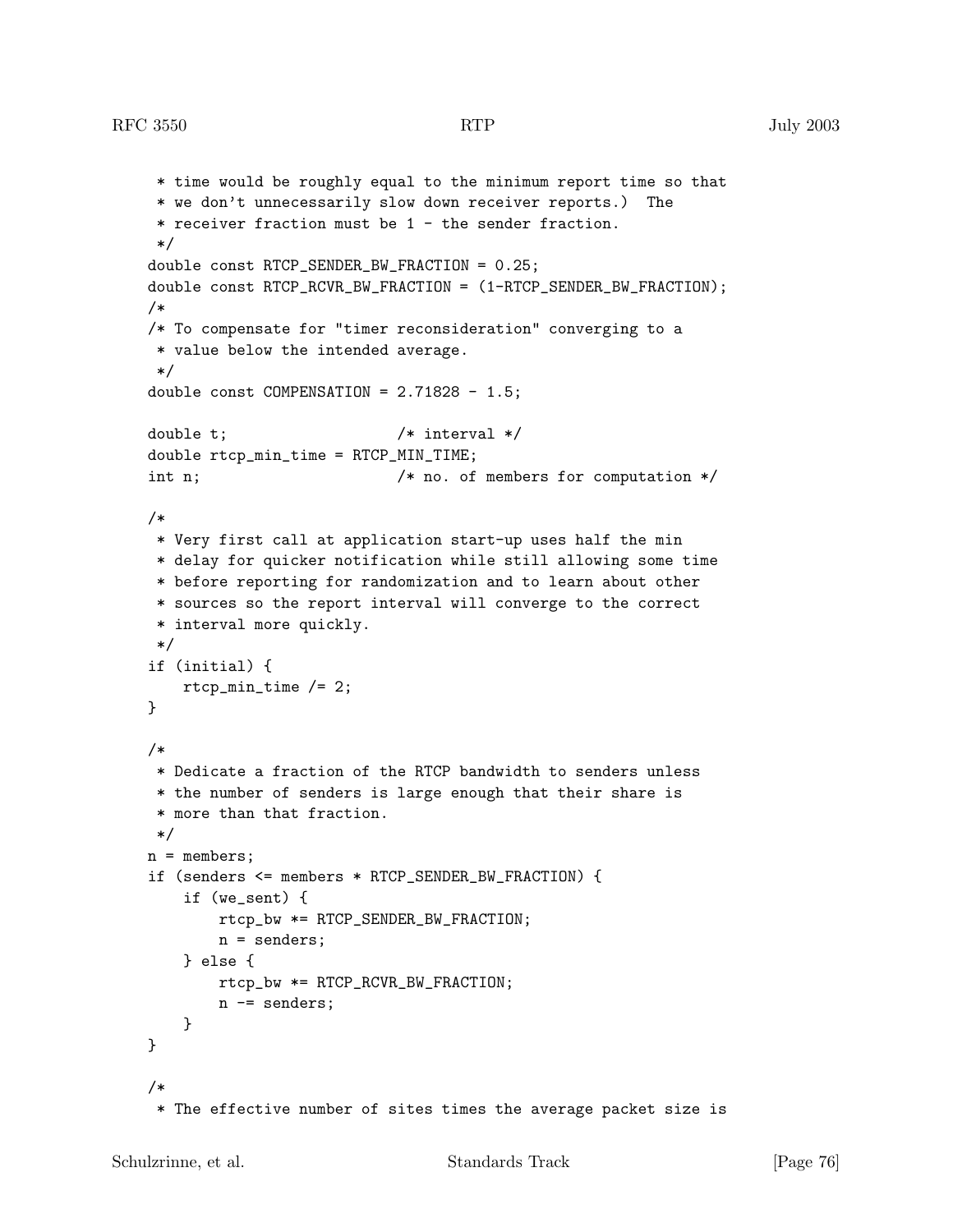```
* the total number of octets sent when each site sends a report.
    * Dividing this by the effective bandwidth gives the time
    * interval over which those packets must be sent in order to
    * meet the bandwidth target, with a minimum enforced. In that
    * time interval we send one report so this time is also our
    * average time between reports.
    */
   t = avg\_rtcp\_size * n / rtcp\_bw;if (t < rtcp\_min\_time) t = rtcp\_min\_time;/*
    * To avoid traffic bursts from unintended synchronization with
     * other sites, we then pick our actual next report interval as a
    * random number uniformly distributed between 0.5*t and 1.5*t.
    */
   t = t * (drand48() + 0.5);t = t / COMPENSATION;return t;
}
void OnExpire(event e,
             int members,
             int senders,
             double rtcp_bw,
             int we_sent,
             double *avg_rtcp_size,
             int *initial,
             time_tp tc,
             time_tp *tp,
             int *pmembers)
{
   /* This function is responsible for deciding whether to send an
    * RTCP report or BYE packet now, or to reschedule transmission.
    * It is also responsible for updating the pmembers, initial, tp,
    * and avg_rtcp_size state variables. This function should be
    * called upon expiration of the event timer used by Schedule().
    */
   double t; /* Interval */double tn; /* Next transmit time */
   /* In the case of a BYE, we use "timer reconsideration" to
    * reschedule the transmission of the BYE if necessary */
```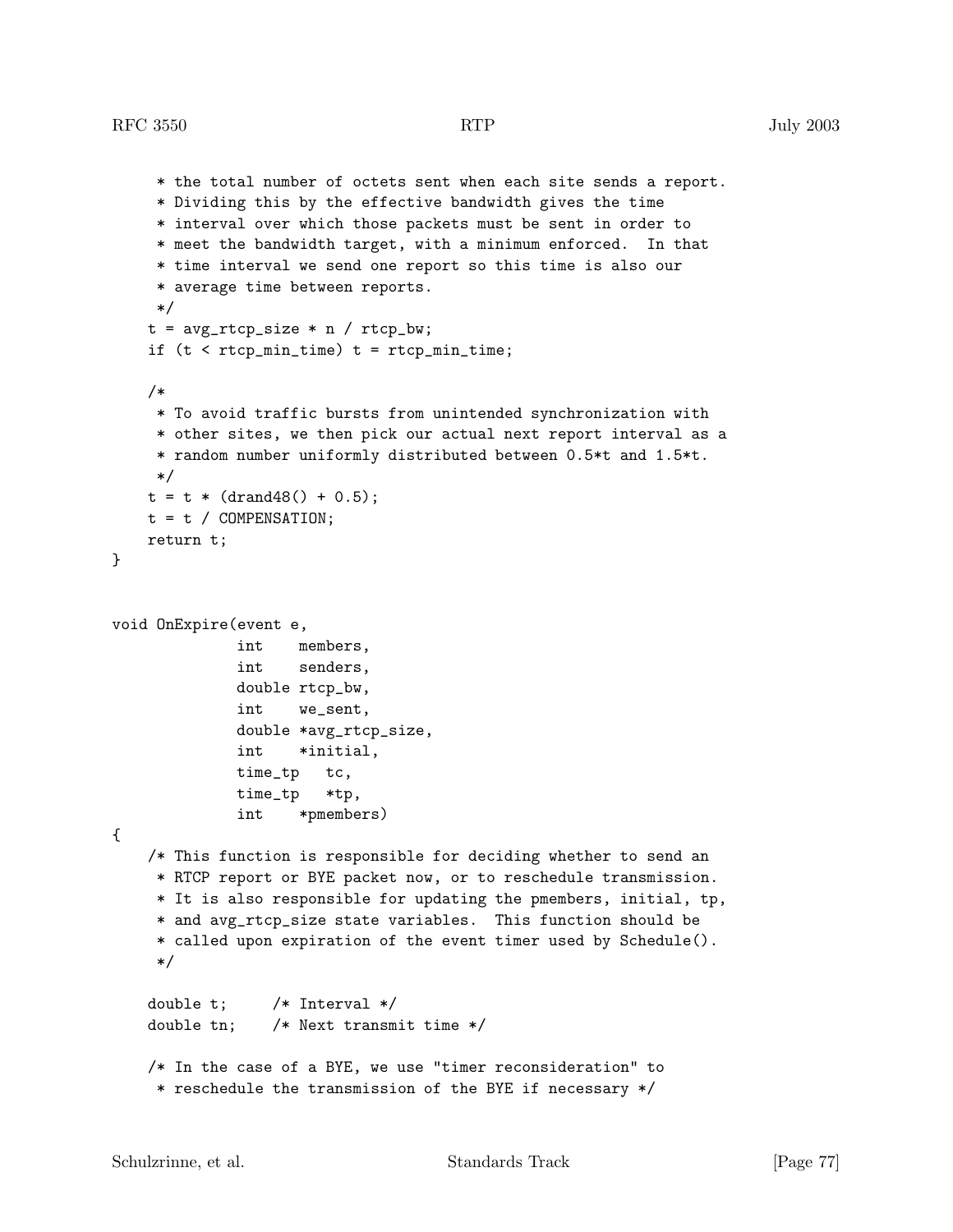```
if (TypeOfEvent(e) == EVENT_BYE) {
    t = rtcp_interval(members,
                      senders,
                      rtcp_bw,
                      we_sent,
                      *avg_rtcp_size,
                      *initial);
    tn = *tp + t;if (tn \leq tc) {
        SendBYEPacket(e);
        exit(1);} else {
        Schedule(tn, e);
    }
} else if (TypeOfEvent(e) == EVENT_REPORT) {
    t = rtcp_interval(members,
                      senders,
                      rtcp_bw,
                      we_sent,
                      *avg_rtcp_size,
                      *initial);
    tn = *tp + t;if (tn \leq t) {
        SendRTCPReport(e);
        *avg_rtcp_size = (1./16.)*SentPacketSize(e) +
            (15./16.)*(*avg_rtcp_size);
        *tp = tc;/* We must redraw the interval. Don't reuse the
           one computed above, since its not actually
           distributed the same, as we are conditioned
           on it being small enough to cause a packet to
           be sent */
        t = rtcp_interval(members,
                          senders,
                          rtcp_bw,
                          we_sent,
                          *avg_rtcp_size,
                          *initial);
        Schedule(t+tc,e);
        *initial = 0;
```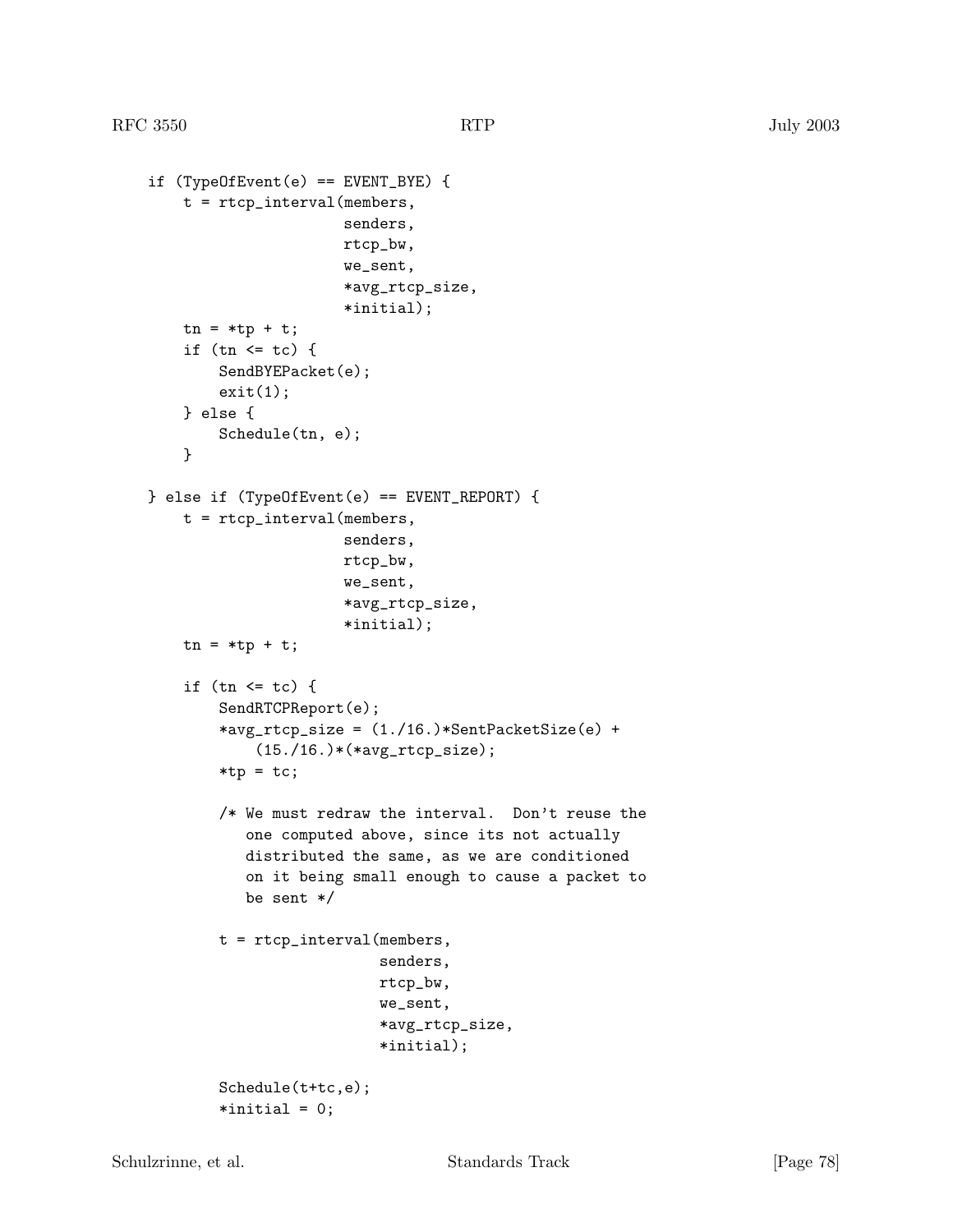} else {

```
Schedule(tn, e);
        }
        *pmembers = members;
   }
}
void OnReceive(packet p,
               event e,
               int *members,
               int *pmembers,
               int *senders,
               double *avg_rtcp_size,
               double *tp,
               double tc,
               double tn)
{
    /* What we do depends on whether we have left the group, and are
     * waiting to send a BYE (TypeOfEvent(e) == EVENT_BYE) or an RTCP
     * report. p represents the packet that was just received. */
    if (PacketType(p) == PACKET_RTCP_REPORT) {
        if (NewMember(p) && (TypeOfEvent(e) == EVENT_REPORT)) {
            AddMember(p);
            *members += 1;}
        *avg_rtcp_size = (1./16.)*ReceivedPacketSize(p) +
            (15./16.)*(*avg_rtcp_size);} else if (PacketType(p) == PACKET_RTP) {
        if (NewMember(p) && (TypeOfEvent(e) == EVENT_REPORT)) {
            AddMember(p);
            *members += 1;}
        if (NewSender(p) && (TypeOfEvent(e) == EVENT_REPORT)) {
            AddSender(p);
            *senders += 1;
        }
    } else if (PacketType(p) == PACKET_BYE) {
        *avg_rtcp_size = (1./16.)*ReceivedPacketSize(p) +
            (15./16.)*(*avg_rtcp_size);
        if (TypeOfEvent(e) == EVENT_REPORT) {
            if (NewSender(p) == FALSE) {
                RemoveSender(p);
```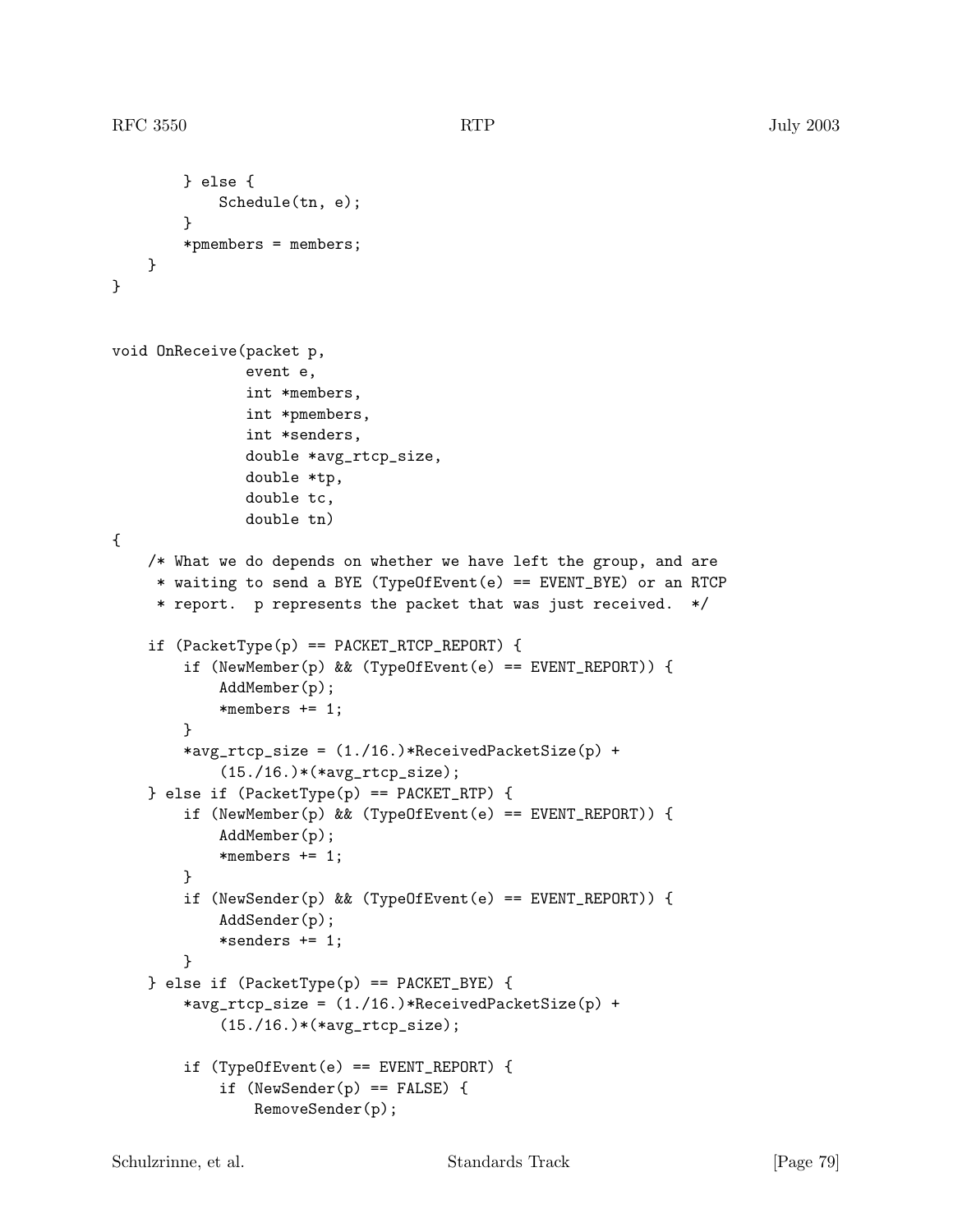}

```
*senders -= 1;
        }
        if (NewMember(p) == FALSE) {
            RemoveMember(p);
            *members - = 1;
        }
        if (*members < *pmembers) {
            tn = tc +(((double) *members) / (*pmembers)) * (tn - tc);*tp = tc -(((double) *members) / (*pmembers)) * (tc - *tp);/* Reschedule the next report for time tn */
            Reschedule(tn, e);
            *pmembers = *members;
        }
    } else if (TypeOfEvent(e) == EVENT_BYE) {
        *members += 1;
    }
}
```
### **A.8 Estimating the Interarrival Jitter**

The code fragments below implement the algorithm given in Section 6.4.1 for calculating an estimate of the statistical variance of the RTP data interarrival time to be inserted in the interarrival jitter field of reception reports. The inputs are  $r$ - $\rightarrow$ ts, the timestamp from the incoming packet, and arrival, the current time in the same units. Here s points to state for the source; s->transit holds the relative transit time for the previous packet, and  $s$ ->jitter holds the estimated jitter. The jitter field of the reception report is measured in timestamp units and expressed as an unsigned integer, but the jitter estimate is kept in a floating point. As each data packet arrives, the jitter estimate is updated:

```
int transit = \arcsin 1 - r \rightarrow ts;int d = transit - s->transit;
s->transit = transit;
if (d < 0) d = -d;
s->jitter += (1./16.) * ((double)d - s->jitter);
```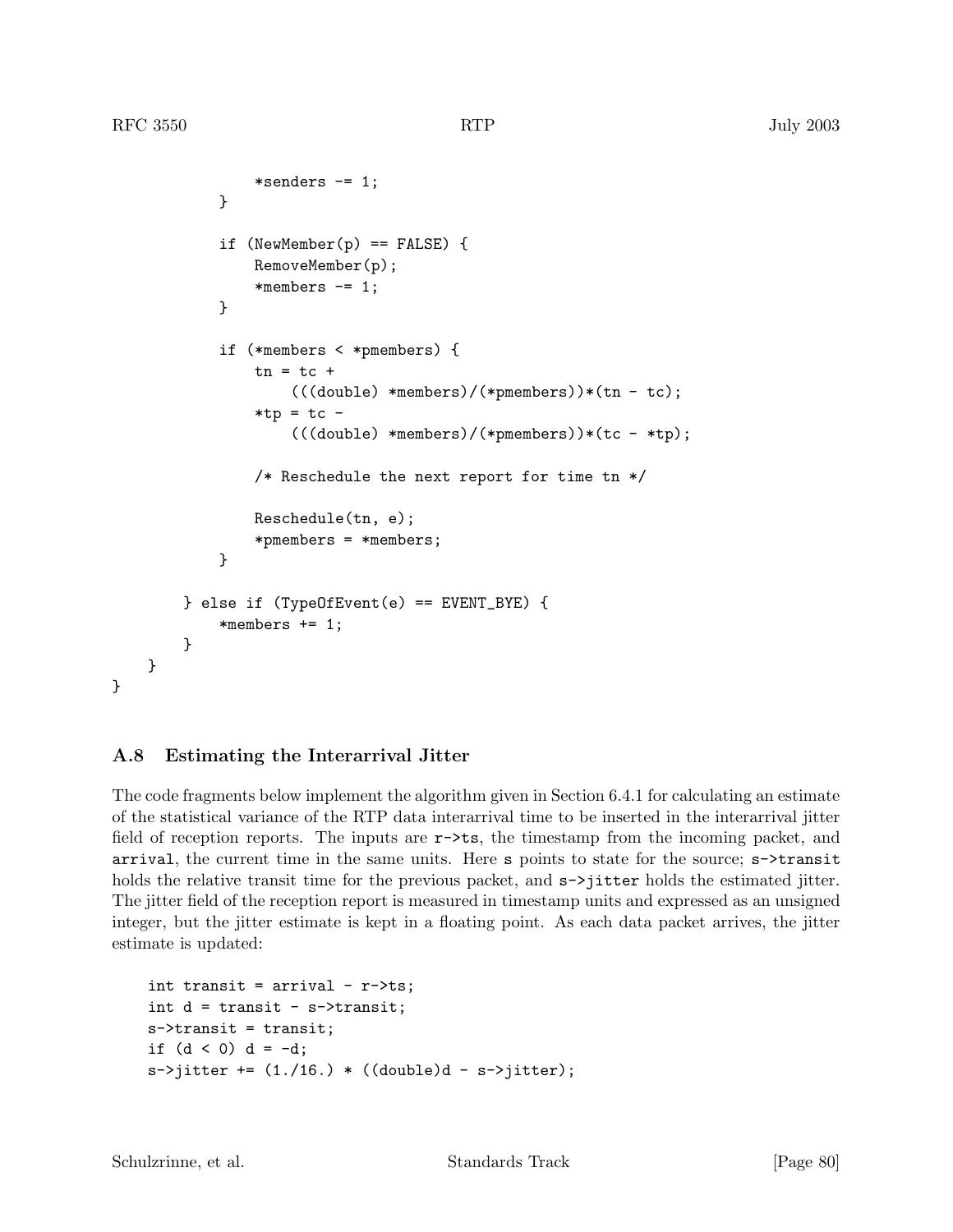When a reception report block (to which **rr** points) is generated for this member, the current jitter estimate is returned:

rr->jitter = (u\_int32) s->jitter;

Alternatively, the jitter estimate can be kept as an integer, but scaled to reduce round-off error. The calculation is the same except for the last line:

 $s$ ->jitter += d - (( $s$ ->jitter + 8) >> 4);

In this case, the estimate is sampled for the reception report as:

 $rr$ ->jitter = s->jitter >> 4;

## **Appendix B. Changes from RFC 1889**

Most of this RFC is identical to RFC 1889. There are no changes in the packet formats on the wire, only changes to the rules and algorithms governing how the protocol is used. The biggest change is an enhancement to the scalable timer algorithm for calculating when to send RTCP packets:

- The algorithm for calculating the RTCP transmission interval specified in Sections 6.2 and 6.3 and illustrated in Appendix A.7 is augmented to include "reconsideration" to minimize transmission in excess of the intended rate when many participants join a session simultaneously, and "reverse reconsideration" to reduce the incidence and duration of false participant timeouts when the number of participants drops rapidly. Reverse reconsideration is also used to possibly shorten the delay before sending RTCP SR when transitioning from passive receiver to active sender mode.
- Section 6.3.7 specifies new rules controlling when an RTCP BYE packet should be sent in order to avoid a flood of packets when many participants leave a session simultaneously.
- The requirement to retain state for inactive participants for a period long enough to span typical network partitions was removed from Section 6.2.1. In a session where many participants join for a brief time and fail to send BYE, this requirement would cause a significant overestimate of the number of participants. The reconsideration algorithm added in this revision compensates for the large number of new participants joining simultaneously when a partition heals.

It should be noted that these enhancements only have a significant effect when the number of session participants is large (thousands) and most of the participants join or leave at the same time. This makes testing in a live network difficult. However, the algorithm was subjected to a thorough analysis and simulation to verify its performance. Furthermore, the enhanced algorithm was designed to interoperate with the algorithm in RFC 1889 such that the degree of reduction in excess RTCP bandwidth during a step join is proportional to the fraction of participants that implement the enhanced algorithm. Interoperation of the two algorithms has been verified experimentally on live networks.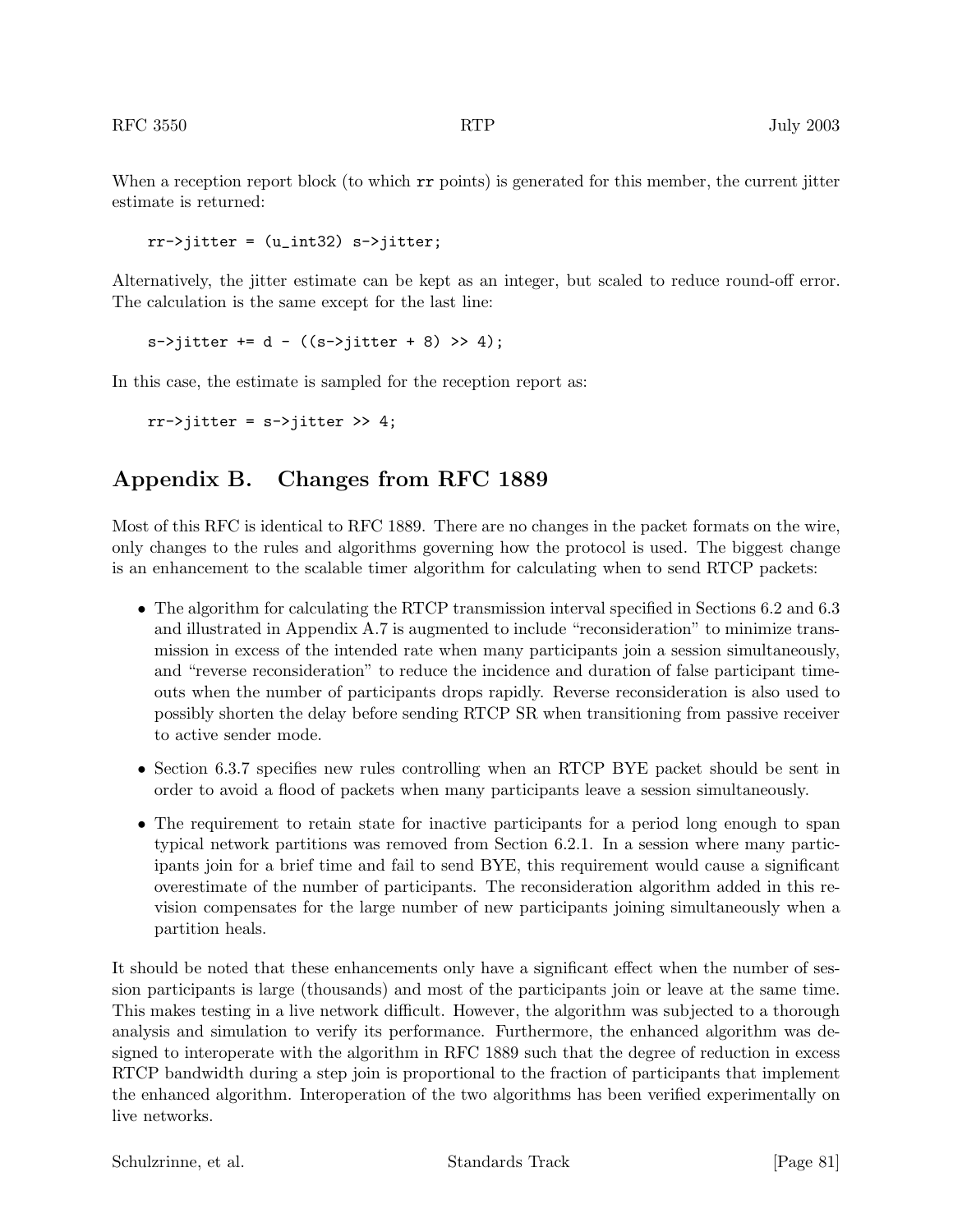#### RFC 3550 July 2003

Other functional changes were:

- Section 6.2.1 specifies that implementations may store only a sampling of the participants' SSRC identifiers to allow scaling to very large sessions. Algorithms are specified in RFC 2762 [21].
- In Section 6.2 it is specified that RTCP sender and non-sender bandwidths may be set as separate parameters of the session rather than a strict percentage of the session bandwidth, and may be set to zero. The requirement that RTCP was mandatory for RTP sessions using IP multicast was relaxed. However, a clarification was also added that turning off RTCP is NOT RECOMMENDED.
- In Sections 6.2, 6.3.1 and Appendix A.7, it is specified that the fraction of participants below which senders get dedicated RTCP bandwidth changes from the fixed 1/4 to a ratio based on the RTCP sender and non-sender bandwidth parameters when those are given. The condition that no bandwidth is dedicated to senders when there are no senders was removed since that is expected to be a transitory state. It also keeps non-senders from using sender RTCP bandwidth when that is not intended.
- Also in Section 6.2 it is specified that the minimum RTCP interval may be scaled to smaller values for high bandwidth sessions, and that the initial RTCP delay may be set to zero for unicast sessions.
- Timing out a participant is to be based on inactivity for a number of RTCP report intervals calculated using the receiver RTCP bandwidth fraction even for active senders.
- Sections 7.2 and 7.3 specify that translators and mixers should send BYE packets for the sources they are no longer forwarding.
- Rule changes for layered encodings are defined in Sections 2.4, 6.3.9, 8.3 and 11. In the last of these, it is noted that the address and port assignment rule conflicts with the SDP specification, RFC 2327 [15], but it is intended that this restriction will be relaxed in a revision of RFC 2327.
- The convention for using even/odd port pairs for RTP and RTCP in Section 11 was clarified to refer to destination ports. The requirement to use an even/odd port pair was removed if the two ports are specified explicitly. For unicast RTP sessions, distinct port pairs may be used for the two ends (Sections 3, 7.1 and 11).
- A new Section 10 was added to explain the requirement for congestion control in applications using RTP.
- In Section 8.2, the requirement that a new SSRC identifier MUST be chosen whenever the source transport address is changed has been relaxed to say that a new SSRC identifier may be chosen. Correspondingly, it was clarified that an implementation may choose to keep packets from the new source address rather than the existing source address when an SSRC collision occurs between two other participants, and should do so for applications such as telephony in which some sources such as mobile entities may change addresses during the course of an RTP session.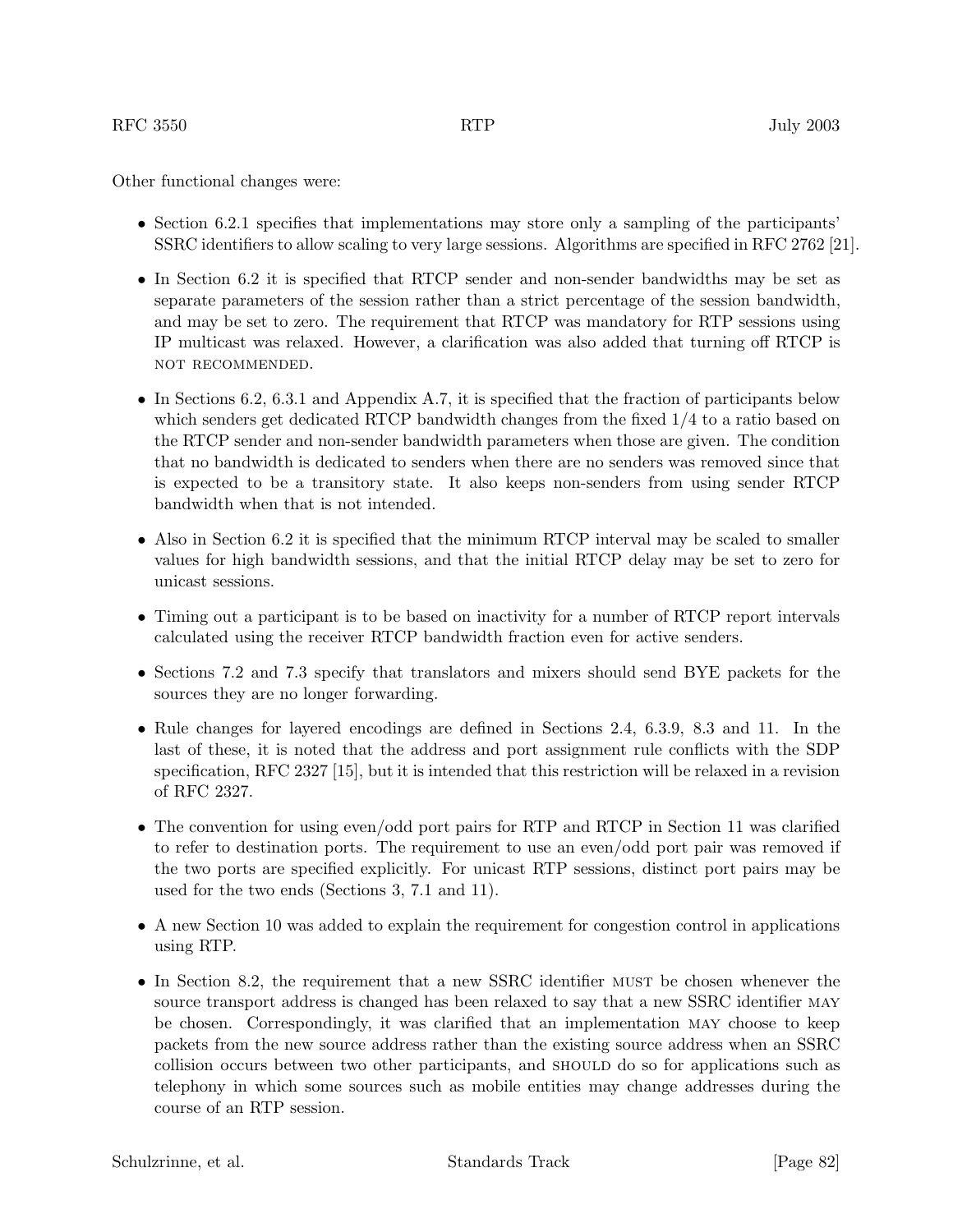- An indentation bug in the RFC 1889 printing of the pseudo-code for the collision detection and resolution algorithm in Section 8.2 has been corrected by translating the syntax to pseudo C language, and the algorithm has been modified to remove the restriction that both RTP and RTCP must be sent from the same source port number.
- The description of the padding mechanism for RTCP packets was clarified and it is specified that padding must only be applied to the last packet of a compound RTCP packet.
- In Section A.1, initialization of base seq was corrected to be seq rather than seq 1, and the text was corrected to say the bad sequence number plus 1 is stored. The initialization of max seq and other variables for the algorithm was separated from the text to make clear that this initialization must be done in addition to calling the init seq() function (and a few words lost in RFC 1889 when processing the document from source to output form were restored).
- Clamping of number of packets lost in Section A.3 was corrected to use both positive and negative limits.
- The specification of "relative" NTP timestamp in the RTCP SR section now defines these timestamps to be based on the most common system-specific clock, such as system uptime, rather than on session elapsed time which would not be the same for multiple applications started on the same machine at different times.

Non-functional changes:

- It is specified that a receiver MUST ignore packets with payload types it does not understand.
- In Fig. 2, the floating point NTP timestamp value was corrected, some missing leading zeros were added in a hex number, and the UTC timezone was specified.
- The inconsequence of NTP timestamps wrapping around in the year 2036 is explained.
- The policy for registration of RTCP packet types and SDES types was clarified in a new Section 15, IANA Considerations. The suggestion that experimenters register the numbers they need and then unregister those which prove to be unneeded has been removed in favor of using APP and PRIV. Registration of profile names was also specified.
- The reference for the UTF-8 character set was changed from an X/Open Preliminary Specification to be RFC 2279.
- The reference for RFC 1597 was updated to RFC 1918 and the reference for RFC 2543 was updated to RFC 3261.
- The last paragraph of the introduction in RFC 1889, which cautioned implementors to limit deployment in the Internet, was removed because it was deemed no longer relevant.
- A non-normative note regarding the use of RTP with Source-Specific Multicast (SSM) was added in Section 6.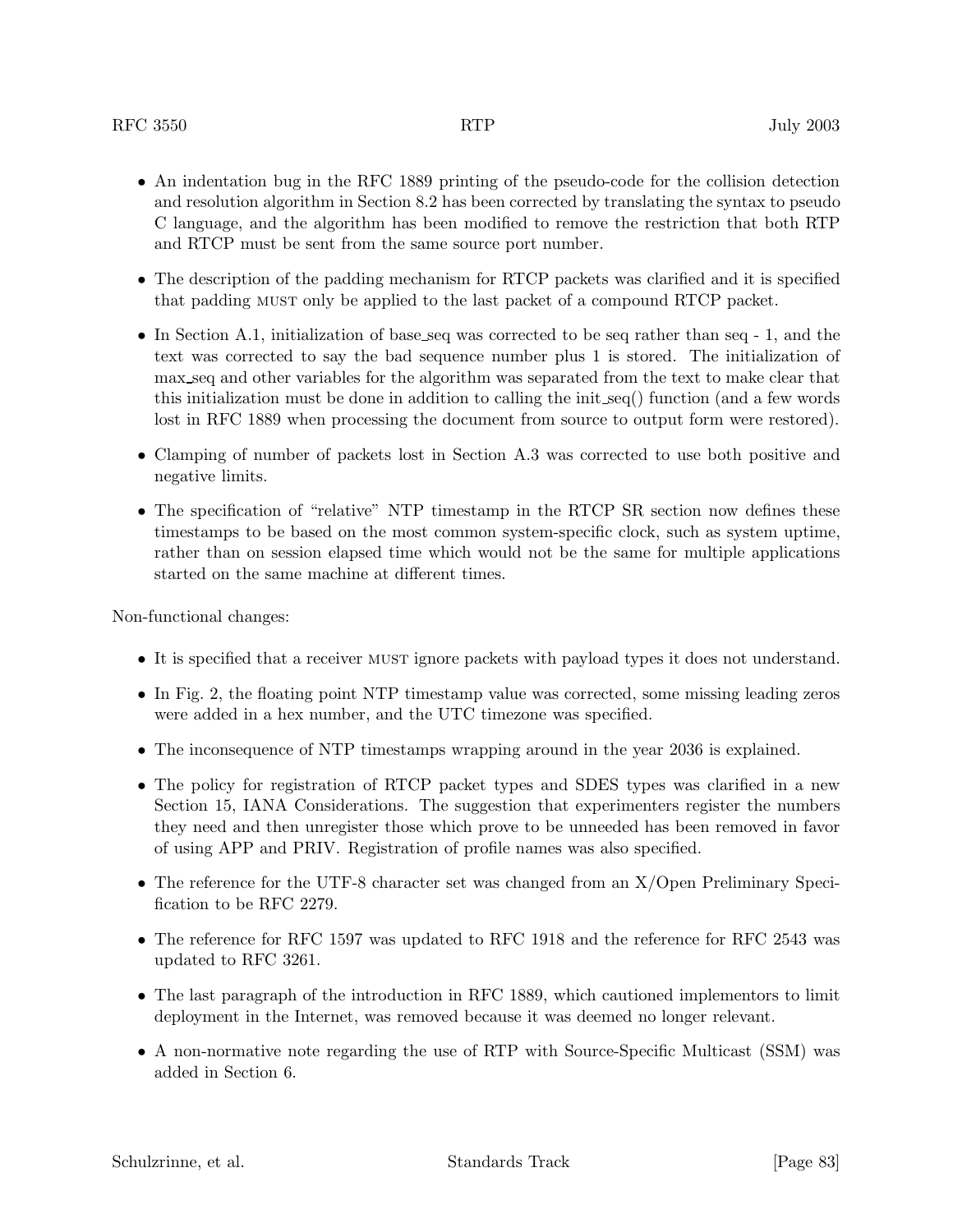- The definition of "RTP session" in Section 3 was expanded to acknowledge that a single session may use multiple destination transport addresses (as was always the case for a translator or mixer) and to explain that the distinguishing feature of an RTP session is that each corresponds to a separate SSRC identifier space. A new definition of "multimedia session" was added to reduce confusion about the word "session".
- The meaning of "sampling instant" was explained in more detail as part of the definition of the timestamp field of the RTP header in Section 5.1.
- Small clarifications of the text have been made in several places, some in response to questions from readers. In particular:
	- **–** In RFC 1889, the first five words of the second sentence of Section 2.2 were lost in processing the document from source to output form, but are now restored.
	- **–** A definition for "RTP media type" was added in Section 3 to allow the explanation of multiplexing RTP sessions in Section 5.2 to be more clear regarding the multiplexing of multiple media. That section also now explains that multiplexing multiple sources of the same medium based on SSRC identifiers may be appropriate and is the norm for multicast sessions.
	- **–** The definition for "non-RTP means" was expanded to include examples of other protocols constituting non-RTP means.
	- **–** The description of the session bandwidth parameter is expanded in Section 6.2, including a clarification that the control traffic bandwidth is in addition to the session bandwidth for the data traffic.
	- **–** The effect of varying packet duration on the jitter calculation was explained in Section 6.4.4.
	- **–** The method for terminating and padding a sequence of SDES items was clarified in Section 6.5.
	- **–** IPv6 address examples were added in the description of SDES CNAME in Section 6.5.1, and "example.com" was used in place of other example domain names.
	- **–** The Security section added a formal reference to IPSEC now that it is available, and says that the confidentiality method defined in this specification is primarily to codify existing practice. It is recommended that stronger encryption algorithms such as Triple-DES be used in place of the default algorithm, and noted that the SRTP profile based on AES will be the correct choice in the future. A caution about the weakness of the RTP header as an initialization vector was added. It was also noted that payload-only encryption is necessary to allow for header compression.
	- **–** The method for partial encryption of RTCP was clarified; in particular, SDES CNAME is carried in only one part when the compound RTCP packet is split.
	- **–** It is clarified that only one compound RTCP packet should be sent per reporting interval and that if there are too many active sources for the reports to fit in the MTU, then a subset of the sources should be selected round-robin over multiple intervals.
	- **–** A note was added in Appendix A.1 that packets may be saved during RTP header validation and delivered upon success.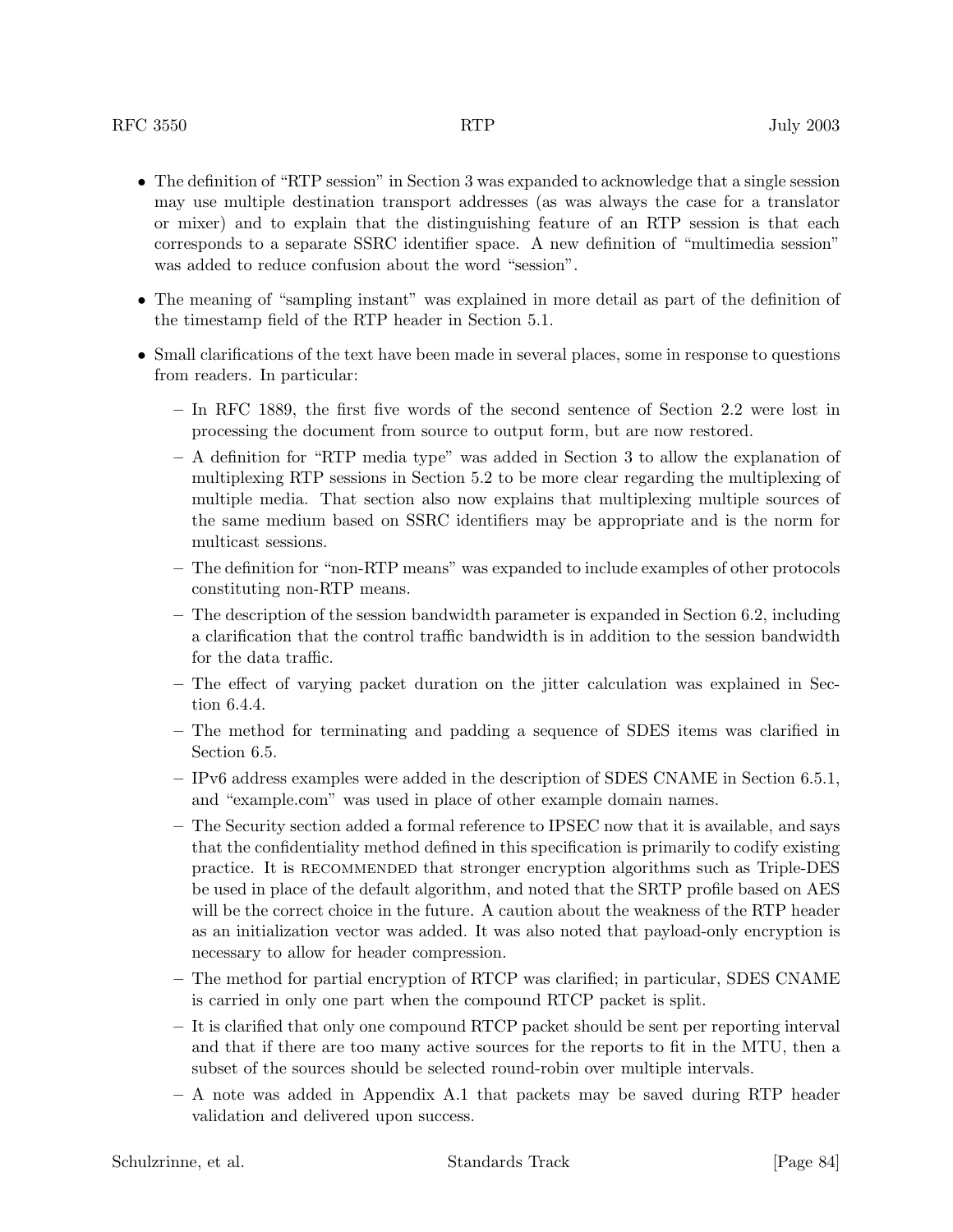- **–** Section 7.3 now explains that a mixer aggregating SDES packets uses more RTCP bandwidth due to longer packets, and a mixer passing through RTCP naturally sends packets at higher than the single source rate, but both behaviors are valid.
- **–** Section 13 clarifies that an RTP application may use multiple profiles but typically only one in a given session.
- **–** The terms must, should, may, etc. are used as defined in RFC 2119.
- **–** The bibliography was divided into normative and informative references.

### **References**

#### **Normative References**

- [1] Schulzrinne, H. and S. Casner, "RTP Profile for Audio and Video Conferences with Minimal Control", RFC 3551, July 2003.
- [2] Bradner, S., "Key Words for Use in RFCs to Indicate Requirement Levels", BCP 14, RFC 2119, March 1997.
- [3] Postel, J., "Internet Protocol", STD 5, RFC 791, September 1981.
- [4] Mills, D., "Network Time Protocol (Version 3) Specification, Implementation and Analysis", RFC 1305, March 1992.
- [5] Yergeau, F., "UTF-8, a Transformation Format of ISO 10646", RFC 2279, January 1998.
- [6] Mockapetris, P., "Domain Names Concepts and Facilities", STD 13, RFC 1034, November 1987.
- [7] Mockapetris, P., "Domain Names Implementation and Specification", STD 13, RFC 1035, November 1987.
- [8] Braden, R., "Requirements for Internet Hosts Application and Support", STD 3, RFC 1123, October 1989.
- [9] Resnick, P., "Internet Message Format", RFC 2822, April 2001.

#### **Informative References**

- [10] Clark, D. and D. Tennenhouse, "Architectural Considerations for a New Generation of Protocols," in *SIGCOMM Symposium on Communications Architectures and Protocols*, (Philadelphia, Pennsylvania), pp. 200–208, IEEE Computer Communications Review, Vol. 20(4), September 1990.
- [11] Schulzrinne, H., "Issues in designing a transport protocol for audio and video conferences and other multiparticipant real-time applications." expired Internet Draft, October 1993.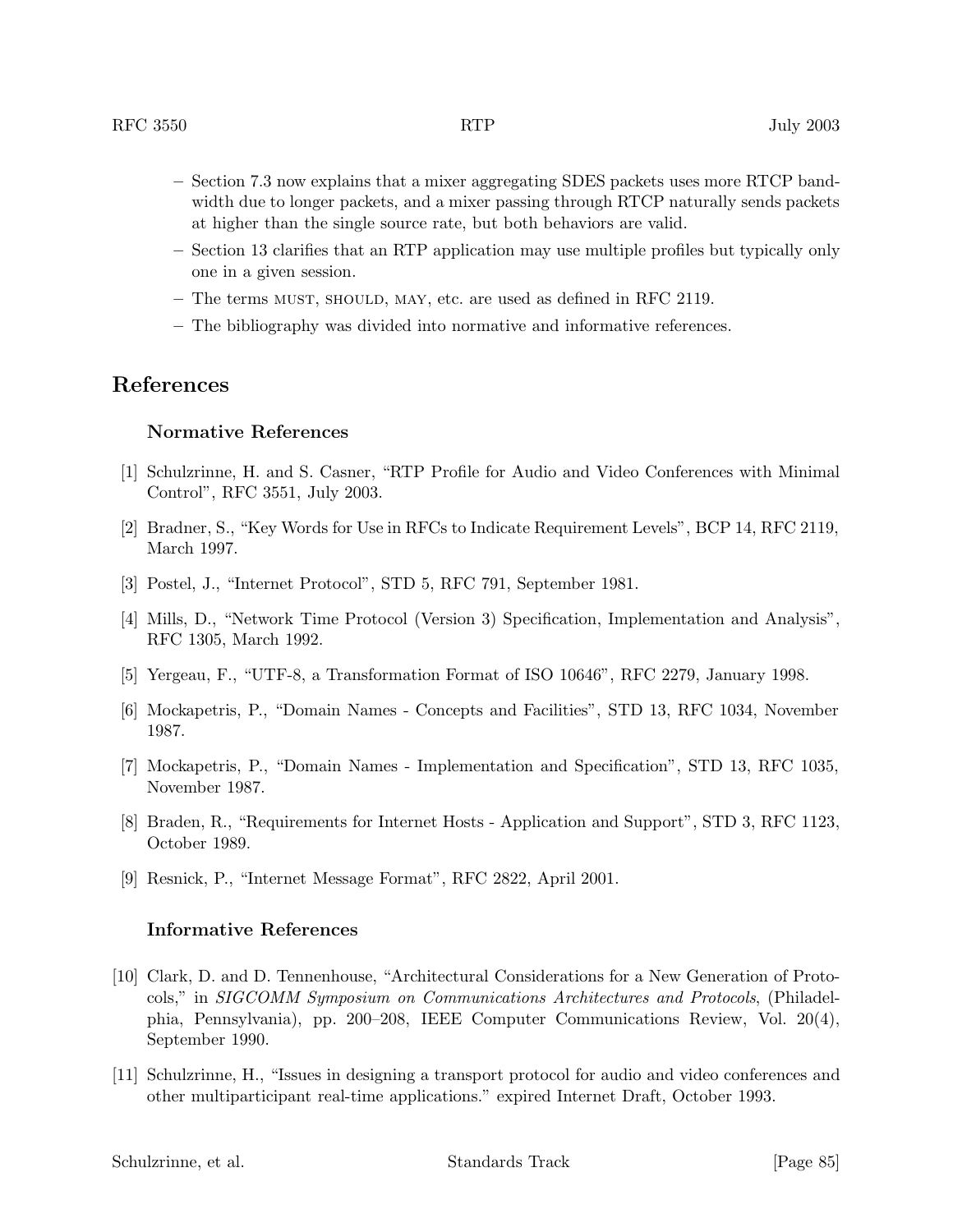- [12] Comer, D., *Internetworking with TCP/IP*, vol. 1. Englewood Cliffs, New Jersey: Prentice Hall, 1991.
- [13] Rosenberg, J., Schulzrinne, H., Camarillo, G., Johnston, A., Peterson, J., Sparks, R., Handley, M. and E. Schooler, "SIP: Session Initiation Protocol", RFC 3261, June 2002.
- [14] International Telecommunication Union, "Visual telephone systems and equipment for local area networks which provide a non-guaranteed quality of service", Recommendation H.323, Telecommunication Standardization Sector of ITU, Geneva, Switzerland, July 2003.
- [15] Handley, M. and V. Jacobson, "SDP: Session Description Protocol", RFC 2327, April 1998.
- [16] Schulzrinne, H., Rao, A. and R. Lanphier, "Real Time Streaming Protocol (RTSP)", RFC 2326, April 1998.
- [17] Eastlake 3rd, D., Crocker, S. and J. Schiller, "Randomness Recommendations for Security", RFC 1750, December 1994.
- [18] Bolot, J.-C., Turletti, T. and I. Wakeman, "Scalable Feedback Control for Multicast Video Distribution in the Internet", in *SIGCOMM Symposium on Communications Architectures and Protocols,* (London, England), pp. 58–67, ACM, August 1994.
- [19] Busse, I., Deffner, B. and H. Schulzrinne, "Dynamic QoS Control of Multimedia Applications Based on RTP", *Computer Communications*, vol. 19, pp. 49–58, January 1996.
- [20] Floyd, S. and V. Jacobson, "The Synchronization of Periodic Routing Messages", in *SIG-COMM Symposium on Communications Architectures and Protocols* (D. P. Sidhu, ed.), (San Francisco, California), pp. 33–44, ACM, September 1993. Also in [34].
- [21] Rosenberg, J. and H. Schulzrinne, "Sampling of the Group Membership in RTP", RFC 2762, February 2000.
- [22] Cadzow, J., *Foundations of Digital Signal Processing and Data Analysis*. New York, New York: Macmillan, 1987.
- [23] Hinden, R. and S. Deering, "Internet Protocol Version 6 (IPv6) Addressing Architecture", RFC 3513, April 2003.
- [24] Rekhter, Y., Moskowitz, B., Karrenberg, D., de Groot, G. and E. Lear, "Address Allocation for Private Internets", RFC 1918, February 1996.
- [25] Lear, E., Fair, E., Crocker, D. and T. Kessler, "Network 10 Considered Harmful (Some Practices Shouldn't be Codified)", RFC 1627, July 1994.
- [26] Feller, W., *An Introduction to Probability Theory and its Applications,* vol. 1. New York, New York: John Wiley and Sons, third ed., 1968.
- [27] Kent, S. and R. Atkinson, "Security Architecture for the Internet Protocol", RFC 2401, November 1998.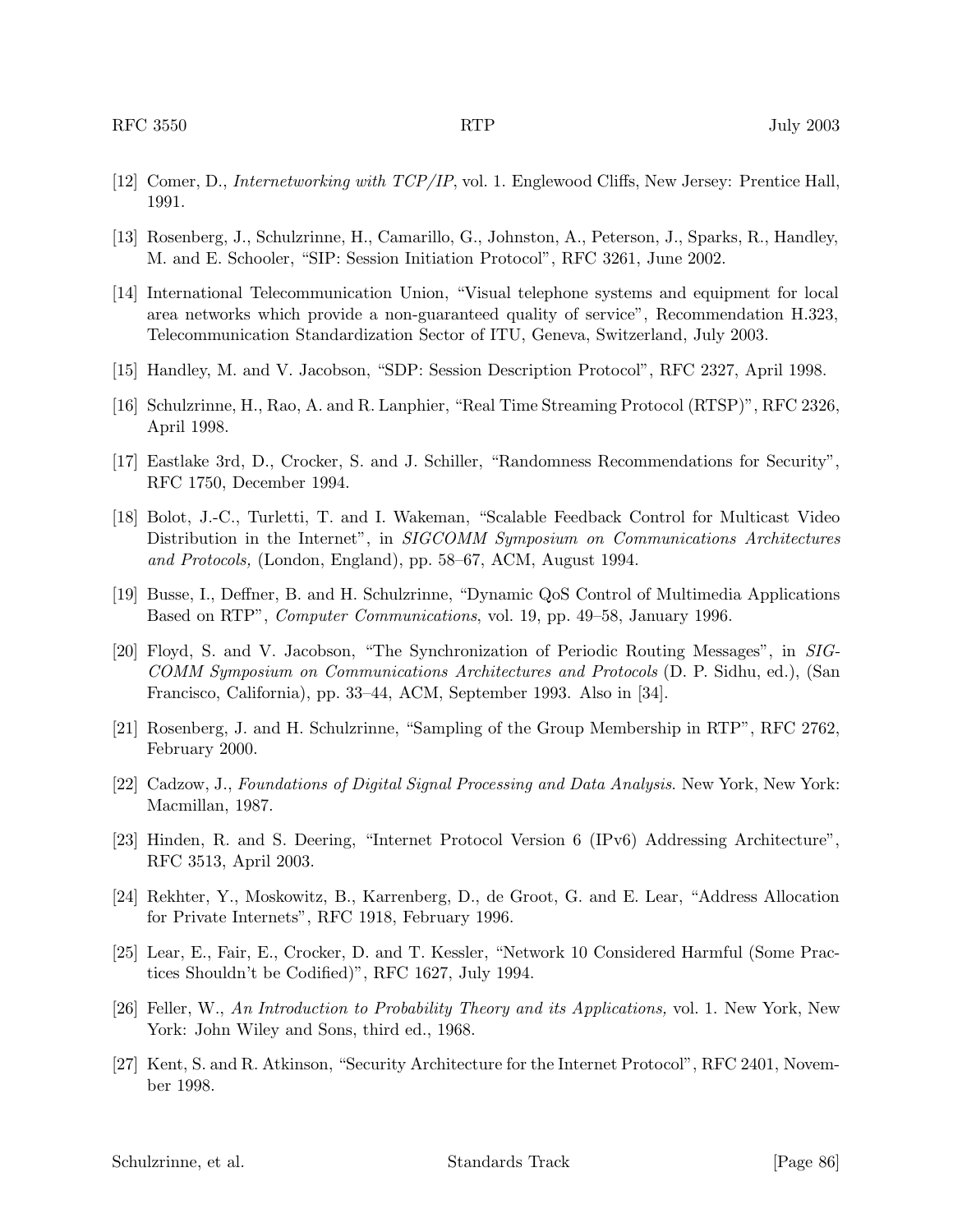- [28] Baugher, M., Blom, R., Carrara, E., McGrew, D., Naslund, M., Norrman, K. and D. Oran, "Secure Real-time Transport Protocol", Work in Progress, April 2003.
- [29] Balenson, D., "Privacy Enhancement for Internet Electronic Mail: Part III", RFC 1423, February 1993.
- [30] Voydock, V. and S. Kent, "Security Mechanisms in High-Level Network Protocols", *ACM Computing Surveys,* vol. 15, pp. 135–171, June 1983.
- [31] Floyd, S., "Congestion Control Principles", BCP 41, RFC 2914, September 2000.
- [32] Rivest, R., "The MD5 Message-Digest Algorithm", RFC 1321, April 1992.
- [33] Stubblebine, S., "Security Services for Multimedia Conferencing", in *16th National Computer Security Conference,* (Baltimore, Maryland), pp. 391–395, September 1993.
- [34] Floyd, S. and V. Jacobson, "The Synchronization of Periodic Routing Messages", *IEEE/ACM Transactions on Networking,* vol. 2, pp. 122–136, April 1994.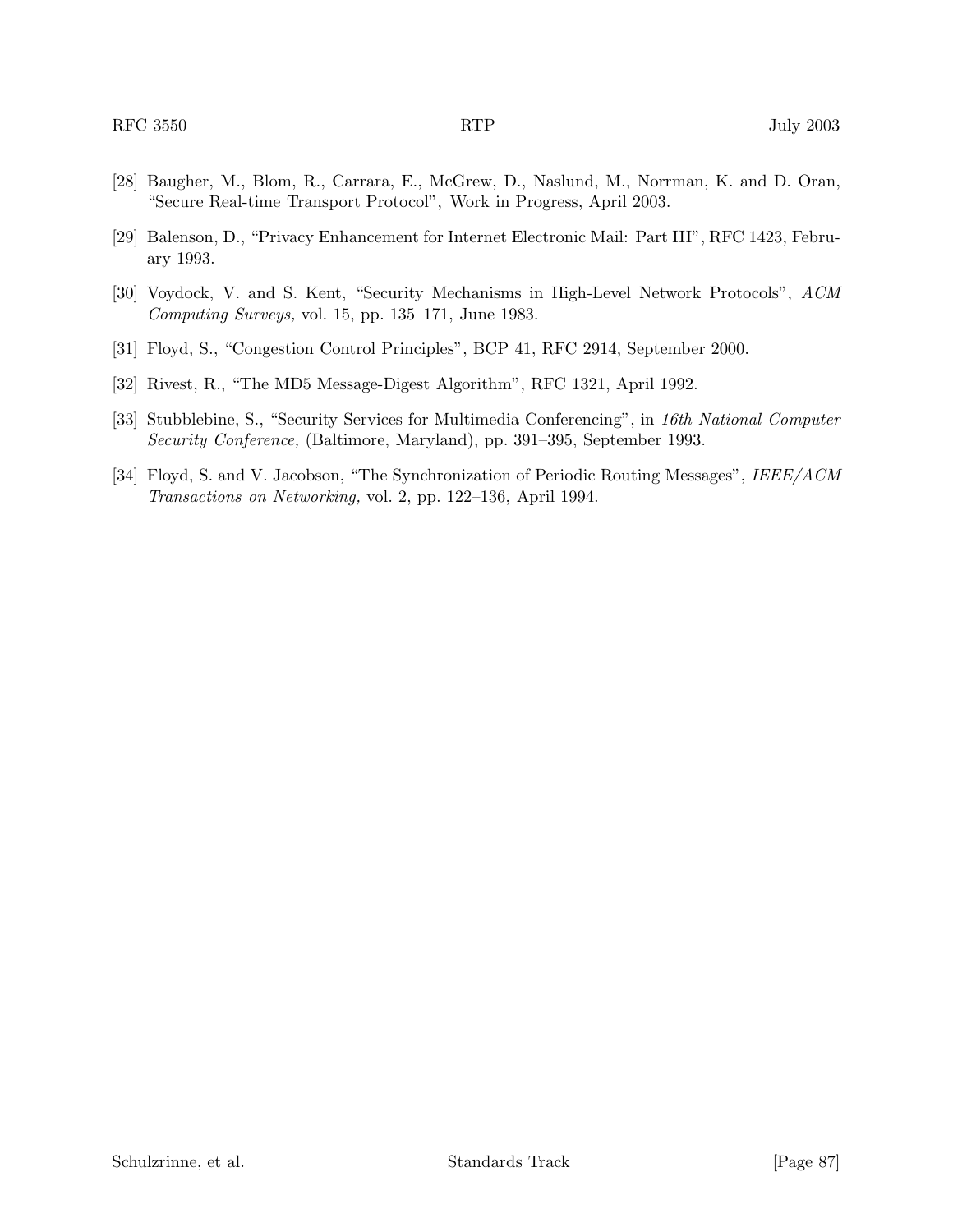# **Authors' Addresses**

Henning Schulzrinne Department of Computer Science Columbia University 1214 Amsterdam Avenue New York, NY 10027 United States

EMail: schulzrinne@cs.columbia.edu

Stephen L. Casner Packet Design 3400 Hillview Avenue, Building 3 Palo Alto, CA 94304 United States

EMail: casner@acm.org

Ron Frederick Blue Coat Systems Inc. 650 Almanor Avenue Sunnyvale, CA 94085 United States

EMail: ronf@bluecoat.com

Van Jacobson Packet Design 3400 Hillview Avenue, Building 3 Palo Alto, CA 94304 United States

EMail: van@packetdesign.com